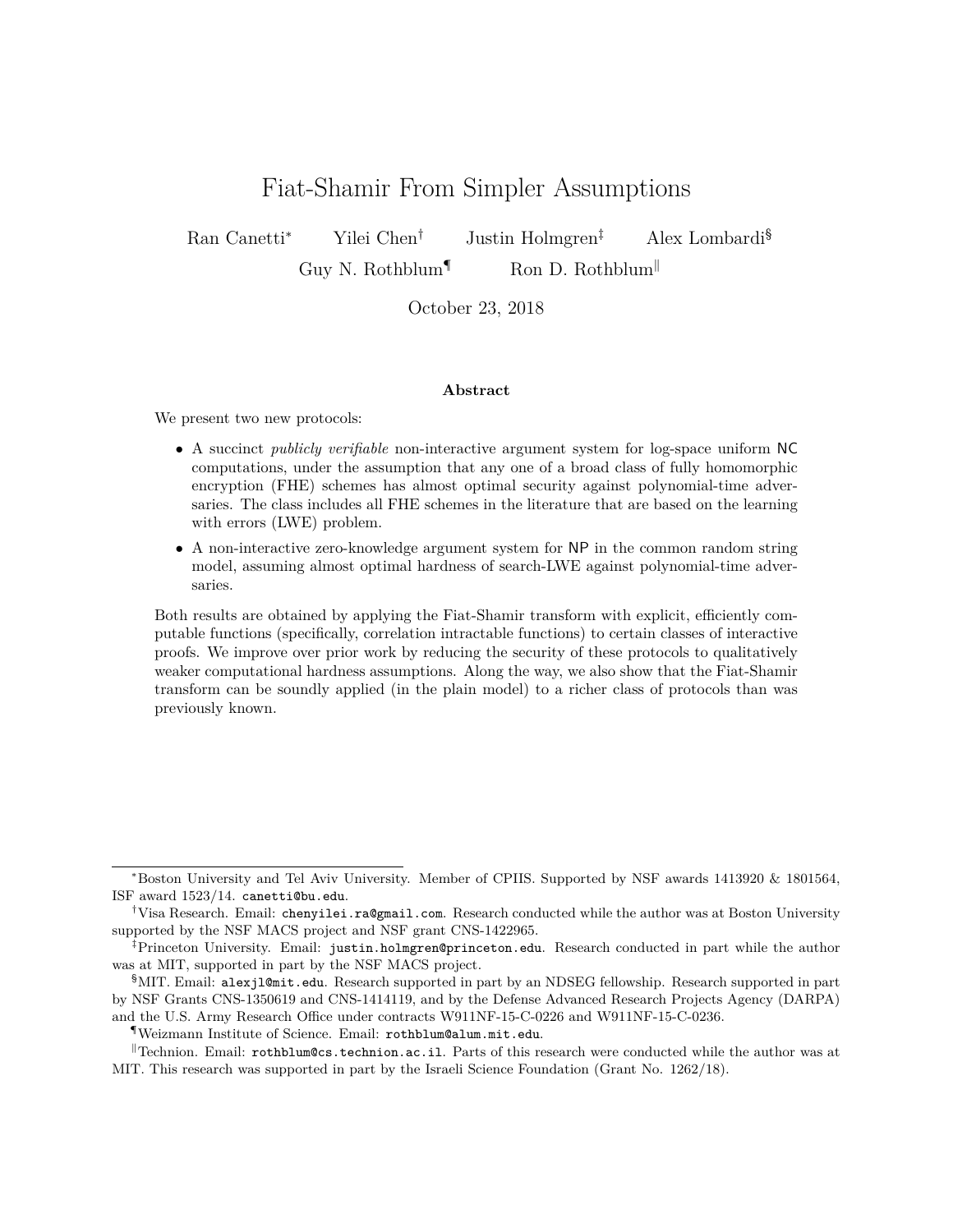# **Contents**

| $\mathbf{1}$            | Introduction                                                            | $\mathbf 1$      |
|-------------------------|-------------------------------------------------------------------------|------------------|
|                         | 1.1                                                                     | $\overline{2}$   |
|                         | 1.2                                                                     | $\overline{4}$   |
| $\bf{2}$                | <b>Our Techniques</b>                                                   | $\boldsymbol{6}$ |
|                         | $2.1\,$                                                                 | $\overline{7}$   |
|                         | 2.2                                                                     | 8                |
|                         | 2.3<br>Constructing Optimal Bounded-KDM Secure Encryption               | 9                |
| $\bf{3}$                | <b>Correlation Intractability from KDM-Secure Encryption</b>            | 13               |
|                         | 3.1                                                                     | 14               |
|                         | Encryption Schemes and Key-Dependent Message (KDM) Security<br>3.2      | 15               |
|                         | 3.3                                                                     | 16               |
| $\overline{\mathbf{4}}$ | <b>Optimally Secure KDM-Secure Encryption From Simpler Assumptions</b>  | 18               |
|                         | 4.1                                                                     | 18               |
|                         | $(P/Poly)$ -KDM Security via Fully Homomorphic Encryption<br>4.2        | 19               |
|                         | $\mathsf{SIZE}(\kappa^c)$ -KDM Security via Randomized Encodings<br>4.3 | 22               |
| $5\phantom{.0}$         | Round-by-Round Soundness and Fiat-Shamir                                | 32               |
|                         | 5.1                                                                     | 32               |
|                         | 5.2                                                                     | 32               |
|                         | 5.3                                                                     | 35               |
| 6                       | <b>Publicly Verifiable SNARG</b>                                        | 36               |
|                         | 6.1                                                                     | 36               |
|                         | GKR: Round by Round Soundness and Efficient Sampleability<br>6.2        | 37               |
|                         | 6.3<br>Publicly Verifiable Delegation for Log-Space Uniform NC          | 40               |
| 7                       | Non-Interactive Zero Knowledge                                          | 41               |
|                         | 7.1                                                                     | 41               |
|                         | 7.2                                                                     | 42               |
|                         | 7.3                                                                     | 47               |
| <b>References</b>       |                                                                         | 49               |
|                         | A Success probability of polynomial time algorithms on LWE              | 54               |
|                         | A.1 The success probability of the lattice basis reduction approach     | 55               |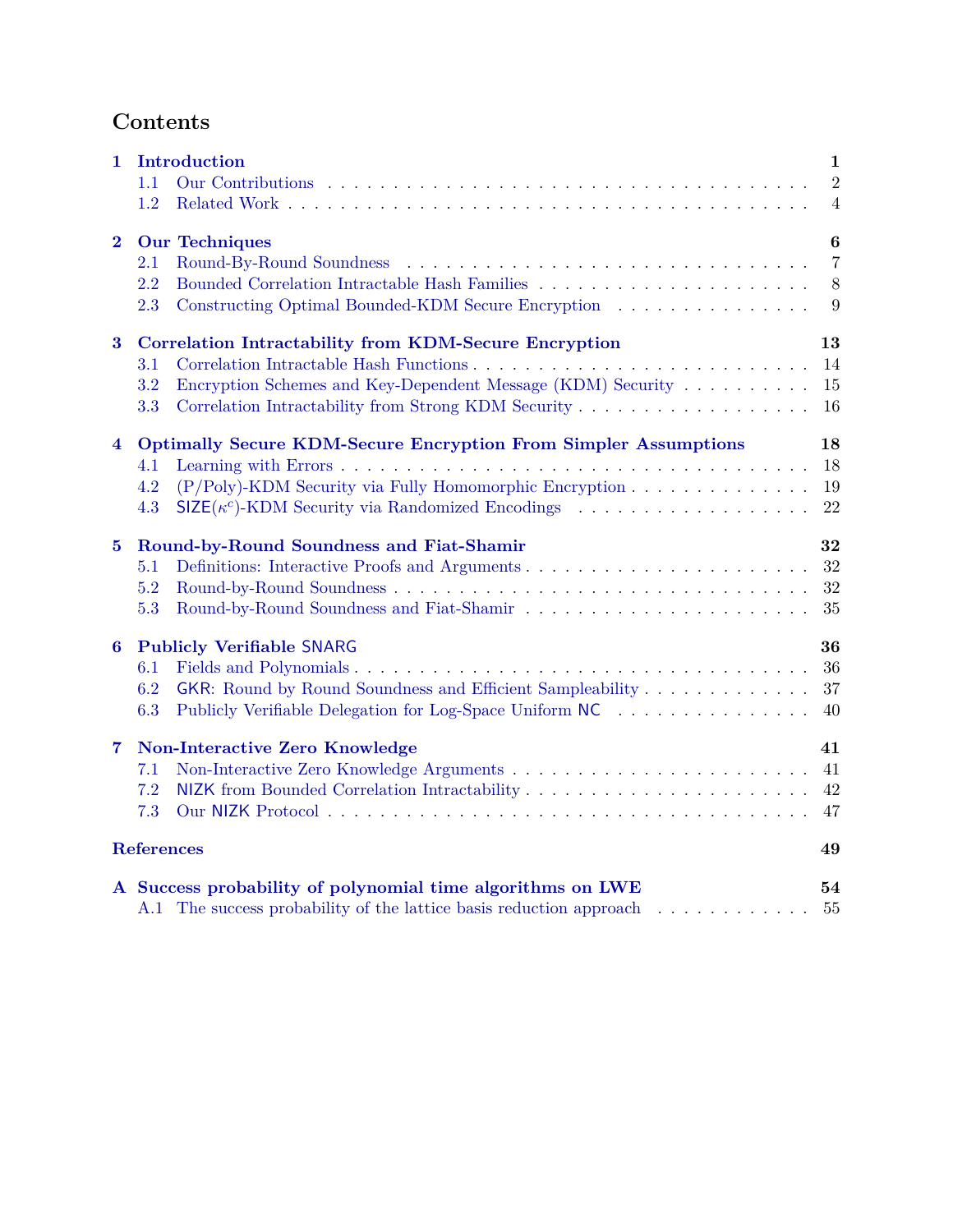# <span id="page-2-0"></span>**1 Introduction**

The Fiat-Shamir transform [\[FS86\]](#page-52-0) is an attractive template for designing non-interactive argument schemes:

- 1. Design a potentially highly interactive proof (or argument) system Π in which the verifier is "public-coin", meaning that its only messages are fresh random coins.
- 2. Compile  $\Pi$  into a two-message protocol  $\Pi_{\textsf{FS}}$ , as follows.
	- The ΠFS verifier first sends a description of a "sufficiently complex" hash function *h*.
	- The  $\Pi$ <sub>FS</sub> prover responds with the transcript of an emulated execution of  $\Pi$  (including an input *x*, as well as all messages exchanged between the prover and verifier), in which each verifier message is set to be the value of *h* applied to the transcript so far.
	- The  $\Pi_{FS}$  verifier checks that the transcript it received is consistent with  $h$ , and that the verifier of Π would have accepted.

The resulting protocol  $\Pi_{FS}$  is indeed non-interactive (*h* can be chosen ahead of time, say as part of a common reference string), it is publicly verifiable, and it adds little in communication and computation. In practice, the Fiat-Shamir transform has been heuristically used as the basis for many important protocols, including identification and signature schemes, publicly-verifiable succinct non-interactive arguments (pv-SNARGs) and NIZKs, e.g. [\[FS86,](#page-52-0) [PS96,](#page-54-0) [Mic00,](#page-54-1) [BCS16,](#page-50-1) [WTS](#page-55-1)<sup>+</sup>18].

A central question in the foundational study of cryptography regards the security of this transformation:

### *For which protocols and hash families does the Fiat-Shamir transform preserve soundness? Under what assumptions can we prove this?*

Security analysis in the random oracle model (ROM) has provided some justification for this design methodology: If h is modeled as a random oracle, then  $\Pi_{FS}$  is sound as long as  $\Pi$  is computationally sound and either has a constant number of rounds [\[FS86,](#page-52-0) [PS96,](#page-54-0) [AABN02\]](#page-50-2) or more generally, satisfies a stronger soundness property called *soundness against state restoration attacks* [\[BCS16\]](#page-50-1).

Still, it has remained largely open whether there exist *concrete* hash families that are "FScompatible" (i.e. that can guarantee soundness and potentially also zero-knowledge for the transformed protocol). Initial results in this direction were negative. Indeed, Goldwasser and Kalai [\[GK03\]](#page-52-1) (following Barak [\[Bar01\]](#page-50-3)) demonstrated a three-round, public-coin argument scheme for which applying the Fiat-Shamir transform with *any* hash family never yields a sound protocol. Furthermore, Bitansky et al. [\[BDG](#page-50-4)+13] show that, even when starting with a three-round *proof,* soundness of the Fiat-Shamir transform with a concrete hash family cannot be proved via black box reduction to a standard, game-based assumption.

In contrast, a recent line of work [\[KRR17,](#page-53-0)[CCRR18,](#page-52-2)[HL18\]](#page-53-1) *circumvents* the [\[BDG](#page-50-4)+13] impossibility result by using stronger than standard hardness assumptions to construct FS-compatible hash families. Kalai *et al.* [\[KRR17\]](#page-53-0) gave the first construction of a hash family that is FS-compatible for arbitrary constant-round (public-coin) interactive proofs, albeit from complex obfuscation assumptions. Canetti *et al.* [\[CCRR18\]](#page-52-2) then provide alternative constructions of FS-compatible hash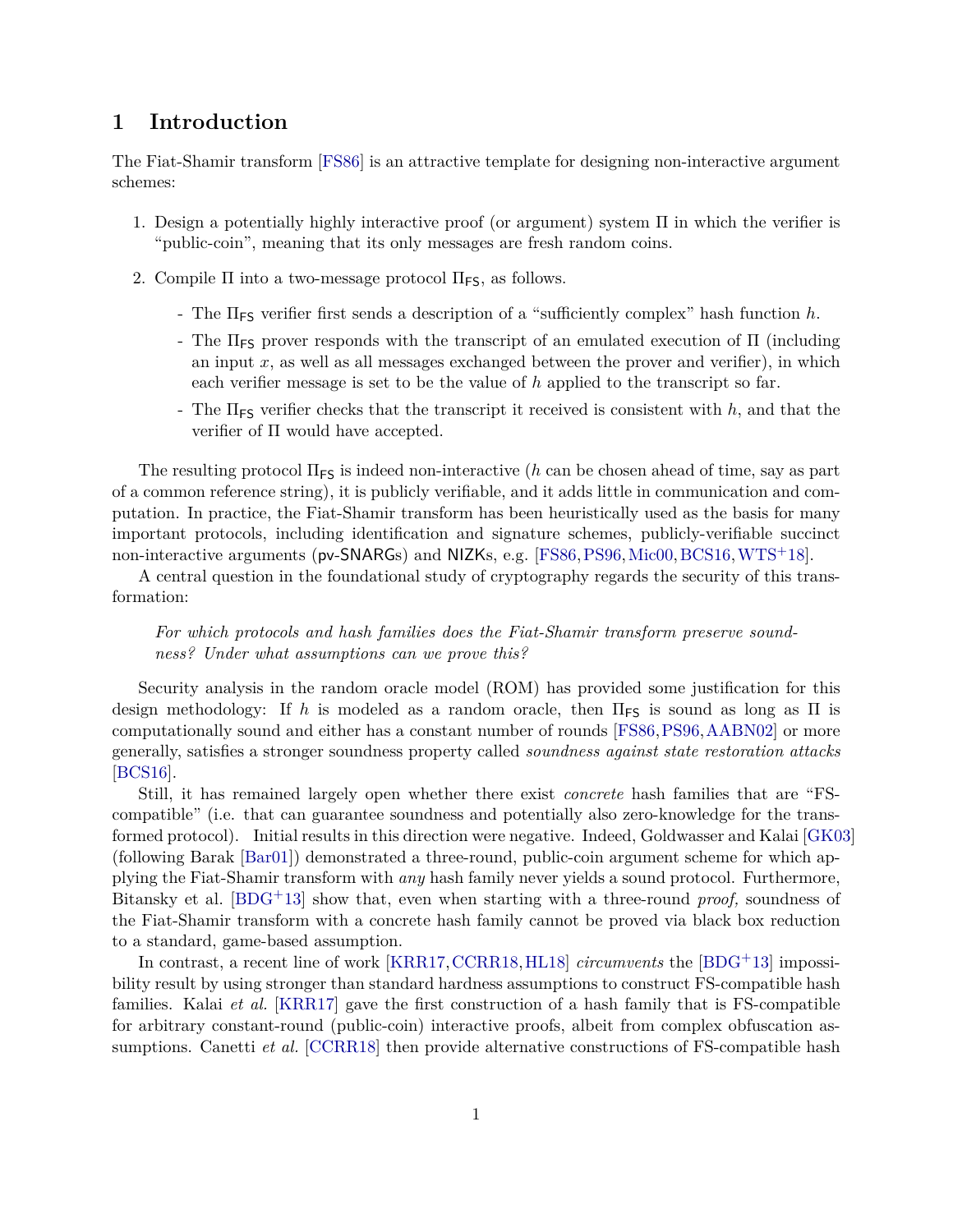families without obfuscation, but using complex KDM-security assumptions on secret-key encryption schemes.

We emphasize that the assumptions made by [\[KRR17,](#page-53-0) [CCRR18\]](#page-52-2) are highly complex in the following sense: both involve an adversary that is in part *computationally unbounded*. For example, the KDM security of [\[CCRR18\]](#page-52-2) allows messages to be *arbitrary* functions of the key (which may not be efficiently computable). These assumptions are problematic: they are not complexity assumptions [\[GK16\]](#page-52-3), and they are not falsifiable [\[Nao03,](#page-54-2)[GW11\]](#page-53-2) except with exponential time. Holmgren and Lombardi [\[HL18\]](#page-53-1), building on [\[KRR17\]](#page-53-0), construct a hash family with a different set of serious drawbacks; it relies on indistinguishability obfuscation and is applicable only to a comparatively limited class of protocols.

#### <span id="page-3-0"></span>**1.1 Our Contributions**

We construct explicit hash functions that are FS-compatible for a rich class of protocols, and we prove their security under assumptions that are qualitatively weaker than what was previously known. Using these hash families, we derive new results for delegation of computation and zero knowledge.

We first describe our delegation protocol, which we obtain by applying Fiat-Shamir to the interactive proof of [\[GKR08\]](#page-52-4) using our new FS-compatible hash functions (and overcoming some technical obstacles that will be further discussed below).

<span id="page-3-2"></span>**Theorem 1** (Informally Stated, see Theorem [6.6\)](#page-42-2)**.** *If any one of the* LWE*-based fully homomorphic encryption schemes in the literature (such as [\[BV11,](#page-51-0) [BGV12,](#page-51-1) [Bra12,](#page-51-2) [GSW13,](#page-53-3) [BV14\]](#page-52-5)) has optimal security against polynomial-size key-recovery attacks, then there is a publicly verifiable succinct non-interactive argument (*pv*-*SNARG*) for (log-space uniform)* NC*. Moreover, there is an efficiently computable hash function family* H *such that applying the Fiat-Shamir transform to the [\[GKR08\]](#page-52-4) doubly efficient interactive proof, using* H*, results in such a protocol.*

Here and below, by optimal security against poly-size attacks, we mean that every poly-size circuit family breaks the assumption with probability at most  $\lambda^{O(1)}/2^{\lambda}$ . We identify a range of the LWE parameters in which this assumption seem plausible. (This range, in particular, involves very high noise magnitude. See further discussion in Appendix [A\)](#page-55-0).

Note that this is the first time that the Fiat-Shamir transform, with an explicit hash function family, is meaningfully applied to an interactive protocol with a super-constant number of rounds. In particular the results of [\[KRR17,](#page-53-0) [CCRR18,](#page-52-2) [HL18\]](#page-53-1) only hold when the Fiat-Shamir transform is applied to constant-round protocols. See further discussion in Sections [1.1.2](#page-5-1) and [2.1.](#page-8-0)

Second, by applying the Fiat-Shamir transform to a specific instantiation of the classical [\[GMW91\]](#page-52-6) zero-knowledge proof-system we obtain a non-interactive (statistical) zero-knowledge argument for NP from a strong variant of LWE:

<span id="page-3-1"></span>**Theorem 2** (Informally Stated, see Theorem [7.8\)](#page-48-1)**.** *If Search-*LWE *is optimally hard for polynomialsize adversaries, then there is an (adaptively sound) non-interactive statistical zero-knowledge (NISZK) argument for* NP*. Moreover, there is an efficiently computable hash family* H *such that applying the Fiat-Shamir transform to the [\[GMW91\]](#page-52-6) honest-verifier zero-knowledge proof, using* H *(and a specific commitment scheme), results in such a protocol.*

Note that the assumption made in Theorem [2](#page-3-1) is weaker than that made in Theorem [1](#page-3-2) as it is directly related to the Search-LWE problem (rather than relying on security of the fully homomorphic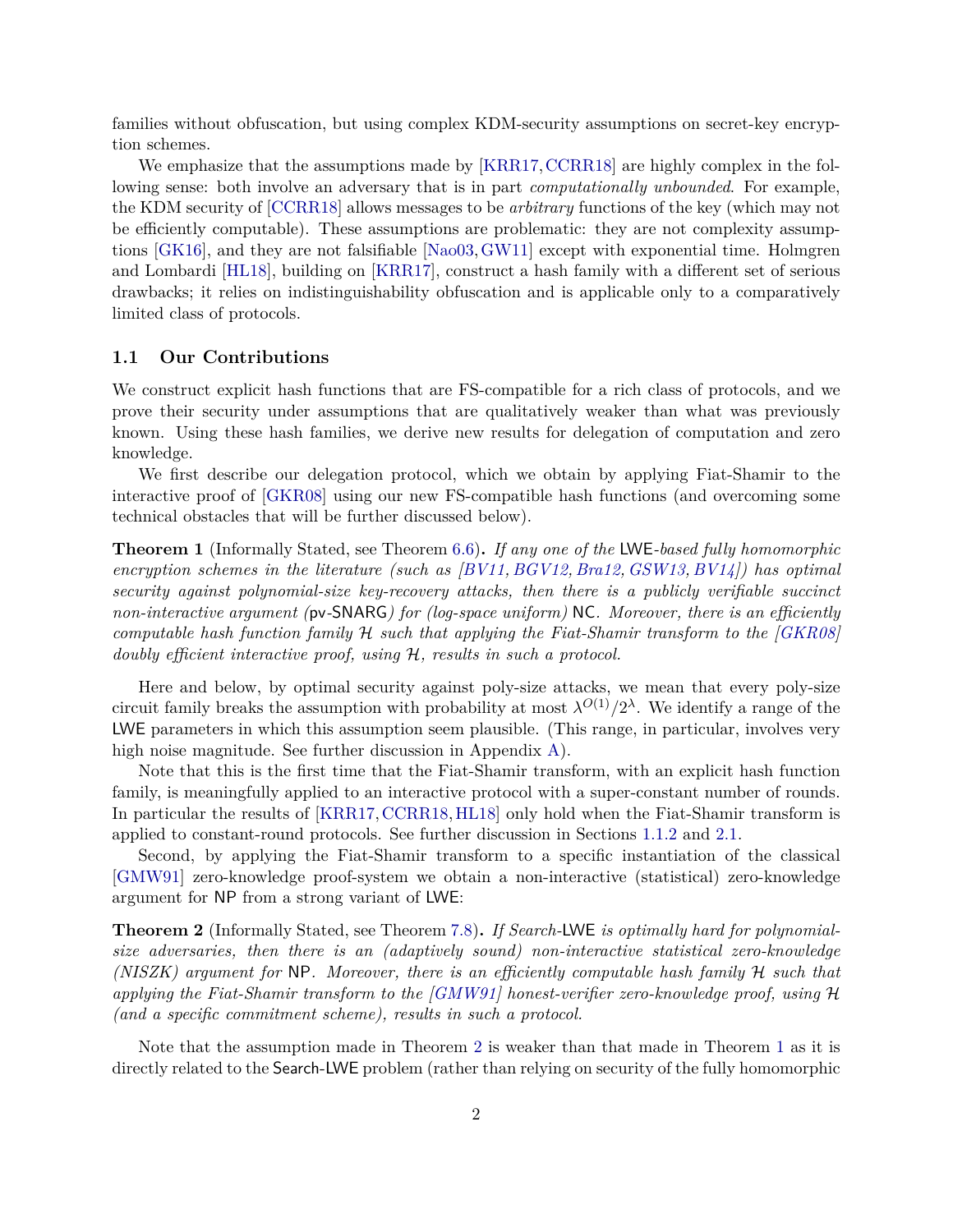encryption schemes which rely on LWE together with a certain circular security assumption). Both assumptions are significantly simpler than those in previous work [\[KRR17,](#page-53-0)[CCRR18\]](#page-52-2). In particular, our assumptions do not involve a universal quantifier over computationally unbounded functions.

The proofs of both Theorems [1](#page-3-2) and [2](#page-3-1) rely on new *correlation intractable hash functions* that we construct as well as new insights on interactive proofs. We next describe these in more detail, since we believe they may be of independent interest. To do so, we first recall the notion of correlation intractability and its relation to Fiat-Shamir.

**Correlation Intractability.** Loosely speaking, a hash function family  $H$  is correlation intractable (CI) for a sparse relation *R* if any polynomial size adversary, given a description of  $h \leftarrow H$ , outputs *x* such that  $(x, h(x)) \in R$  with only negligible probability [\[CGH04\]](#page-52-7). (A relation is sparse if for every *x*, the fraction of *y*'s such that  $(x, y) \in R$ , is negligible.) The hash function is fully correlation intractable if it is *R*-correlation intractable for *all* sparse relations *R*. Halevi *et al.* [\[HMR08\]](#page-53-4) observed that if a hash family H is fully correlation intractable then it is also FS-compatible for every *constant-round* public-coin interactive proof.

Obtaining fully correlation intractable hash functions appears to be quite difficult; as discussed earlier, the only known constructions of such a hash family [\[KRR17,](#page-53-0) [CCRR18\]](#page-52-2) require assumptions that are not falsifiable except with exponential time. We circumvent this difficulty by focusing on hash families that are correlation intractable for a rich *subclass* of relations. Namely, we consider the class of relations *R* with the property that it is computationally easy, given an input *x*, to sample a random output *y* such that  $(x, y) \in R$ . We call such relations *efficiently sampleable*.

A priori, it is unclear (1) that such hash families are *useful* for obtaining the desired applications, and (2) that they are any easier to construct than fully correlation intractable hash families. The main focus of this work is showing that both of these are actually the case:

- We give new constructions of hash families that are correlation intractable for efficiently sampleable relations, extending the work of [\[CCRR18\]](#page-52-2). Crucially, we are able to prove security relying on simple, polynomial time game-based assumptions (albeit with exponentially small winning probability).
- We show that if a hash family  $H$  is correlation intractable for efficiently sampleable relations, then it suffices to instantiate the Fiat-Shamir transform in order to obtain both pv-SNARGs and NIZKs.

We now describe these two contributions in more detail.

#### **1.1.1 Correlation Intractability for Efficient Relations**

We construct two types of efficiently computable hash families that are correlation intractable for the class of efficiently sampleable relations. In our first construction, the (polynomial) complexity of the hash family is allowed to depend on the complexity of sampling the relation.

<span id="page-4-0"></span>**Theorem 3** (Informally Stated, see Theorems [3.11](#page-17-1) and [4.11\)](#page-25-0)**.** *If* Search*-*LWE *is optimally hard for polynomial-size circuits, then for every polynomial*  $S(\lambda)$ *, there is a hash family (whose description size grows with S) that is R-correlation intractable for all relations that are sampleable by size-S circuits.*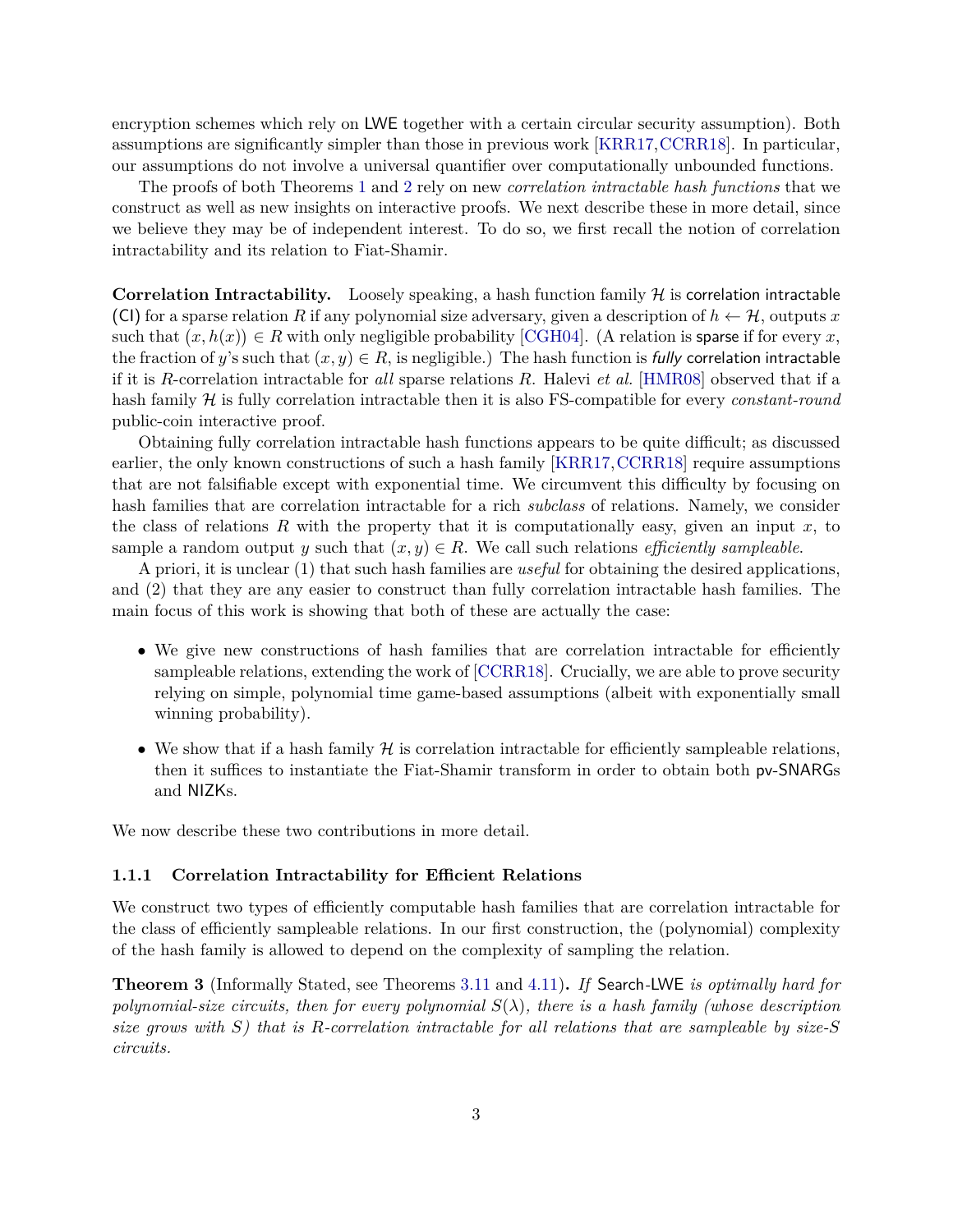This theorem suffices for our construction of NIZK arguments (i.e., Theorem [2\)](#page-3-1) because the verifier (which must evaluate a hash function), is *allowed* to run in any polynomial time, even potentially *larger* than the time required by the NP verification procedure. In contrast, for our delegation application, we do not know how to use such a non-compact hash function. Rather, we construct a compact correlation intractable hash function (under a stronger assumption).

<span id="page-5-3"></span>**Theorem 4** (Informally Stated, see Theorems [3.11](#page-17-1) and [4.6\)](#page-22-0)**.** *If any one of the* LWE*-based fully homomorphic encryption schemes in the literature (such as [\[BV11,](#page-51-0)[BGV12,](#page-51-1)[Bra12,](#page-51-2)[GSW13,](#page-53-3)[BV14\]](#page-52-5)) has optimal circular security*[1](#page-5-2) *against polynomial-size key-recovery attacks, then there exists a hash family that is R-correlation intractable for all relations R that are sampleable by polynomial-size circuits.*

#### <span id="page-5-1"></span>**1.1.2 Round-by-Round Soundness**

Toward proving Theorem [1,](#page-3-2) we would like to apply the Fiat-Shamir transform to the [\[GKR08\]](#page-52-4) protocol using the hash function that we constructed in Theorem [4.](#page-5-3) However, we run into a difficulty: correlation intractability is only known to suffice for the Fiat Shamir transform of *constant-round* interactive proofs, whereas the [\[GKR08\]](#page-52-4) protocol has a super-constant number of rounds.<sup>[2](#page-5-4)</sup>

We overcome this difficulty by formulating a stronger soundness requirement for public-coin interactive proofs that we call *round-by-round (RBR) soundness*. We show that RBR soundness suffices for applying the Fiat-Shamir transform (using a correlation intractable hash function) even for multi-round interactive proofs.<sup>[3](#page-5-5)</sup> To complete the proof of Theorem [1,](#page-3-2) we show that the  $[GKR08]$ protocol satisfies RBR soundness and is moreover compatible with our notion of *bounded* correlation intractable hash functions.

As a side note, we also show that *any* public-coin interactive proof Π can be easily transformed into an interactive proof that has RBR soundness. The transformation simply applies parallel repetition. As an immediate corollary, fully correlation intractable hash families can be used to transform *any* public-coin, doubly-efficient interactive proof into a publicly verifiable non-interactive argument.

Our main results are summarized in Fig. [1:](#page-6-0)

### <span id="page-5-0"></span>**1.2 Related Work**

**On Fiat-Shamir and Magic Functions.** Dwork et al. [\[DNRS99\]](#page-52-8) define *magic functions* to be FS-compatible hash functions for the case of transforming a three-round honest-verifier zero-

<span id="page-5-2"></span><sup>&</sup>lt;sup>1</sup>The circular security assumption is actually redundant here because all these schemes include an encryption of the secret key to facilitate the bootstrapping procedure [\[Gen09\]](#page-52-9) and so their security implies that they are also circular secure.

<span id="page-5-4"></span><sup>&</sup>lt;sup>2</sup>As a matter of fact, there exist statistically sound interactive proofs with a super constant number of rounds (and negligible soundness), to which the Fiat-Shamir transform cannot be applied securely, even in the random oracle model. Consider for example taking the sequential repetition of any interactive proof with constant soundness. While sequential repetition reduces the soundness at an exponential rate, applying the Fiat-Shamir transform (even in the random oracle model) results in an insecure protocol.

<span id="page-5-5"></span><sup>3</sup>We remark that *soundness against state restoration attacks* (which is weaker than RBR soundness) was shown by Ben Sasson *et al.* [\[BCS16\]](#page-50-1) to suffice for proving soundness of the Fiat-Shamir transform in the *random oracle model*, even for protocols with a super-constant number of rounds. In contrast, we are interested in using Fiat-Shamir in the *plain model* using explicit hash functions, see further discussion in Section [2.1.](#page-8-0)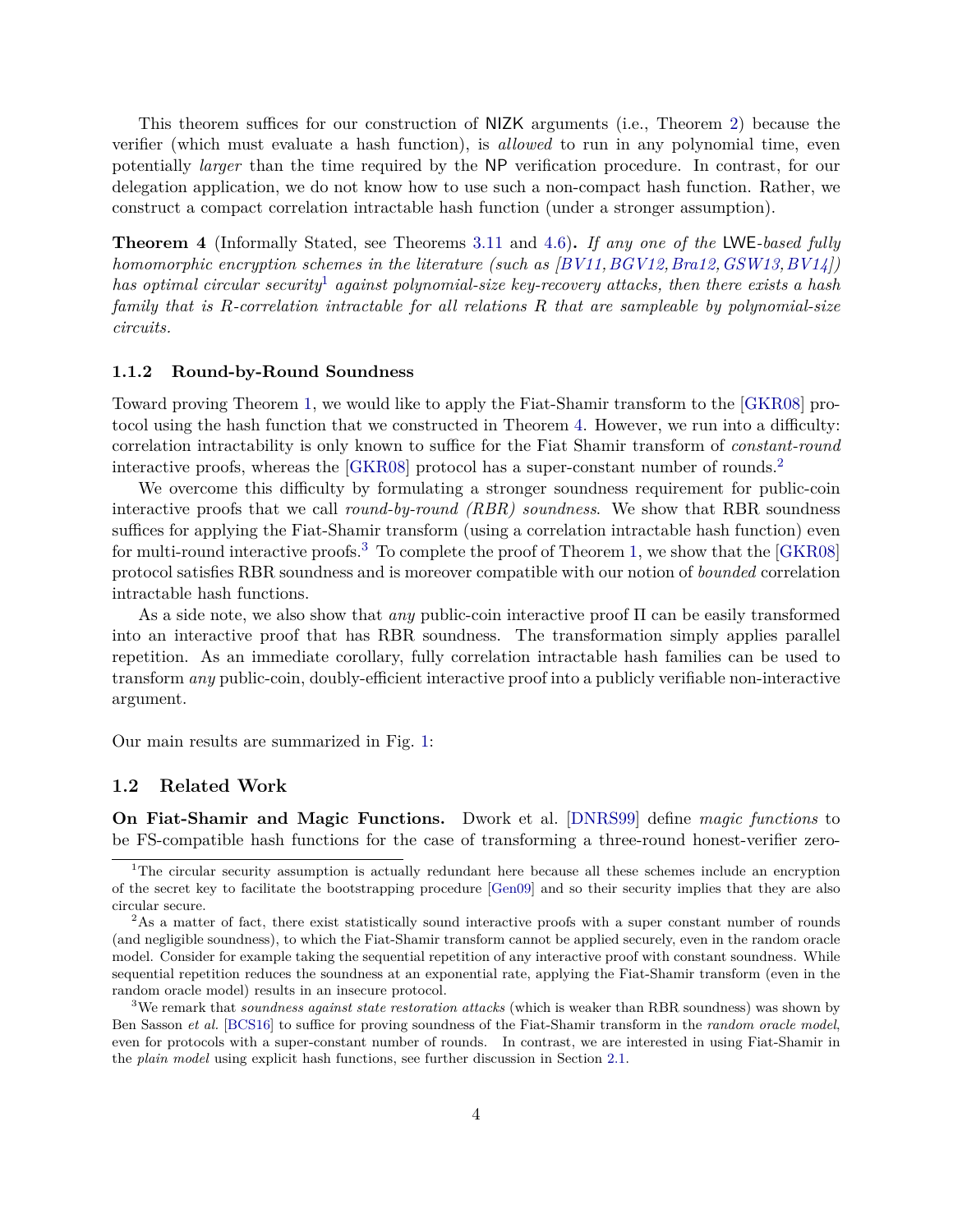

<span id="page-6-0"></span>Figure 1: Summary of results.

knowledge argument into a signature scheme, and study the relationship between the existence of magic functions and the existence of general three round zero knowledge protocols.

**Correlation Intractability and Fiat-Shamir** This work continues a series of recent developments [\[CCR16,](#page-52-10) [KRR17,](#page-53-0) [CCRR18,](#page-52-2) [HL18\]](#page-53-1) focused on instantiating correlation intractable hash functions in the standard model. We discuss the latter three works, which provide instantiations of FS-compatible hash functions in the standard model.

Kalai *et al.* [\[KRR17\]](#page-53-0) and Canetti *et al.* [\[CCRR18\]](#page-52-2) construct correlation intractable hash families from very strong assumptions. Specifically, [\[KRR17\]](#page-53-0) assumed input-hiding obfuscation for multi-bit point functions and general-purpose indistinguishability obfuscation. Subsequently, [\[CCRR18\]](#page-52-2) gave a construction that assumed encryption satisfying a form of nearly optimal key-dependent message (KDM) security. More specifically, they assume that polynomial-size adversaries cannot recover the secret key with significantly better probability than random guessing, even given encryptions of *arbitrary* (even inefficiently computable) functions of the secret key. [\[CCRR18\]](#page-52-2) then give candidate encryption schemes satisfying this security property under strong variants of the LWE and CDH assumptions.

We emphasize that both of these assumptions involve an adversary that is in part *computationally unbounded*. The input-hiding obfuscation in [\[KRR17\]](#page-53-0) applied to a distribution of point functions

$$
P_{\alpha,\beta}(x) = \begin{cases} \beta & \text{if } x = \alpha \\ 0 & \text{otherwise} \end{cases}
$$

must hide  $\alpha$  even when  $\beta$  is chosen as an arbitrary function of  $\alpha$ , and the KDM security of [\[CCRR18\]](#page-52-2) similarly allows messages to be arbitrary functions of the key. This makes these assumptions difficult to analyze, and in particular they are not falsifiable [\[Nao03,](#page-54-2) [GW11\]](#page-53-2) except with (non-uniform) exponential time.

A first step towards rectifying this situation was taken by Holmgren and Lombardi [\[HL18\]](#page-53-1), who consider a *weakening* of full correlation intractability. Their weakening essentially only asks for *R*-correlation intractability when *R* is *non-uniformly efficiently sampleable* – there is a circuit of fixed polynomial size that, given *x*, samples approximately uniformly from the set  $\{y : (x, y) \in$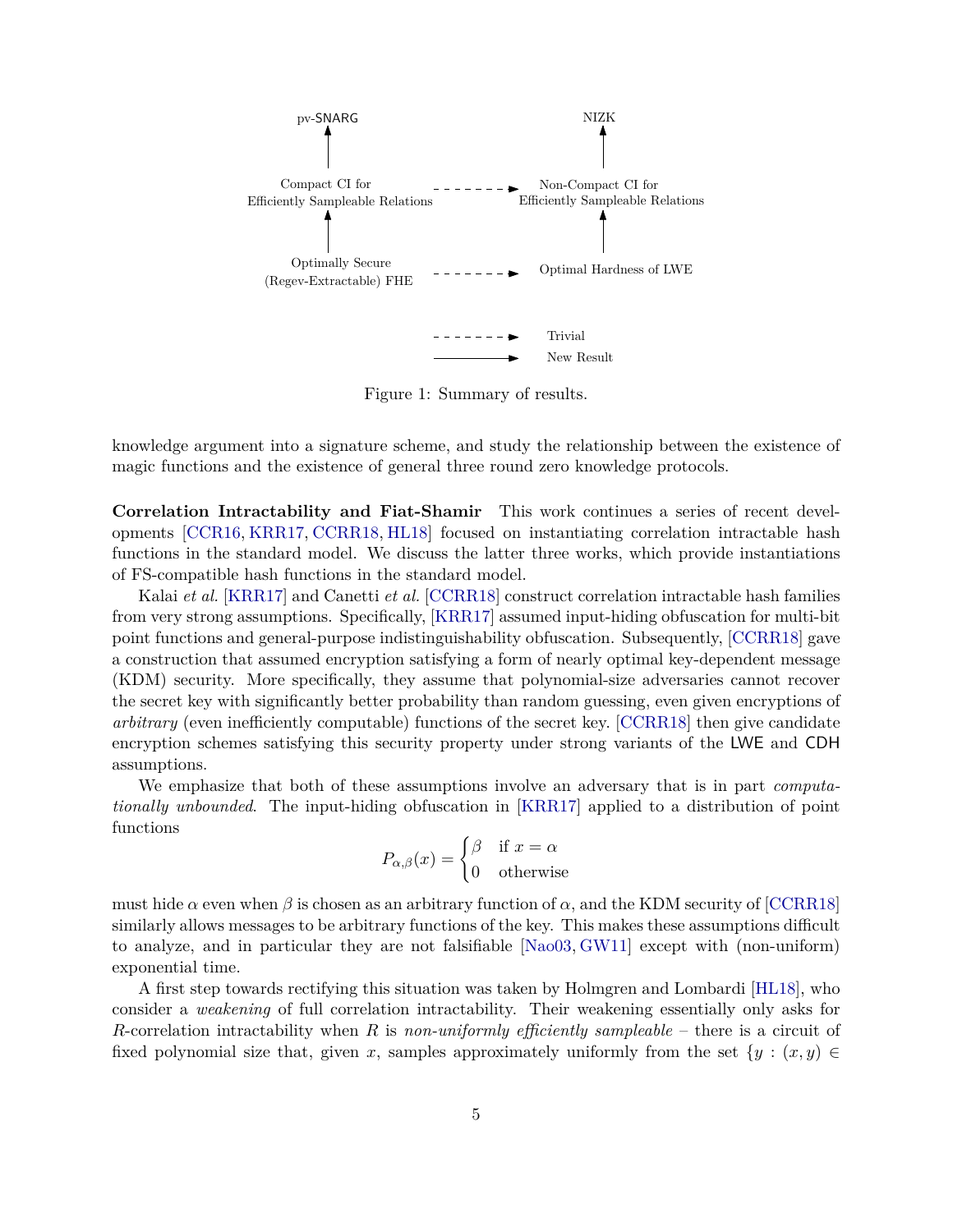*R*}. [\[HL18\]](#page-53-1) constructs this form of "bounded" correlation intractable hash family from a subexponentially secure indistinguishability obfuscator and a nearly optimally secure one-way function, and demonstrate that this restricted form of correlation intractability still implies FS-compatibility for the [\[GMW91\]](#page-52-6) 3-message zero-knowledge proof system for NP. However, their result still requires subexponentially secure indistinguishability obfuscation and has no implications for pv-SNARGs.

**pv-**SNARG**s.** Constructions of pv-SNARGs are known in the random oracle model [\[Mic00\]](#page-54-1), from knowledge assumptions  $[BCC^+17]$  $[BCC^+17]$ , or from generic assumptions on strong (noiseless) graded encodings with no known candidates [\[PR17\]](#page-54-3).

A construction of pv-SNARGs was also given by [\[CCRR18\]](#page-52-2): they applied the Fiat-Shamir transform (using their hash family) to the [\[RRR16\]](#page-54-4) constant round interactive proof system for bounded space computation.

In very recent independent work, Kalai *et al.* [\[KPY18\]](#page-53-5) also construct a publicly verifiable argument system for (logspace uniform) NC. On the positive side, they rely only on falsifiable assumptions about groups equipped with a bilinear map. However, their argument system is in the *preprocessing model*. In this model, the prover and verifier have access to a common reference string, which is as long as the computation transcript (and must be generated securely by a trusted party). In contrast, our protocol requires only a short common random string but relies on seemingly stronger assumptions.

Lastly, we remark that *privately-verifiable* (aka designated verifier) non-interactive arguments for all of **P** are known to exist under LWE [\[KRR14,](#page-53-6)[BHK17\]](#page-51-3).

NIZK **Arguments for** NP**.** NIZK arguments for NP are currently known from trapdoor permutations [\[FLS99\]](#page-52-11), falsifiable assumptions on bilinear maps [\[GOS06\]](#page-53-7), or indistinguishability obfsucation [\[SW14,](#page-55-2) [BP15\]](#page-51-4). The works [\[GOS06,](#page-53-7) [SW14\]](#page-55-2) also construct NIZK arguments for NP satisfying statistical zero knowledge. Constructing NIZK proofs (or even arguments) for NP from LWE is a long-standing open problem.

NIZK arguments simultaneously satisfying adaptive soundness and statistical zero knowledge are currently only known from knowledge assumptions<sup>[4](#page-7-1)</sup> [\[AF07\]](#page-50-6), so our construction is the first such NIZK proven secure under a complexity assumption.

Prior works on instantiating the Fiat-Shamir heuristic in the standard model [\[KRR17,](#page-53-0)[CCRR18,](#page-52-2) [HL18\]](#page-53-1) also give NIZK argument schemes for NP under qualitatively stronger assumptions than what is required in this work.

Finally, while not explicitly noted in prior work, combining results of [\[CCR16,](#page-52-10) [HL18\]](#page-53-1) yields a construction of NIZK arguments (in the common reference string model) from sub-exponentially secure indistinguishability obfuscation and VGB obfuscation. This is the only standard model application of Fiat-Shamir that we are aware of that does not require assuming nearly optimal hardness.

# <span id="page-7-0"></span>**2 Our Techniques**

We now describe our contributions and high level proof ideas in more detail.

<span id="page-7-1"></span><sup>&</sup>lt;sup>4</sup>In particular, the [\[GOS06\]](#page-53-7) and [\[SW14\]](#page-55-2) constructions of NISZK arguments are not shown to be adaptively sound.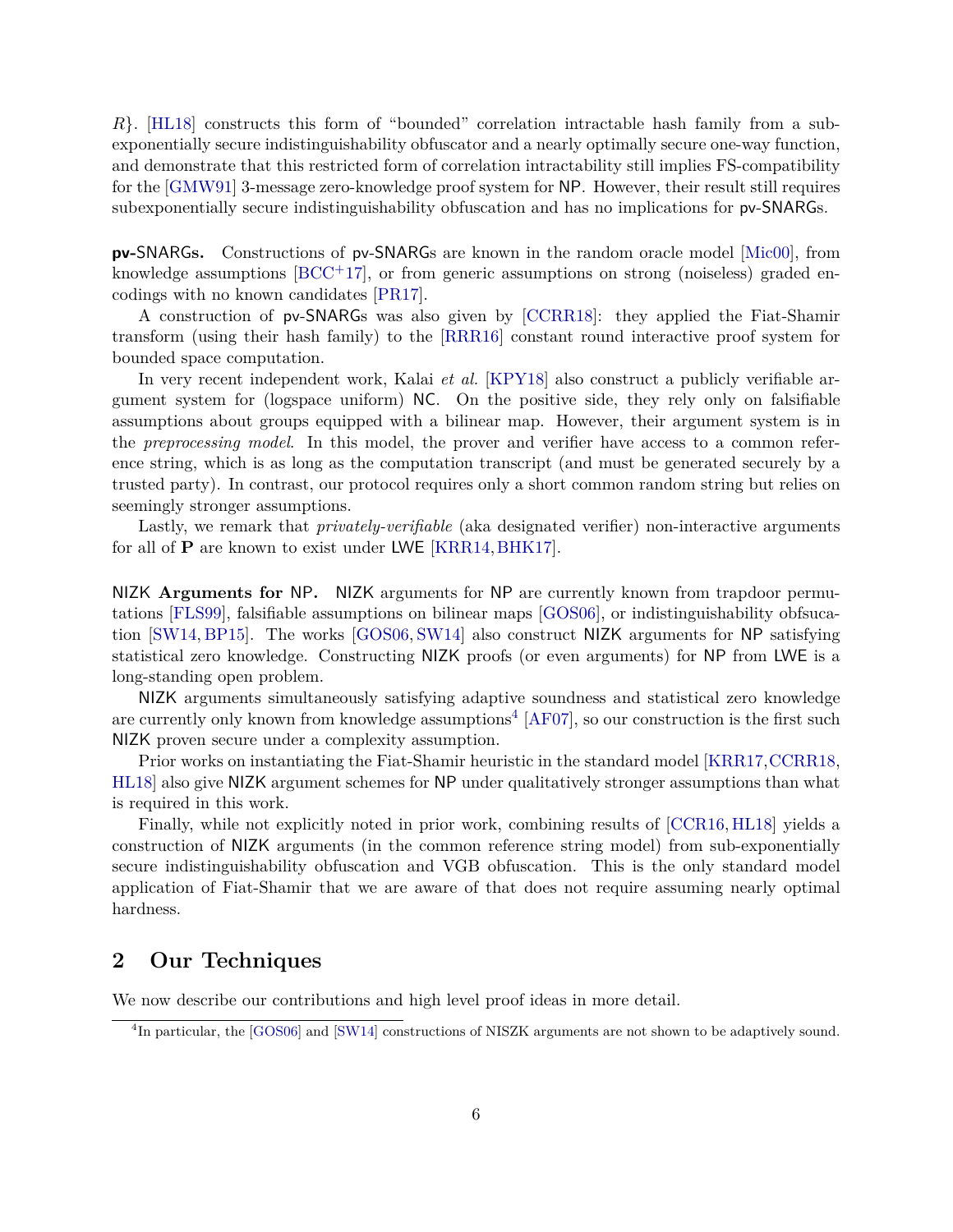#### <span id="page-8-0"></span>**2.1 Round-By-Round Soundness**

We provide a new soundness definition for interactive proofs that interacts well with the Fiat-Shamir transform. We say that a public-coin interactive proof Π for a language *L* is round-by-round (RBR) sound if at any stage of the protocol there is a well-defined *state* (depending on the transcript thus far) and some of these states are "doomed"; in the sense that once doomed you will forever remain doomed. More specifically, the first requirement is that for  $x \notin L$ , the initial state (i.e., corresponding to the empty transcript) is doomed. Second, for every doomed state and every possible next message that a cheating prover might send, with overwhelming probability over the verifier's next message, the protocol state will still be doomed. Lastly, we require that if at the end of the interaction the state is doomed then the verifier will reject (in particular, the state function is efficiently computable on *full* transcripts).

An illustrative example of an interactive proof with round-by-round soundness is the celebrated sumcheck protocol of Lund *et al.* [\[LFKN92\]](#page-54-5). Recall that the purpose of the sumcheck protocol is to allow the verifier to check a claim of the form  $\sum_{x_1,\dots,x_m\in\{0,1\}} P(x_1,\dots,x_m) = \mathbf{v}$ , where  $P: \mathbb{F}^m \to \mathbb{F}$ is an *m*-variate polynomial (to which the verifier has oracle access) over a finite field  $\mathbb{F}$  and  $v \in \mathbb{F}$ is a fixed field element.<sup>[5](#page-8-1)</sup>

The protocol proceeds as follows - the first message from the prover is the (univariate) polynomial  $g(\cdot) = \sum_{x_2,\dots,x_m \in \{0,1\}} P(\cdot, x_2, \dots, x_m)$ . Upon receiving some polynomial  $\tilde{g}$  (which may or may not be equal to the prescribed *g*) from the prover, the verifier checks that it is indeed a low degree polynomial and that  $\tilde{g}(0) + \tilde{g}(1) = v$ . Observe that if the initial claim is false, then the prover must send a polynomial  $\tilde{g} \not\equiv g$  (or the verifier will immediately reject). Since *g* and  $\tilde{g}$  are low degree polynomials, they must differ on many points. The idea then is for the verifier to select  $r_1 \in \mathbb{F}$ at random and send  $r_1$  to the prover. Since  $g$  and  $\tilde{g}$  differ on many points, with high probability  $\tilde{g}(\mathbf{r}_1) \neq g(\mathbf{r}_1) = \sum_{x_2,\dots,x_m \in \{0,1\}} P(\mathbf{r}_1, x_2, \dots, x_m)$ . The point is that the latter equation is a sumcheck instance with respect to an  $(m-1)$ -variate polynomial  $P'(x_2, \ldots, x_m) \stackrel{\text{def}}{=} P(\mathbb{r}_1, x_2, \ldots, x_m)$ , so the parties recursively run the sumcheck protocol on  $P'$ .

To see that the sumcheck protocol has round-by-round soundness we define a partial transcript as doomed if the initial claim for the corresponding step in the recursion is false. As explained above, the sumcheck protocol has the property that at any step of the recursion if we start with a false claim then, with overwhelming probability, we end up with a false claim for the next step in the recursion. This is exactly the meaning of round-by-round soundness. For further details, see Section [5.](#page-33-0)

As one of our contributions, and toward establishing our main delegation result, in Section [6](#page-37-0) we show that the GKR protocol for log-space uniform  $NC$  also has round-by-round soundness.

**Round-by-round Soundness and Fiat-Shamir.** Our primary motivation for defining roundby-round soundness is to instantiate the Fiat-Shamir transform in the standard model for protocols with a possibly super-constant number of rounds. Indeed, we show that a correlation-intractable hash family suffices for the soundness of the FS transform if the initial protocol is RBR-sound.

To see this, fix any RBR-sound interactive proof  $\Pi$  along with an input  $x \notin L$ , and consider the

<span id="page-8-1"></span> ${}^{5}$ Here and throughout this work we use lowercase blackboard font to denote elements of a finite field.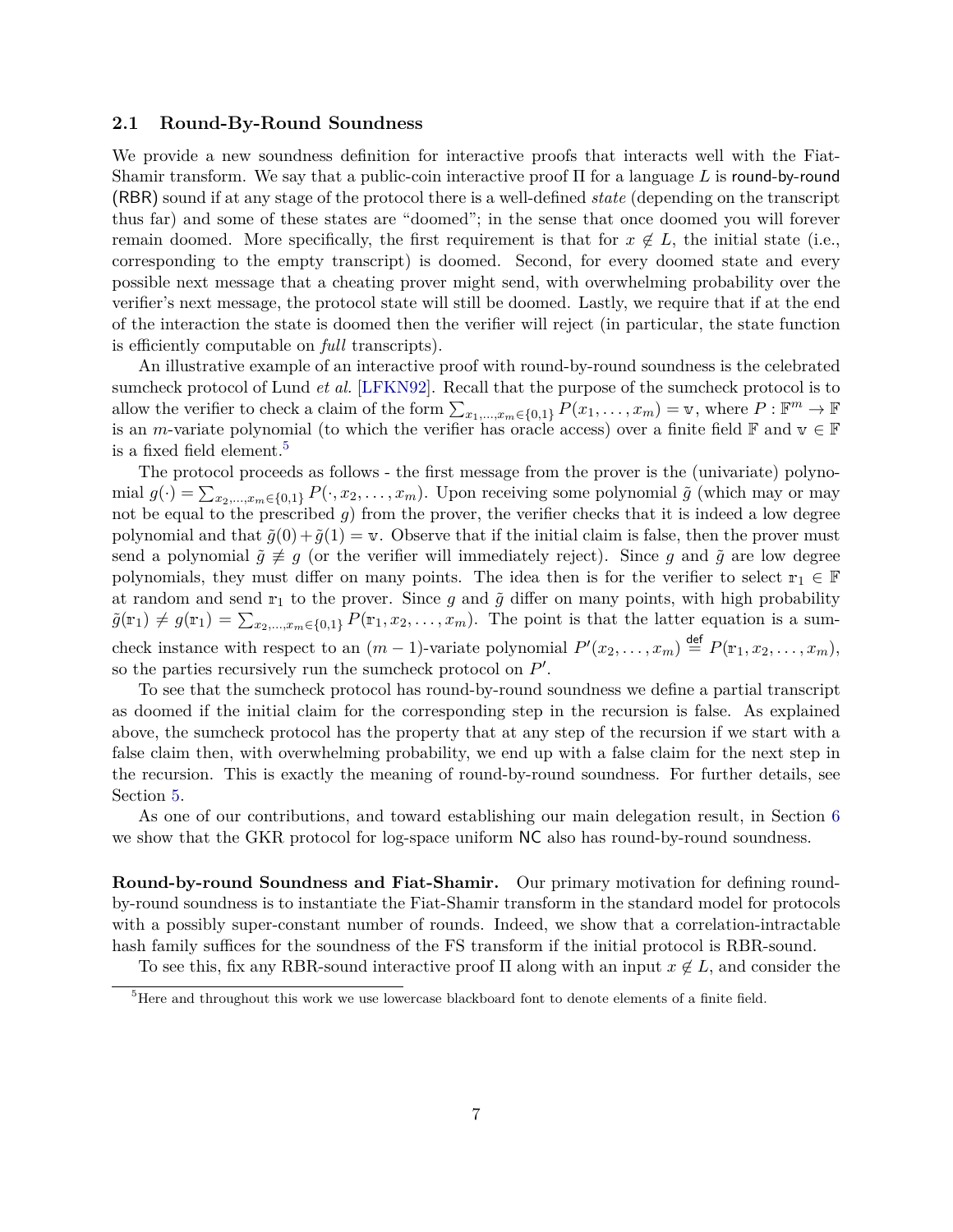relation:

$$
R \stackrel{\text{def}}{=} \left\{ (\tau, \beta) : \begin{array}{c} \tau \text{ is a doomed partial transcript} \\ \text{and} \\ \tau | \beta \text{ is not doomed} \end{array} \right\}
$$

(where  $\tau$  is a partial transcript ending with a prover message and  $\beta$  is a verifier message).

Round-by-round soundness ensures that *R* is a sparse relation. Suppose we now apply the Fiat-Shamir transform to the interactive proof, while using a hash function *h* that is *R*-correlation intractable. Suppose further that the (computational) soundness of the resulting non-interactive argument is broken. By definition of RBR soundness, this means that the cheating prover has efficiently found some partial transcript  $\tau$  and verifier message  $\beta = h(\tau)$  such that  $\tau$  is doomed, but  $(\tau, \beta)$  is not doomed.<sup>[6](#page-9-1)</sup> Thus, the prover can be used to find a pair  $(\tau, h(\tau)) \in R$ , in contradiction to the correlation intractability of the hash function.

**Round-by-Round Soundness vs. State Restoration Attacks.** A *state restoration attack* [\[BCS16\]](#page-50-1) on an interactive proof (or more generally an interactive oracle proof) is a cheating prover strategy that is allowed to rewind the protocol to some previous state a limited number of times. Ben Sasson *et al.* showed that soundness against state restoration attacks suffices for compiling interactive proofs using the Fiat-Shamir in the *random oracle model*. [7](#page-9-2)

Negligible round-by-round soundness readily implies state restoration soundness for a polynomial number of rewinds. Although it seems reasonable that soundness against state restoration attacks would suffice for instantiating the Fiat-Shamir transform using a correlation interactable hash function (rather than in the random oracle model as shown in [\[BCS16\]](#page-50-1)), we were unable to prove this.

#### <span id="page-9-0"></span>**2.2 Bounded Correlation Intractable Hash Families**

So far, we have shown that correlation intractable hash functions can be used to instantiate the Fiat-Shamir transform for the [\[GKR08\]](#page-52-4) protocol, yielding pv-SNARGs. In addition, it was already known<sup>[8](#page-9-3)</sup> [\[CCRR18,](#page-52-2)[HL18\]](#page-53-1) that correlation intractable hash families – with mild additional properties – are also sufficient to yield NIZK argument schemes for NP.

The rest of this work focuses on new constructions of correlation intractable hash families that suffice to yield these applications. These constructions and security reductions all use as a first step (a parameterized version of) the main theorem of [\[CCRR18\]](#page-52-2) (our Theorem [3.11\)](#page-17-1), which shows how to interpret a secret-key encryption scheme as a correlation intractable hash family if the encryption scheme satisfies two properties (the first being a statistical property and the second a computational one):

1. **Universal Ciphertexts:** An encryption of a random message under any fixed secret key is distributed like an encryption of a random message under a *random* secret key. In particular, this means that ciphertexts are not attached to any one particular key.

<span id="page-9-1"></span><sup>&</sup>lt;sup>6</sup>Such a partial transcript must exist since the empty transcript is doomed, but a full accepting transcript is not doomed.

<span id="page-9-3"></span><span id="page-9-2"></span><sup>7</sup>Prior to the work of [\[BCS16\]](#page-50-1) this was only shown for *constant-round* interactive proofs [\[HMR08\]](#page-53-4).

<sup>8</sup>As mentioned earlier, we do improve on previous Fiat-Shamir NIZK instantiations by obtaining statistical zero knowledge, for example.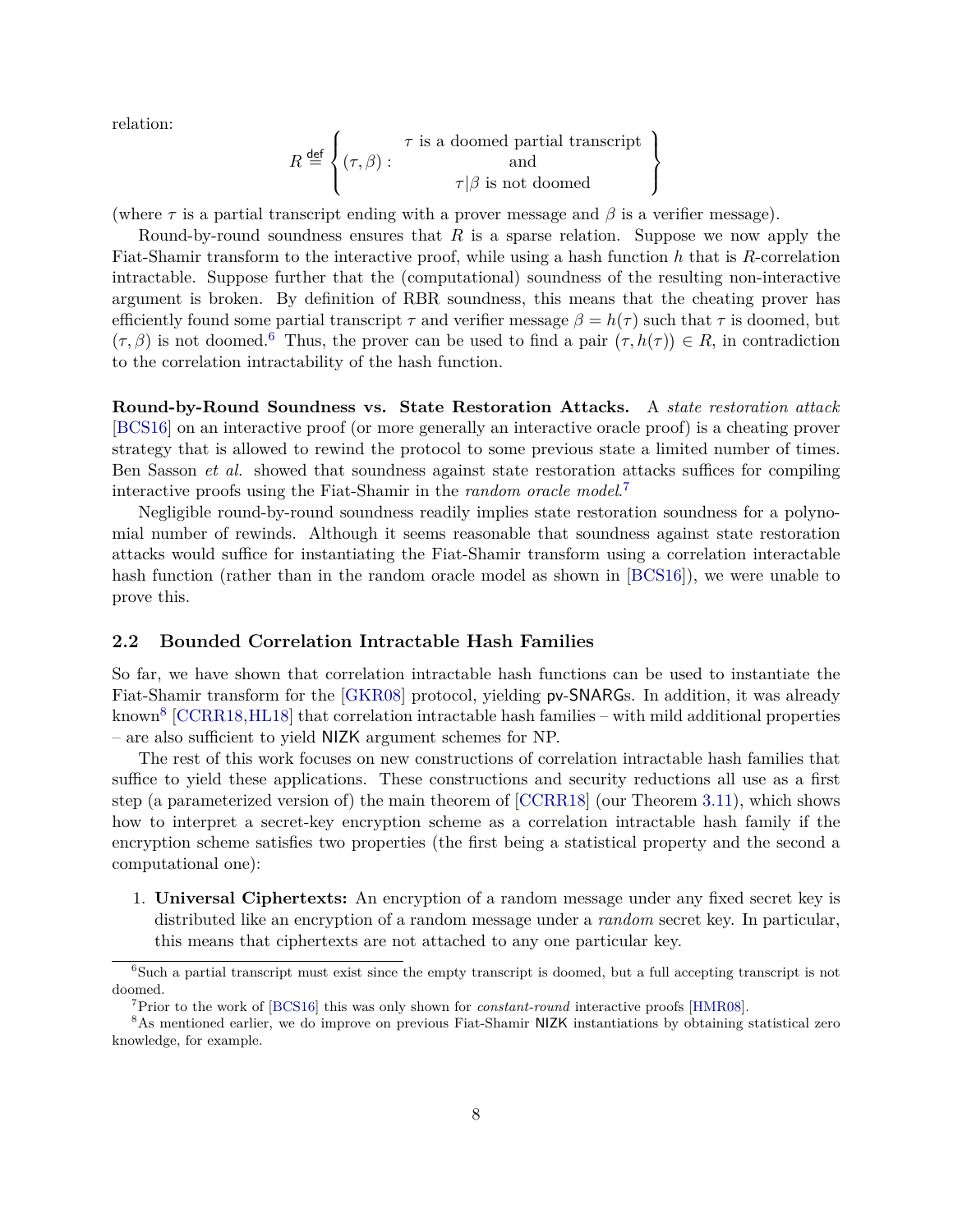2. **Nearly Optimal Bounded-KDM Security against Poly-size Adversaries:** For any function *f* computable by circuits of a fixed polynomial size, every adversary of arbitrary polynomial size can, given an encryption of  $f(k)$  under a (uniformly random) key  $k$ , can recover *k* with probability at most  $1/\tilde{\Omega}(2^{|k|})$  - i.e., only a polynomial factor better than guessing.

The above property does not suffice to obtain correlation intractable hash families for *all* sparse relations; however, it *does* suffice to obtain hash families that are correlation intractable for all sparse relations that are *sampleable* in some fixed polynomial time. We note that the notion of "bounded correlation intractability" considered in this work is incomparable to that of [\[CCR16\]](#page-52-10); they consider correlation intractability for relations that are *decidable* in a fixed polynomial time.

Since the relations arising from the [\[GKR08\]](#page-52-4) protocol and a broad class (including [\[GMW91\]](#page-52-6)) of 3-message zero knowledge proofs for NP satisfy the above notion of efficient sampleability, we have reduced the overall problem to constructing encryption schemes satisfying this weaker notion of bounded-KDM security.

#### <span id="page-10-0"></span>**2.3 Constructing Optimal Bounded-KDM Secure Encryption**

There is a long line of prior work on constructing bounded-KDM secure encryption schemes [\[BHHO08,](#page-51-5) [ACPS09,](#page-50-7) [BG10,](#page-51-6) [BHHI10,](#page-51-7) [App11\]](#page-50-8). Unfortunately, the *optimal* level of security stated above that we require is more stringent than was achieved by prior work (which considered any negligible success probability) and poses a significant technical problem, especially when combined with the universal ciphertexts requirement. Still, we show that some of the techniques and instantiations can be adapted to our setting.

**Non-Compact CI from Search-LWE.** We construct an encryption scheme as above assuming the nearly optimal hardness of search-LWE for poly-time adversaries. Our construction follows the blueprint of [\[App11\]](#page-50-8), which shows that the class of functions for which an encryption scheme satisfies KDM security can be *amplified* using randomized encodings in the regime of polynomialsize adversaries with inverse polynomial success probabilities.

Recall that a randomized encoding [\[AIK04\]](#page-50-9) for a function  $f$  is a randomized function  $\hat{f}$  such that  $\hat{f}(x)$  reveals exactly  $f(x)$  and nothing else<sup>[9](#page-10-1)</sup> – i.e., there are algorithms RE.Dec and RE.Sim such that for all *x*,  $REDec(\hat{f}(x)) = f(x)$ , and  $RE.Sim(f(x)) \approx \hat{f}(x)$ . The key point is achieving this so that the function  $\hat{f}$  is significantly simpler than  $f$  in some way. For example, Yao's garbled circuits [\[Yao86\]](#page-55-3) are a randomized encoding  $\hat{f}$  for any polynomial-time computable  $f$ , with the special property that for every *r* and every input length *n*, each bit of  $\hat{f}(x; r)$  for  $x \in \{0, 1\}^n$  is a projection of  $x$  – that is, either a constant or  $x_i \oplus b$  for some fixed  $i \in [n]$  and fixed bit *b*.

Applebaum's idea, following [\[BHHI10\]](#page-51-7), was to construct an *f*-KDM secure encryption scheme out of an encryption scheme  $\mathcal E$  that is  $\hat f(\cdot; r)$ -KDM secure for every choice of randomness *r*. Since  $\hat{f}$  is simpler than f, we have made progress. Specifically, the constructed scheme  $\mathcal{E}'$  encrypts messages as  $\mathcal{E}'$ .Enc $(m) \stackrel{\text{def}}{=} \mathcal{E}$ .Enc $(RE.Sim(m))$ , and correspondingly decrypts ciphertexts as  $\mathcal{E}'$ .Dec(ct)  $\stackrel{\text{def}}{=}$  RE.Dec( $\mathcal{E}$ .Dec(ct)). The point is that an adversary for  $\mathcal{E}'$  receives  $\mathcal{E}'$ .Enc( $f(k)$ )  $\equiv$  $\mathcal{E}$ .Enc(RE.Sim( $f(k)$ ))  $\approx \mathcal{E}$ .Enc( $\hat{f}(k; r)$ ) for some random *r*, which still "protects" *k* by the assumed

<span id="page-10-1"></span><sup>&</sup>lt;sup>9</sup>Technically,  $\hat{f}(x)$  may also reveal the input length |x|. We will avoid this technicality by, without loss of generality, only considering functions that additionally output the length of their input.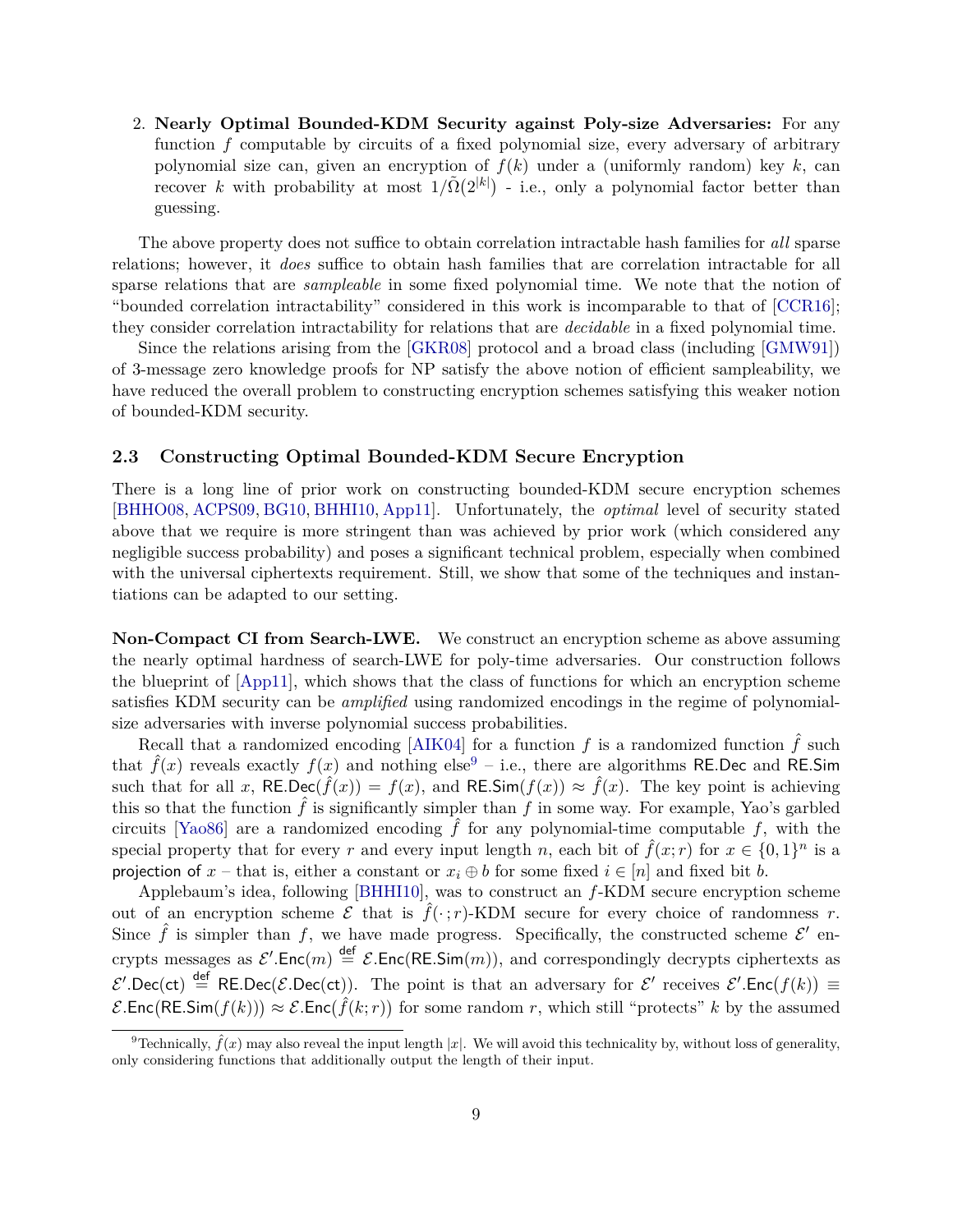KDM security of  $\mathcal{E}$ . This construction can also be modified to obtain a (single) encryption scheme that is simultaneously  $f$ -KDM secure for all  $f$  in a family  $\mathcal F$ . What is needed in this case is (1) a randomized encoding for a universal function  $U_{\mathcal{F}}$ , that takes as input a description of  $f \in \mathcal{F}$  and an input *x* and outputs  $f(x)$ , and (2) an encryption scheme  $\mathcal E$  that is  $\hat U_{\mathcal F}(f, \cdot; r)$ -KDM secure for every *f* and *r*.

Crucially, we observe that the additional properties we require of  $\mathcal{E}'$ , namely universal ciphertexts and nearly optimal security, are inherited from  $\mathcal E$  as long as the randomized encoding scheme RE satisfies two additional properties. First (to ensure universal ciphertexts), RE should be *blind* [\[BLSV18\]](#page-51-8): for a uniformly random *y*,  $RE\text{Sim}(y)$  should also be uniformly random. Additionally, RE should be  $1/\tilde{\Omega}(2^{|k|})$ -secure.

**Bounded KDM Security from Binary-Secret Search-LWE.** Our first approach for instantiating the above framework is to use point-and-permute garbled circuits [\[BMR90\]](#page-51-9) in conjunction with the known circular security of binary-secret Regev encryption. Point-and-permute garbled circuits are perfectly blind [\[BLSV18\]](#page-51-8), they yield a *universal* randomized encoding  $\hat{U}$  for all circuits of some fixed polynomial size, and Regev encryption with an appropriate<sup>[10](#page-11-0)</sup> noise distribution also has (perfectly) universal ciphertexts.

In terms of security, the randomized encoding  $\hat{U}$  can also be made sufficiently secure if oneway functions exist that are  $2^{-\lambda^{\Omega(1)}}$ -hard to invert for  $\lambda^{O(1)}$ -size adversaries. This assumption is in turn implied by our nearly-optimal Search-LWE assumption. As mentioned previously, for any fixed circuit *C* and randomness *r*, each bit of  $\hat{U}(C, x; r)$  is a projection of *x*. Regev encryption with binary secrets is known to be KDM-secure with respect to such projections of the key, under the assumption that binary-secret Search-LWE is hard, and the reduction in fact preserves nearly optimal hardness [\[ACPS09\]](#page-50-7).

Combining point-and-permute garbled circuits with Regev encryption with binary secrets thus yields, for any polynomial  $S = S(n)$ , an encryption scheme that has universal ciphertexts and is KDM-secure with respect to any size-*S* computable functions.

**Bounded KDM Security from More General Search-LWE** One unsettling aspect of the preceding construction is the reliance on binary-secret LWE, a variant for which algorithms empirically perform better [\[BG14\]](#page-51-10). Although we are not aware of attacks on binary-secret LWE that are successful enough to refute a nearly-optimal security conjecture, we still wish to base our constructions on a more general setting of parameters.

We do so by turning to the encryption scheme of [\[ACPS09\]](#page-50-7), a variant of Regev encryption whose KDM security reduces to Search-LWE with a secret distribution in which each coordinate has higher entropy. Specifically, the secret distribution is uniform over  $\left[-\frac{p}{2}\right]$  $\frac{p}{2}, \frac{p}{2}$  $(\frac{p}{2})^n$ , and the noise distribution is uniform over  $\left[-\frac{q'}{2}\right]$  $\frac{q'}{2}, \frac{q'}{2}$  $q' = \frac{q'}{2}$ , for a modulus  $q = pq'$  and a prime *p*. Unfortunately, the KDM security of this scheme is with respect to affine functions over  $\mathbb{Z}_p$ . In particular, this scheme is *not* known to be secure with respect to bit-by-bit encryptions of its secret key.

To address this difficulty, we construct a new blind randomized encoding from sub-exponentially secure one-way functions for the function  $U_p$  that takes as input a *boolean* circuit  $C: \mathbb{Z}_p^n \to \{0,1\}^{\ell}$ (with elements of  $\mathbb{Z}_p^n$  encoded in binary), an input  $x \in \mathbb{Z}_p^n$ , and outputs  $C(x)$ . Our construction

<span id="page-11-0"></span><sup>10</sup>Specifically, let the modulus *q* be even, and take the noise distribution to be uniform on the interval [−*q/*4*, q/*4). With a limited number of samples (as is the case in our application), Search-LWE with this setting of parameters reduces to the more typical "narrow discrete Gaussian" noise by a "drowning out the noise" technique.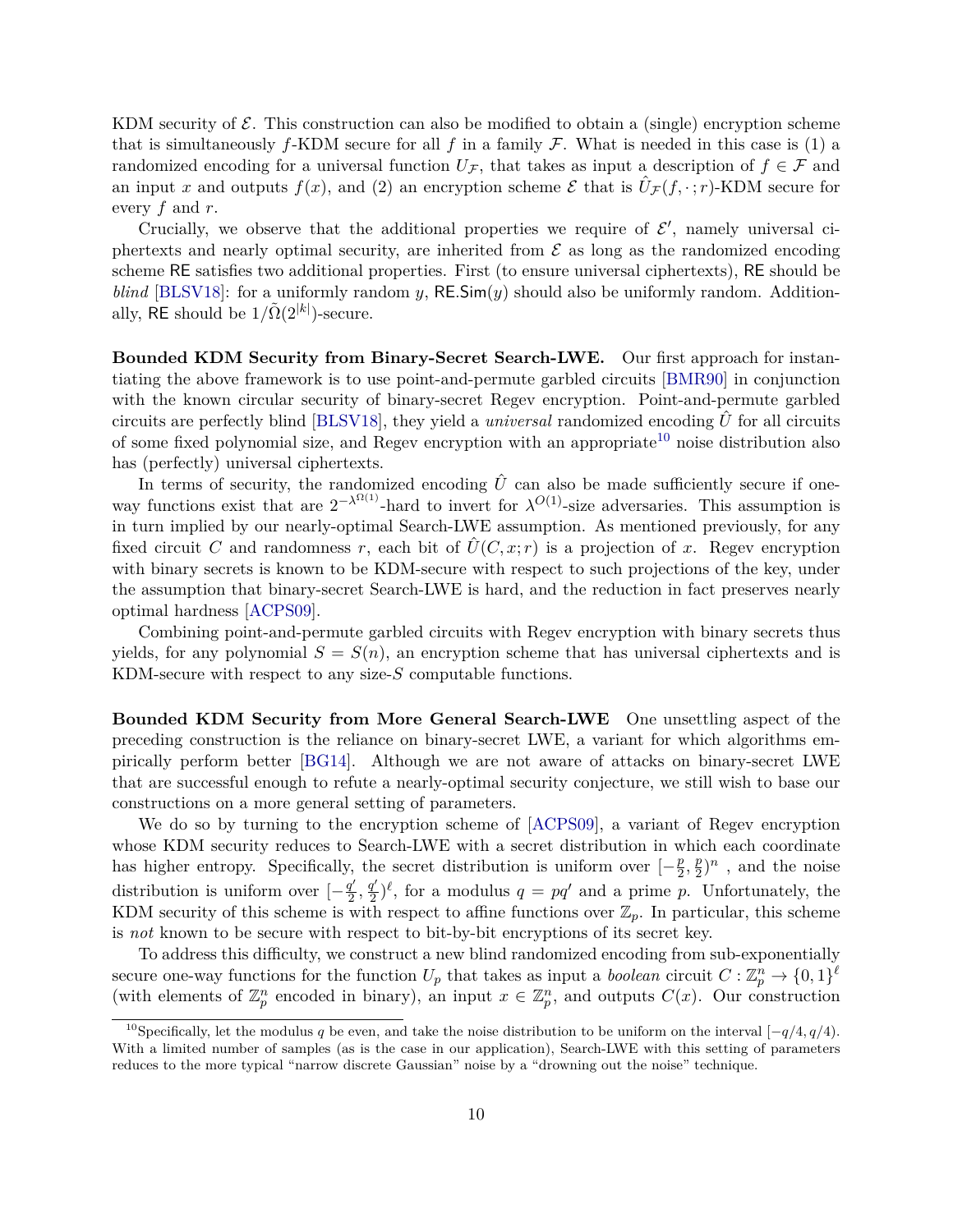has the property that for any *C* and any *r*, the function  $\hat{U}_p(C, \cdot; r)$  is  $\mathbb{Z}_p$ -affine, which renders our construction suitable for amplifying the KDM security of [\[ACPS09\]](#page-50-7).

Our construction composes two (blind) randomized encodings.

- 1. Point-and-permute garbled circuits, which give an encoding  $\hat{U}_{\text{bin}}$  of the function  $U_{\text{bin}}$  that maps  $(C, x) \mapsto C(x)$ , where  $C: \mathbb{Z}_p^n \to \{0,1\}^{\ell}$  is a boolean circuit, and  $x \in \mathbb{Z}_p^n$  is an input. The advantage of this scheme is that it supports arbitrary, e.g. high-depth circuits. On the other hand,  $\tilde{U}_{\text{bin}}(C, \cdot; r)$  is a projection of the *binary representation* of *x*, instead of a  $\mathbb{Z}_p$ -affine function of *x*.
- 2. An encoding  $\hat{U}_{\text{proj}}$  for projections  $\pi : \mathbb{Z}_p^n \to \{0,1\}$ , where for any  $\pi$ , the function  $\hat{U}_{\text{proj}}(\pi, \cdot; r)$ is affine over  $\mathbb{Z}_p$ . Such a randomized encoding follows from a (modified) result of [\[AIK11\]](#page-50-10) (hereafter AIK), which states that any function *f* computable by a uniform depth-*d arithmetic* circuit (ensemble)  $\{C_n : \mathbb{Z}_p^n \to \mathbb{Z}_p\}$  has a perfectly secure, perfectly blind randomized encoding  $\hat{f}$  such that  $\hat{f}(\cdot; r)$  is affine over  $\mathbb{Z}_p$  for every *r*. Specifically, we represent  $\pi$  by a vector  $\mathbf{e} \in \{0,1\}^{n \cdot \lceil \log p \rceil}$  (with at most one 1) and a bit *b* such that  $\pi(x) = \langle \mathbf{e}, \llbracket x \rrbracket \rangle \oplus b$ , where  $\llbracket x \rrbracket$  denotes the binary representation of x. Then we use the AIK encoding of

<span id="page-12-1"></span>
$$
U_{\text{proj}}((\mathbf{e},b),x) = \langle \mathbf{e}, [\![x]\!] \rangle \oplus b = \begin{cases} b \cdot \left( \sum_{i=1}^{n \lceil \log p \rceil} e_i \cdot [\![x]\!]_i \right) \\ + \\ (1-b) \cdot \left( 1 - \sum_{i=1}^{n \lceil \log p \rceil} e_i \cdot [\![x]\!]_i \right). \end{cases} \tag{1}
$$

 $U_{\text{proj}}$  is computable by a depth  $O(\log n + \log p)$  and size  $O(n \cdot p)$  arithmetic circuit over  $\mathbb{Z}_p$  by applying the formula

$$
[[x_j]]_k = \sum_{y \in \mathbb{Z}_p : [y]_k = 1} (1 - (y - x_j)^{p-1})
$$

to compute each  $\llbracket x \rrbracket_i$ .

A first attempt at composition defines<sup>[11](#page-12-0)</sup>  $\hat{U}_p(C, x; r_{\text{proj}}, r_{\text{bin}}) \stackrel{\text{def}}{=} \hat{U}_{\text{proj}}(\hat{U}_{\text{bin}}(C, \cdot; r_{\text{bin}}), x; r_{\text{proj}})$ , but this (with the natural simulator) is not blind. The issue is that the simulator for  $\hat{U}_{\text{bin}}$  produces a uniformly random string with alphabet  $\{0, 1\}$ , but the AIK simulator for  $\hat{U}_{\text{proj}}$  requires a uniformly random string with alphabet  $\mathbb{Z}_p$  for its output to be uniformly random (also with alphabet  $\mathbb{Z}_p$ ).

To remedy this, we modify  $\hat{U}_{\text{proj}}$ . To start, we partition  $\mathbb{Z}_p$  into two sets of nearly equal size,  $\mathbb{Z}_p = P^{(0)} \sqcup P^{(1)}$ , and define a function  $U'_{\text{proj}}$  that, compared to  $U_{\text{proj}}$  takes two additional inputs  $r^{(0)}$ and  $r^{(1)}$ . On input  $((e, b, r^{(0)}, r^{(1)}), x)$ ,  $U'_{\text{proj}}$  outputs  $r^{(\langle e, \llbracket x \rrbracket \rangle \oplus b)}$  (this can be done by a low-depth circuit analogous to Eq. [\(1\)](#page-12-1)). We then redefine  $\hat{U}_{\text{proj}}$  so that  $\hat{U}_{\text{proj}}((e, b), x)$  samples  $r^{(0)} \leftarrow P^{(0)}$ and  $r^{(1)} \leftarrow P^{(1)}$ , then returns the AIK encoding  $\hat{U}'_{\text{proj}}((e, b, r^{(0)}, r^{(1)}), x)$ . The new decoder for  $\hat{U}_{\text{proj}}$  evaluates the AIK decoder for  $\hat{U}'_{\text{proj}}$ , obtaining  $y' \in \mathbb{Z}_p$ , and outputs *b* if  $y' \in P^{(b)}$ . The new simulator for  $\hat{U}_{\text{proj}}$  on input *b* samples  $y' \leftarrow P^{(b)}$ , and then returns the output of the AIK simulator for  $\hat{U}_{\text{proj}}'$  on  $y'$ .

This nearly completes the description of our randomized encoding, except for one subtle issue. For any odd prime *p*, it is impossible for a partition  $\mathbb{Z}_p = P^{(0)} \sqcup P^{(1)}$  to be exactly balanced. This

<span id="page-12-0"></span><sup>&</sup>lt;sup>11</sup>Here, we abuse notation in two ways. First, we write  $\hat{U}_{\text{bin}}(C, \cdot; r_{\text{bin}})$  to denote the *descriptions* of the corresponding projection functions. Second, we allow  $\hat{U}_{\text{proj}}$  to take as input these *multiple* projection functions. We let  $\hat{U}_{\text{proj}}((\pi_1, \ldots, \pi_m), x)$  denote the product distribution  $\hat{U}_{\text{proj}}(\pi_1, x) \times \cdots \times \hat{U}_{\text{proj}}(\pi_m, x)$ .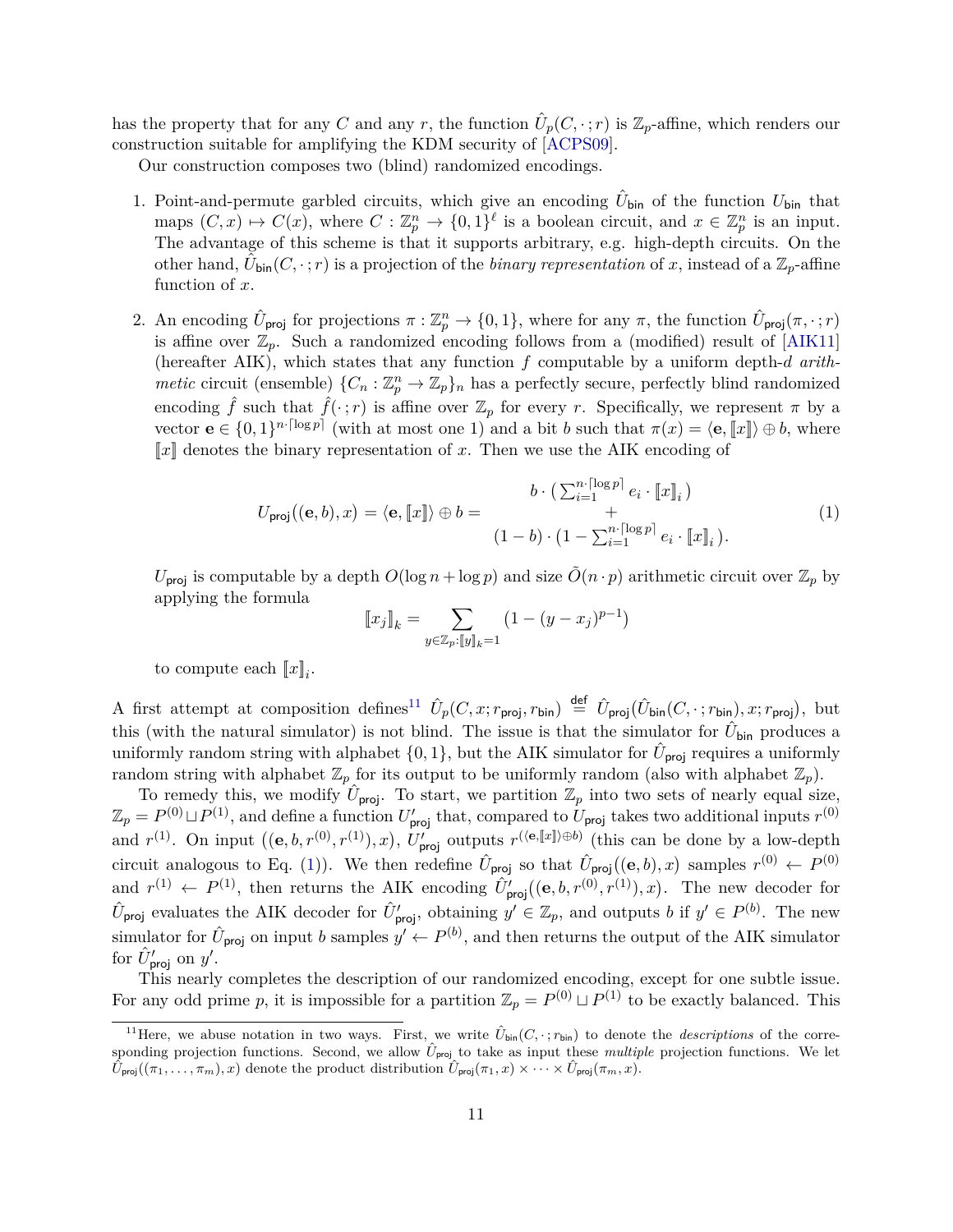causes the randomized encoding to only be *approximately* blind, where our notion of approximation is the *Renyi divergence* (rather than statistical difference) between the simulator output distribution and the uniform distribution. To suitably decrease the approximation error, we need to replace  $\mathbb{Z}_p$ by  $\mathbb{Z}_p^k$  for a sufficiently large *k*.

**A Compact Family From FHE.** While the above hash families suffice to obtain NIZK argument schemes, they *do not* yield pv-SNARGs when combined with the [\[GKR08\]](#page-52-4) protocol. This is because in the above hash family, the description of a hash function (and the complexity of hashing) grows polynomially with the complexity of the sampling algorithms of the relations *R* for which correlation intractability holds.<sup>[12](#page-13-0)</sup> In order to obtain  $pv$ -SNARGs, we require a hash family (corresponding to an encryption scheme) that is  $\mathsf{SIZE}(S)$ -correlation intractable, but yet consists of functions that are evaluable in time much less than *S*. We in fact construct something stronger – a single hash family that is correlation intractable against all relations that are sampleable by polynomial-size circuits.

This construction also adapts KDM-security amplification techniques in the literature; instead of using randomized encodings [\[App11\]](#page-50-8), we use fully homomorphic encryption to amplify KDMsecurity. In particular, [\[BHHI10\]](#page-51-7) observe that any *circularly secure* FHE scheme satisfying a strong form of evaluation correctness<sup>[13](#page-13-1)</sup> is also KDM-secure for arbitrary polynomial functions of the secret key. The basic [\[BHHI10\]](#page-51-7) idea is that an adversary can homomorphically generate encryptions of  $f(k)$  from the encryption of  $k$  (for efficiently computable functions  $f$ ).

The [\[BHHI10\]](#page-51-7) observation suggests the following plan to obtain the CI hash families that we desire: start with a FHE scheme that has universal ciphertexts and (sufficiently strong) circular security, and invoke an appropriately modified [\[BHHI10\]](#page-51-7) argument. However, there are two major flaws in this plan.

- No fully homomorphic encryption scheme in the literature has (anything remotely resembling) universal ciphertexts. Indeed, all schemes in the literature utilize (at the very least) some form of a low-noise Regev encryption, which itself is very far from having universal ciphertexts. A low-noise Regev ciphertext  $(A, b)$  under secret key *s* has the property that  $s<sup>t</sup>A - b$  is close to either 0 or  $\frac{q}{2}$ , and therefore Regev encryption is not universal.
- It is not clear how to adapt the [\[BHHI10\]](#page-51-7) security reduction (that relies on a generic FHE scheme) to the setting of (near-)optimal security. This is because [\[BHHI10\]](#page-51-7) relies on a FHE scheme with the following strong correctness property: the distribution  $Eval(f, Enc(x))$  is statistically indistinguishable from an encryption of  $f(x)$ . In the setting of near-optimal security, a naive application of the [\[BHHI10\]](#page-51-7) argument would require an extreme form of this correctness property that does not hold for existing FHE schemes in the literature.

As a result of these problems, we deviate from the plan above in order to achieve unbounded polynomial correlation intractability. Instead of directly working with a fully homomorphic encryption scheme *in the construction*, we consider secret-key Regev encryption, with secret keys uniformly distributed over a moderately sized interval  $[-B, B)^n \subset \mathbb{Z}_q^n$ , and noise distribution  $[-q/4, q/4)$ . This setting of parameters (which by design yields a scheme with universal ciphertexts) was proposed

<span id="page-13-1"></span><span id="page-13-0"></span><sup>&</sup>lt;sup>12</sup>In the case of [\[GKR08\]](#page-52-4), we can only give a sampling algorithm that runs in time poly(*T*), which ruins succinctness. <sup>13</sup>Namely, that an *f*-evaluated encryption of *m* is statistically indistinguishable from an encryption of  $f(m)$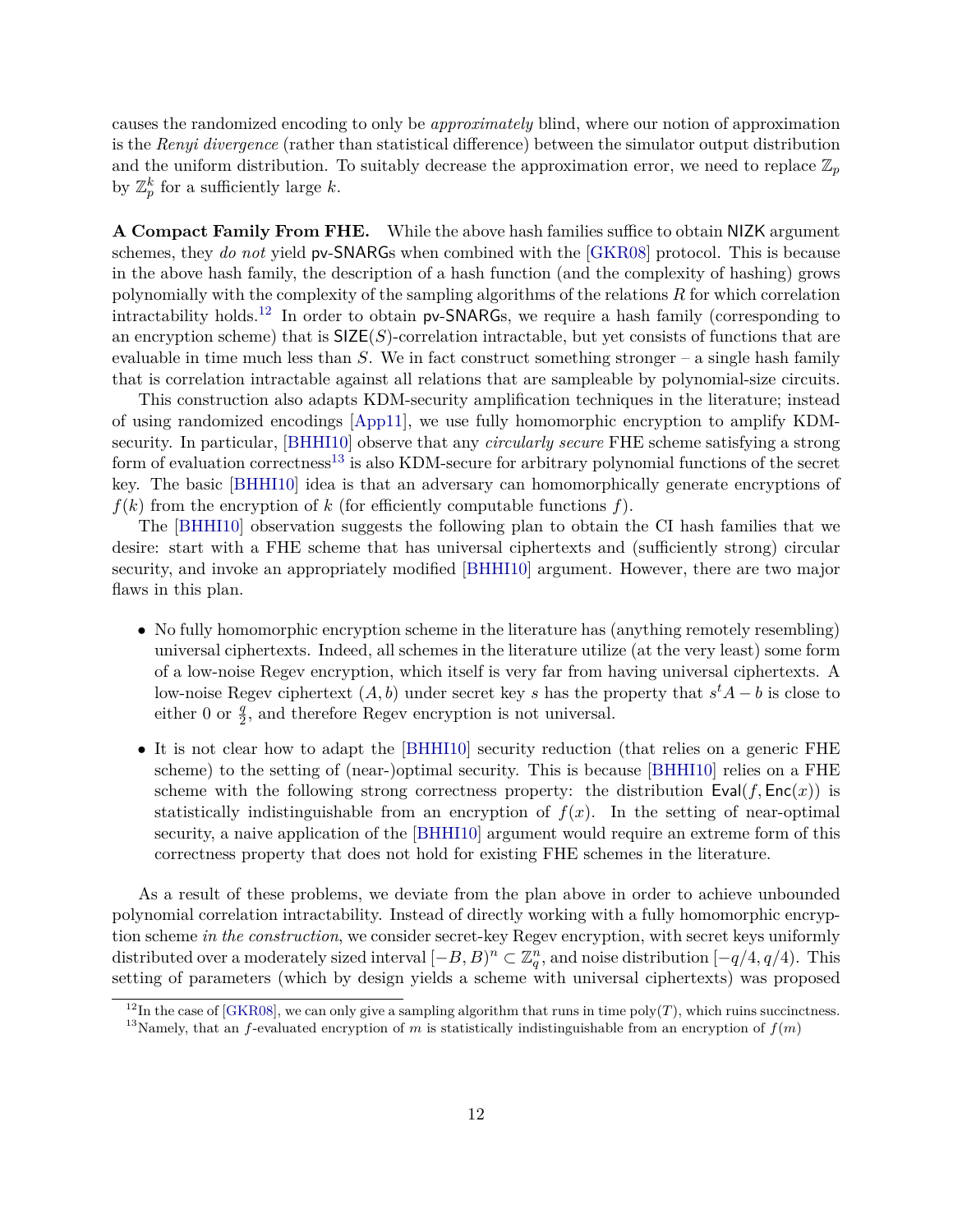by [\[CCRR18\]](#page-52-2)<sup>[14](#page-14-1)</sup>, and should be contrasted with the typical Regev encryption scheme in which the secret is uniform in  $\mathbb{Z}_q^n$  but the noise must be smaller to allow for correct decryption.

We prove that this encryption scheme satisfies unbounded polynomial KDM-security using some associated FHE scheme *in the security proof*.

The KDM security of Regev encryption with these parameters follows from two main observations.

- 1. Many natural fully homomorphic encryption schemes (e.g., [\[BV11,](#page-51-0) [BGV12,](#page-51-1) [Bra12,](#page-51-2) [GSW13,](#page-53-3) [BV14\]](#page-52-5)) contain a *low-noise* instantiation of Regev encryption "embedded" within them. That is, from any homomorphically evaluated ciphertext that decrypts to *m* under an FHE key *s*, one can efficiently extract a small-noise *Regev* encryption of *m* under *s*. We call this property Regev-extractability.
- 2. Any Regev ciphertext with small noise (which may be arbitrary and malicious) can be rerandomized to obtain a Regev ciphertext whose noise distribution is statistically approximately uniform over  $[-q/4, q/4]^m$ .

Combining (1) and (2) yields a multiplicatively advantage-preserving reduction from the KDM security of high-noise Regev to the circular security of the (low-noise) Regev-extractable FHE scheme. At a high level, the reduction works as follows: given FHE-circular ciphertexts  $\{ct_i =$ FHE*.*Enc(sk*,*sk*i*)}*<sup>i</sup>* , one can homomorphically compute a (non-random) FHE-ciphertext corresponding to an arbitrary polynomial function  $f(\mathsf{sk})$ . Then, a secret-key Regev ciphertext of  $f(\mathsf{sk})$  can be extracted from this FHE-ciphertext, and the Regev ciphertext can be re-randomized to obtain an approximately uniform Regev encryption of  $f(\mathsf{sk})$ . Thus, an algorithm that recovers sk from a Regev encryption of *f*(sk) with better-than-trivial probability can be used to achieve the same key recovery success for the FHE scheme.

We note that a crucial aspect of the analysis is the use of Renyi divergence rather than total variational (aka, statistical) distance in characterizing the re-randomization sampling error.

## <span id="page-14-0"></span>**3 Correlation Intractability from KDM-Secure Encryption**

This section recalls the definitions of correlation intractable (CI) hash functions and encryption schemes that are secure against key-dependent message (KDM) attacks, as well as the [\[CCRR18\]](#page-52-2) construction of CI hash functions from strong KDM secure encryption.

Since this work crucially relies on finer-grained notions of indistinguishability and security against resource bounded adversaries, we first fix the following notation, which is more fine-grained than the standard one. We say that two distribution ensembles  $\{X_{\lambda}\}\$ and  $\{Y_{\lambda}\}\$ are  $(s(\lambda), \delta(\lambda))$ indistinguishable if for all  $O(s(\lambda))$ -sized circuit ensembles  $\{\mathcal{A}_{\lambda}\},\$ 

$$
\left|\Pr\left[\mathcal{A}_{\lambda}(X_{\lambda})=1\right]-\Pr\left[\mathcal{A}_{\lambda}(Y_{\lambda})=1\right]\right|\leq O(\delta(\lambda)).
$$

If  $\{X_{\lambda}\}\$ and  $\{Y_{\lambda}\}\$ are  $(\lambda^{c}, \delta)$ -indistinguishable for all  $c > 0$  then we say they they are  $\delta$ -*indistinguishable*. If  $\{X_{\lambda}\}\$ and  $\{Y_{\lambda}\}\$ are  $(\lambda^{c}, 1/\lambda^{c})$ -indistinguishable for all  $c > 0$  then we say they they are *polynomially indistinguishable.* Throughout, we extend this notational convention also to other primitives and their security.

<span id="page-14-1"></span><sup>&</sup>lt;sup>14</sup> [\[CCRR18\]](#page-52-2) leaves the relationship between *B* and *q* to be arbitrary except that  $B \leq q$ ; we require that *B* is significantly smaller than *q* because we reduce from the security of (necessarily low-noise) FHE schemes. Our notion of optimal security for these FHE schemes can only hold when the secret has less entropy than the noise.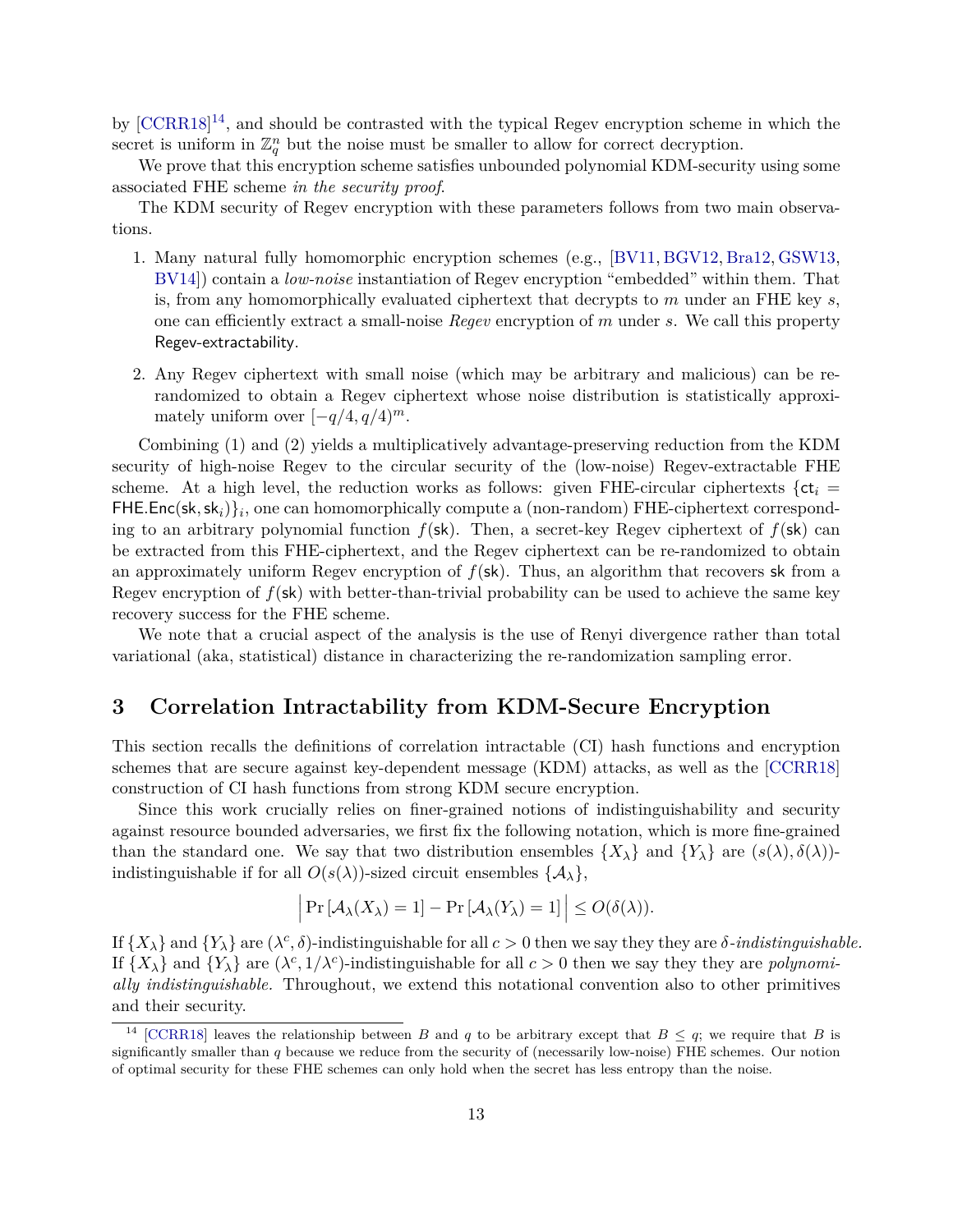### <span id="page-15-0"></span>**3.1 Correlation Intractable Hash Functions**

**Definition 3.1.** *A* hash family *is a collection*  $\mathcal{H} = \{h_\lambda : \mathcal{I}_\lambda \times X_\lambda \to Y_\lambda\}_{\lambda \in \mathbb{Z}^+}$  *of keyed hash functions such that*  $\{\mathcal{I}_\lambda\}$  *is uniformly* poly( $\lambda$ )*-time sampleable and*  $\{h_\lambda\}$  *is uniformly* poly( $\lambda$ )*-time evaluable.* 

*We will also write*  $H_{\lambda}$  *to denote the distribution on functions*  $h_{\lambda}(I, \cdot)$  *obtained by sampling*  $I \leftarrow \mathcal{I}_{\lambda}$ *.* 

The above definition details the *functionality* of a hash function; there are several security notions that one could require. We focus on (single input) correlation intractability, as put forth by Canetti *et al.* [\[CGH04\]](#page-52-7).

**Definition 3.2** (Correlation Intractability). For a given relation ensemble  $R = \{R_\lambda \subseteq X_\lambda \times Y_\lambda\}$ , *a hash family*  $\mathcal{H} = \{h_\lambda : \mathcal{I}_\lambda \times X_\lambda \to Y_\lambda\}_{\lambda \in \mathbb{Z}^+}$  *is said to be R*-correlation intractable *if for every polynomial-size*  $\mathcal{A} = {\mathcal{A}_{\lambda}}$ ,

$$
\Pr_{\substack{I \leftarrow \mathcal{I}_{\lambda} \\ x \leftarrow \mathcal{A}_{\lambda}(I)}} \left[ (x, h_{\lambda}(I, x)) \in R_{\lambda} \right] \leq \lambda^{-\omega(1)}.
$$

Correlation intractability is a useful and versatile property of random oracles that we would like to guarantee in the standard model. However, even a random oracle is only *R*-correlation intractable for *sparse* relations *R*.

**Definition 3.3** (Sparsity). For any relation ensemble  $R = \{R_\lambda \subseteq X_\lambda \times Y_\lambda\}$ , we say that R is  $\rho(\cdot)$ -sparse *if for*  $\lambda \in \mathbb{Z}^+$  *and any*  $x \in X_{\lambda}$ *,* 

$$
\Pr_{y \leftarrow Y_{\lambda}} [(x, y) \in R_{\lambda}] \le \rho(\lambda).
$$

*When ρ is a negligible function, we say simply that R is* sparse*.*

An important complexity measure of a relation *R* for the purpose of achieving correlation intractability is the complexity of *sampling* from the relation. More formally, we define (following [\[HL18\]](#page-53-1)) what it means for a relation *R* to be *efficiently (approximately) samplable*.

**Definition 3.4.** *A distribution*  $P$  multiplicatively  $\epsilon$ -approximates *a distribution*  $Q$  *if for all outcomes*  $\omega$ *, it holds that*  $P(\omega) \geq \epsilon \cdot Q(\omega)$ *.* 

We note that if *P* multiplicatively  $\epsilon$ -approximates a distribution  $Q$ , then it also holds for all *events*  $E$ , that  $P(E) \geq \epsilon \cdot Q(E)$ .

**Definition 3.5** (Approximate Samplability of Relations). *A relation ensemble*  $R = \{R_\lambda \subseteq X_\lambda \times Y_\lambda\}$ *is* non-uniformly efficiently  $\epsilon$ -approximately samplable *if there is a* poly( $\lambda$ )*-sized circuit ensemble*  ${\sf \{Samp_\lambda\}}$  *such that for every*  $(x, y) \in R_\lambda$ , the distribution  ${\sf Samp}_\lambda(x)$  multiplicatively  $\epsilon$ -approximates *the uniform distribution on the (by assumption, non-empty) set*  $\{y' \in Y_\lambda : (x, y') \in R\}.$ 

*We say that R is (non-uniformly) efficiently approximately samplable if it is non-uniformly*  $\epsilon$ -approximately samplable for some  $\epsilon \geq \frac{1}{\text{poly}}$  $\frac{1}{\text{poly}(n)}$ .

**Remark 3.1** (Domain Translation)**.** Throughout this paper, we make use of the following fact: if R is a sparse ensemble of relations  $\{R_\lambda \subseteq X'_\lambda \times Y_\lambda\}$ , then the ensemble R' obtained by viewing each  $R_\lambda$  as a subset of  $X_\lambda \times Y_\lambda$  via some embedding  $f_\lambda: X'_\lambda \to X_\lambda$  is also sparse. Moreover, if  $\mathcal R$  is efficiently sampleable and if  $\{f_{\lambda}^{-1}\}$  is efficiently sampleable, then  $\mathcal{R}'$  is also efficiently sampleable.

This result is used implicitly, e.g. to view a correlation-intractable hash family mapping  $\mathbb{Z}_p^n \to$  $\{0,1\}^{\ell}$  as a correlation-intractable hash family mapping  $\{0,1\}^{n \cdot \lfloor \log p \rfloor} \to \{0,1\}^{\ell}$ .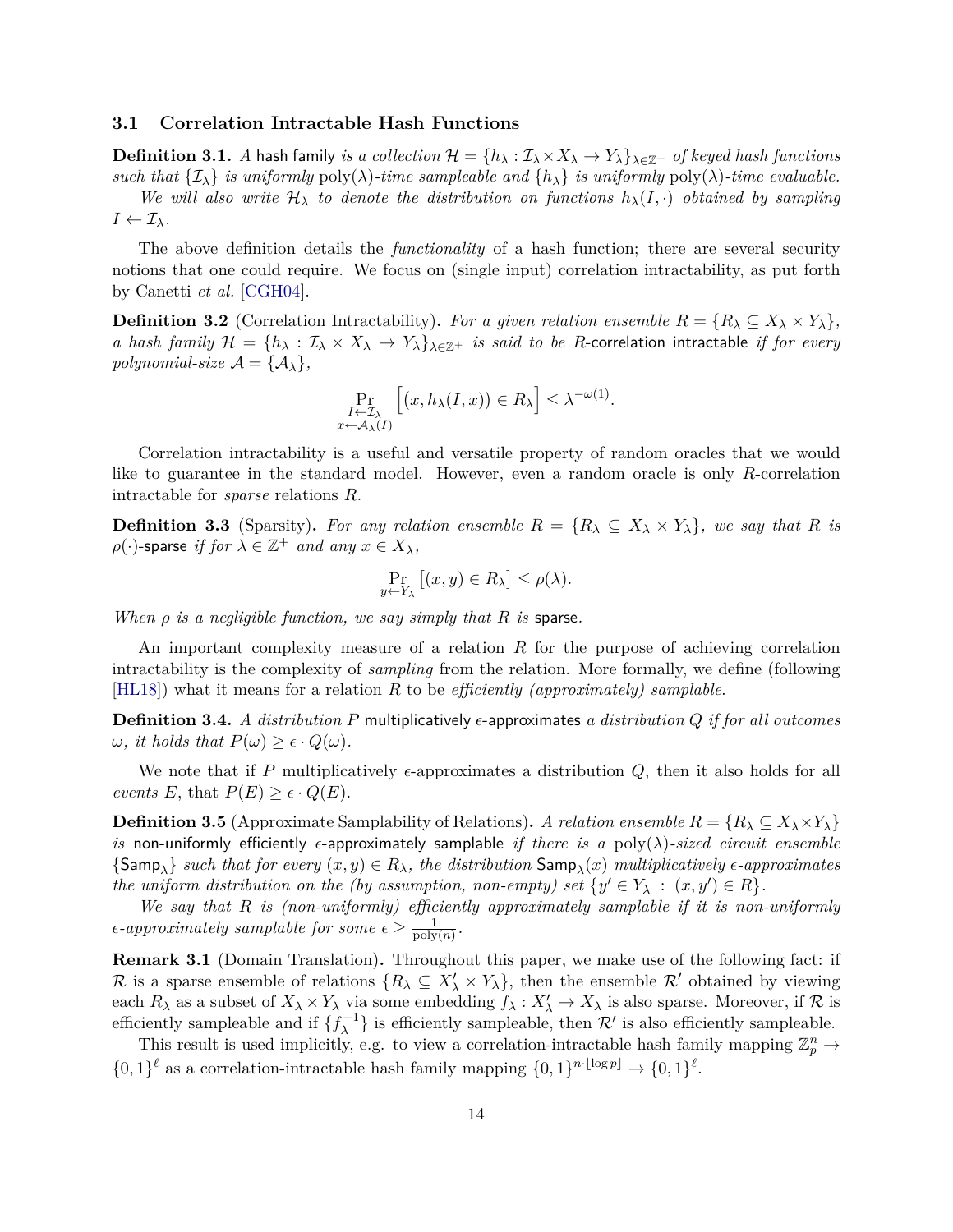#### <span id="page-16-0"></span>**3.2 Encryption Schemes and Key-Dependent Message (KDM) Security**

**Definition 3.6.** *A* secret-key encryption scheme (SKE)  $\mathcal{E}$  with message space  $\mathcal{M} = {\mathcal{M}}_{\lambda}$  *consists of* poly( $\lambda$ )-time sampleable key distributions  $\{\mathcal{K}_{\lambda}\}_{\lambda}$  along with poly( $\lambda$ )-time evaluable functions  $Enc = {Enc_{\lambda}}$ *λ and*  $Dec = {Dec_{\lambda}}$ *λ (where*  $Enc_{\lambda}$  *may be probabilistic) satisfying that for all*  $\lambda$ *, all*  $m \in \mathcal{M}_{\lambda}$ *, and all*  $k \in \mathcal{K}_{\lambda}$ *, it holds with probability* 1 *that*  $\textsf{Dec}_{\lambda}(k, \textsf{Enc}_{\lambda}(k, m)) = m$ *.* 

*In the special case that*  $M_{\lambda} = \{0, 1\}$  *for every*  $\lambda$ *, we say that*  $\mathcal{E}$  *is a* secret-key bit-encryption scheme*.*

<span id="page-16-1"></span>**Definition 3.7.** *A secret-key encryption scheme*  $\mathcal{E} = \{(\mathcal{K}_{\lambda}, \mathsf{Enc}_{\lambda}, \mathsf{Dec}_{\lambda})\}\$ *with message space*  $\mathcal{M}_{\lambda}$ *has* universal ciphertexts *if for any secret key*  $k \in \mathcal{K}_{\lambda}$ , the distribution  $\sf{Enc}(k, \mathcal{U}_{\mathcal{M}_{\lambda}})$  multiplicatively 1  $\frac{1}{\text{poly}(\lambda)}$ -approximates the distribution  $\textsf{Enc}(\mathcal{K}_\lambda, \mathcal{U}_{\mathcal{M}_\lambda})$ , where  $\mathcal{U}_{\mathcal{M}_\lambda}$  denotes the uniform distribution *on*  $M_\lambda$ *.* 

**Definition 3.8.** *A* secret-key fully homomorphic bit-encryption (FHE) scheme *consists of distributions*  $\{K_{\lambda}\}\$ *, probabilistic functions*  $\{Enc_{\lambda}\}\$ *, and functions*  $\{Dec_{\lambda}, Eval_{\lambda}\}\$  *such that:* 

- *1.*  $\{K_{\lambda}\}\$ is poly( $\lambda$ )*-time sampleable,*  $\{Enc_{\lambda}\}\$ and $\{Dec_{\lambda}\}\$ are poly( $\lambda$ )*-time evaluable, and* Eval<sub> $\lambda$ </sub>(ek,  $C$ *,*  $ct_1$ *, ...,*  $ct_n$ *) is computable in* poly( $|C|, n, \lambda$ *) time.*
- 2. If  $\mathcal{K}_{\lambda}^{(\mathsf{sk})}$  $\chi^{(sk)}$  *denotes the distribution of* sk *when sampling*  $(sk, ek) \leftarrow K_\lambda$ *, then*  $\mathcal{E}' \stackrel{\text{def}}{=} \{(\mathcal{K}_\lambda^{(sk)}),$ *λ ,* Enc<sub> $\lambda$ </sub>, Dec<sub> $\lambda$ </sub>)} *is a secret-key bit-encryption scheme, which we call the* underlying secret-key bit-encryption scheme of E*.*
- *3. For any*  $(\mathsf{sk}, \mathsf{ek}) \in \mathcal{K}_{\lambda}$ *, any*  $m_1, \ldots, m_n \in \{0, 1\}$ *, and any circuit*  $C : \{0, 1\}^n \to \{0, 1\}$ *, it holds with probability* 1 *that*

$$
\mathsf{Dec}_{\lambda}\big( \mathsf{sk}, \mathsf{Eval}_{\lambda}(\mathsf{ek}, C, \mathsf{Enc}_{\lambda}(\mathsf{sk}, m_1), \ldots, \mathsf{Enc}_{\lambda}(\mathsf{sk}, m_n)) \big) = C(m_1, \ldots, m_n).
$$

<span id="page-16-2"></span>**Definition 3.9.** If  $\mathcal{E}$  is a secret-key encryption scheme  $\{(\mathcal{K}_{\lambda}, \mathsf{Enc}_{\lambda}, \mathsf{Dec}_{\lambda})\}$  with message space  $\mathcal{M}_{\lambda}$ *, and if*  $f = \{f_{\lambda} : \mathcal{K}_{\lambda} \stackrel{\$}{\rightarrow} \mathcal{M}_{\lambda}^{*}\}$  *is any (potentially probabilistic) function, then*  $\mathcal E$  *is said to be*  $\delta(\cdot)$ -immune to key recovery by an *f*-KDM query *if for all polynomial-size*  $\mathcal{A} = {\mathcal{A}_{\lambda}}$ *, it holds that* 

$$
\Pr_{\substack{K \leftarrow \mathcal{K}_{\lambda} \\ (M_1, \ldots, M_{\ell}) \leftarrow f_{\lambda}(K) \\ \{C_i \leftarrow \mathsf{Enc}_{\lambda}(K, M_i)\}_{i \in [\ell]}} } [\mathcal{A}_{\lambda}(C_1, \ldots, C_{\ell}) = K] \le \delta(\lambda).
$$

*If*  $\mathcal{E}$  *is a secret-key* fully homomorphic *bit-encryption scheme, we say that*  $\mathcal{E}$  *is*  $\delta(\cdot)$ -immune to key recovery by an *f*-KDM query *if for all polynomial-size*  $A = \{A_\lambda\}$ *, it holds that* 

$$
\Pr_{\substack{(K,E)\leftarrow \mathcal{K}_{\lambda} \\ (M_1,\ldots,M_\ell)\leftarrow f_{\lambda}(K) \\ \{C_i\leftarrow \mathsf{Enc}_{\lambda}(K,M_i)\}_{i\in[\ell]}}}\n[\mathcal{A}_{\lambda}(E,C_1,\ldots,C_\ell) = K] \leq \delta(\lambda).
$$

In either case, throughout this paper we will abbreviate the above by saying that  $\mathcal E$  is  $f$ -KDM *δ*-secure*. If* F *is a set of functions then we say that* E *is* F-KDM *δ*-secure *if* E *is f-KDM δ-secure for all*  $f \in \mathcal{F}$ *.*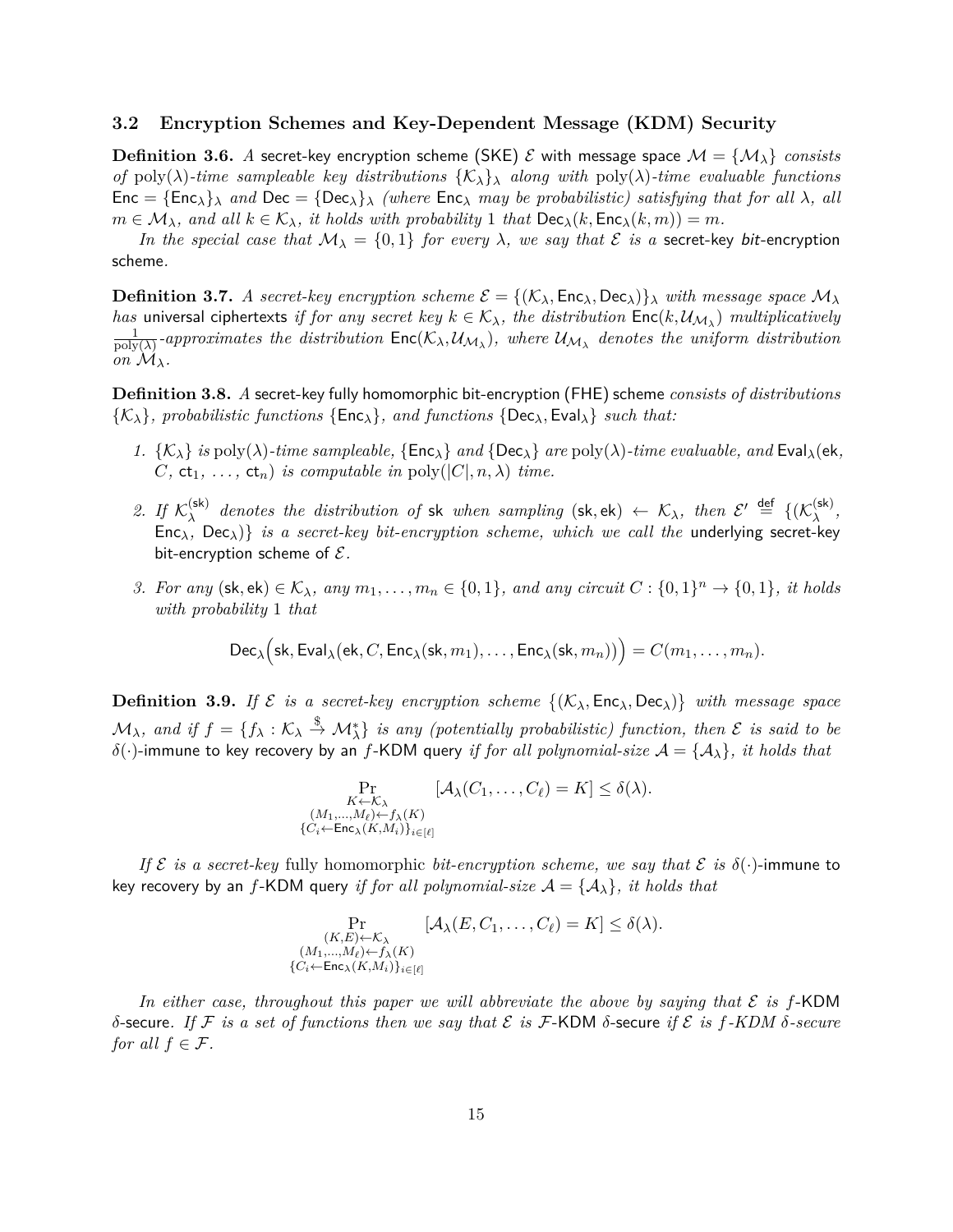### <span id="page-17-0"></span>**3.3 Correlation Intractability from Strong KDM Security**

In this section, we recall the generic transformation of [\[CCRR18\]](#page-52-2) and state a stronger version of their main theorem (that follows from their security proof). The differences are explained immediately after the theorem statement.

<span id="page-17-2"></span>**Construction 3.10** (CCRR Hash Family). Let  $\mathcal{E} = \{(\mathcal{K}_{\lambda}, \mathsf{Enc}_{\lambda}, \mathsf{Dec}_{\lambda})\}\$ be any secret key encryp*tion scheme with message space*  $\{0,1\}^{\ell}$  *for*  $\ell = \ell(\lambda)$ *. The* CCRR hash family *associated to this*  $\ell$ *encryption scheme, denoted*  $\mathcal{H}_{\text{CCRR}}^{\mathcal{E}}$ *, is* 

$$
\mathcal{H}^{\mathcal{E}}_{\text{CCRR}} = \left\{ h_{\lambda} : \mathcal{I}_{\lambda} \times \mathcal{K}_{\lambda} \to \{0,1\}^{\ell} \right\}_{\lambda}
$$

*where*

$$
h_\lambda(C,x):=\mathsf{Dec}_\lambda(x,C),
$$

*and the distribution*  $\mathcal{I}_{\lambda}$  *is a random ciphertext C obtained by sampling*  $K \leftarrow \mathcal{K}_{\lambda}$  *along with*  $M \leftarrow$  $\{0,1\}^{\ell}$  *and defining*  $C := \mathsf{Enc}_{\lambda}(K, M)$ *.* 

The following theorem, which is based on [\[CCRR18\]](#page-52-2), shows that the hash family associated with any encryption scheme that (1) has universal ciphertexts (see Definition [3.7\)](#page-16-1) and (2) is exponentially KDM secure (see Definition [3.9\)](#page-16-2), is suitable for the Fiat-Shamir transform.

<span id="page-17-1"></span>**Theorem 3.11.** Let  $\mathcal{E} = \{(\mathcal{K}_{\lambda}, \mathsf{Enc}_{\lambda}, \mathsf{Dec}_{\lambda})\}$  be a secret key encryption scheme with universal *ciphertexts, message space*  $\{0,1\}^{\ell}$ *, and key space*  $K_{\lambda}$  *equal to the uniform distribution on*  $\{0,1\}^{\kappa}$  *for some*  $\kappa = \kappa(\lambda)$ . If  $\mathcal{E}$  *is* F-KDM  $\delta$ -secure and R *is* a  $\rho$ -sparse relation that is  $\lambda^{-O(1)}$ -approximately  $\mathcal{F}$ -sampleable, then  $\mathcal{H}_{\text{CCRR}}^{\mathcal{E}}$  is R-correlation  $\frac{2^{-\kappa}}{\delta(\lambda) \cdot \rho(\lambda)} \cdot \lambda^{-O(1)}$ -intractable.

**Remark 3.2.** There are two main differences between Theorem [3.11](#page-17-1) and the original statement in [\[CCRR18\]](#page-52-2).

- Theorem [3.11](#page-17-1) parameterizes what KDM functions are required in order to prove correlation intractability for a given relation  $R$  in terms of its (approximate) samplability.
- Theorem [3.11](#page-17-1) assumes a weaker notion of "universal ciphertexts" (Definition [3.7\)](#page-16-1) as compared to [\[CCRR18\]](#page-52-2).

However, Theorem [3.11](#page-17-1) follows directly from the proof given in [\[CCRR18\]](#page-52-2), and our proof is included only for completeness.

*Proof of Theorem [3.11.](#page-17-1)* Let  $\mathcal{H}^{\mathcal{E}}_{\text{CCRR}} = \{h_\lambda : \mathcal{I}_\lambda \times \mathcal{K}_\lambda \to \{0,1\}^{\ell}\}\$ be as in Construction [3.10.](#page-17-2) Suppose that for some *ρ*-sparse relation ensemble  $R = \{R_\lambda\}$ , there is a polynomial-size adversary  $\mathcal{A} = \{A_{\lambda}\}\$ that, given  $I \leftarrow \mathcal{I}_{\lambda}$ , finds an input  $x \in \mathcal{K}_{\lambda}$  such that  $(x, h_{\lambda}(I, x)) \in R_{\lambda}$  with probability  $\epsilon(\lambda) > \frac{2^{-\kappa}}{\delta(\lambda) \cdot \rho}$  $\frac{2^{-\kappa}}{\delta(\lambda)\cdot\rho(\lambda)}$  ·  $\lambda^{-O(1)}$ , for infinitely many  $\lambda$ . Recall that  $\mathcal{I}_{\lambda}$  is sampled as an encryption of a uniformly random message under a uniformly random key. That is, we have  $I \leftarrow \mathsf{Enc}(K, M)$ where *K* and *M* denote random variables whose distributions are uniform over  $\{0,1\}^{\kappa}$  and  $\{0,1\}^{\ell}$ , respectively.

Consider independently sampling a uniformly random key  $X^* \leftarrow \mathcal{K}_{\lambda}$ . Then, we have that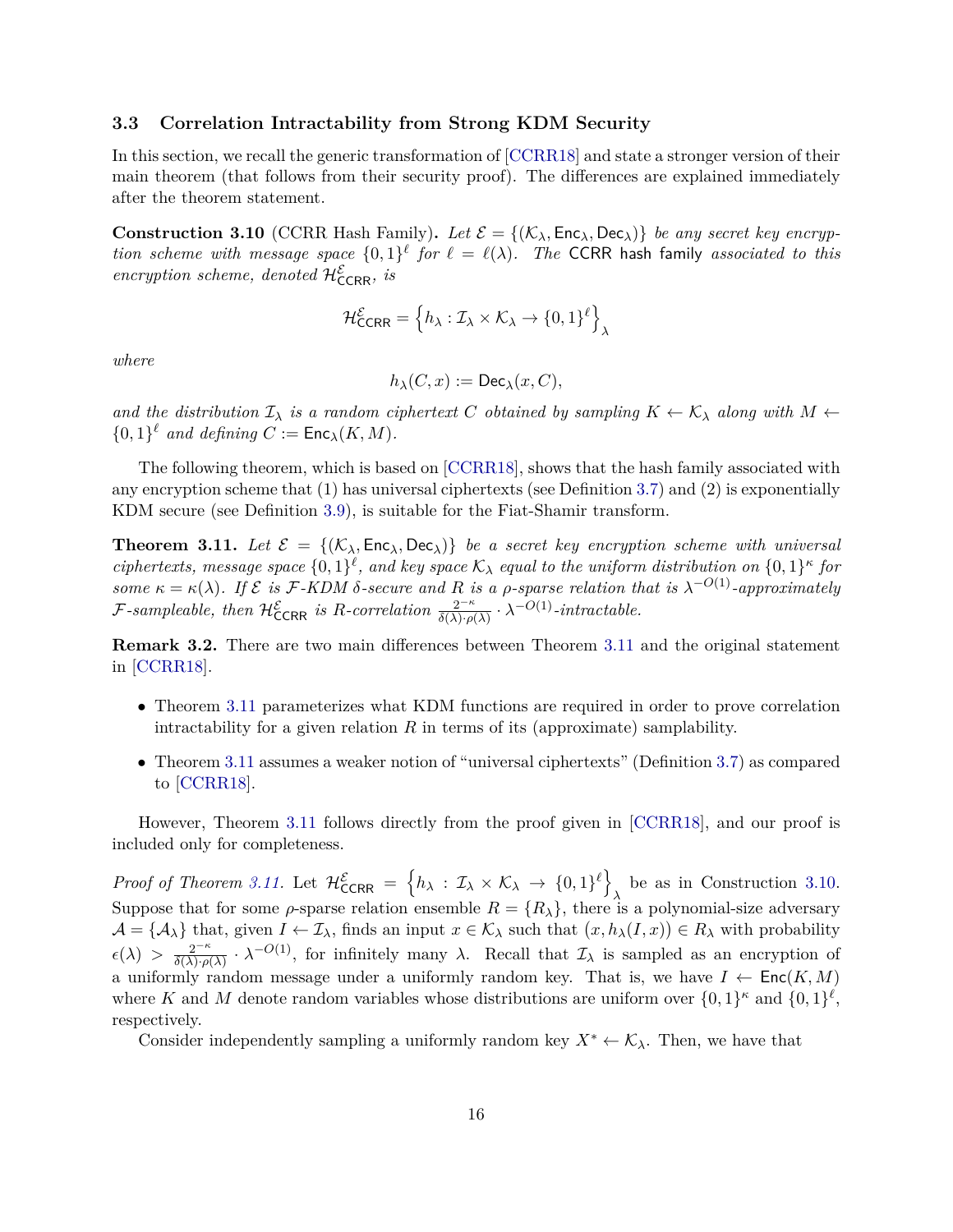$$
\Pr_{\substack{K,X^* \leftarrow \mathcal{K}_\lambda \\ M \leftarrow \{0,1\}^\ell \\ I \leftarrow \mathsf{Enc}(K,M)}} \left[\mathcal{A}(I) = X^* \land \left(X^*, h_\lambda(I, X^*)\right) \in R_\lambda\right] \ge \frac{\epsilon}{2^\kappa},
$$

because the above expression can be interpreted as the probability that  $\mathcal A$  wins the correlation intractability game *and* that  $\mathcal{A}(I) = X^*$ .

The universal ciphertexts property of  $\mathcal E$  implies that

$$
\Pr_{\substack{X^* \leftarrow \mathcal{K}_{\lambda} \\ M \leftarrow \{0,1\}^{\ell} \\ I \leftarrow \text{Enc}(X^*, M)}} \left[ \mathcal{A}(I) = X^* \land (X^*, h_\lambda(I, X^*)) \in R_\lambda \right] \ge \frac{\epsilon}{2^\kappa \cdot \text{poly}(\lambda)},
$$

because the distribution  $Enc(X^*, M)$  multiplicatively  $\frac{1}{poly(\lambda)}$ -approximates the distribution  $Enc(K, M)$ .

Next, we note that for  $I \leftarrow \mathsf{Enc}(X^*, M)$ , we have that  $h_\lambda(I, X^*) \stackrel{\text{def}}{=} \mathsf{Dec}(X^*, I) = M$  by the perfect correctness of  $\mathcal{E}$ . Thus if  $(X^*, h_\lambda(I, X^*)) \in R_\lambda$ , then  $(X^*, M) \in R_\lambda$ . Let  $S_{x,\lambda}$  denote the set  $\{m : (x,m) \in R_\lambda\}.$ 

$$
\Pr_{X^* \leftarrow \mathcal{K}_{\lambda}, \widetilde{M} \leftarrow S_{X^*, \lambda}} \left[ \mathcal{A}(I) = X^* \right] = \sum_{x} \Pr_{X^* \leftarrow \mathcal{K}_{\lambda}} [X^* = x] \cdot \Pr_{\widetilde{M} \leftarrow S_{x, \lambda}} \left[ \mathcal{A}(I) = x \right] \n\Pr_{I \leftarrow \mathsf{Enc}(x, \widetilde{M})} \Pr_{I \leftarrow \mathsf{Enc}(x, \widetilde{M})} \left[ \mathcal{A}(I) = x \land (x, M) \in R_{\lambda} \right] \n\ge \sum_{x} \Pr[X^* = x] \cdot \frac{I \leftarrow \mathsf{Enc}(x, M)}{N \leftarrow \{0, 1\}^{\ell}} \left[ \mathcal{M} \in S_{x, \lambda} \right] \n\ge \frac{1}{\rho} \cdot \sum_{x} \Pr[X^* = x] \cdot \Pr_{M \leftarrow \{0, 1\}^{\ell}} [ \mathcal{A}(I) = x \land (x, M) \in R_{\lambda} ] \nI \leftarrow \mathsf{Enc}(x, M) \nI \leftarrow \mathsf{Enc}(x, M) \nI \leftarrow \mathsf{Enc}(x, M) \n\ge \frac{1}{\rho} \cdot \Pr_{X^* \leftarrow \mathcal{K}, M \leftarrow U_{\lambda}} [\mathcal{A}(I) = X^* \land (X^*, M) \in R_{\lambda}] \n\ge \frac{1}{\rho} \cdot \frac{\epsilon}{2^{\kappa} \cdot \text{poly}(\lambda)},
$$

where  $\rho = \rho(\lambda)$  denotes the sparsity of  $R = R_{\lambda}$ .<sup>[15](#page-18-0)</sup>

Finally, we let  $\textsf{Samp} = \{\textsf{Samp}_\lambda\} \in \mathcal{F}$  denote an approximate sampler for the relation *R*, which exists by assumption. Since the distribution  $\textsf{Samp}_{\lambda}(x)$  multiplicatively  $\frac{1}{\text{poly}(\lambda)}$ -approximates the uniform distribution on  $S_{x,\lambda}$  by definition, we see that

$$
\Pr_{\substack{X^* \leftarrow \mathcal{K}, \widetilde{M} \leftarrow \mathsf{Samp}_{\lambda}(X^*) \\ I \leftarrow \mathsf{Enc}(X^*, \widetilde{M})}} [\mathcal{A}(I) = X^*] \ge \frac{1}{\rho} \cdot \frac{\epsilon}{2^{\kappa} \cdot \text{poly}(\lambda)}.
$$

But this contradicts the assumed  $\mathcal{F}\text{-KDM }\delta\text{-security of }\mathcal{E}\text{. Thus, we have proved Theorem 3.11. }\square$  $\mathcal{F}\text{-KDM }\delta\text{-security of }\mathcal{E}\text{. Thus, we have proved Theorem 3.11. }\square$  $\mathcal{F}\text{-KDM }\delta\text{-security of }\mathcal{E}\text{. Thus, we have proved Theorem 3.11. }\square$ 

<span id="page-18-0"></span><sup>15</sup>To avoid ambiguity in the case where  $S_{X^*}$  is empty, we note that by "  $X^*$  ←  $K_\lambda$ <sup>*,M*←*S*<sub>*X*</sub>∗<sub>*,λ*</sub><br>*I*<sub>*L*</sub> **F**<sub>nc</sub>(*Y*<sup>\*</sup><sub>*M*</sub>)</sub></sup> *I*←Enc $(X^*, \widetilde{M})$  $[f(X^*, \widetilde{M})]$ " we actually

mean " $\mathbf{E}_{X^* \leftarrow \mathcal{K}_{\lambda}} \chi(S_{X^*} \text{ is nonempty})$  Pr<br>  $\widetilde{M} \leftarrow S_{\lambda}$ *M*←*S*<sub>*X*</sub>∗,  $\lambda$ <sub>*i*</sub> *I*←Enc $(X^*, \widetilde{M})$  $[f(X^*, \tilde{M})]$ ."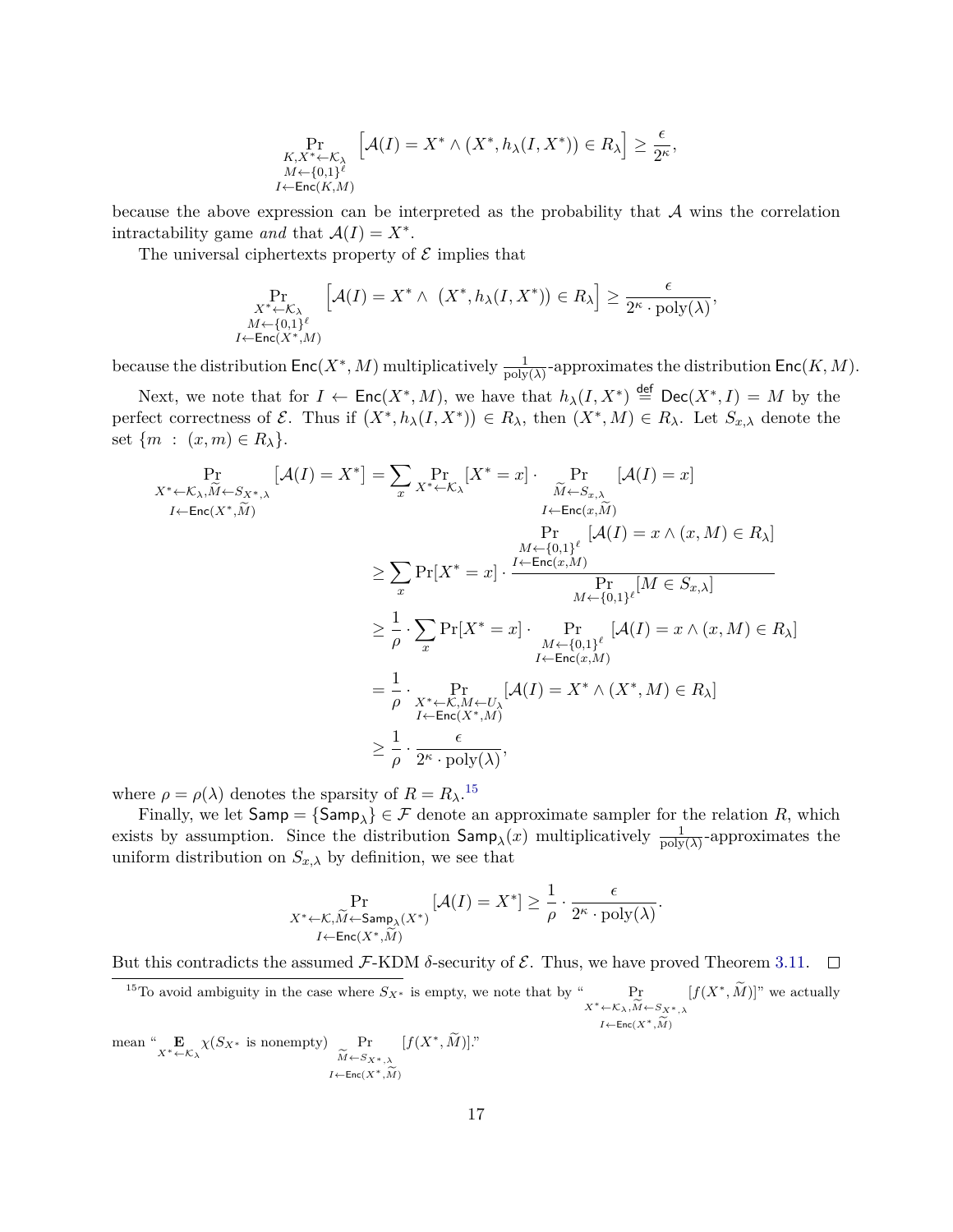# <span id="page-19-0"></span>**4 Optimally Secure KDM-Secure Encryption From Simpler Assumptions**

This section presents our two new constructions of KDM-secure encryption schemes from assumptions that are weaker and simpler than previously known. Combined with the results of [\[CCRR18\]](#page-52-2), recalled in the previous section, this amounts to proving Theorems [3](#page-4-0) and [4](#page-5-3) (in Sections [4.2](#page-20-0) and [4.3,](#page-23-0) respectively).

#### <span id="page-19-1"></span>**4.1 Learning with Errors**

The learning with errors (LWE) problem was introduced by Regev [\[Reg09\]](#page-54-6). The following overview is based on Peikert's survey [\[Pei16\]](#page-54-7).

**Definition 4.1** (LWE Distribution). For any  $s \in \mathbb{Z}_q^n$  and any distribution  $\chi \subseteq \mathbb{Z}_q$ , the LWE distribution  $A_{\mathbf{s},\chi} \in \mathbb{Z}_q^n \times \mathbb{Z}_q$  *is sampled by choosing*  $\mathbf{a} \in \mathbb{Z}_q^n$  *uniformly at random, sampling*  $e \leftarrow \chi$ *, and outputting*  $(a, b = \langle s, a \rangle + e)$ *.* 

**Definition 4.2** (Search LWE). Let  $\ell = \ell(n) \geq 1$ ,  $q = q(n) \geq 2$  be integers, and let  $\chi_{\rm sec}(n)$  and  $\chi_{\text{err}}(n)$  *be distributions on*  $\mathbb{Z}_{q(n)}$ *. The* **Search-LWE**<sub> $\ell,q,\chi_{\text{sec}},\chi_{\text{err}}}$  *problem, parameterized by n, is to*</sub> *output* **s** *given* as *input*  $\ell(n)$  *independent samples from*  $A_{s,\chi_{err}(n)}$ *, for* **s** *that is sampled from*  $\chi_{sec}(n)^n$ *.* 

For the rest of this paper, we will write LWE in place of **Search**-**LWE**.

All of our lattice based hash functions require (at least) making an assumption of the following form.

<span id="page-19-3"></span>**Assumption 1.** Any poly(*n*)-time algorithm A solves **Search-LWE**<sub>*l*,*q*,*x*<sub>sec</sub>,*x*<sub>err</sub> with probability at</sub> most  $\mu(\chi_{\text{sec}})^n \cdot \text{poly}(n, \log(q)),$  where  $\mu(\chi_{\text{sec}}) := |\text{Supp}(\chi_{\text{sec}})|^{-1}$ .

In order for this assumption to have any hope of being true,  $\chi_{\text{sec}}$  must be nearly uniform on its support and it must hold that  $\mu(\chi_{\text{err}}) \leq \mu(\chi_{\text{sec}})$  (so that the "error guessing attack" does not violate the assumption).

In Appendix [A](#page-55-0) we describe some basic analysis showing that the best-known polynomial-time algorithms for LWE do not violate our assumption subject to the two conditions above.

<span id="page-19-2"></span>**Definition 4.3** (Secret-Key Regev Encryption). For any positive integers  $q = q(\lambda) \leq 2^{\text{poly}(\lambda)}$ ,  $n = n(\lambda) \leq \text{poly}(\lambda)$ *, and any*  $\text{poly}(\lambda)$ *-time sampleable distribution ensembles*  $\chi_{\text{sec}} = {\chi_{\text{sec}}(\lambda)}$  *and*  $\chi_{err} = {\chi_{err}(\lambda)}$  *over*  $\mathbb{Z}_{q(\lambda)}$ *, we define the encryption scheme*  $\mathbf{Regev}_{n,q,\chi_{\text{sec}},\chi_{\text{err}}}$  *to be the secret-key*  $bit\text{-}encryption\; scheme\; \{(\mathcal{K}_\lambda, \mathsf{Enc}_\lambda, \mathsf{Dec}_\lambda)\}_\lambda$ , where:

- $K_{\lambda}$  *is the distribution*  $\chi_{\text{sec}}^{n}$ .
- $\bullet$  Enc<sub> $\lambda$ </sub>:  $\mathbb{Z}_q^n\times\{0,1\} \stackrel{\$}{\to} \mathbb{Z}_q^n\times\mathbb{Z}_q$  is defined so that  $\mathsf{Enc}_{\lambda}(\mathbf{s},m)$  is obtained by sampling a uniformly *random vector*  $\mathbf{a} \leftarrow \mathbb{Z}_q^n$ , sampling  $e \leftarrow \chi_{\text{err}}(\lambda)$ , and outputting  $(\mathbf{a}, \mathbf{s}^t \cdot \mathbf{a} + m \cdot \lceil \frac{q}{2} \rceil + e)$
- Dec<sub> $\lambda$ </sub>:  $\mathbb{Z}_q^n \times (\mathbb{Z}_q^n \times \mathbb{Z}_q) \to \{0,1\}$  is defined so that  $\mathsf{Dec}(\mathbf{s},(\mathbf{a},b))$  is the bit m for which  $b-\mathbf{s}^t \cdot \mathbf{a}$ *is closer to*  $m \cdot \lceil \frac{q}{2} \rceil$  *than to*  $(1 - m) \cdot \lceil \frac{q}{2} \rceil$ *.*

*A pair*  $(a, b) \in \mathbb{Z}_q^n \times \mathbb{Z}_q$  *is a* Regev encryption of  $m \in \{0, 1\}$  under  $s \in \mathbb{Z}_q^n$  with *B*-bounded noise *if*  $b - s^t \cdot a - m \cdot \left[\frac{q}{2}\right]$  *is in the interval*  $[-B, B)$ *.*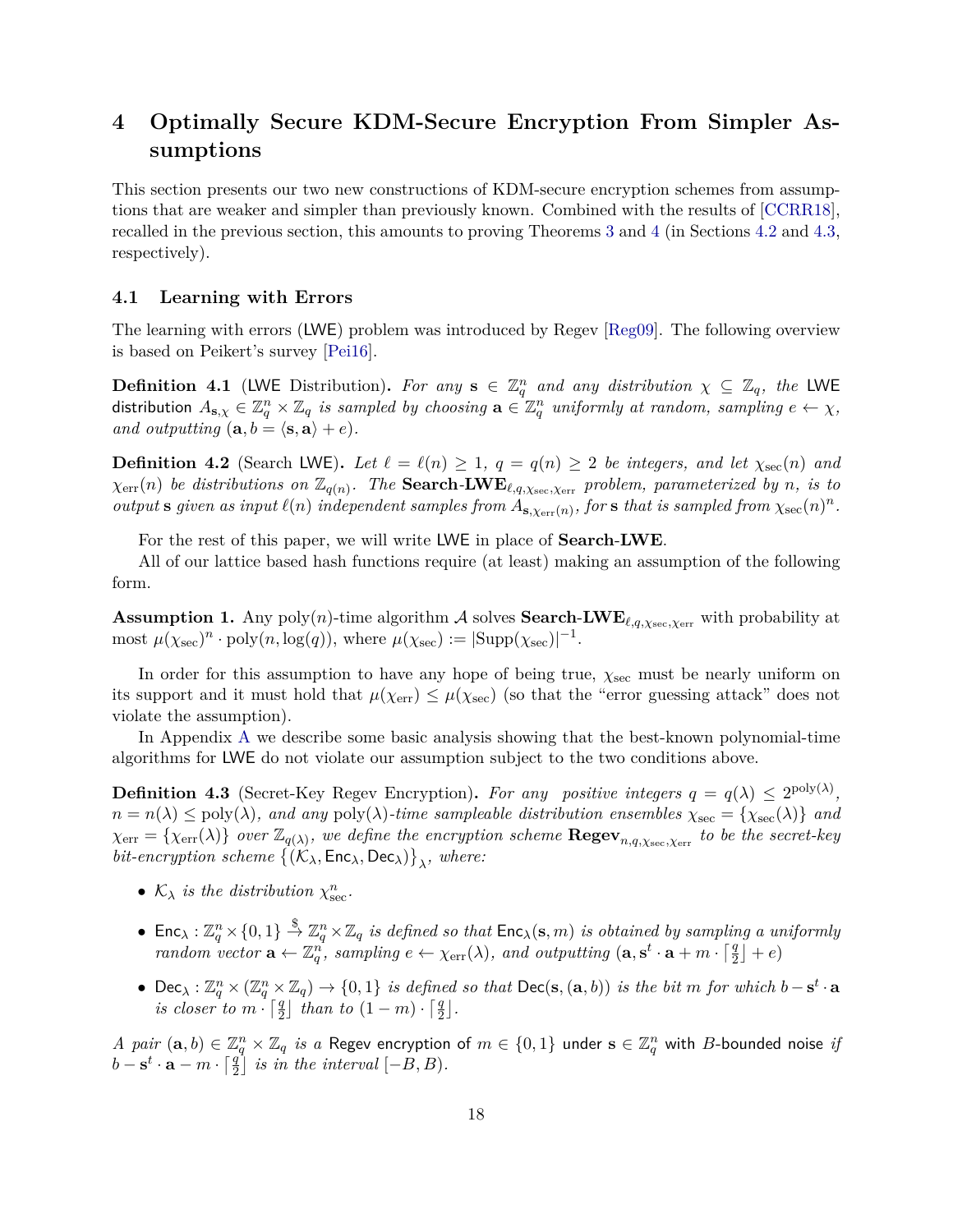### <span id="page-20-0"></span>**4.2 (P/Poly)-KDM Security via Fully Homomorphic Encryption**

In this section, we describe a somewhat generic assumption on the circular security of FHE schemes that implies the existence of a (P*/*poly)-KDM exponentially-secure encryption scheme with an obliviously sampleable universal ciphertext distribution. Our assumption is *efficiently falsifiable* [\[Nao03,](#page-54-2)[GW11\]](#page-53-2), albeit with exponentially small probability, and is a *complexity assumption* [\[GK16\]](#page-52-3). The (P*/*poly)-KDM secure encryption scheme is simply secret-key Regev encryption (Definition [4.3\)](#page-19-2) where both the secret and the noise distributions are uniform over a relatively large interval in  $\mathbb{Z}_q$ .

We prove that this scheme achieves (P*/*poly)-KDM security assuming the security of a LWEbased FHE scheme such as [\[BV11,](#page-51-0)[BGV12,](#page-51-1)[Bra12,](#page-51-2)[GSW13,](#page-53-3)[BV14\]](#page-52-5) in which *both* the secret and the noise are drawn from the uniform distribution on [−*B, B*). Our security reduction preserves the kind of exponential security considered in Theorem [3.11,](#page-17-1) so our assumption can be used as the basis for a candidate correlation intractable hash family.

We now define the notion of homomorphic encryption that suffices for our security reduction. As discussed in Section [2,](#page-7-0) this notion captures FHE schemes whose ciphertexts in some sense "contain" a (low-noise) secret-key Regev ciphertext.

**Definition 4.4** (Regev-Extractable Secret-Key Homomorphic Encryption)**.** *A secret-key fully ho* $momorphic\ bit\-encryption\ scheme\ \{(\mathcal{K}_\lambda,\mathsf{Enc}_\lambda,\mathsf{Dec}_\lambda,\mathsf{Eval}_\lambda)\}\ is\ \mathbf{Regev}_{n,q,\chi_\mathrm{sec}}\text{-extractable}\ with\ B(\lambda)\text{-}\lambda$ *bounded noise if it satisfies the following structural properties.*

- The distribution of **s** when sampling  $(s, ek) \leftarrow \mathcal{K}_{\lambda}$  is  $\chi_{\text{sec}}^n$  where  $\chi_{\text{sec}}$  is a distribution over  $\mathbb{Z}_q$ .
- *There is a* poly( $\lambda$ )-time evaluable function Extract = {Extract<sub> $\lambda$ </sub>} *such that:* 
	- $-$  *For any*  $\lambda$ *, any*  $s \in \chi_{\text{sec}}^n$ *, and any*  $m \in \{0,1\}$ *, it holds that*  $\textsf{Extract}_{\lambda}(\textsf{Enc}_{\lambda}(s,m))$  *is a Regev encryption* (**a***, b*) *of m under* **s** *with B-bounded noise, and with* **a** *uniformly random in*  $\mathbb{Z}_q^n$ .
	- $-$  *For any*  $m_1, \ldots, m_n \in \{0, 1\}$ *, any circuit*  $C : \{0, 1\}^n \to \{0, 1\}$ *, and any*  $(\mathbf{s}, \mathsf{ek}) \in \mathcal{K}_{\lambda}$ *, it holds with probability* 1 *that*

$$
\mathsf{Extract}_{\lambda}\Big(\mathsf{Eval}_{\lambda}(\mathsf{ek},C,\mathsf{Enc}_{\lambda}(\mathbf{s},m_1),\ldots,\mathsf{Enc}_{\lambda}(\mathbf{s},m_n))\Big)
$$

*is a Regev encryption*  $(a, b)$  *of*  $C(m_1, \ldots, m_n)$  *under* **s** *with B-bounded noise.* 

We do not assume any particular distribution on the noise of Regev ciphertexts that are extracted from homomorphically evaluated ciphertexts; we assume only that the noise is bounded. For our applications, we require Regev extractable encryption schemes with the following security property.

<span id="page-20-2"></span>**Definition 4.5.** *Let*  $\mathcal{E}$  *be a* FHE *scheme with key distributions*  $\{\mathcal{K}_{\lambda}\}\$ *. For* (sk, ek)  $\in \mathcal{K}_{\lambda}$ *, let* [[sk]] *denote the binary representation of* sk, and let  $\kappa = \kappa(\lambda)$  *denote the length of such a representation. For any*  $\ell = \ell(\lambda)$  *and any*  $\Delta$ , E *is said to be* [ $\ell$ -bit CPA + circular]  $\Delta$ -optimally secure with a  $\kappa$ -bit key (abbreviated  $(\kappa, \ell, \Delta)$ -CCO secure) *if for every collection of*  $\ell$ -bit messages<sup>[16](#page-20-1)</sup>  $\{m_{\lambda}\}, \mathcal{E}$  *is f-KDM* 

<span id="page-20-1"></span> $16$ In the case of Regev encryption, and also in our applications with Regev-extractable encryption, we can without loss of generality assume that each message consists entirely of 0's.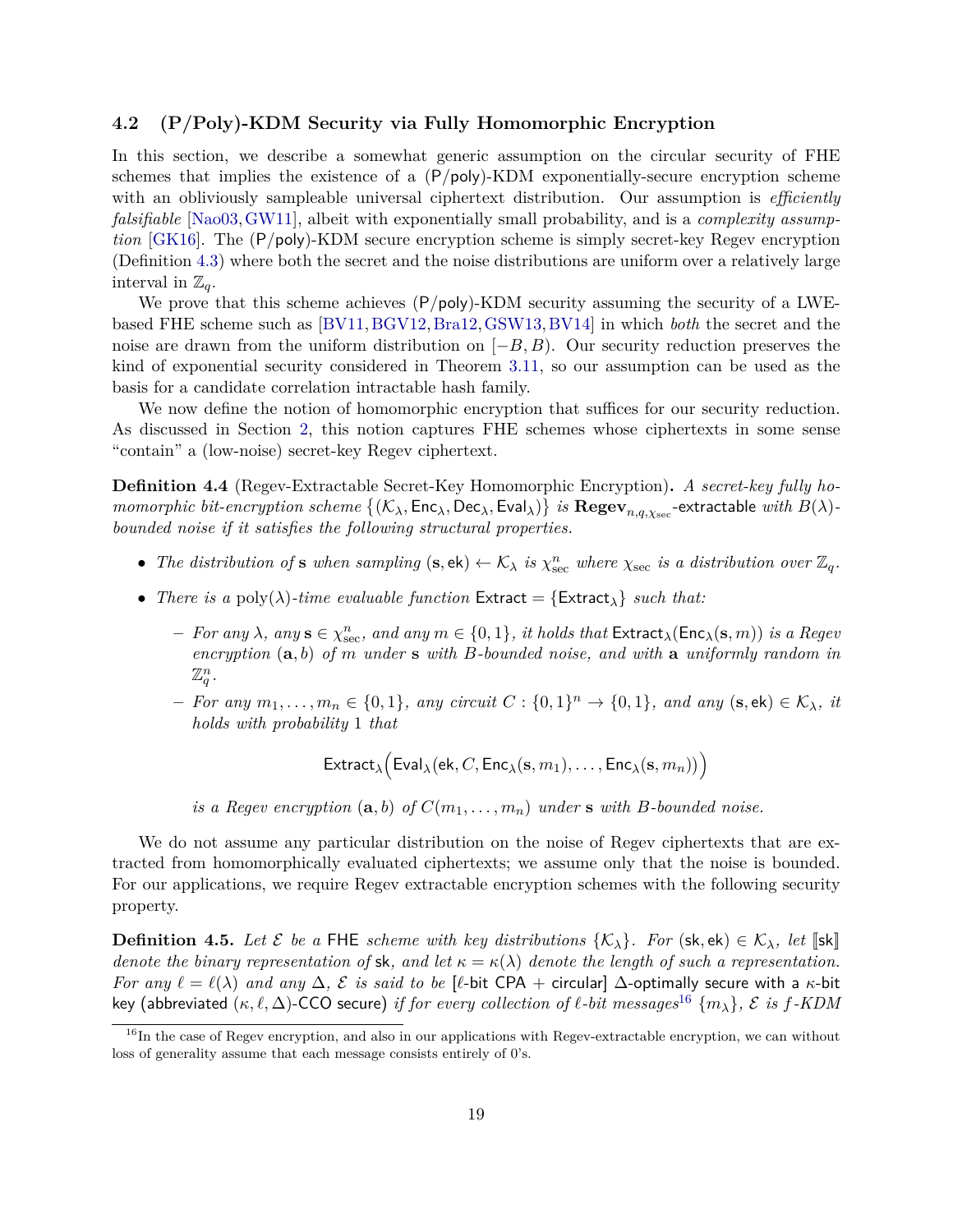2 −*κ*+∆ *-secure for the "augmented bit-by-bit circular security function"*

 $f = \{f_{\lambda} : \mathcal{K}_{\lambda} \to \{0,1\}^{\ell+\kappa}\}\$  $f_{\lambda}(k) = m_{\lambda} \circ [k]$  *(*◦ *denotes concatenation)* 

**Discussion.** The requirement that an encryption scheme is  $(\kappa, \ell, \Delta)$ -CCO secure becomes stronger as  $\kappa$  or  $\ell$  increases, and weaker as  $\Delta$  decreases. In particular, the requirement is trivially satisfied if  $\Delta \geq \kappa$ . This is related to the triviality of constructing a correlation-intractable hash family  $\{H_{\lambda}\}\$ in which the output length of  $H_\lambda$  is  $O(\log \lambda)$  – in this case, the only sparse relations are the empty ones.

<span id="page-21-1"></span>**Assumption 2** (Dream FHE). For some *n*, *q*,  $\chi_{\text{sec}}$ , there *exists*<sup>[17](#page-21-0)</sup> a ( $\kappa$ ,  $\ell$ ,  $\Delta$ )-CCO secure secretkey FHE scheme that is  $\text{Regev}_{n,q,\chi_{\text{sec}}}$ -extractable with *B*-bounded noise for  $\kappa = \lambda^{\Theta(1)}$ ,  $\ell = \lambda^{\Omega(1)}$ ,  $\Delta = O(\log \lambda)$ ,  $B \le q/\tilde{\Omega}(\lambda)$ , and  $\chi_{\text{sec}}^n$  that is sampleable in  $\tilde{O}(n)$  time using at most  $\kappa + O(\log \lambda)$ random bits.

While Assumption [2](#page-21-1) is not itself falsifiable , the (stronger) assumption that any particular Regev-extractable FHE scheme satisfies Definition [4.5](#page-20-2) is a falsifiable (with exponentially small probability) complexity assumption, as claimed.

We also note that the security property postulated in Assumption [2](#page-21-1) is, even qualitatively, slightly stronger than what is needed for our applications – see the discussion following the proof of Theorem [4.6.](#page-22-0)

**Possible Instantiations of Assumption [2](#page-21-1)** As mentioned earlier, a large family of (secret key variants of) LWE-based FHE schemes – such as [\[BV11,](#page-51-0) [BGV12,](#page-51-1) [Bra12,](#page-51-2) [GSW13,](#page-53-3) [BV14\]](#page-52-5) are Regevextractable. Like Regev's encryption scheme, these homomorphic encryption schemes are parameterized by a modulus q, a secret distribution  $\chi_{\text{sec}}$ , and an error distribution  $\chi_{\text{err}}$ . All of these schemes, as written, set  $\chi_{\rm sec}$  to either be the uniform distribution on  $\mathbb{Z}_q$  or a sufficiently wide discrete Gaussian. These distributions are optimal in the polynomial hardness regime [\[Reg09,](#page-54-6)[ACPS09\]](#page-50-7), but they are trivially *sub*-optimal in the regime of exponential hardness. Specifically, if  $\chi_{\rm sec}$  is very nonuniform (i.e., a discrete Gaussian), then a key can be directly guessed with probably much better than  $2^{-\kappa}$ .<sup>[18](#page-21-2)</sup> On the other hand, if  $\chi_{\text{sec}}$  were the uniform distribution over  $\mathbb{Z}_q$ , then given many Regev ciphertexts (where each ciphertext's noise level is  $\frac{q}{4}$ -bounded), a secret can be relatively efficiently guessed by first guessing the noise and then computing the secret by linear algebra.

We propose instantiating any of the above-mentioned schemes with secret distribution *χ*sec and noise distribution  $\chi_{\text{err}}$  such that both are uniformly random on intervals of length  $\ell_{\text{sec}}$  and  $\ell_{\text{err}}$ , respectively, such that  $\ell_{\text{err}} \geq \ell_{\text{sec}}$  and  $\ell_{\text{sec}}$  is sufficiently large. We emphasize that, up to a polynomial increase in the modulus-noise ratio, these changes do not affect the polynomial security of the schemes. We are not aware of any algorithm violating Assumption [2](#page-21-1) for any of these schemes (with the secret distribution as described above), despite the fact that most of the schemes require a superpolynomial (in the case of [\[BV11\]](#page-51-0), even sub-exponential) modulus-to-noise ratio. However, we explicitly note that the scheme [\[BV14\]](#page-52-5) only relies on a *polynomial* modulus-to-noise ratio in the underlying LWE scheme, which may give us more confidence in the claimed exponential security. We describe the known cryptanalytic results further in Appendix [A.](#page-55-0)

<span id="page-21-2"></span><span id="page-21-0"></span><sup>17</sup>In fact, it would even suffice for the construction to be *non-uniform*.

<sup>&</sup>lt;sup>18</sup>Abstractly, the description length  $\kappa$  is the Shannon entropy of the secret key, while (the negative log of) the trivial guessing probability is the min-entropy. The two entropies agree only for uniform distributions.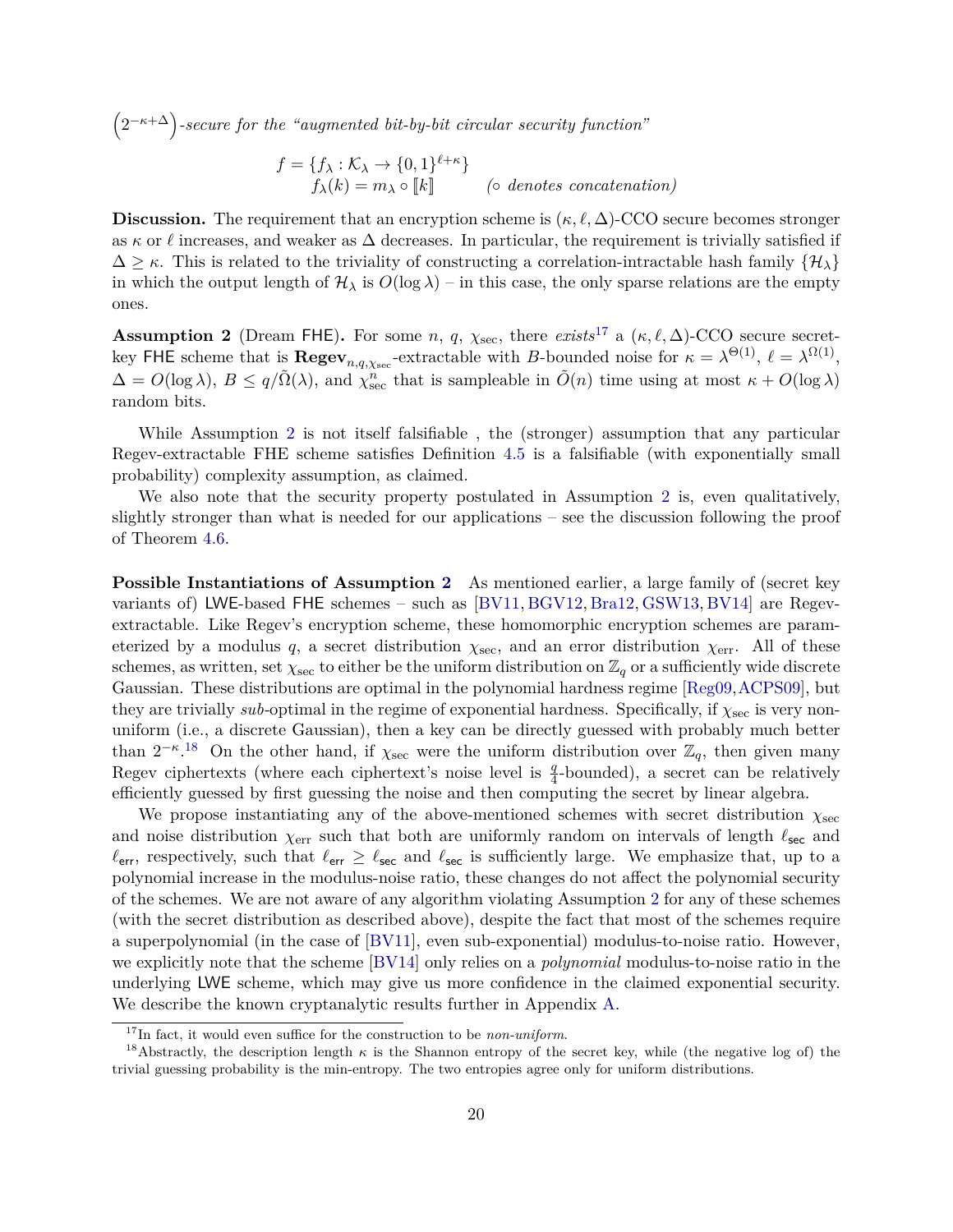We are now ready to state our security reduction.

<span id="page-22-0"></span>**Theorem 4.6.** If Assumption [2](#page-21-1) is true, then there exist parameters  $n = n(\lambda)$ ,  $q = q(\lambda)$ , and  $\chi_{\text{sec}} = \chi_{\text{sec}}(\lambda)$  *such that for some*  $\ell = \lambda^{\Omega(1)}$ ,  $\text{Regev}_{n,q,\chi_{\text{sec}},\chi_{\text{err}}}$  *is*  $(\textsf{P}/\textsf{poly})^{\ell}$ -*KDM*  $1/\tilde{\Omega}(2^{\kappa})$ -secure where  $(P/\text{poly})^{\ell}$  is the class of  $\text{poly}(\lambda)$ -size circuits with  $\ell$  output bits and  $\chi_{err}$  is the uniform *distribution on*  $[-q/4, q/4)$  *and*  $\kappa$  *is the length of the binary representation of an element of*  $\chi_{\text{sec}}^n$ .

Our proof of Theorem [4.6](#page-22-0) relies on the following lemma, whose proof easily follows from direct computation.

<span id="page-22-4"></span>**Lemma 4.7.** For any  $e \in \mathbb{Z}$  with  $|e| \leq b$  and for any interval  $I = [c, d]$  of length  $\ell$ , the distribution  $e+U_{[c-b,d+b]}$  *multiplicatively* ( $\frac{\ell}{\ell+1}$  $\frac{\ell}{\ell+2b}$ )-approximates the distribution  $U_I$ , where for a set  $S$ ,  $U_S$  denotes *the uniform distribution on S.*

*Proof of Theorem [4.6.](#page-22-0)* Let  $\mathcal{E} = \{(\mathcal{K}_{\lambda}, \text{Enc}_{\lambda}, \text{Dec}_{\lambda}, \text{Eval}_{\lambda})\}\)$  denote the dream FHE scheme that is  $(\kappa, \ell, \Delta)$ -CCO secure and **Regev**<sub>*n,q, <sub>Xsec</sub>*-extractable with *B*-bounded noise for  $B \le q/\tilde{\Omega}(\lambda)$ . With-</sub> out loss of generality suppose that  $\ell \leq \lambda$ . Let Extract = {Extract<sub> $\lambda$ </sub>} denote the corresponding extraction algorithm.

Let  $\chi_{err}(\lambda)$  denote the uniform distribution on  $[-q/4, q/4)$ , and let  $\{\mathcal{K}'_{\lambda}, \text{Enc}'_{\lambda}, \text{Dec}'_{\lambda}\}\$  denote  $\textbf{Regev}_{n,q,\chi_{\text{sec}},\chi_{\text{err}}}.$  Suppose for contradiction that  $\textbf{Regev}_{n,q,\chi_{\text{sec}},\chi_{\text{err}}}$  is *not*  $(\textsf{P/poly})^{\ell}$ -KDM  $\delta$ -secure.

That is, suppose there exist poly( $\lambda$ )-size evaluable functions  $\{f_\lambda : \mathbb{Z}_q^n \to \{0,1\}^\ell\}$  and  $\{\mathcal{A}_\lambda\}$  such that for infinitely many  $\lambda$ ,

$$
\Pr[\mathcal{A}_{\lambda}(\mathsf{ct}_1,\ldots,\mathsf{ct}_{\ell})=\mathbf{s}]>\delta(\lambda).
$$

in the probability space defined by sampling  $\mathbf{s} \leftarrow \mathcal{K}'_{\lambda}$  and, for each  $i \in [\ell]$ , independently sampling Regev encryptions  $ct_i \leftarrow Enc'_{\lambda}(s, f_{\lambda}(s)_i)$ .

We will now describe a poly( $\lambda$ )-size evaluable adversary  $\mathcal{B} = {\mathcal{B}}_{\lambda}$  that contradicts Assump-tion [2.](#page-21-1)  $\mathcal{B}_{\lambda}$  is given as input (ek,  $c_1, \ldots, c_{\ell+\kappa}$ ), and does the following.

- 1. For  $i \in [\ell]$ , define  $(\mathbf{a}_i, b_i) := \text{Extract}_{\lambda}(c_i)$ .
- <span id="page-22-1"></span>2. Compute  $(c'_1,\ldots,c'_\ell) := \text{Eval}_\lambda(\text{ek},f_\lambda,c_{\ell+1},\ldots,c_{\ell+\kappa})$  and define  $(\mathbf{y}_i,z_i) := \text{Extract}_\lambda(c'_i)$  for every  $i \in [\ell]$ .
- <span id="page-22-2"></span>3. For each  $i \in [\ell]$ , update  $\mathbf{y}_i := \mathbf{y}_i + \mathbf{a}_i$  and  $z_i := z_i + b_i$ .
- <span id="page-22-3"></span>4. For each  $i \in [\ell]$ , sample  $e_i$  from the uniform distribution on  $\left[-\frac{q}{4} - 2B, \frac{q}{4} + 2B\right]$  and update  $z_i := z_i + e_i.$
- 5. Compute and output  $\mathcal{A}_{\lambda}((y_1, z_1), \ldots, (y_{\ell}, z_{\ell}))$ .

If (**s**, ek) is sampled at random from  $\mathcal{K}_{\lambda}$ , if  $c_{\ell+j} \leftarrow \mathsf{Enc}_{\lambda}(\mathbf{s}, \llbracket \mathbf{s} \rrbracket_j)$  for each  $j \in [\kappa]$ , and if  $c_i \leftarrow$  $Enc_{\lambda}(s, 0)$ , then by the definition of extractability, it holds that after Step [2,](#page-22-1) each  $(\mathbf{y}_i, z_i)$  is a Regev encryption of  $f_{\lambda}(\mathbf{s})_i$  under **s** with *B*-bounded noise, and  $(\mathbf{a}_1, \ldots, \mathbf{a}_\ell)$  is uniformly random (and independent of  $(\mathbf{y}_1, \ldots, \mathbf{y}_\ell)$ ). After Step [3,](#page-22-2) each  $(\mathbf{y}_i, z_i)$  is a Regev encryption of  $f_\lambda(\mathbf{s})_i$  under **s** with 2*B*-bounded noise. After Step [4,](#page-22-3) by Lemma [4.7,](#page-22-4) it holds that, for

$$
\epsilon = \epsilon(\lambda) \stackrel{\text{def}}{=} \left(\frac{q/2}{q/2 + 2B}\right)^{\lambda} = \left(1 - \frac{4B}{q}\right)^{\ell} \ge \left(1 - \frac{1}{\tilde{\Omega}(\lambda)}\right)^{\lambda} = \lambda^{-O(1)},
$$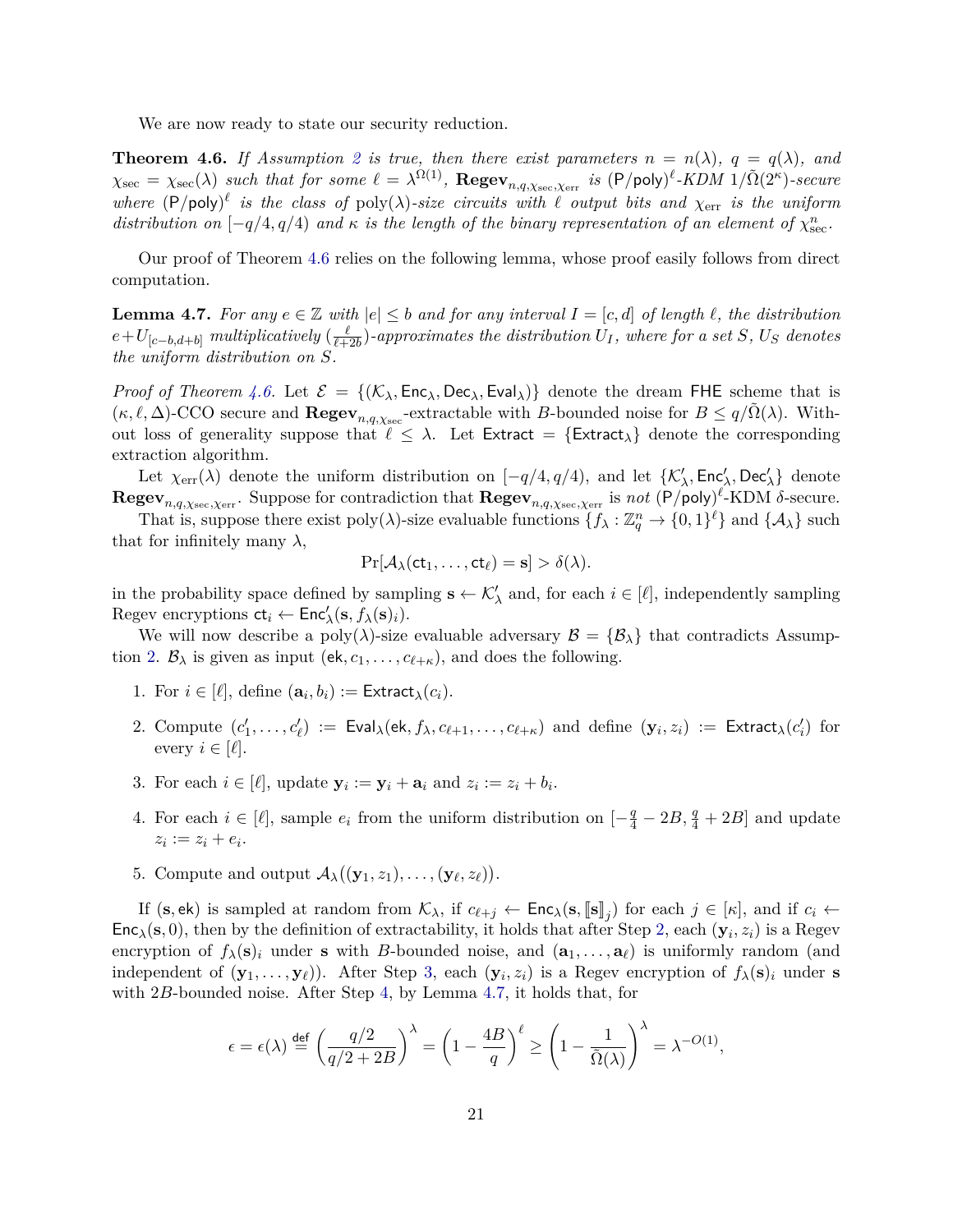the distribution of  $((y_1, z_1), \ldots, (y_\ell, z_\ell))$  multiplicatively  $\epsilon$ -approximates the distribution on  $(\mathsf{ct}_1,$ ...,  $ct_{\ell}$  obtained by independently sampling  $ct_i \leftarrow \text{Enc}'_{\lambda}(s, f_{\lambda}(s)_i)$  for each  $i \in [\lambda]$ . Thus  $\mathcal{A}_{\lambda}$ , and therefore  $\mathcal{B}_{\lambda}$ , outputs **s** with probability at least  $\frac{\delta}{\text{poly}(\lambda)} = 2^{-\kappa} \cdot \lambda^{\omega(1)}$ .

Loosely speaking, what our reduction really requires is the ability to re-randomize Regev encryptions in a somewhat weaker sense than what is typically meant by re-randomization. It can receive this ability in the form of Regev ciphertexts. In contrast,  $(\kappa, \ell, \Delta)$ -CCO security gives the reduction even more, specifically fresh  $\mathcal{E}\text{-ciphertexts}$  from which Regev ciphertexts can be extracted. It would instead suffice for  $\mathcal E$  to satisfy a version of  $(\kappa, 0, \Delta)$ -CCO security in a setting where the adversary is only given  $\ell$  Regev encryptions  $\{(\mathbf{a}_i, b_i)\}_{i \in [\ell]}$  for uniform and independent  $\{\mathbf{a}_i\}$ .

# <span id="page-23-0"></span>**4.3** SIZE(*κ c* )**-KDM Security via Randomized Encodings**

In this section, we give two additional constructions of encryption schemes satisfying universal ciphertexts (Definition [3.7\)](#page-16-1) as well as  $\text{SIZE}(\kappa^c)\text{-}\text{KDM } \delta\text{-security for } \delta(\lambda) = 2^{-\kappa} \cdot \text{poly}(\kappa)$ .<sup>[19](#page-23-1)</sup> These schemes differ from the encryption scheme in Theorem [4.6](#page-22-0) in two (related) ways:

- The size bound *S* for the KDM functions must be specified in advance before choosing the encryption scheme; in contrast, Theorem [4.6](#page-22-0) gives a single encryption scheme that is (plausibly) KDM-secure for all polynomial-time computable KDM functions.
- Moreover, the encryption schemes in this section are *non-compact*; that is, the size of a ciphertext depends polynomially on the size bound *S*.

While these schemes satisfy weaker *efficiency* properties than the scheme in Theorem [4.6,](#page-22-0) we are able to prove *security* based on the exponential hardness of *plain search-*LWE (in contrast to the additional circular security assumptions that were required in Theorem [4.6\)](#page-22-0). Since noncompact (exponential) KDM-secure encryption schemes of the above form suffices to instantiate NIZK arguments in the common random string model (as shown in Section [7.2\)](#page-43-0), this yields candidate NIZK arguments based on exponential variants of plain LWE.

To prove our results in this section, we revisit the idea of KDM security amplification via randomized encodings [\[BHHI10,](#page-51-7) [App11\]](#page-50-8). In particular, we prove that the generic transformation of [\[App11\]](#page-50-8) allows us to amplify CCRR-compatibility provided that we use a randomized encoding that is *perfectly blind* (which just means that the simulator applied to a uniformly random string outputs a uniformly random<sup>[20](#page-23-2)</sup> string). By modifying (and composing) standard randomized encoding schemes from the literature [\[BMR90,](#page-51-9)[IK02,](#page-53-8) [AIK11\]](#page-50-10), we therefore reduce the problem to constructing  $\mathcal{F}\text{-}\mathrm{KDM} 2^{-\kappa}$  poly( $\kappa$ )-secure encryption schemes (with universal ciphertexts) for simple function classes  $\mathcal F$  (namely, some form of affine functions modulo a prime). We then give schemes (based on secret-key Regev encryption or a variant of the [\[ACPS09\]](#page-50-7) encryption scheme) that satisfy these weaker requirements under an appropriate LWE assumption.

#### **4.3.1 The Generic Transformation**

We first recall the generic transformation from [\[App11\]](#page-50-8) that amplifies (standard) KDM security.

<span id="page-23-1"></span><sup>&</sup>lt;sup>19</sup>As usual, by this we mean that for every polynomial size adversary  $A$ , there exists a constant  $c$  such that  $A$ recovers the secret key with probability at most  $2^{-\kappa} \cdot \kappa^c$ . Recall that  $\kappa = \kappa(\lambda)$  denotes the length of a secret key.

<span id="page-23-2"></span> $^{20}$ We can actually rely on a slightly weaker property defined below.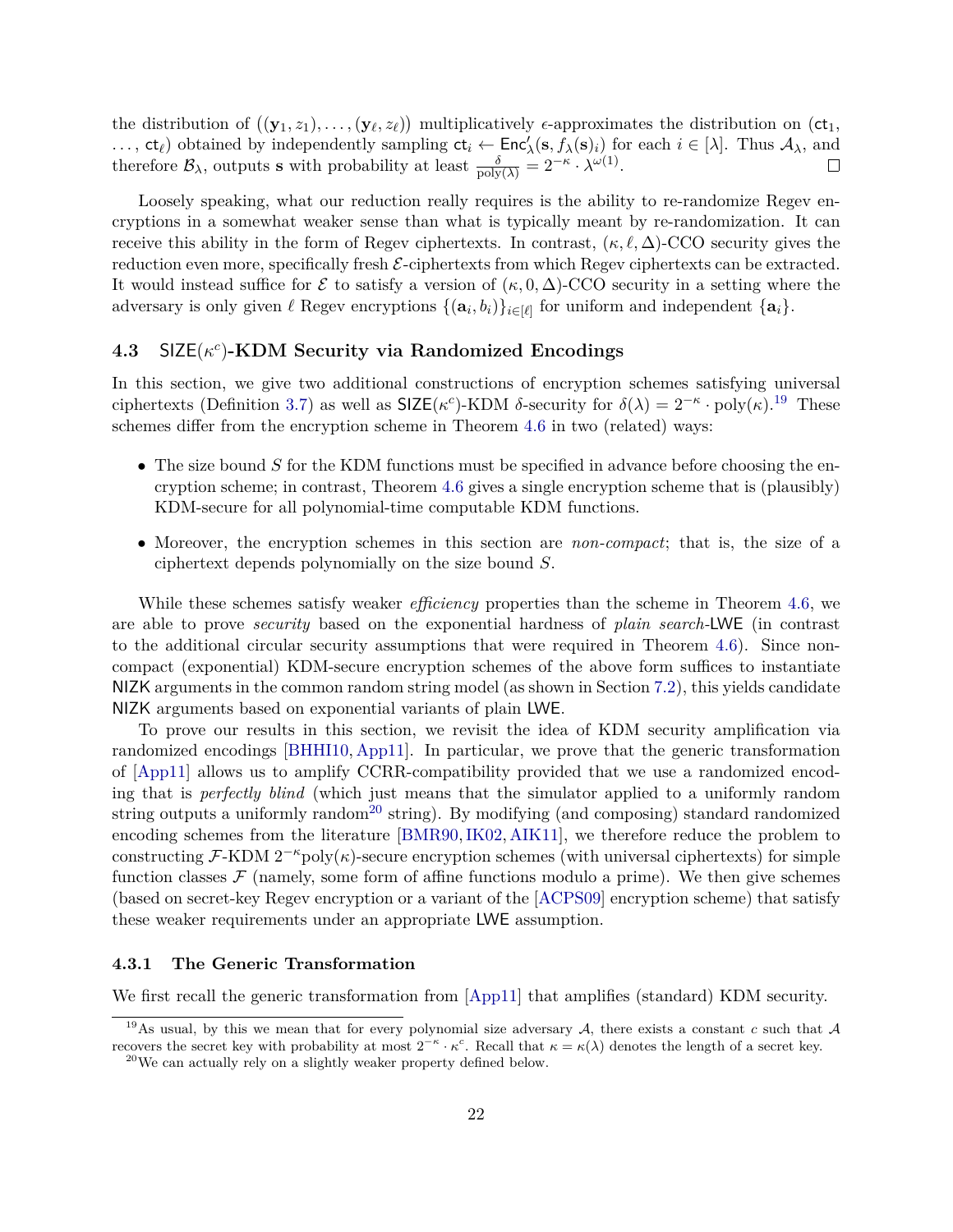**Definition 4.8** (Randomized Encoding)**.** *A randomized encoding scheme for a circuit class* C *consists of three algorithms* (RE*.*Enc*,* RE*.*Dec*,* RE*.*Sim) *with the following syntax.*

- RE. Enc *takes as input a circuit* C and an input x; it outputs an encoding  $\langle C, x \rangle$ .
- RE.Dec takes as input an encoding  $\langle C, x \rangle$ ; it outputs an evaluation y.
- RE*.*Sim *takes as input a size bound* 1 *S , a circuit C, and an output y; it outputs an encoding*  $\tilde{y}$ .

*A randomized encoding scheme must satisfy two properties:*

- *Correctness:* for any circuit *C* and input *x*, we have that RE.Dec(RE.Enc(*C*, *x*)) =  $C(x)$ *with probability* 1*.*
- *µ-simulation security: For every circuit C of size at most S and any input x, the following two distributions are µ-(computationally) indistinguishable.*

RE.Enc
$$
(C, x) \approx_{c,\mu}
$$
 RE.Sim $(1^S, C, C(x))$ .

*We say that a randomized encoding scheme is* universal *if there is a simulator* RE*.*Sim *as above that takes as input only*  $(1^S, C(x))$  *and not the circuit C.* 

<span id="page-24-0"></span>**Definition 4.9** (Amplified KDM-secure Encryption Scheme). Let  $\mathcal{E}' = \{(\mathcal{K}'_\lambda, \mathsf{Enc}'_\lambda, \mathsf{Dec}'_\lambda)\}\$  denote a *secret key encryption scheme, and let* RE = (RE*.*Enc*,* RE*.*Dec*,* RE*.*Sim) *denote a universal randomized encoding scheme for some circuit class*  $\mathcal{C}$ *. Finally, let*  $S = \text{poly}(\kappa)$  *denote some size bound.* We *then define the* RE-amplified secret key encryption scheme  $\widehat{AMP}^{\check{\mathcal{E}}'} = \{(\mathcal{K}_{\lambda}, \text{Enc}_{\lambda}, \text{Dec}_{\lambda})\}$  as follows.

- $\mathcal{K}_{\lambda}$  *is identical to*  $\mathcal{K}'_{\lambda}$ *.*
- *The output of*  $\mathsf{Enc}_\lambda(\mathsf{sk}, m)$  *is*  $\mathsf{Enc}'_\lambda(\mathsf{sk}, \mathsf{RE}.\mathsf{Sim}(1^S, m)).$
- *The output of*  $Dec_{\lambda}(\mathsf{sk}, \mathsf{ct})$  *is*  $REDec(Dec_{\lambda}^{\prime}(\mathsf{sk}, \mathsf{ct}))$ *.*

In [\[App11\]](#page-50-8), it is shown that if  $\mathcal{E}'$  satisfies ordinary KDM security with respect to some function class G, and if F is some function class with circuit representations such that for any  $f \in \mathcal{F}$ , the function  $x \mapsto \mathsf{RE}.\mathsf{Enc}(f, x; r)$  lies in G for any fixed r, then  $\mathsf{AMP}^{\mathcal{E}'}$  is KDM secure with respect to  $F$ . Our goal is to prove an analogous result that also preserves the conditions of Theorem [3.11,](#page-17-1) namely nearly optimal security and, more challengingly, the universal ciphertexts property. To do this, we will require randomized encoding schemes satisfying the additional property that we call (a relaxation of) *blindness*, following [\[BLSV18\]](#page-51-8).

**Definition 4.10** (Blind Randomized Encodings)**.** *A randomized encoding scheme* RE = (RE*.*Enc*,* RE*.*Dec*,* RE*.*Sim) *is called -approximately blind for output distribution χ*out *if for any circuit C of size at most S, the following two distributions -multiplicatively approximate each other:*

- *1.* RE*.*Sim(1*<sup>S</sup> , C, χ*out)*.*
- 2. The uniform distribution on strings of length  $\ell' := \Big|\text{RE.Sim}(1^S, C, 0^{\ell})\Big|$ .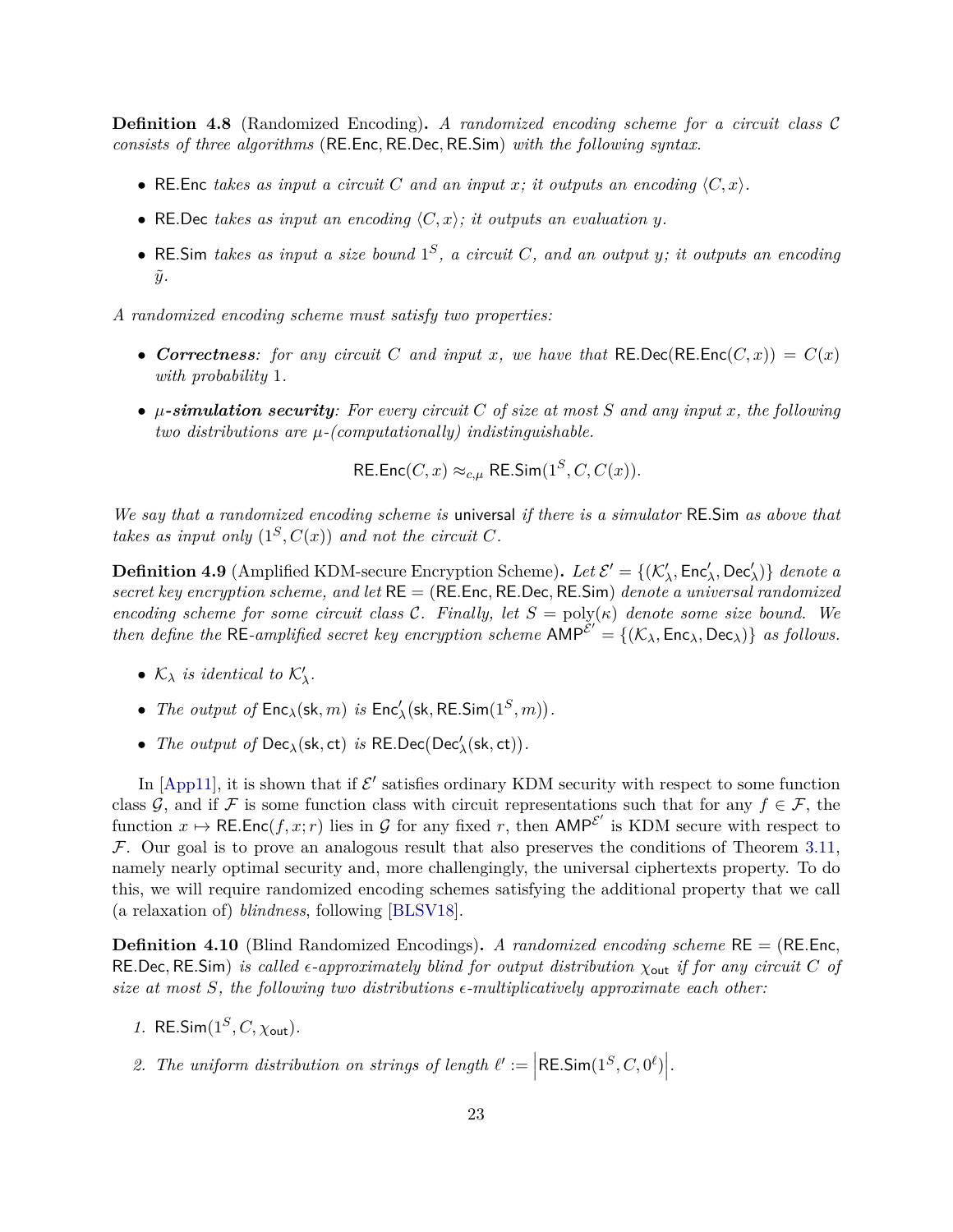*We say that* RE *is* perfectly blind *for output distribution χ if it is* 1*-approximately blind for χ.*

In the context of statistical (or perfect) randomized encodings, [\[AIK04\]](#page-50-9) refers to such an encoding scheme as *balanced*.

Given this additional property, we are able to state our theorem for this subsection.

<span id="page-25-0"></span>**Theorem 4.11.** *Suppose that* RE *is a universal randomized encoding scheme for a circuit class*  $C \subset \mathsf{SIZE}(S)$  *satisfying the following properties.* 

- RE *satisfies o*(2−*<sup>κ</sup>* )*-simulation security.*
- RE *is*  $\epsilon$ -approximately blind for the uniform output distribution, where  $\epsilon$  is any non-negligible *function.*
- For every circuit  $C \in \mathcal{C}$  and every fixed choice of randomness r, the function RE. Enc $(C, x; r)$ *is in the class* G*.*

Moreover, suppose that  $\mathcal{E}'$  is an encryption scheme with universal ciphertexts that is  $\mathcal{G}\text{-}\mathrm{KDM}$ *δ-secure with uniformly random κ-bit keys and message length `* 0 *. Then, the amplified encryption scheme* AMP *(Definition [4.9\)](#page-24-0) is an encryption scheme for messages of length*  $\ell$  *that has universal ciphertexts and is* F*-KDM secure, where* F *denotes the class of all functions computable by circuits in* C*.*

*Proof.* We first prove the universal ciphertexts property; that is, that for any fixed secret key sk, we have that the distribution AMP. Enc(sk,  $U_{\ell}$ ) multiplicatively  $\epsilon = \frac{1}{\text{poly}}$  $\frac{1}{\text{poly}(\kappa)}$ -approximates the distribution AMP. Enc $(U_n, U_\ell)$ . To see this, let  $\mathsf{Enc}'_\lambda$  and  $\mathsf{Dec}'_\lambda$  denote the encryption and decryption procedures of  $\mathcal{E}'$ , and note that by the blindness of RE, we have that

$$
\mathsf{AMP}.\mathsf{Enc}(\mathsf{sk}, U_\ell) \equiv \mathsf{Enc}'_\lambda(\mathsf{sk}, \mathsf{RE}.\mathsf{Sim}(1^S, U_\ell)) \succeq_\epsilon \mathsf{Enc}'_\lambda(\mathsf{sk}, U_{\ell'}),
$$

where  $\succeq_{\epsilon}$  denotes multiplicative  $\epsilon$ -approximation. Similarly, we have that

$$
\mathsf{AMP}.\mathsf{Enc}(U_n,U_\ell) \equiv \mathsf{Enc}'_\lambda(U_n,\mathsf{RE}.\mathsf{Sim}(1^S,U_\ell)) \mathbin{\hbox{\small$\varepsilon$}} \preceq \mathsf{Enc}'_\lambda(U_n,U_{\ell'}).
$$

Thus, we conclude that the universal ciphertexts property of AMP follows directly from the same property for  $\mathcal{E}'$ .

Next, we prove that the transformation also preserves nearly-optimal KDM security. To see this, suppose that for some  $f \in \mathcal{F}$ , a ppt adversary A that is given

$$
\mathsf{ct} \leftarrow \mathsf{AMP}.\mathsf{Enc}(\mathsf{sk}, f(\mathsf{sk})) \equiv \mathsf{Enc}'_\lambda(\mathsf{sk}, \mathsf{RE}.\mathsf{Sim}(1^S, f(\mathsf{sk})))
$$

returns sk with probability  $\delta = \omega(2^{-n})$ . Then, by the  $o(2^{-n})$ -simulation security of RE, the same is true when  $A$  is given

$$
\mathsf{ct} \leftarrow \mathsf{Enc}'_\lambda(\mathsf{sk}, \mathsf{RE}.\mathsf{Enc}(C,\mathsf{sk}))
$$

where  $C \in \mathcal{C}$  is some circuit computing f. This will allow us to break the KDM security of  $\mathcal{E}'$  for some function  $g \in \mathcal{G}$ . Namely, an adversary  $\mathcal{A}'$  can break the security of  $\mathcal{E}'$  by choosing uniformly random encoding randomness *r* and submitting the KDM function  $g(\mathsf{sk}) = \mathsf{RE}.\mathsf{Enc}(C, \mathsf{sk}; r)$ . By assumption,  $g$  lies in the class  $\mathcal{G}$ , and feeding a SKE-KDM ciphertext ct to  $\mathcal{A}$  will result in recovering sk with probability  $\delta - o(2^{-\kappa}) = \Omega(\delta)$ . This completes the security reduction.  $\Box$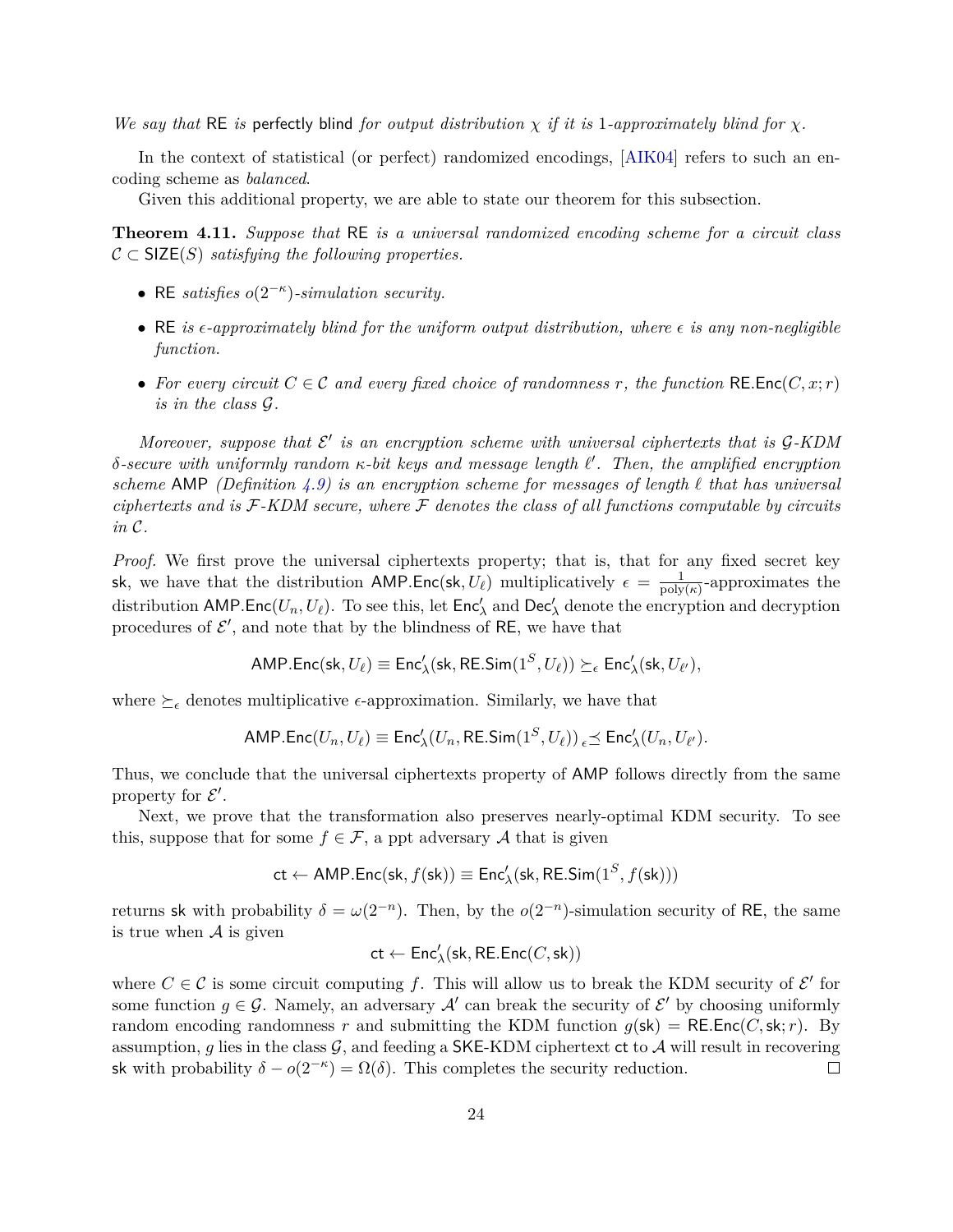## **4.3.2** SIZE(*κ c* )**-KDM Secure Encryption Schemes with Universal Ciphertexts**

Together with suitable randomized encoding schemes, Theorem [4.11](#page-25-0) reduces the problem of constructing (non-compact)  $\text{SIZE}(\kappa^c)$ -KDM secure encryption schemes with universal ciphertexts to the problem of constructing  $\mathcal{F}\text{-KDM}$  secure encryption schemes for smaller classes of KDM functions. We follow this recipe with two randomized encoding schemes from the literature, combined with KDM-secure encryption schemes for (two classes of) simple functions. The first construction is straight-forward, and assumes the nearly optimal hardness of Search-LWE with binary secrets and a specific noise distribution (uniform on  $[-q/4, q/4)$ ). The second construction is more involved, but allows more general secret and noise distributions.

**Point-and-Permute Garbled Circuits.** Point-and-Permute garbled circuits, introduced by [\[BMR90\]](#page-51-9) in order to achieve constant round secure multiparty computation, are a modification of Yao's garbling scheme [\[Yao86,](#page-55-3)[LP09\]](#page-54-8); in a nutshell, rather than requiring every entry of a garbled table in Yao's scheme to be decrypted (and that in an honest evaluation only one of the four ciphertexts should be decrypted successfully), point-and-permute garbled circuits augment each wire key  $k_{q,b}$  with a random *pointer*  $b \oplus r_q$  indicating which table entries  $k_{q,b}$  is able to decrypt. While originally introduced in order to allow for a form of distributed garbling [\[BMR90\]](#page-51-9), and later used for reasons of *efficiency* (i.e. saving a factor of 4 in evaluation time), [\[BLSV18\]](#page-51-8) noted and took advantage of the fact that point-and-permute garbled circuits are also perfectly blind.

The following theorem follows from the works [\[BMR90,](#page-51-9) [Rog91,](#page-54-9) [BLSV18\]](#page-51-8). We refer the reader to [\[BLSV18\]](#page-51-8) for details on the proof of blindness.

<span id="page-26-1"></span>**Imported Theorem 4.12.** *If one-way functions exist, then there exists a universal randomized encoding scheme* RE *for the class of all polynomial size circuits with the following properties.*

- RE *is perfectly blind.*
- For any fixed choice of randomness r and circuit C, the function  $x \mapsto \text{RE}.\text{Enc}(C, x; r)$  is an  $\mathbb{F}_2$ -affine projection of x. This means that every output bit of RE.Enc( $C, x; r$ ) is an  $\mathbb{F}_2$ -affine *function of x that depends only one bit of x.*
- *The function*  $(C, x) \mapsto \text{RE}.\text{Enc}(C, x; r)$  *is a concatenation*  $f_1(C, x; r) || f_2(r)$ *, where each bit of*  $f_1(C, x; r)$  *has constant input locality.*<sup>[21](#page-26-0)</sup>

*Moreover, if* subexponentially secure *one-way functions exist, then for any*  $c > 0$ , RE *can be modified so that it is*  $2^{-\kappa^c}$ -simulation secure.

<span id="page-26-2"></span>**A Scheme from Exponential** LWE **with Binary Secrets.** Combining Theorem [4.11](#page-25-0) with Imported Theorem [4.12,](#page-26-1) we conclude that to construct a  $\text{SIZE}(\kappa^c)\text{-}\text{KDM } 2^{-\kappa} \cdot \text{poly}(\kappa)\text{-}\text{secure en-}$ cryption scheme with universal ciphertexts, it suffices to construct a  $\mathcal{F}\text{-}\text{KDM } 2^{-\kappa} \cdot \text{poly}(\kappa)$ -secure encryption scheme (with universal ciphertexts), where  $\mathcal F$  is the class of all  $\mathbb Z_2$ -linear functions and  $\kappa$  is the bit-length of an encryption key.

We now claim that such an encryption scheme exists assuming the nearly optimal hardness of **Search-LWE**<sub>*n*, $\ell$ , $q$ , $\chi$ sec, $\chi$ err</sub> (Assumption [1\)](#page-19-3) where *q* is even,  $\chi$ <sub>sec</sub> is the uniform distribution on  $\{0,1\} \subset \mathbb{Z}_q$  (so the key length  $\kappa$  is *n*) and  $\chi_{err}$  is the uniform distribution on  $\left[-\frac{q}{4}\right]$  $\frac{q}{4}, \frac{q}{4}$  $\frac{q}{4}) \subset \mathbb{Z}_q.$ 

<span id="page-26-0"></span> $21$ We only use this property in Section [4.3.2.](#page-27-0)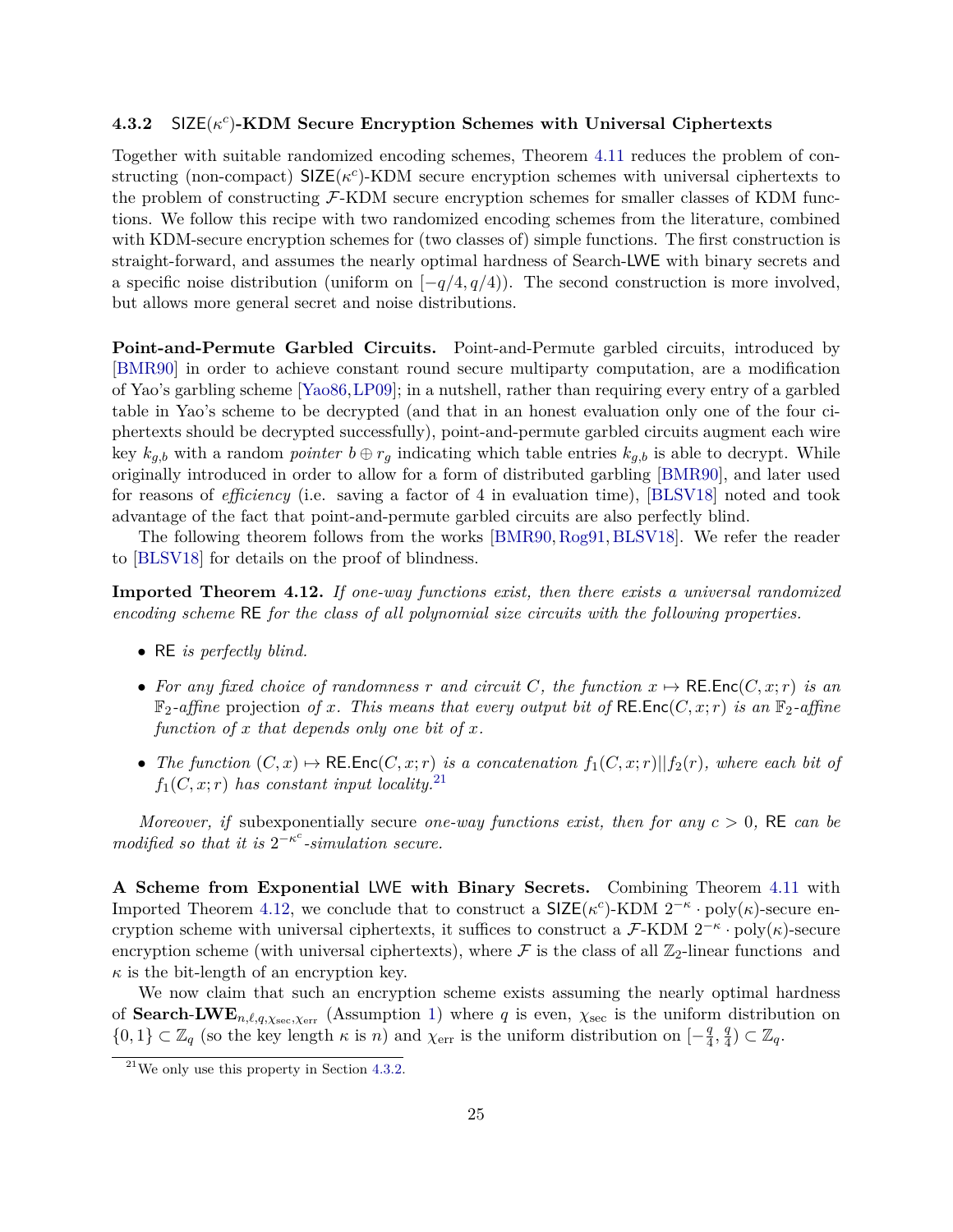Indeed, secret-key Regev encryption (Definition [4.3\)](#page-19-2) with distributions  $(\chi_{\text{sec}}, \chi_{\text{err}})$  as above immediately presents itself as a candidate encryption scheme. The reason that we choose  $\chi_{\rm sec}$ to be supported on  $\{0,1\} \subset \mathbb{Z}_q$  is that F-KDM security of this scheme for  $\mathbb{Z}_2$ -linear functions tightly follows from LWE. The folklore security reduction works as follows. Let  $\varphi : \mathbb{F}_2^n \to \mathbb{F}_2^{\ell}$  be any affine function parameterized by a matrix *C* and vector **d** such that  $\varphi(x) = \mathbf{x}C + \mathbf{d}$ . Given an LWE sample  $(A, \mathbf{b} = sA + \mathbf{e})$  with  $A \leftarrow \mathbb{Z}_q^{n \times \ell}$  and  $\mathbf{e}^t \leftarrow \chi_{err}$ , one can efficiently produce a ciphertext, namely  $(A - \frac{q}{2})$  $\frac{q}{2} \cdot C$ , **b** +  $\frac{q}{2}$  $\frac{q}{2} \cdot \mathbf{d}$ , that is *identically distributed* to a Regev encryption of  $\varphi(s) = sC + d \pmod{2}$  with the above parameters. Therefore, if some adversary A when given a Regev encryption  $Enc(s, sB + c \pmod{2})$  recovers **s** with probability  $\epsilon$ , then the adversary A' that is given LWE samples  $(A, \mathbf{b})$  and computes  $\mathcal{A}(A - \frac{q}{2}C, \mathbf{b} + \frac{q}{2})$  $\frac{q}{2}d$ ) as above will also recover **s** with probability  $\epsilon$ .

Finally, we note that this scheme has universal ciphertexts (Definition [3.7\)](#page-16-1) – indeed, for any **s**, an encryption of a random bit-string under *s* is a uniformly random string – so this completes our first construction and security proof.

<span id="page-27-0"></span>**Arithmetic Randomized Encodings.** We next generalize the construction from Section [4.3.2](#page-26-2) to rely on forms of LWE with secrets that are *not* restricted to be elements of  $\{0,1\}^n$ , and thus more plausibly are nearly optimally secure. Specifically, we will be able to have secrets that are uniformly random on the range  $\left[-\frac{p}{2}\right]$  $\frac{p}{2}, \frac{p}{2}$  $\frac{p}{2}$ <sup>*n*</sup> and errors that are uniformly random in the range  $\left[-\frac{q'}{2}\right]$  $\frac{q'}{2}, \frac{q'}{2}$  $(\frac{q'}{2})^{\ell}$ , where p is prime and  $q = pq'$ . For example, setting  $q' = p$ , we could rely on an LWE assumption with secret and noise of order  $\frac{1}{4}$  $\overline{\overline{q}}$  .

For this construction, we combine two tools: the KDM-secure encryption scheme of [\[ACPS09\]](#page-50-7) (appropriately modified to have the desired statistical property) and a slightly non-standard variant of *arithmetic randomized encodings* over  $\mathbb{Z}_p$  [\[AIK11\]](#page-50-10). We first describe the latter tool.

<span id="page-27-1"></span>**Theorem 4.13.** Let p be an arbitrary prime and let  $\epsilon > 0$ . Then, there is an unconditionally and information theoretically secure (non-universal) randomized encoding scheme  $RE_p^{approx}$  for  $\mathbb{Z}_p$ *arithmetic circuits of depth at most d* that compute  $\{0,1\}^{\ell}$ -output functions *with the following properties:*

- $RE_p^{approx}$  *is perfectly secure.*
- RE<sup>approx</sup> is  $(1 \epsilon)$ -approximately blind **for the output distribution that is uniform on**  $\{0,1\}^{\ell} \subset \mathbb{Z}_p^{\ell}.$
- *The size of a randomized encoding of*  $(C, x)$  *is*  $\text{poly}(\log p, 2^d, |C|, \log(\frac{1}{\epsilon}))$ *.*
- For any fixed choice of randomness r, the function  $\mathsf{RE}_p^{\text{approx}}$ .  $\mathsf{Enc}(C, x; r)$  is a  $\mathbb{Z}_p$ -affine function *of* (*C, x*)*.*

In order to prove Theorem [4.13,](#page-27-1) we first construct an intermediate randomized encoding using the techniques of [\[AIK11\]](#page-50-10).

<span id="page-27-2"></span>**Theorem 4.14.** *Let p be an arbitrary prime. Then, there is an unconditionally and informationtheoretically secure (non-universal) randomized encoding scheme*  $RE_p$  *for*  $\mathbb{Z}_p$ *-arithmetic circuits of depth at most d with the following properties:*

• RE*<sup>p</sup> is perfectly secure.*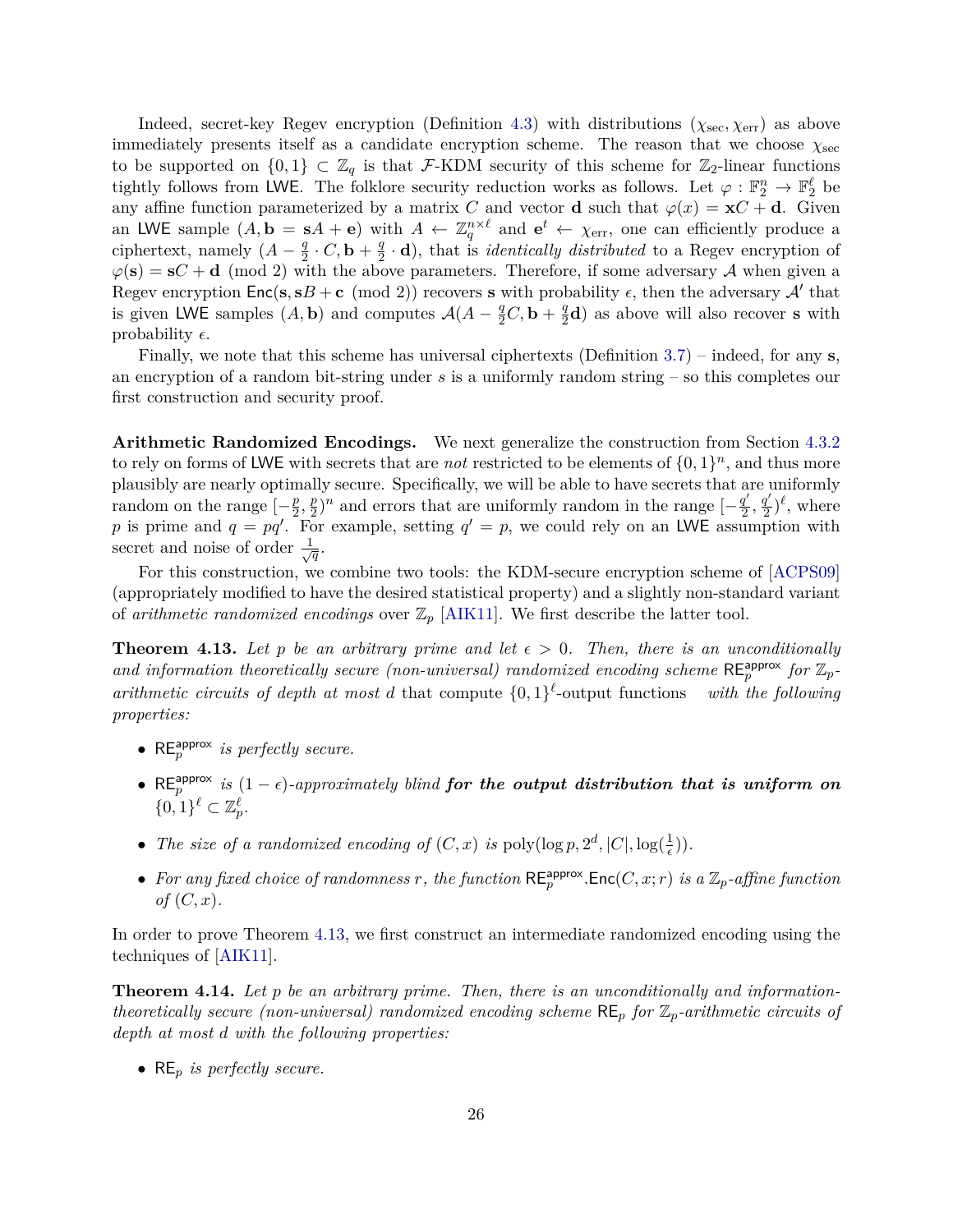- $RE_p$  *is perfectly blind for the uniform distribution on*  $\mathbb{Z}_p^t$  (when the simulator is called on *length-t outputs).*
- *The size of a randomized encoding of*  $(C, x)$  *is* poly $(\log p, 2^d, |C|)$ *.*
- For any fixed choice of randomness r, the function  $RE_p$ **.** $Enc(C, x; r)$  is a  $\mathbb{Z}_p$ -affine function of (*C, x*)*.*

*Proof.* Our construction is a modification of [\[AIK11\]](#page-50-10), Section 7.1; namely, we remove the keyshrinking gadget to obtain unconditional security. $^{22}$  $^{22}$  $^{22}$ 

More formally, the construction is as follows: represent an arithmetic circuit

$$
C=B_d\circ\ldots\circ B_2\circ B_1
$$

as a composition of *d* depth-1 circuits (with fan-in 2). We now inductively define encodings  $Enc_i(C, y^{(i)}; r^{(i)})$  and simulators  $Sim_i(C, y^{(d)})$  as follows:

- Enc<sub>*d*</sub>(*C*,  $y^{(d)}$ ; *r*) :=  $y^{(d)}$  and  $\textsf{Sim}_d(C, y^{(d)}) = y^{(d)}$ .
- For each  $i < d$ , define  $f_i(C, y^{(i)}; r^{(i+1)}) = \text{Enc}_{i+1}(C, B_{i+1}(y^{(i)}); r^{(i+1)})$ . By the inductive hypothesis, each component  $\mathbb{Z}_p$ -element of  $f_{i,\ell}(C, y^{(i)}; r^{(i+1)})$  is either a quadratic or a linear function of (two components of)  $y^{(i)}$ , with coefficients that may depend arbitrarily on  $r^{(i+1)}$ .
- For every linear component  $f_i(\cdot)_{\ell}$  of the form  $f_i(y^{(i)})_{\ell} = a_{\ell} \cdot (y_j^{(i)} + y_k^{(i)})$  $b_k^{(i)}$  +  $b_\ell$ , define

$$
\mathsf{Enc}_{i,\ell,0}(C, y^{(i)}; r^{(i+1)} || r) = a_{\ell} \cdot y_j^{(i)} + r
$$
  

$$
\mathsf{Enc}_{i,\ell,1}(C, y^{(i)}, r^{(i+1)} || r) = a_{\ell} \cdot y_k^{(i)} + b_{\ell} - r,
$$

where  $r \in \mathbb{Z}_p$  is uniformly random. Define corresponding simulators

$$
\begin{aligned} \textsf{Sim}_{i,\ell,0}(C,\tilde{y}_{\ell}^{(i+1)};r) &= r \\ \textsf{Sim}_{i,\ell,1}(C,y_{\ell}^{(i+1)};r) &= \tilde{y}_{\ell}^{(i+1)} - r, \end{aligned}
$$

where  $r \in \mathbb{Z}_p$  is uniformly random.

• For every quadratic component  $f_i(\cdot)_{\ell}$  of the form  $a_{\ell} \cdot y_i^{(i)}$  $y_k^{(i)} \cdot y_k^{(i)} + b_\ell$ , define

$$
\begin{aligned} \mathsf{Enc}_{i,\ell,1,1}(C,y^{(i)};r^{(i+1)}||r,s,t) & = a_{\ell} \cdot y_j^{(i)} - r, \\ \mathsf{Enc}_{i,\ell,1,2}(C,y^{(i)},r^{(i+1)}||r,s,t) & = s \cdot a_{\ell} \cdot y_j^{(i)} + t, \\ \mathsf{Enc}_{i,\ell,2,1}(C,y^{(i)},r^{(i+1)}||r,s,t) & = y_k^{(i)} - s, \\ \mathsf{Enc}_{i,\ell,2,2}(C,y^{(i)},r^{(i+1)}||r,s,t) & = r y_k^{(i)} + b_{\ell} - t, \end{aligned}
$$

<span id="page-28-0"></span> $22$  [\[AIK11\]](#page-50-10) notes that the construction with the key-shrinking gadget removed should give a randomized encoding scheme but does not actually analyze it. [\[AIK11\]](#page-50-10) also notes that previous works give perfect randomized encodings with the parameters that we want, but it remains unclear if those schemes can be made perfectly blind.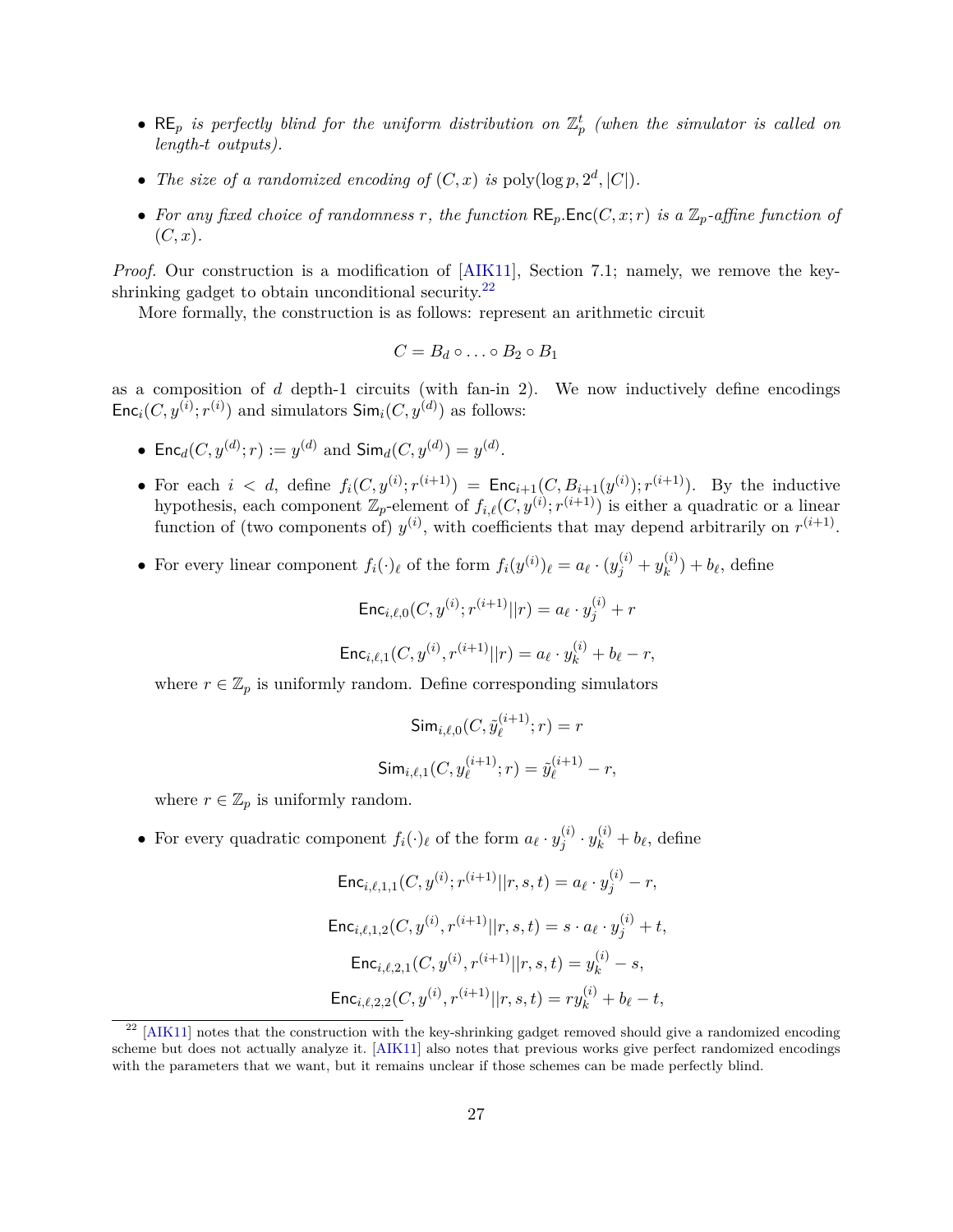where  $r, s$  and  $t$  are uniformly random  $\mathbb{Z}_p$ -elements. Define corresponding simulators

$$
\begin{aligned}\n\textsf{Sim}_{i,\ell,1,1}(C,\tilde{y}_{\ell}^{(i+1)};r,s,t)=r, \\
\textsf{Sim}_{i,\ell,1,2}(C,\tilde{y}_{\ell}^{(i+1)},r,s,t)=t, \\
\textsf{Sim}_{i,\ell,2,1}(C,\tilde{y}_{\ell}^{(i+1)},r,s,t)=s, \\
\textsf{Sim}_{i,\ell,2,2}(C,\tilde{y}_{\ell}^{(i+1)},r,s,t)=\tilde{y}_{\ell}^{(i+1)}-rs-t,\n\end{aligned}
$$

where  $r, s$  and  $t$  are uniformly random  $\mathbb{Z}_p$ -elements.

• Define the encoding algorithm

$$
\mathsf{Enc}_i(C, y^{(i)}) = \left( \mathsf{Enc}_{i, \ell, b, c}(C, y^{(i)}; r^{(i+1)} \| r_\ell, s_\ell, t_\ell) \right)_{\ell, b, c}
$$

and simulator

$$
\mathsf{Sim}_i(C, y^{(d)}) = \left(\mathsf{Sim}_{i, \ell, b, c}(C, \tilde{y}_{\ell}^{(i+1)}; r_{\ell} || s_{\ell}, t_{\ell})\right)_{\ell, b, c}
$$

where 
$$
\tilde{y}^{(i+1)} = (\tilde{y}_{\ell}^{(i+1)}) \leftarrow \text{Sim}_{i+1}(C, y^{(d)}).
$$

Finally, the overall encoding algorithm  $RE_p$ *.*Enc is defined to be  $Enc_0$  with associated simulator  $RE_n$ *Sim* = Sim<sub>0</sub>.

For decoding,  $\textsf{Dec}_d(\tilde{y}_d)$  is defined to output  $\tilde{y}_d$ , and  $\textsf{Dec}_i$  is defined to add every pair of "additive" encodings  $(z_1, z_2) \mapsto z_1 + z_2$ , combine multiplicative encodings by computing  $(z_1, z_2, z_3, z_4) \mapsto$  $z_1z_3 + z_2 + z_4$ , and then iteratively call Dec<sub>*i*+1</sub> on the resulting concatenation of  $\mathbb{Z}_p$ -elements. The algorithm  $Dec_0$  is then defined to be the decoding algorithm associated to  $RE_p$ *.Enc.* 

Correctness of the above scheme is clear by inspection. We argue by induction that this scheme is perfectly private and perfectly blind.

Perfect blindness is shown inductively as follows:  $\mathsf{Sim}_d(C, y^{(d)}) := y^{(d)}$  is a uniformly random string when  $y^{(d)}$  is uniformly random. Moreover, if  $\mathsf{Sim}_{i+1}(C, y^{(d)})$  is a uniformly random string when  $y^{(d)}$  is a uniformly random string, then  $\mathsf{Sim}_i(C, y^{(d)})$  is also uniformly random, as for each  $\mathbb{Z}_p$ element  $\tilde{y}^{(i+1)}_{\ell}$  $\ell^{(i+1)}$  of Sim<sub>i+1</sub>, the four (or two, in the additive case)  $\mathbb{Z}_p$ -elements in the corresponding  $\textsf{Sim}_i\text{-}\text{simulation}$  are sampled to be uniformly random strings  $(r, s, t, u)$  subject to the equation  $rs+t+u=\tilde{y}^{(i+1)}_\ell$  $\varrho$ <sup>(*i*+1)</sup> (or *r* + *s* =  $\tilde{y}$ <sub>(</sub>*i*+1)  $\ell^{(i+1)}$  in the additive case). Thus, by induction we conclude that  $\mathsf{Sim}_0$  is perfectly blind.

Perfect privacy follows by a similar inductive argument; namely,  $\mathsf{Sim}_d(C, y^{(d)})$  is clearly a perfectly private simulator for the identity function, and if  $\mathsf{Sim}_{i+1}(C, y^{(d)})$  is a perfectly private simulator for the function  $B_d \circ \ldots \circ B_{i+2}$ , then we see that  $\mathsf{Sim}_i(C, y^{(d)})$  is a perfectly private simulator for the function  $B_d \circ \ldots \circ B_{i+1}$ . To see this, we note that for every circuit-input pair  $(C, y^{(i)})$ , we have

$$
\mathsf{Sim}_i(C, y_d := (B_d \circ \ldots \circ B_{i+1})(y^{(i)})) \equiv \left(\mathsf{Sim}_{i,\ell,b,c}(C, \tilde{y}^{(i+1)}_{\ell}; r_{\ell}, s_{\ell}, t_{\ell})\right)_{\ell,b,c}
$$

for  $\tilde{y}^{(i+1)} \leftarrow \mathsf{Sim}_{i+1}(C, y^{(i)})$ . By the induction hypothesis, we know that  $\mathsf{Sim}_{i+1}(C, y_d)$  is identically distributed to  $\tilde{y}^{(i+1)} \leftarrow \text{Enc}_{i+1}(C, B_{i+1}(y^{(i)}))$ . Thus, it suffices to show that the distribution  $\left(\mathsf{Sim}_{i,\ell,b,c}(C, \tilde{y}^{(i+1)}_\ell)\right)$  $\binom{(i+1)}{\ell}; r_\ell, s_\ell, t_\ell)$  $\left(\mathsf{Enc}_{i,\ell,b,c}(C, y^{(i)}; r^{(i+1)}, (r_\ell, s_\ell, t_\ell))\right)_{\ell,b,c}.$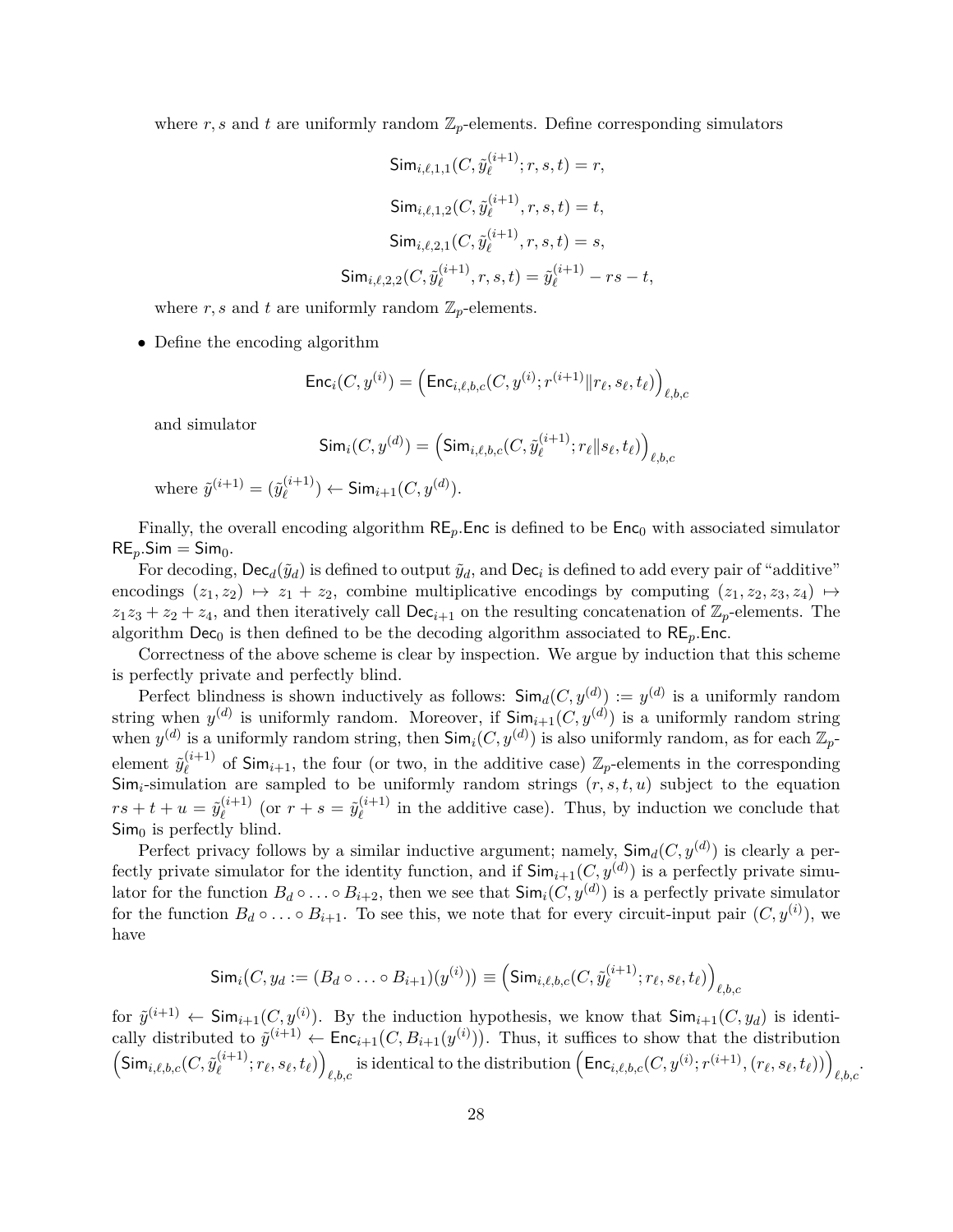But for each  $\ell$ , the corresponding component  $\left(\mathsf{Enc}_{i,\ell,b,c}(C, y^{(i)}; r^{(i+1)}, (r_\ell, s_\ell, t_\ell))\right)_{b,c}$  is simply a uni- $\text{formly random tuple } (\alpha, \beta, \gamma, \delta) \in \mathbb{Z}_p^4 \text{ subject to the constraint that } \alpha \gamma + \beta + \delta = \tilde{y}_{\ell}^{(i+1)}$  $\ell^{(i+1)}$  (or a random tuple  $(\alpha, \beta)$  subject to  $\alpha + \beta = \tilde{y}_{\ell}^{(i+1)}$  $\ell^{(i+1)}$  in the additive case), which exactly matches the corresponding distribution  $\left(\mathsf{Sim}_{i,\ell,b,c}(C,\tilde{y}^{(i+1)}_\ell)\right.$  $\binom{(i+1)}{\ell}; r_\ell, s_\ell, t_\ell)$  $_{b,c}$ . This completes the induction, and hence the proof of Theorem [4.14.](#page-27-2)  $\Box$ 

Using Theorem [4.14,](#page-27-2) we now prove Theorem [4.13.](#page-27-1)

*Proof.* The randomized encoding scheme  $RE_p^{\text{approx}}$  for circuits of output length  $\ell$  is defined as follows.

• RE<sup>approx</sup>.Enc(*C*, *x*; **R**, **r**<sub>0</sub>, **r**<sub>1</sub>) uses as randomness **R** for RE<sub>*p*</sub>.Enc as in Theorem [4.14](#page-27-2) along with (for each  $i \in [\ell])$   $\mathbb{Z}_p^{\log(\frac{\ell}{\epsilon})}$ -elements<sup>[23](#page-30-0)</sup>  $r_{0,i}$  sampled uniformly from the set  $\{0, 1, \ldots, \frac{p^{\log(\frac{\ell}{\epsilon})}-1}{2}$  $\frac{\epsilon'-1}{2}\}$ and  $\mathbb{Z}_p^{\log(\frac{\ell}{\epsilon})}$ -elements  $r_{1,i}$  sampled uniformly from the set  $\{ \frac{p^{\log(\frac{\ell}{\epsilon})}+1}{2} \}$  $\frac{\frac{2}{\epsilon}+1}{2}, \ldots, p^{\log(\frac{\ell}{\epsilon})}-1\}.$  It outputs

 $RE_p$ **.Enc**(*C'*,  $(x, \mathbf{r}_0, \mathbf{r}_1)$ ; **R**)

where  $C'(x, \mathbf{r}_0, \mathbf{r}_1) = \mathbf{r}[y] := (r_{y_i, i})_i \in \mathbb{Z}_p^{\ell \log(\frac{\ell}{\epsilon})}$  for  $y = C(x)$ .

- RE<sup>approx</sup>.Dec(*C*,  $\tilde{y}$ ) computes  $\mathbf{r} = \mathsf{RE}_p$ .Dec(*C'*,  $\tilde{y}$ ) and then sets output bit  $y_i$  to 0 if and only if  $0 \leq r_i \leq \frac{p^{\log(\frac{\ell}{\epsilon})}-1}{2}$  $\frac{e^{i} - 1}{2}$  (and sets  $y_i = 1$  otherwise).
- The simulator  $\mathsf{RE}_p^{\text{approx}}$ .Sim(*C*, *y*) will sample  $(\mathbf{r}_0, \mathbf{r}_1)$  as above and output  $\mathsf{RE}_p$ .Sim(*C'*,  $\mathbf{r}_y$ ).

Perfect correctness of the above scheme is clear by inspection. Moreover, perfect privacy is also clear: for any  $(C, x, r_0, r_1)$ , we know that  $RE_p$ . Sim $(C', r[C(x)])$  is identical to the distribution  $RE_p$ **.Enc**( $C'$ ,  $(x, r_0, r_1)$ ), which immediately implies perfect privacy of the new scheme.

Finally, we see that the scheme is  $(1 - \epsilon)$ -approximately blind, as for a uniformly random bit  $y_i$ , the resulting distribution on  $r = r_{y_i}$  is a  $(1 - \frac{1}{\log n})$  $\frac{1}{p^{\log(\frac{\ell}{\epsilon})}}$ -multiplicative approximation of the uniform distribution on  $\mathbb{Z}_p$  (and is  $(1 - \frac{1}{\log n})$  $\frac{1}{p^{\log(\frac{\ell}{\epsilon})}}$ -multiplicatively approximated by the same distribution). By repetition, we see that for a uniformly random *y*, the resulting distribution on **r** = **r**[*y*] is  $(1 - \epsilon)$ multiplicatively comparable to the uniform distribution on  $\mathbb{Z}_p^{\ell \log(\frac{\ell}{\epsilon})}$ . Thus,  $(1 - \epsilon)$ -approximate blindness follows from the perfect blindness of RE*p*.  $\Box$ 

We now combine Theorem [4.13](#page-27-1) with Imported Theorem [4.12](#page-26-1) to obtain a randomized encoding scheme  $RE_p$  satisfying the structural and security properties required to be used with an  $[ACPS09]$ like encryption scheme. In this scheme, we consider the following notion of evaluating boolean circuits on  $\mathbb{Z}_p$ -inputs: if *C* is a boolean circuit with input length  $\kappa \cdot \lceil \log(p) \rceil$  and  $x \in \mathbb{Z}_p^{\kappa}$ , we define  $C(x) := C(\llbracket x \rrbracket : = (\llbracket x \rrbracket_1, \ldots, \llbracket x \rrbracket_{\kappa[\log(p)]}))$ , where  $\llbracket x \rrbracket_i$  is defined to be the *i*th bit of *x* in the representation  $[0, p-1]^{k} \subset (\{0, 1\}^{\lceil \log(p) \rceil})^{k}$ . We consider randomized encodings of circuit-input pairs  $(C, x)$  of this form, in which encodings are strings over the alphabet  $\mathbb{Z}_p$ .

<span id="page-30-1"></span><span id="page-30-0"></span><sup>&</sup>lt;sup>23</sup>We interpret elements of  $\mathbb{Z}_p^{\log(\frac{\ell}{\epsilon})}$  as represented by integers in the range  $[0, p^{\log(\frac{\ell}{\epsilon})} - 1]$ .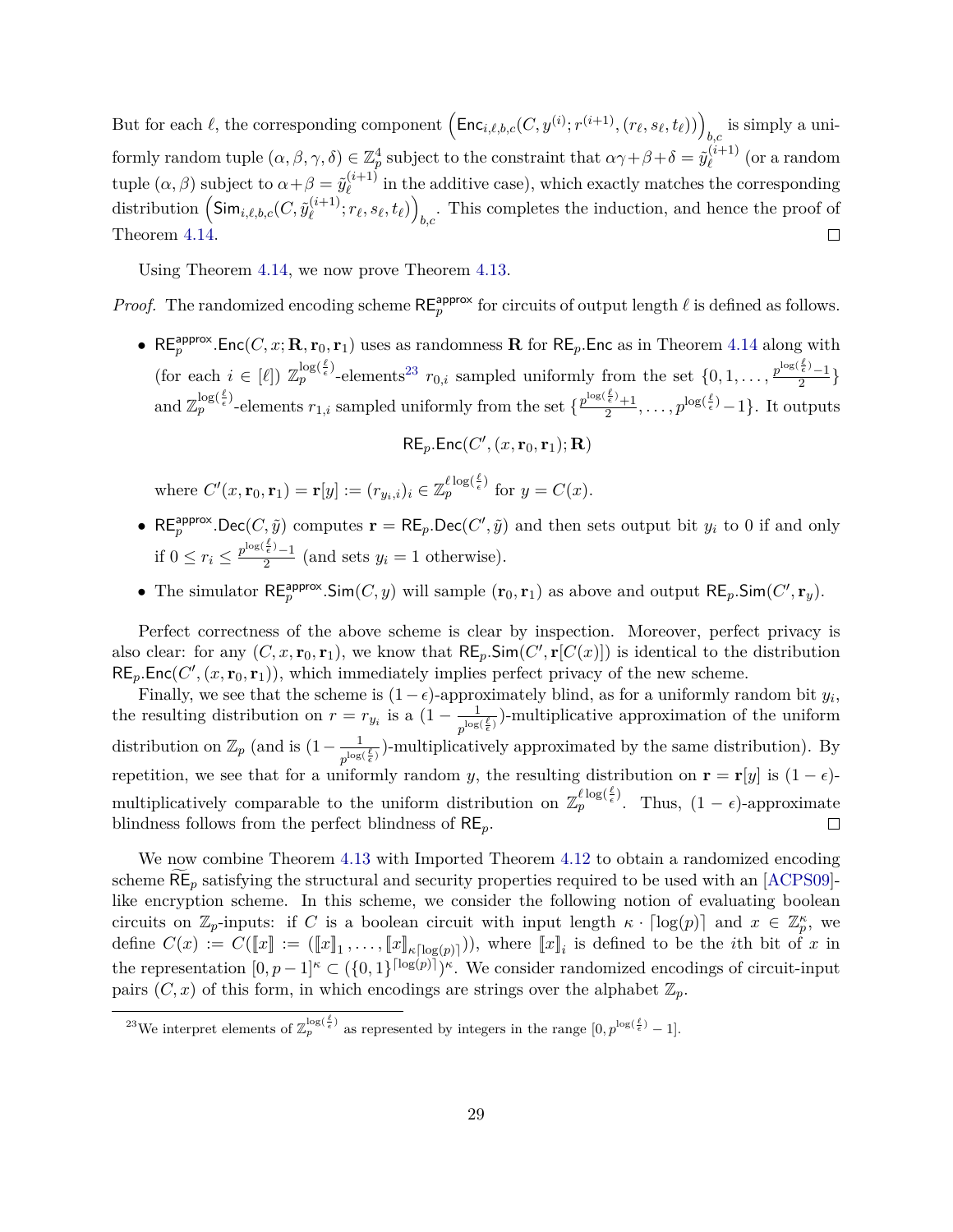**Theorem 4.15.** Let  $p = p(\kappa)$  be an arbitrary prime (sequence) and  $\epsilon = \epsilon(\kappa) > 0$ . If sub*exponentially secure one-way functions exist, there is a universal randomized encoding scheme*  $RE_p$ *for polynomial-size boolean circuits with*  $\mathbb{Z}_p$ *-inputs with the following properties:* 

- $\widetilde{\text{RE}}_p$  *is*  $o(2^{-\kappa})$ -secure, and all operations run in time  $\text{poly}(\kappa, p)$ .
- $\widetilde{\text{RE}}_p$  *is*  $(1 \epsilon)$ *-approximately blind.*
- For any fixed choice of randomness r and circuit C, the function  $\mathsf{RE}_p$ *.*Enc $(C, x; r)$  is a  $\mathbb{Z}_p$ *affine function of x.*

*Proof.* The randomized encoding scheme  $\widetilde{\text{RE}}_p$  is a certain kind of composition of  $\text{RE}_p$  with pointand-permute garbled circuits (which we denote by  $RE$ ).<sup>[24](#page-31-0)</sup> More specifially,  $\widetilde{RE}_p$  works as follows:

- Input: A circuit *C*, input  $x \in \mathbb{Z}_p^n$ , and randomness  $r_1, r_2$ .
- Compute  $f_2(r_1)$ , where RE.Enc(*C*,  $\llbracket x \rrbracket$ ;  $r_1$ ) =  $f_1(C, \llbracket x \rrbracket; r_1) || f_2(r_1)$  as in Imported Theorem [4.12.](#page-26-1)
- Output  $RE_p$ . $Enc(\tilde{f}_1, (C, x, r_1, f_2(r_1); r_2)$ , where  $\tilde{f}_1(C, x, r, r') \stackrel{\text{def}}{=} (f_1(C, [x], r), r')$  is interpreted as a  $\mathbb{Z}_p$ -arithmetic circuit and the bit-strings *C* and *r* are interpreted as strings over the alphabet  $\{0,1\} \subset \mathbb{Z}_p$ .

To see that this scheme is efficient, we note that  $RE_p$  is only used to compute randomized encodings of a function  $\tilde{f}_1(C, x, r, r')$  with the property that each output bit depends on a constant number of bits of  $\llbracket x \rrbracket$  and a constant number of bits of  $(C, r, r')$ . This in turn depends on only a constant number of  $\mathbb{Z}_p$ -blocks of the input  $(C, x, r, r')$ . We claim that any such function can be computed by a  $O(\log(p))$ -depth  $\mathbb{Z}_p$ -arithmetic circuit: a function  $f(z_1, \ldots, z_c)$  of *c*-many  $\mathbb{Z}_p$ symbols can be expressed in the following form:

$$
\tilde{f}(z_1,\ldots,z_c) = \sum_{a_1,\ldots,a_c \in \mathbb{Z}_p} \tilde{f}(a_1,\ldots,a_c) \prod_{i=1}^c (1-(z_i-a_i)^{p-1}).
$$

The outer sum can be computed in  $log(p)$  depth, and each term can be computed in at most  $1 + \log(c) + \log(p)$  depth with repeated squaring. Thus,  $RE_p$  can be used to encode the function f with the desired efficiency.

The simulator for this scheme  $RE_p$ *.*Sim(*y*) will simply call  $RE_p$ *.Sim*( $RE$ *.Sim(y))*. Simulation security follows from a standard hybrid argument.

Finally,  $(1 - \epsilon)$ -approximate blindness follows because RE.Sim( $U_\ell$ ) is identical to the uniform distribution on binary strings of the appropriate length by the perfect blindness of RE, and so RE<sub>p</sub>.Sim(RE.Sim( $U_{\ell}$ )) is (1− $\epsilon$ )-approximately comparable to the uniform distribution on  $\mathbb{Z}_p$ -strings of the appropriate length by the  $(1 - \epsilon)$ -approximate blindness of RE<sub>p</sub>.  $\Box$ 

<span id="page-31-0"></span> $^{24}$ This does not exactly match the usual notion of composition, as in [\[AIK04\]](#page-50-9) Lemma 4.11.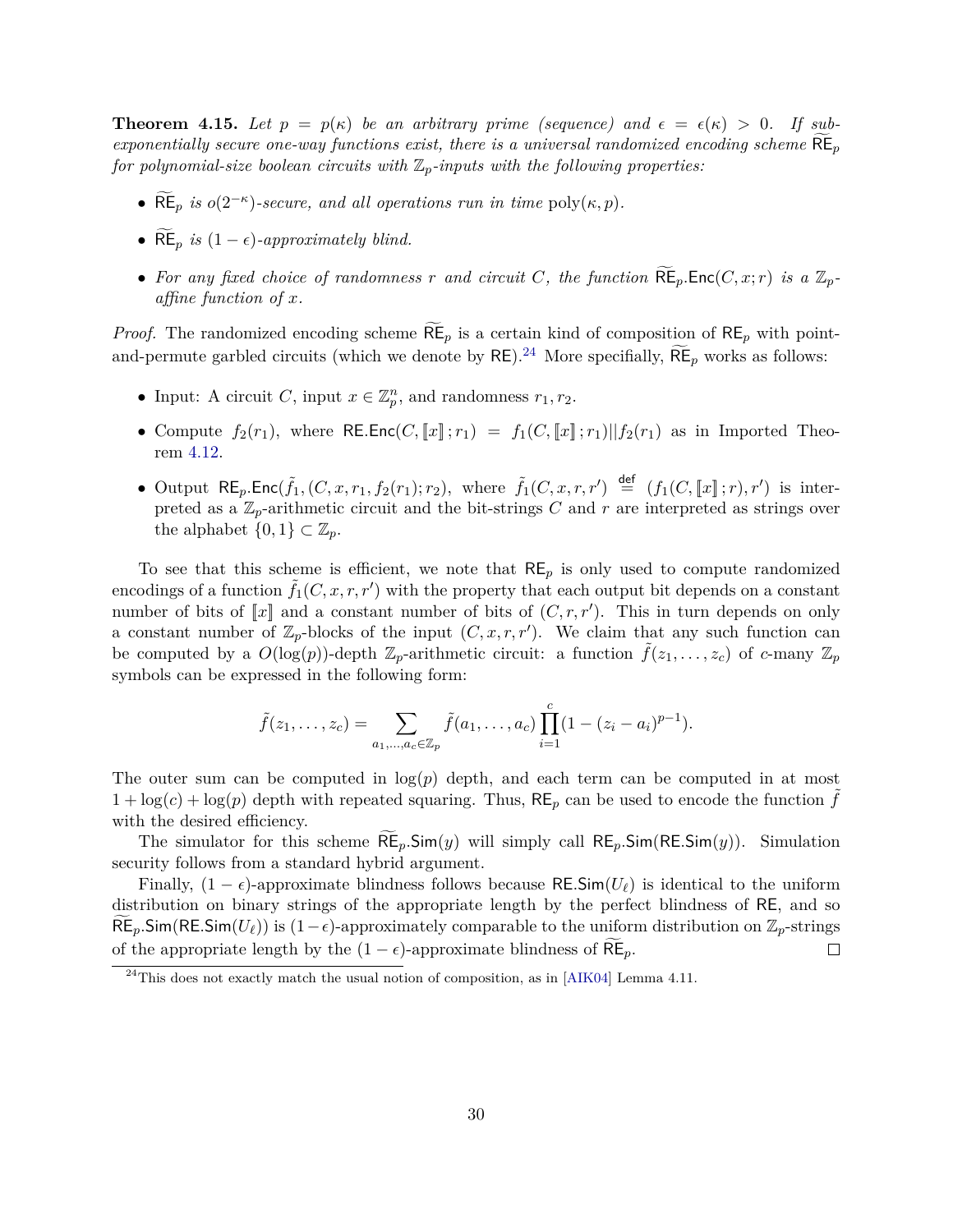**A Scheme from Exponential** LWE **with Moderately Small Secrets.** Combining Theo-rem [4.11](#page-25-0) with Theorem [4.15,](#page-30-1) we conclude that to construct a  $\text{SIZE}(\kappa^c)\text{-}\text{KDM } 2^{-\kappa} \text{poly}(\kappa)\text{-}\text{secure}$ encryption scheme with universal ciphertexts, it suffices to construct a  $\mathcal{F}\text{-}\text{KDM } 2^{-\kappa} \text{poly}(\kappa)$ -secure encryption scheme (with universal ciphertexts), where  $\mathcal F$  is the class of all  $\mathbb{Z}_p$ -linear functions.

We now claim that such an encryption scheme exists assuming the exponential hardness of LWE<sub>n, $\ell, q, \chi_{\text{sec}}, \chi_{\text{err}}$  (Assumption [1\)](#page-19-3) where  $q = pq'$  for some  $q'$ ,  $\chi_{\text{sec}}$  is the uniform distribution on</sub> [− *p*  $\frac{p}{2},\frac{\dot{p}}{2}$  $\frac{p}{2}$ )  $\subset \mathbb{Z}_q$  and  $\chi_{\text{err}}$  is the uniform distribution on  $\left[-\frac{q}{2q}\right]$  $\frac{q}{2p}$ ,  $\frac{q}{2p}$  $\frac{q}{2p}) \subset \mathbb{Z}_q$ .

To do this, we will use a modification of secret-key Regev encryption in the spirit of [\[ACPS09\]](#page-50-7). Our scheme (Gen*,* Enc*,* Dec) is as follows.

- Gen( $1^n, q, p$ ) samples a uniformly random  $s \leftarrow [-\frac{p}{2}]$  $\frac{p}{2}, \frac{p}{2}$  $(\frac{p}{2})^n \subset \mathbb{Z}_q^n$ .
- Enc $(s, m \in \mathbb{Z}_p^{\ell})$  samples a uniformly random matrix  $A \leftarrow \mathbb{Z}_q^{n \times \ell}$  and error  $e \leftarrow [-\frac{q}{2q}]$  $\frac{q}{2p}$ ,  $\frac{q}{2p}$  $\frac{q}{2p})^{\ell}$  and outputs  $(A, s^t A + e^t + q' \cdot m)$ .
- Dec(*s*, ct) interprets  $ct = (A, b)$ , computes  $b s<sup>t</sup>A \pmod{q}$ , rounds each entry to the nearest multiple of  $q'$ , and divides each entry by  $q'$ .

Correctness of the encryption scheme is clear. Moreover, (Gen*,* Enc*,* Dec) satisfies the statistical property required of a CCRR-compatible encryption scheme, as for any fixed *s*, a random encryption  $Enc(s, U_{\ell,p})$  is identical to a uniformly random element of  $\mathbb{Z}_q^{n \times \ell} \times \mathbb{Z}_q^{\ell}$ .

Finally, we see that our scheme satisfies exponential KDM-security for  $\mathbb{F}_p$ -affine functions of the secret key by a similar reduction to that of Section [4.3.2.](#page-26-2) Namely, for a secret  $s \leftarrow \begin{bmatrix} -\frac{p}{2} \end{bmatrix}$  $\frac{p}{2}, \frac{p}{2}$  $(\frac{p}{2})^n$ , given an LWE<sub>n, $\ell, q, \chi_{\text{sec}}, \chi_{\text{err}}$  sample  $(A, b = s^t A + e^t)$  with  $A \leftarrow \mathbb{Z}_q^{n \times \ell'}$ , one can efficiently produce a ciphertext</sub>  $(A - 2q'B, b + c)$  that is *identically distributed* to a Regev encryption of  $s^tB + c \pmod{p}$  with the above parameters. Therefore, if some adversary A that is given a Regev encryption  $Enc(s, s^tB + c)$ (mod *p*)) recovers *s* with probability  $\epsilon$ , then the adversary  $\mathcal{A}'$  that is given an LWE sample  $(A, b)$ and computes  $A(A - 2q'B, b + c)$  as above will also recover *s* with probability  $\epsilon$ .

**Discussion.** Our scheme most notably differs from that of  $[ACPS09]$  in our choice of error distribution (which is also made possible by the fact that we consider a secret-key variant). Namely, [\[ACPS09\]](#page-50-7) takes the error distribution  $\chi_{\text{err}}$  to be the same as  $\chi_{\text{sec}}$  (and they use Gaussian distributions of width  $\Theta(p)$  rather than uniform distributions as well). Using uniformly random secrets (over intervals) and errors is required for the exponential security and statistical properties of our encryption scheme to plausibly hold. However, we note that it is also possible to rely on an LWE assumption in which our error distribution  $\chi_{\text{err}}$  is instead uniform on  $\left[-\frac{p}{2}\right]$  $\frac{p}{2}, \frac{p}{2}$  $\frac{p}{2}$ ) (i.e. the same as *χ*sec). Namely, this LWE variant actually follows from the LWE variant that we assume here, with the caveat that we must then take  $q > \ell \cdot p$ . The reduction is similar to the high-noise-to-low-noise reduction in Theorem [4.6.](#page-22-0)

**A Scheme from ElGamal Encryption.** In addition to our LWE-based constructions, we note that by combining our amplification theorem (Theorem [4.11\)](#page-25-0) with point-and-permute garbled circuits, we can generically reduce the problem of constructing  $\text{SIZE}(\kappa^c)\text{-}\text{KDM}$  secure encryption schemes (with universal ciphertexts and almost optimal security) to constructing *circular* secure encryption schemes (with the same properties). In particular, we can plug in the variant of ElGamal encryption defined in  $[CCRR18]$ <sup>[25](#page-32-0)</sup> We immediately conclude that if this variant of ElGamal

<span id="page-32-0"></span> $^{25}$ In [\[CCRR18\]](#page-52-2), this scheme was assumed to satisfy almost optimal KDM-security for arbitrary KDM functions.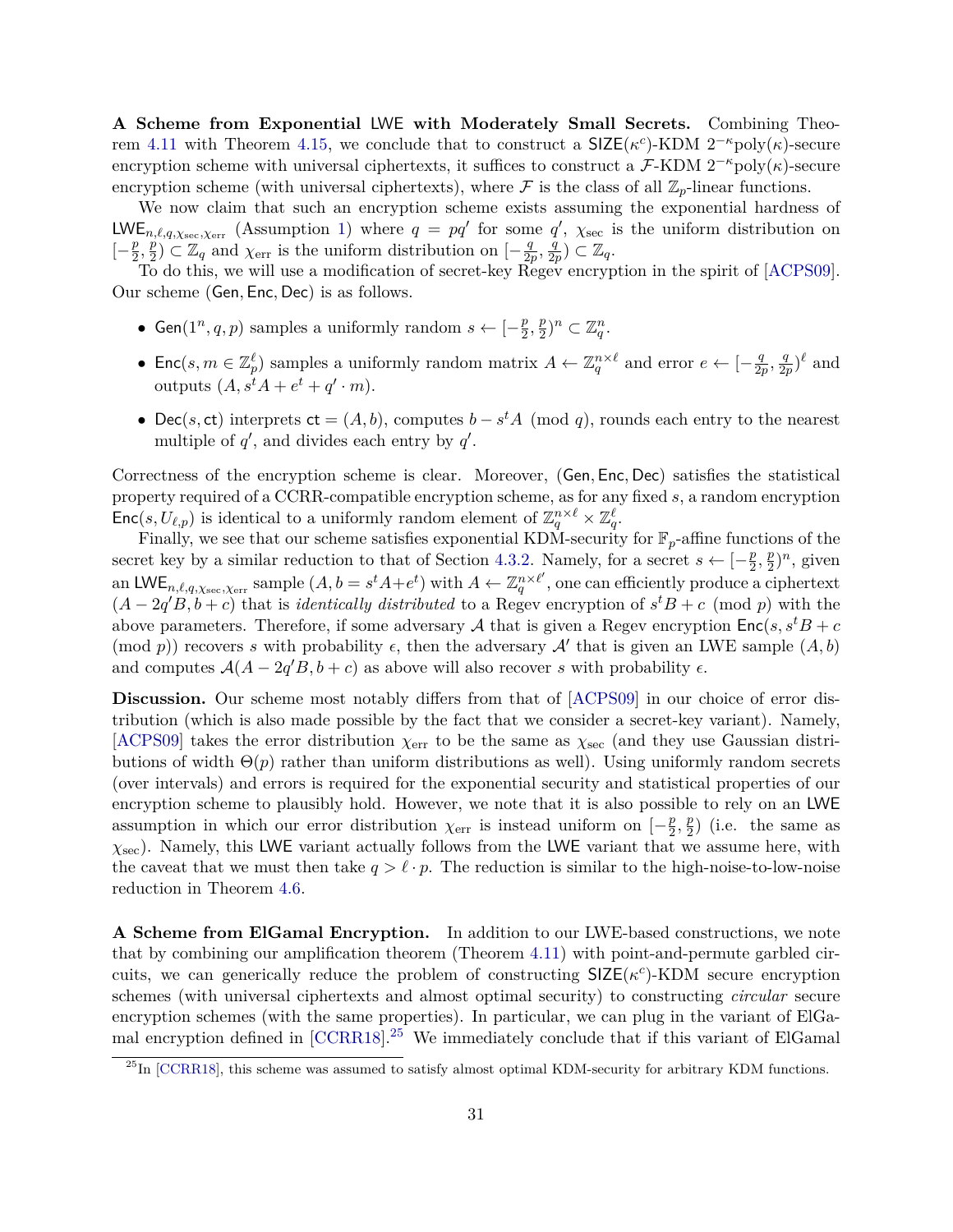encryption satisfies almost optimal circular security, then NIZK arguments exist (combining Theorem [4.11](#page-25-0) and Theorem [7.7\)](#page-46-0).

## <span id="page-33-0"></span>**5 Round-by-Round Soundness and Fiat-Shamir**

In this section we define the notion of an interactive proof with *round-by-round* soundness, and prove that correlation intractability for a specific related relation is sufficient for a hash family to ensure that the associated Fiat-Shamir heuristic is sound.

#### <span id="page-33-1"></span>**5.1 Definitions: Interactive Proofs and Arguments**

We being by recalling the definitions of interactive proofs and arguments. We focus on *doublyefficient* proof-systems, in which the prover is polynomial-time and the verifier is quasi-linear.

**Definition 5.1.** *A* doubly-efficient interactive proof *(resp.,* interactive argument*) for a promise problem*  $\mathcal{L} = (\mathcal{L}_{\text{yes}}, \mathcal{L}_{\text{no}})$  *is a pair*  $(P, V)$  *of interactive algorithms satisfying:* 

- **Completeness.** For any  $x \in \mathcal{L}_{\text{yes}}$ , when P and V interact on common input  $x$ , the verifier *V outputs* 1 *with probability* 1*.*
- **Soundness.** For any  $x \in \mathcal{L}_{\text{no}} \cap \{0, 1\}^n$  and any unbounded *(resp.,* polynomial-time*)* interac*tive*  $P^*$ , when  $P^*$  and  $V(x)$  *interact, the probability that*  $V$  *outputs* 1 *is a negligible function of n.*
- **Efficiency.** *V* runs in time  $\tilde{O}(n)$  and P runs in  $\text{poly}(n)$  time, where *n* is the input length.

*The protocol is* public coin *if each of V 's messages is an independent uniformly random string of some length (and the verifier's decision to accept or reject does not use any secret state).*

**Definition 5.2.** *A* two-message *argument scheme is one in which the interaction consists of a single message from the verifier to the prover followed by a single message from the prover to the verifier. The scheme is* delayed input *if the joint distribution of the first message* together with the resulting verifier state *also depends only on n.*

*A delayed-input two-message argument scheme is said to be* adaptively sound *if soundness holds for a cheating prover that chooses x* after *seeing the verifier's first message. The scheme is* publicly verifiable *if the verifier's first message includes the verifier's subsequent state.*

#### <span id="page-33-2"></span>**5.2 Round-by-Round Soundness**

<span id="page-33-3"></span>**Definition 5.3** (Round-by-Round Soundness). Let  $\Pi = (P, V)$  be a 2*r*-message public coin inter*active proof system for a language* L. For any  $x \in \{0,1\}^*$ , and any prefix  $\tau$  of a protocol transcript, *let*  $V(x, \tau)$  *denote the distribution of the next message (or output) of V when the transcript so far*  $i$ *s*  $\tau$  *and*  $V$  *was executed on input*  $x$ *.* 

*We say that*  $\Pi$  *has* round-by-round soundness error  $\epsilon(\cdot)$  *if there exists a deterministic (not necessarily efficiently computable) function* State *that takes as input an instance x and a transcript prefix τ and outputs either* accept *or* reject *such that the following properties hold:*

*1. If*  $x \notin L$ , *then* State $(x, \emptyset)$  = reject, where  $\emptyset$  *denotes the empty transcript.*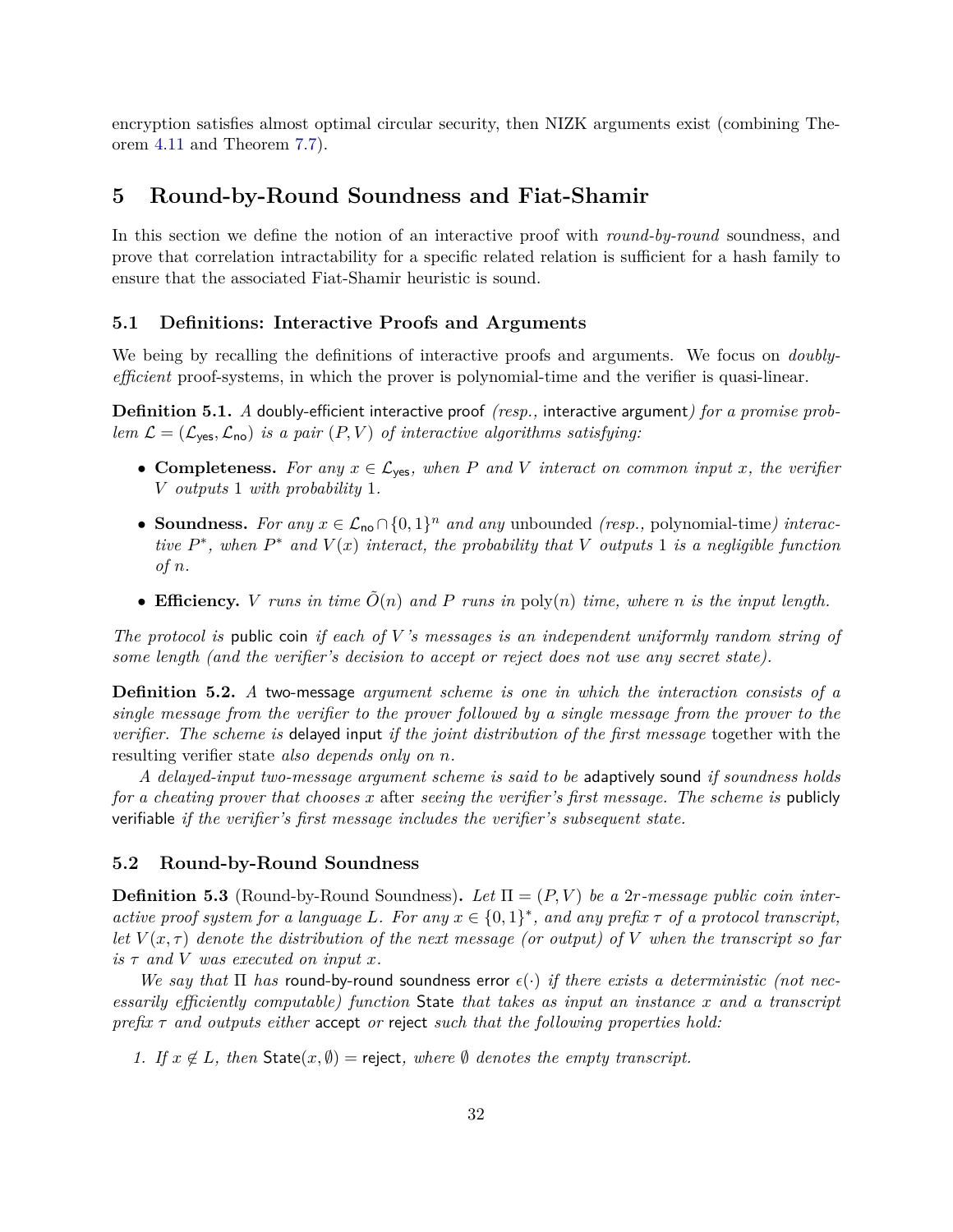*2. If* State(*x, τ* ) = reject *for a transcript prefix τ , then for every potential prover message α, it holds that*

$$
\Pr_{\beta \leftarrow V(x,\tau|\alpha)} \left[ \text{State}(x,\tau|\alpha|\beta) = \text{accept} \right] \le \epsilon(n)
$$

*3. For any* full<sup>[26](#page-34-0)</sup> *transcript*  $\tau$ , *if*  $\text{State}(x, \tau) = \text{reject } then \ V(x, \tau) = 0$ .

*We say that* Π *is* round-by-round sound *if it has round-by-round soundness error for some*  $\epsilon(n) = \text{negl}(n)$ .

**Remark 5.1.** The completeness condition of the interactive proof implies that for  $x \in L$  (i.e., a YES instance) and an honestly generated transcript  $\tau$ , with high probability over the coins tossed, it holds that  $State(x, \tau) = accept.$ 

Before diving into the proof that the Fiat-Shamir paradigm can be applied to any interactive proof with round-by-round soundness (in Section [5.3\)](#page-36-0), we first discuss some basic properties of these type of protocols.

**Round-by-round Soundness vs. Standard Soundness.** A first basic observation is that round-by-round soundness implies standard soundness (with a loss proportional to the number of rounds).

**Proposition 5.4.** *Let* Π *be* 2*r-message interactive proof with round-by-round soundness error . Then,*  $\Pi$  *has standard soundness error*  $r \cdot \epsilon$ *.* 

*Proof.* By a union bound over the error in all of the rounds.

 $\Box$ 

Conversely, standard soundness implies *some* (smaller) amount of round-by-round soundness.

<span id="page-34-1"></span>**Proposition 5.5.** *Let* Π *be a* 2*r-message interactive proof with soundness error µ. Then,* Π *has round-by-round soundness error*  $\mu^{\frac{1}{r}}$ .

*Proof.* Let  $\Pi = (P, V)$  denote a 2*r*-message (public coin) interactive proof with soundness error  $\mu$ . We associate to Π the following State function, defined inductively for partial transcripts of length 2*i*.

- Given a full transcript  $\tau$ , we define  $\text{State}(x, \tau) = \text{accept}$  if and only if  $V(x, \tau)$  accepts.
- Inductively, given a transcript  $\tau$  of length 2*i*, we define  $\text{State}(x, \tau) = \text{accept}$  if and only if there exists a message  $\alpha_{i+1}^*$  such that

$$
\Pr_{\beta_{i+1}}\left[\mathsf{State}(x,\tau|\alpha^*_{i+1}|\beta_{i+1})=\mathsf{accept}\right] > \mu^{\frac{1}{r}}.
$$

We claim that  $\Pi$  has round-by-round soundness error  $\mu^{\frac{1}{r}}$  with respect to this State function. We note that properties (2) and (3) of round-by-round soundness are satisfied by construction. All that we need to verify is property (1), i.e., that  $\text{State}(x, \emptyset) = \text{reject}$  for  $x \notin L$ . To see this, we note

<span id="page-34-0"></span> $^{26}$ By a full transcript, we mean a transcript for which the verifier halts.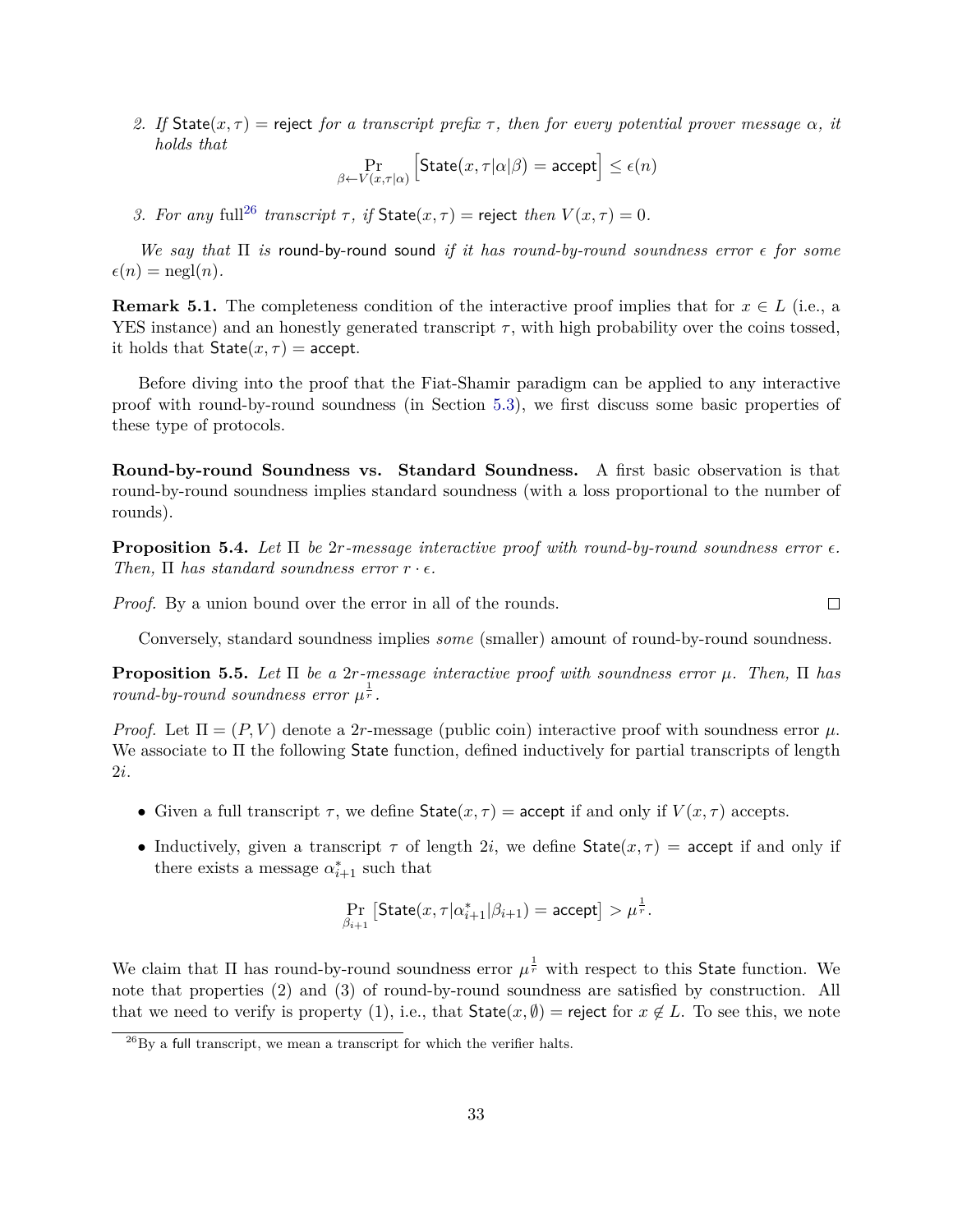that if  $x \notin L$  but  $State(x, \emptyset) = accept$ , then by definition of State, there exists a prover strategy  $P^*$ such that

$$
\Pr_{\beta=(\beta_1,\ldots,\beta_r)}\left[\mathsf{State}(x,\tau_{P^*,\beta})=\mathsf{accept}\right]>(\mu^{\frac{1}{r}})^r=\mu,
$$

where  $\tau_{P^*,\beta}$  denotes the transcript associated to prover strategy  $P^*$  and verifier messages  $\beta$ . This contradicts the *µ*-soundness of  $\Pi$  (since if State(*x*,  $\tau_{P^*,\beta}$ ) = accept then the verifier accepts). Thus, we conclude that  $\Pi$  satisfies round-by-round  $\mu^{\frac{1}{r}}$ -soundness with respect to State, as desired.  $\Box$ 

Finally, we note that Proposition [5.5](#page-34-1) is tight in its security loss.

**Proposition 5.6.** *There exists an r-round interactive proof with soundness error* 2 −*r that does not have round-by-round soundness error*  $\frac{1}{2} - \epsilon$  *for any*  $\epsilon > 0$ *.* 

*Proof.* Consider the following interactive proof for the empty language. On input  $x \in \{0,1\}^n$ , the protocol proceeds as follows. In each round the prover sends nothing, then the verifier tosses a fresh coin and sends the result to the prover. After *r* rounds the verifier accepts if and only if all coin tosses were 0.

Clearly this constitutes an interactive proof for the empty language (with soundness error  $2^{-r}$ ). Suppose that the protocol has round-by-round soundness error  $1/2 - \epsilon$  and let State be a corresponding state function. Fix also an arbitrary input  $x^*$  (a NO input, needless to say).

By the first property of round-by-round soundness  $State(x^*, \emptyset) = reject$ . On the other hand, by the third property, it holds that  $State(x^*, 0^r) = accept$  (since the verifier accepts in case all coin tosses were 0).

Thus, there must exist  $i \in [r]$  such that  $\mathsf{State}(x^*, 0^i) = \mathsf{reject}$  and  $\mathsf{State}(x^*, 0^{i+1}) = \mathsf{accept}.$  This means that

$$
\Pr_{b\in\{0,1\}}\left[\mathsf{State}(x^*,0^i|b)=\mathsf{accept}\right]\geq\frac{1}{2},
$$

in contradiction to the second property of round-by-round soundness.

**Parallel Repetition and Round-by-Round Soundness.** Given an interactive proof Π =  $(P, V)$  we can consider the *k*-fold parallel repetition of  $\Pi$ , denoted by  $\Pi^k = (P^k, V^k)$ , in which  $(P, V)$ is executed *k* times independently and the verifier accepts if and only if a majority of executions accept.<sup>[27](#page-35-0)</sup> It is known that parallel repetition reduces the completeness error and soundness error of interactive proofs at an exponential rate (see  $[Gol99, Lemma C.1]$  $[Gol99, Lemma C.1]$ ).<sup>[28](#page-35-1)</sup> Together with Proposition [5.5,](#page-34-1) this implies that *any* sound public coin proof system can be converted into one satisfying roundby-round soundness.

**Corollary 5.7.** *Suppose that*  $\Pi$  *is a* 2*r-round (public coin) proof system with soundness error*  $\mu$ *. Then,*  $\Pi^k$  *has* round-by-round *soundness error*  $\mu^{\frac{k}{r}}$ .

 $\Box$ 

<span id="page-35-1"></span><span id="page-35-0"></span><sup>&</sup>lt;sup>27</sup>In case the base protocol  $(P, V)$  has perfect completeness, it suffices for  $V^k$  to check that *all* executions accept.

<sup>&</sup>lt;sup>28</sup>The fact that the completeness error is reduced at an exponential rate is trivial. Soundness is more difficult to analyze though since a cheating prover for  $V^k$  does not have to act independently on the  $k$  executions. Nevertheless, it was shown [\[Gol99,](#page-53-9) Lemma C.1] that the soundness error is reduced at an exponential rate.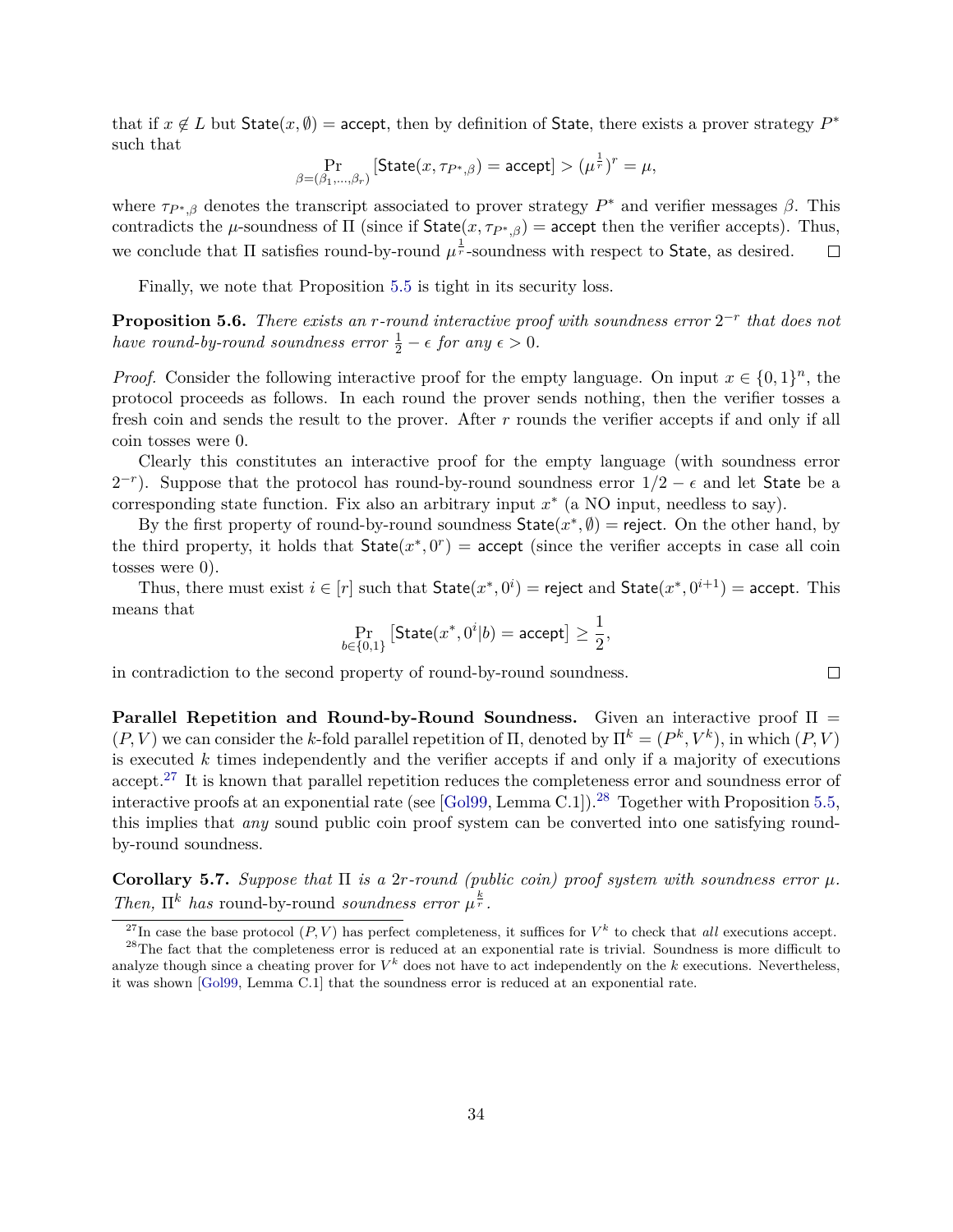#### <span id="page-36-0"></span>**5.3 Round-by-Round Soundness and Fiat-Shamir**

The main result of this section is that the Fiat-Shamir transform for compressing a public-coin interactive proof Π into a non-interactive transform is provably (adaptively) sound when applied to *round-by-round sound* interactive proofs using a hash family satisfying a restricted form of correlation intractability.

Specifically, we show that it suffices for the hash family to be correlation intractable with respect to a specific relation, which we now define. Let  $\Pi$  be an interactive proof with round-byround soundness error  $\epsilon$  and let State be a corresponding state function. For every  $n \in \mathbb{N}$ , we define a relation  $R_{\text{State}}^{(n)}$  as follows:

$$
R_{\text{State}}^{(n)} \stackrel{\text{def}}{=} \left\{ \begin{pmatrix} x \in \{0,1\}^n, \\ \left( (x,\tau|\alpha),\beta \right): & \text{State}(x,\tau) = \text{reject} \\ \text{and} \\ \text{State}(x,\tau|\alpha|\beta) = \text{accept} \end{pmatrix} \right\}.
$$

We define the relation ensemble  $R_{\text{State}} = (R_{\text{State}}^{(n)})_{n \in \mathbb{N}}$ .

Note that  $R_{\text{State}}$  is  $\epsilon$ -sparse, since  $\Pi$  has round-by-round soundness  $\epsilon$ . When there is a canonical choice of the function State for a protocol  $\Pi$ , we will often write  $R_{\Pi}$  to denote  $R_{\text{State}}$ .

<span id="page-36-2"></span>**Theorem 5.8.** *Suppose that*  $\Pi = (P, V)$  *is a* 2*r-message public-coin interactive proof for a language L with perfect completeness,* polylog(*n*) *total bits of prover-to-verifier communication, and roundby-round soundness with a corresponding state function* State*. Let X<sup>n</sup> denote the set of partial transcripts (including the input and all messages sent) and let Y<sup>n</sup> denote the set of verifier messages when*  $\Pi$  *is executed on an input of length n.* If a hash family  $\mathcal{H} = {\mathcal{H}_n : X_n \to Y_n}$  is  $R_{\text{State}}$ *correlation intractable and evaluable in time*  $\tilde{O}(n)$ , <sup>[29](#page-36-1)</sup> *then the algorithms* (Gen,  $\tilde{P}$ ,  $\tilde{V}$ ) *as defined below constitute an adaptively sound publicly verifiable argument for L.*

- *On input*  $1^n$ , Gen *samples*  $H \leftarrow \mathcal{H}_n$ , and publishes  $H$  as a common reference string (or *common* random *string if*  $H \leftarrow H_n$  *is a uniformly random binary string of some length.*
- *On input x*, the prover  $\tilde{P}$  sends the r strings  $\alpha_1, \ldots, \alpha_r$  that P would send on input *x* if the *verifier's messages were given by*  $\beta_i = H(x, \alpha_1 | \beta_1 | \cdots | \alpha_i)$  *for*  $j \in [r]$
- The verifier  $\tilde{V}$ , on input  $x^*$  and  $\alpha_1^*, \ldots, \alpha_r^*$  (which might be chosen maliciously) iteratively *computes*

$$
\beta_j^* = H(x^*, \alpha_1^* | \beta_1^* | \alpha_2^* | \dots | \beta_{j-1}^* | \alpha_j^*)
$$

*for each*  $j \in [r]$ *. The verifier then accepts if and only if*  $V(x^*, \alpha_1^* | \beta_1^* | \dots | \alpha_r^* | \beta_r^*) = 1$ *.* 

**Remark 5.2** (On Interactive Proofs with Imperfect Completeness)**.** Theorem [5.8](#page-36-2) applies to protocols with *perfect* completeness. However, it can be easily extended to protocols with imperfect completeness by further requiring that the correlation intractable hash function is *r*-wise independent (so as to assure the correct distribution of verifier messages). This can be done without loss of generality by xor-ing the (bounded) correlation intractable hash function with an *r*-wise independent hash function, which preserves (bounded) correlation intractability.

<span id="page-36-1"></span> $^{29}$ This is only due to our definition of a doubly-efficient argument, which stringently requires that the verifier's running time is  $\tilde{O}(n)$ .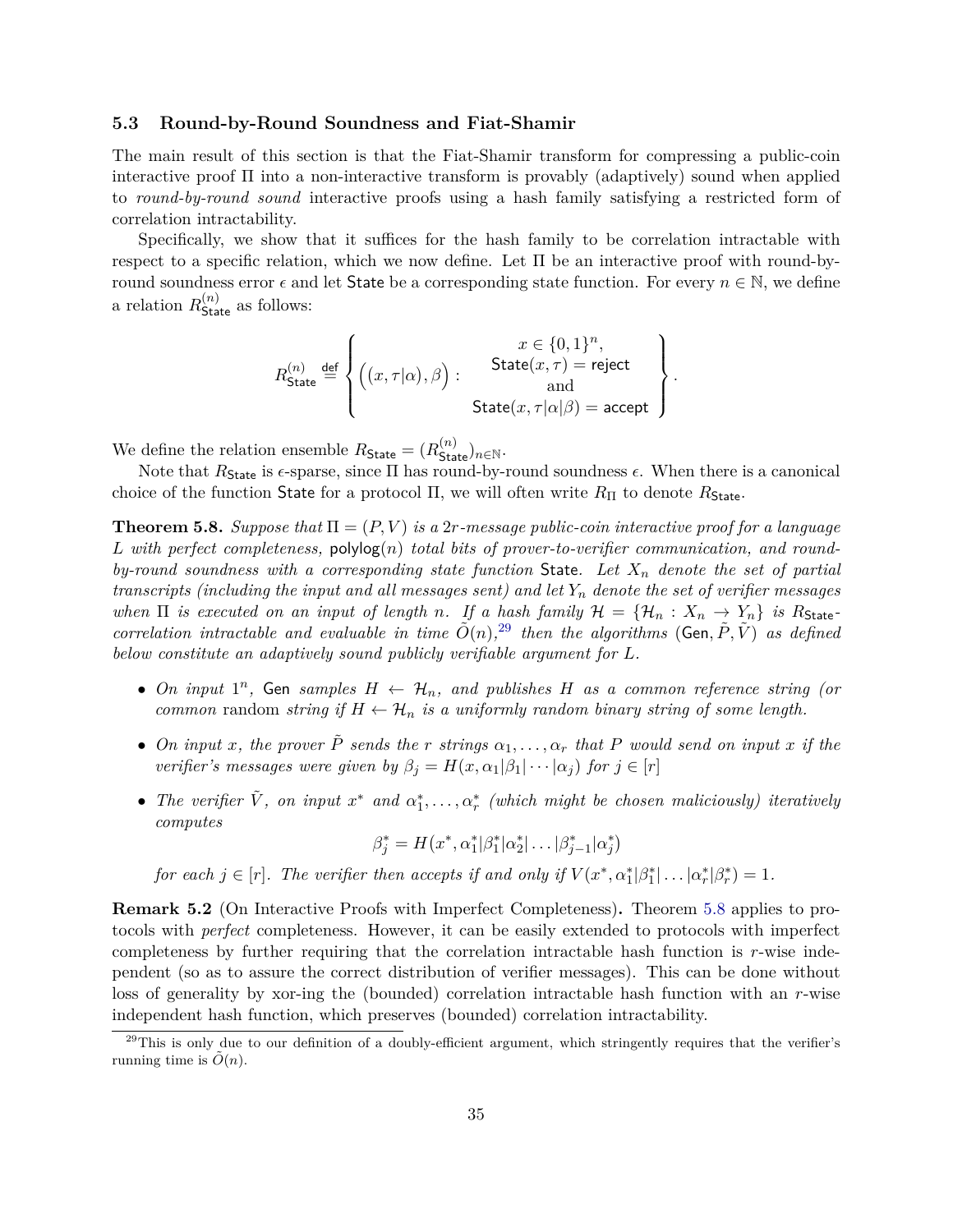*Proof of Theorem [5.8.](#page-36-2)* Completeness follows immediately from the perfect completeness of (*P, V* ).

We proceed to show the adaptive soundness of the argument scheme. Suppose that a cheating prover  $P^*$  given input  $(1^n, H)$  produces, with probability at least  $\epsilon = \epsilon(n)$ , a string  $x^* \in \{0, 1\}^n \setminus L$ and  $(\alpha_1^*, \ldots, \alpha_r^*)$  such that *V* accepts the transcript derived from  $H(\cdot)$ . Let  $\tau_i$  denote the transcript prefix  $\alpha_1^* \vert \beta_1^* \vert \cdots \alpha_i^* \vert \beta_i^*$  with  $\beta_j^*$  defined as above.

Properties 1 and 3 of round-by-round soundness (see Definition [5.3\)](#page-33-3) imply that for any accepting transcript  $\tau$  for  $x \notin L$  there is at least one index  $i \in [r]$  such that State $(x, \tau_i)$  = reject and State $(x, \tau_{i+1})$  = accept. Thus, there must exist some index  $i_n^* \in [r]$  such that with probability at least  $\frac{\epsilon}{r}$ , the output of  $P^*$  satisfies that  $\text{State}(x, \tau_{i^*}) = \text{reject}$  and  $\text{State}(x, \tau_{i^*+1}) = \text{accept}.$ 

This fact can be used to construct an adversary  $A = \{A_{\lambda}\}\$ that violates the  $R_{\text{State}}$ -correlation intractability of H: on input  $H \leftarrow H_n$ ,  $\mathcal{A}_{\lambda}$  runs  $P^*(1^n, H)$  to obtain  $x^*$  and  $(\alpha_1^*, \ldots, \alpha_r^*)$ , computes  $\beta_j = H(x^*, \tau_{j-1} | \alpha_j)$  for all *j*, and outputs  $\tau_{i^*} | \alpha_{i+1}^*$ . This is a contradiction, so the protocol must be adaptively sound.  $\Box$ 

## <span id="page-37-0"></span>**6 Publicly Verifiable** SNARG

We present our construction of a publicly verifiable SNARG based on the GKR interactive protocol. We begin in Section [6.1](#page-37-1) by recalling some standard algebraic facts and notations.

Font Conventions. Throughout this section we will use the convention that blackboard bold lowercase (e.g., z) is used for field elements whereas standard bold lowercase (e.g., **z**) is used for bits. Likewise, we use  $\bar{z}$  to denote vectors of field elements and  $\bar{z}$  to denote bit strings.

#### <span id="page-37-1"></span>**6.1 Fields and Polynomials**

<span id="page-37-2"></span>We recall the definition of the multilinear extension and explicit representations of finite fields.

**Definition 6.1** (Multilinear Extension). For any function  $f: \{0,1\}^n \to \{0,1\}$  and any field F, *the* multilinear extension of *f* over  $\mathbb F$  *is the (uniquely) defined multilinear polynomial*  $\hat{f}: \mathbb F^n \to \mathbb F$ *satisfying*  $\hat{f}(x) = f(x)$  *for each*  $x \in \{0, 1\}^n$ .

*The polynomial*  $\hat{f}(\mathbf{z})$  *is given explicitly by the formula* 

$$
\hat{f}(\mathbf{z}) = \sum_{x \in \{0,1\}^n} f(x) \cdot \beta_{x \to \bar{x}}
$$

 $where \ \beta_{x \to \bar{x}} \stackrel{\text{def}}{=} \prod_{i \in [n]} (x_i \cdot \mathbb{z}_i + (1 - x_i) \cdot (1 - \mathbb{z}_i)).$ 

When the field  $\mathbb F$  is clear from the context, we will omit it and simply say that  $\hat f$  is the multilinear extension of *f*.

**Definition 6.2.** *A*  $T_{\mathbb{F}}(\cdot)$ -time explicit representation of a finite field ensemble  $\mathbb{F} = {\mathbb{F}_i}_{i \in \mathcal{I}}$  *is an algorithm for solving each of the following problems in time*  $T_F(i)$  *given an index*  $i \in \mathcal{I}$ .

- **Field Membership.** *Given an additional string z*, *decide whether or not*  $z \in \mathbb{F}_i$ .
- **Enumerability.** *Evaluate some bijection*  $\varphi_i : [\mathbb{F}_i] \to \mathbb{F}_i$ .
- **Explicit 0 and 1.** *Compute*  $0 \in \mathbb{F}_i$  *and*  $1 \in \mathbb{F}_i$ *.*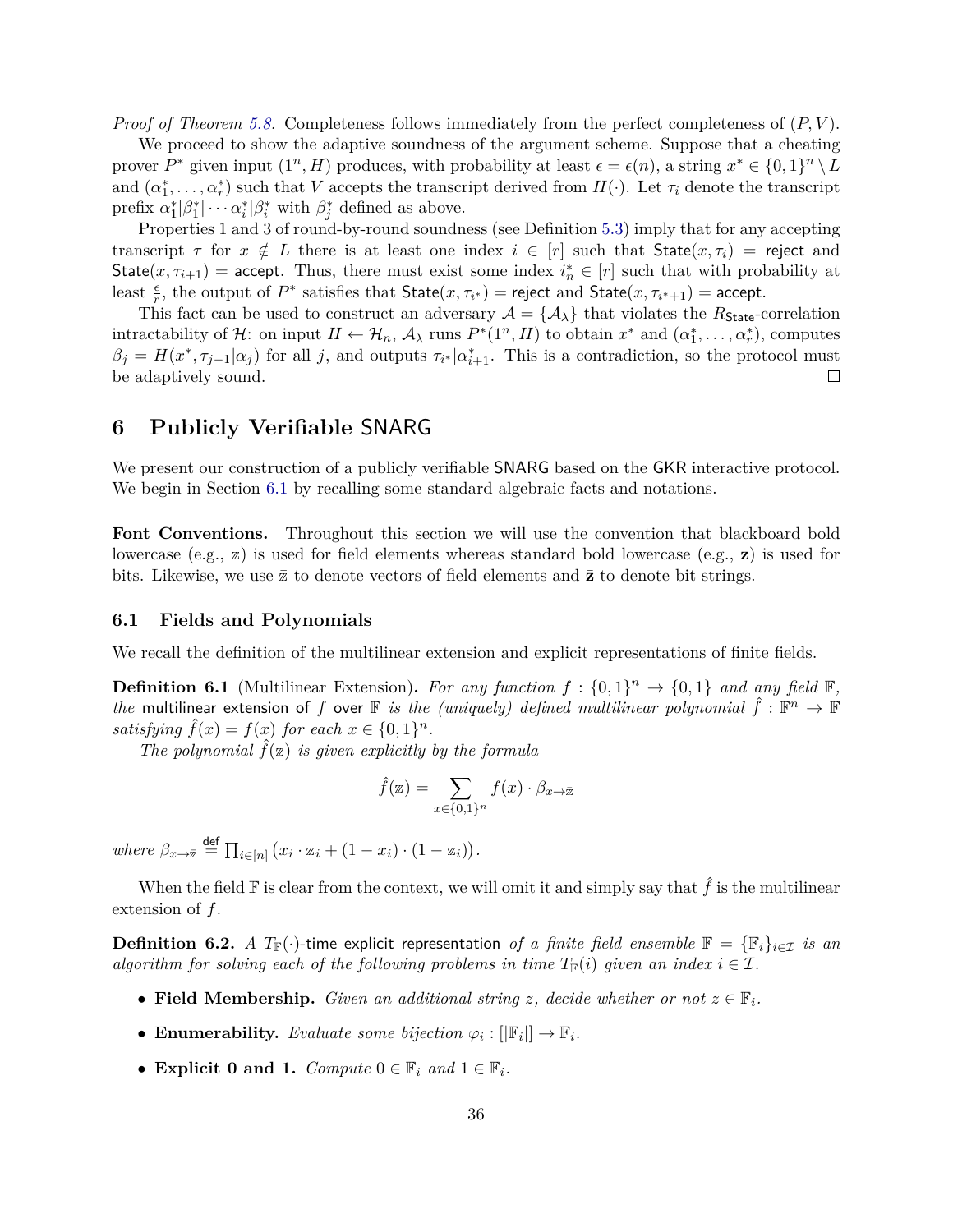- **Efficient Field Operations.** *Evaluate the operations* +*,* −*,* ×*, and* ÷ *on* F*i.*
- **Sampleable.** *Sample from the uniform distribution on*  $\mathbb{F}_i$ *.*

*When a*  $T_F(\cdot)$ -time explicit representation exists, we say that  $\mathbb F$  is  $T_F(\cdot)$ -time representable.

#### <span id="page-38-0"></span>**6.2** GKR**: Round by Round Soundness and Efficient Sampleability**

In this section, we briefly describe the interactive proof system of Goldwasser, Kalai, and Rothblum [\[GKR08\]](#page-52-4), hereafter referred to as GKR. We explain why GKR (or rather a simplification due to Goldreich [\[Gol17\]](#page-53-10)) has round-by-round soundness, and we show that the corresponding relation (as defined in Section [5\)](#page-33-0) can be sampled in polynomial time.

We start by using a result from [\[Gol17\]](#page-53-10) that allows one to transform uniform low depth circuits into a form that is convenient for the GKR protocol.

<span id="page-38-2"></span>**Imported Lemma 6.3** ([\[Gol17\]](#page-53-10)). If  $\mathcal{L}$  is a promise problem decidable by an ensemble of logspace uniform boolean circuits of size  $S' = S'(n)$  (without loss of generality  $S'(n) \geq n$ ) and depth  $d' = d'(n)$ , then  $\mathcal L$  is also decidable by an ensemble  $\{C_n\}$  of boolean circuits that satisfies the *following uniformity properties:*

- $C_n$  *has size*  $S(n) \leq \text{poly}(S'(n))$  *and depth*  $d(n) \leq d'(n) \cdot \text{polylog}(S'(n))$ *. Assume without loss of generality that*  $S(n)$  *is a power of two, and define*  $s(n) \stackrel{\text{def}}{=} \log_2 S(n)$ *.*
- The gates of  $C_n$  have fan-in 2, and each compute either  $\oplus$  or  $\wedge$ .
- *The gates of C<sup>n</sup> can be (uniquely) partitioned into layers such that the inputs to a gate in layer i* are outputs of gates in layer  $i - 1$ *, with the input wires viewed as layer* 0*.*
- *The wires of*  $C_n$  *can be labeled with the numbers* 1 *through*  $S(n)$  *(equivalently with*  $s(n)$ *-bit strings) so that:*
	- **–** *The first n wires of C<sup>n</sup> are the input wires.*
	- **–** *The last wire of C<sup>n</sup> is the output wire.*
	- $-$  *Let "wiring predicates"* add $_n,$  mult $_n: (\{0,1\}^{s(n)})^3 \rightarrow \{0,1\}$  *be defined so that* add $_n$  *(respectively,* mult<sub>n</sub>) applied to  $(w_1, w_2, w_3)$  *is* 1 *iff*  $w_3$  *is an*  $\oplus$  *(respectively,*  $\wedge$ ) gate whose *input wires are w*<sup>1</sup> *and w*2*, in that order.*

*Then both* add<sub>n</sub> and mult<sub>n</sub> are computable by  $\text{polylog}(n)$ -sized boolean formulas that them*selves are computable from n in*  $\text{polylog}(n)$  *time. In particular this implies that over any*  $T_{\mathbb{F}}(\cdot)$ -time representable finite field ensemble  $\mathbb{F} = {\mathbb{F}_i}$ , there exist polylog(*n*)-degree ex $tensors \ \widetilde{\text{add}}_{n,i}, \widetilde{\text{mult}}_{n,i} : (\mathbb{F}^{s(n)}_i)$  $\binom{s(n)}{i}^3 \to \mathbb{F}_i$  *that are evaluable in time*  $\text{polylog}(n) \cdot T_{\mathbb{F}}(i)$ *.* 

**Low-Degree Arithmetization.** GKR depends on several polynomials, which we now define. Fix  $\mathcal{L} = (\mathcal{L}_{\text{ves}}, \mathcal{L}_{\text{no}})$  to be any promise problem that is decidable by log-space uniform circuits of size  $S'(n)$  and depth  $d'(n)$ <sup>[30](#page-38-1)</sup> Let  $\{C_n\}$  denote a circuit family that decides  $\mathcal L$  as in the conclusion of Imported Lemma [6.3.](#page-38-2)

<span id="page-38-1"></span><sup>&</sup>lt;sup>30</sup>Recall that log-space uniformity implies that  $S'(n) = \text{poly}(n)$ .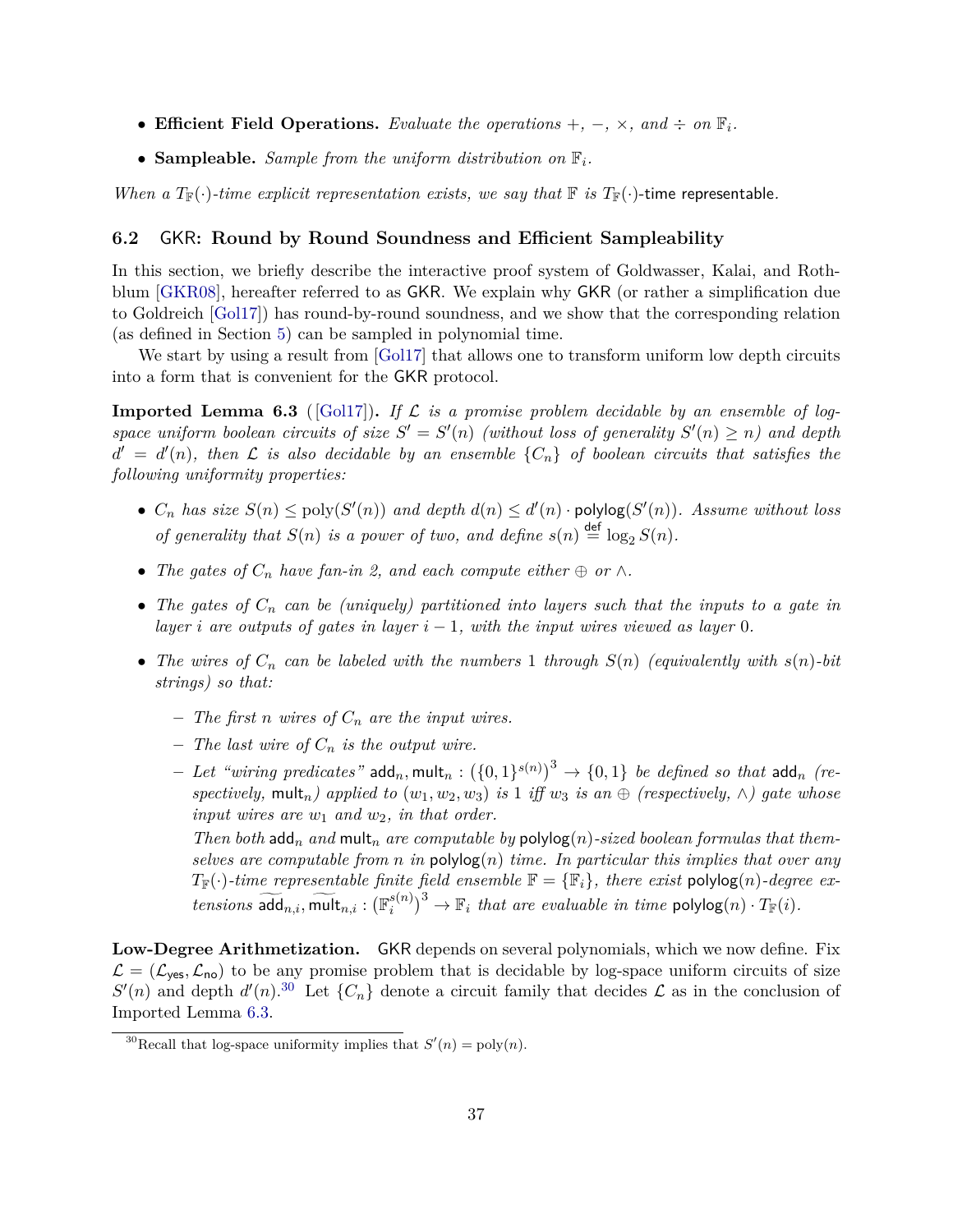For any  $x \in \{0,1\}^n$ , any field  $\mathbb{F}$ , any  $i \in \{0,\ldots,d(n)\}$ , and any  $j \in [3 \cdot s(n)]$ , we define polynomials  $\hat{V}_{x,\mathbb{F}}^{(i)} : \mathbb{F}^{s(n)} \to \mathbb{F}$  and  $P_{x,j,\mathbb{F}}^{(i)} : \mathbb{F}^{j} \times \mathbb{F}^{s(n)} \to \mathbb{F}$  as follows.

We first define a function  $V_x^{(i)}$ :  $\{0,1\}^{s(n)} \to \{0,1\}$  so that  $V_x^{(i)}(w)$  is 1 iff wire *w* is in layer *i* and carries the value 1 when  $C_n$  is evaluated on *x*. The polynomial  $\hat{V}^{(i)}_{x,\mathbb{F}}$  is defined as the multi-linear extension of  $V_x^{(i)}$  over the field  $\mathbb F$  (see Definition [6.1](#page-37-2) for the definition of the multilinear extension).

The polynomial  $P_{x,3s(n),\mathbb{F}}^{(i)}$ :  $\mathbb{F}^{4s(n)} \to \mathbb{F}$  is defined as

<span id="page-39-0"></span>
$$
P_{x,3s(n),\mathbb{F}}^{(i)}(\overline{\mathbf{w}}_1,\overline{\mathbf{w}}_2,\overline{\mathbf{w}}_3,\overline{\mathbf{w}})\stackrel{\text{def}}{=} \left(\begin{array}{c} \overline{\mathbf{add}}_n(\overline{\mathbf{w}}_1,\overline{\mathbf{w}}_2,\overline{\mathbf{w}}_3)\cdot(\hat{V}_x^{(i-1)}(\overline{\mathbf{w}}_1)+\hat{V}_x^{(i-1)}(\overline{\mathbf{w}}_2))\\ + \\ \overline{\mathbf{mult}}_n(\overline{\mathbf{w}}_1,\overline{\mathbf{w}}_2,\overline{\mathbf{w}}_3)\cdot\hat{V}_x^{(i-1)}(\overline{\mathbf{w}}_1)\cdot\hat{V}_x^{(i-1)}(\overline{\mathbf{w}}_2) \end{array}\right)\cdot\beta_{\overline{\mathbf{w}}_3\to\overline{\mathbf{w}}}. \tag{2}
$$

with  $\beta_{\bar{w}_3 \to \bar{w}}$  as in Definition [6.1](#page-37-2) on page [36.](#page-37-2) For  $j \in \{0, \ldots, 3s(n)-1\}$ , the we define a polynomial  $P_{x,j,\mathbb{F}}^{(i)}$  as follows

<span id="page-39-1"></span>
$$
P_{x,j,\mathbb{F}}^{(i)}(\mathbb{Z}_1,\ldots,\mathbb{Z}_j,\bar{\mathbf{w}}) \stackrel{\text{def}}{=} \sum_{z_{j+1}\in\{0,1\}} P_{x,j+1,\mathbb{F}}^{(i)}(\mathbb{Z}_1,\ldots,\mathbb{Z}_j,z_{j+1},\bar{\mathbf{w}}) \tag{3}
$$

for  $z_1, \ldots, z_j \in \mathbb{F}$  and  $\bar{w} \in \mathbb{F}^{s(n)}$ . The polynomials  $P_{x,j,\mathbb{F}}^{(i)}$  are often referred to as the "sumcheck" polynomials", arising from the sumcheck protocol of [\[LFKN92\]](#page-54-5) that we are implicitly using.

By the definitions of the wiring predicates and multi-linear extension, it holds for any  $i$ , any  $\bar{w}$ , and any field  ${\mathbb F}$  of characteristic two that

<span id="page-39-2"></span>
$$
\hat{V}_{x,\mathbb{F}}^{(i)}(\bar{\mathbf{w}}) = P_{x,0,\mathbb{F}}^{(i)}(\bar{\mathbf{w}})
$$
\n
$$
= \sum_{\bar{w}_1,\bar{w}_2,\bar{w}_3 \in \{0,1\}^{s(n)}} P_{x,3s(n),\mathbb{F}}^{(i)}(\bar{w}_1,\bar{w}_2,\bar{w}_3,\bar{\mathbf{w}})
$$
\n(4)

These polynomials each have degree  $\mathsf{polylog}(n)$ , and the relations between them are at the heart of the GKR interactive proof scheme, which we now describe.

**The Protocol and Round-by-Round Soundness.** Let  $\{\mathbb{F}_n\}_n$  be a polylog $(n)$ -time explicit representation of finite fields of characteristic two and order  $|\mathbb{F}_n| \ge n^{\omega(1)}$ ,  $|\mathbb{F}_n| \le 2^{\text{polylog}(n)}$ . When executed on input  $x \in \{0,1\}^n$ , the protocol will only involve polynomials over the field  $\mathbb{F}_n$ , and we omit subscripts accordingly.

Throughout the GKR protocol, both the prover and verifier maintain a list of pending claims. The initial claim, corresponding to the assertion that  $x \in \mathcal{L}_{\text{yes}}$ , is that  $\hat{V}_x^{d(n)}(w_{\text{out}}) = 1$ , where  $w_{\text{out}}$ is the label of the output wire of  $C_n$ . In general claims will be of the form  $p(\bar{u}) = v$  where p is one of the above polynomials, and  $\bar{u}$  and  $v$  are arbitrary.

In each round, the prover and verifier: (1) reduce multiple claims regarding some polynomial *p* to a *single* claim regarding *p*, and (2) reduce that claim to several claims about a "simpler" polynomial.

1. Suppose that the currently pending claims are  $p(\bar{u}_1) = v_1, \ldots, p(\bar{u}_k) = v_k$  (*k* will in fact always be at most 2). For some canonical association of the set  $[k]$  with a subset of  $\mathbb{F}$ , the prover and verifier construct the unique degree  $k-1$  polynomial curve for which  $\gamma(i) = \bar{u}_i$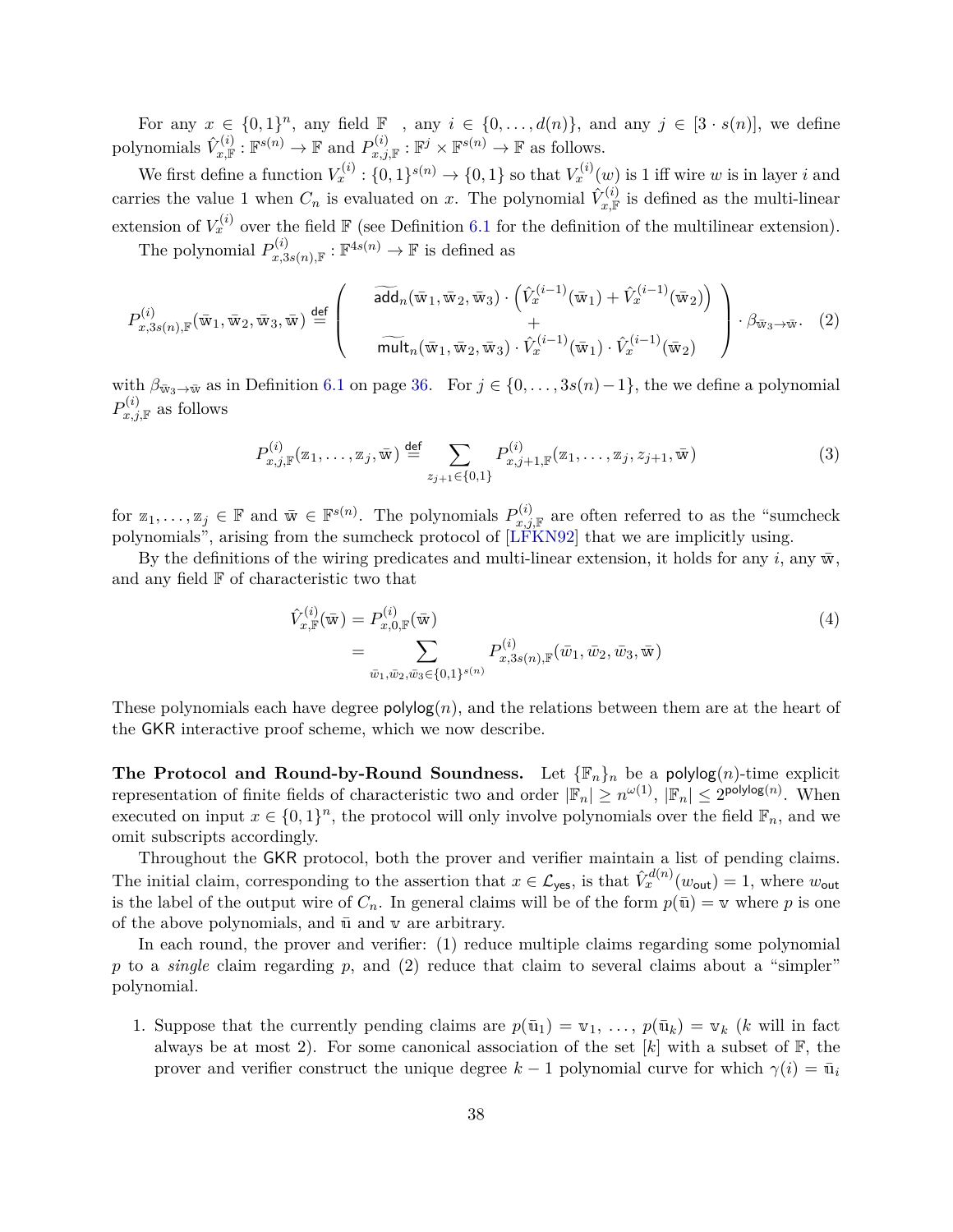for all  $i \in [k]$ . The prover sends to the verifier an explicitly represented univariate polynomial  $g^*$  that has degree at most  $(k-1) \cdot \deg(p)$  and is purportedly equal to  $p \circ \gamma$ . The verifier checks that  $g^*(i) = v_i$  for each  $i \in [k]$ , and responds with a random challenge  $r \leftarrow \mathbb{F}$ . All claims about *p* are then replaced with the single claim that  $p(\bar{u}^*) = v^*$ , where  $\bar{u}^* = \gamma(r)$  and  $v^* = g^*(\mathbf{r}).$ 

2. The polynomial  $p$  has a defining equation – either Equation [\(2\)](#page-39-0), [\(3\)](#page-39-1), or [\(4\)](#page-39-2) – that expresses  $p(\bar{u}^*)$  as a function  $\varphi$  applied to a constant number of other polynomial evaluations. The prover sends these other evaluations, and the verifier checks that applying  $\varphi$  yields  $v^*$ .

After  $r(n) = O(d(n) \cdot s(n))$  rounds a single claim remains, regarding  $\hat{X}_x^{(0)}$ . Such a claim is directly checkable by the verifier in  $\tilde{O}(n)$  field operations.

<span id="page-40-0"></span>**Theorem 6.4.** For every promise problem  $\mathcal{L} = (\mathcal{L}_{\text{yes}}, \mathcal{L}_{\text{no}})$  in log-space uniform NC, there is a *public-coin interactive proof*  $\Pi$  *for*  $\mathcal L$  *with verifier running time*  $O(n)$ *, prover running time*  $poly(n)$ *, and round-by-round soundness error* negl(*n*)*. Moreover, the corresponding relation*  $R_{\Pi}$  *is sampleable in* poly(*n*) *time.*

*Proof.* The prover and verifier efficiency claims follow directly from examination of the above protocol.

We define State so that  $\text{State}(x, \tau_{i-1})$  is accept if each pending claim after  $\tau_{i-1}$  is true, and otherwise  $\text{State}(x, \tau_{i-1})$  is reject. All the polynomials involved are evaluable in time poly(*S*), which by log-space uniformity is  $poly(n)$ , so State is too.

We analyze the round-by-round soundness error of steps 1 and 2 of the protocol, described above.

The round-by-round soundness error incurred in step 1 is the fraction of r's for which  $g^*(r)$  =  $p(\gamma(\mathbf{r}))$ . The assumption that the currently pending claims are not all true implies that the polynomials  $g^*$  and  $p \circ \gamma$  are not equal, so the fraction of "bad r's" is bounded by  $\frac{k \cdot \deg(p)}{|\mathbb{F}|}$ . With our choice of F, this is negligible in *n*.

Step 2 incurs no round-by-round soundness error: if  $v^* \neq p(\bar{u}^*)$ , then at least one of the right-hand-side claims must be false.

To write the relation *R*<sup>Π</sup> more explicitly, we first observe by inspection of Eqs. [\(2\)](#page-39-0) to [\(4\)](#page-39-2) that there is a fixed sequence of polynomials  $Q_1, \ldots, Q_r$  such that claims in the  $i^{th}$  round are about  $Q_i$ .  $R_{\Pi}$  consists of the pairs  $((x, \tau | \alpha), \mathbf{r})$  for which:

- $\alpha$  and  $\beta$  are in  $\mathbb{F}_n$ , where *n* is the length of *x*.
- *τ* is of the form  $\alpha_1|\beta_1|\cdots|\alpha_i|\beta_i$  for some  $0 \le i < r(n)$ .
- Each  $\alpha_j$  is of the form  $(\mathbf{v}_{j,1}, \mathbf{v}_{j,2}, g_j)$ , for some  $\mathbf{v}_{j,1}, \mathbf{v}_{j,2} \in \mathbb{F}_n$  and some  $g_j$  that is a degreepolylog(*n*) univariate polynomial, represented as a list of coefficients in  $\mathbb{F}_n$ .
- Each  $\beta_i$  lies in  $\mathbb{F}_n$ .
- Of the claims  $^{\alpha}Q_{i+1}(\bar{u}_{i+1,1}) = v_{i+1,1}$ " and  $^{\alpha}Q_{i+1}(\bar{u}_{i+1,2}) = v_{i+1,2}$ " that are pending after the prover sends  $\alpha_{i+1}$ , at least one claim is false, but  $g_{i+1}(1) = v_{i+1,1}$  and  $g_{i+1}(2) = v_{i+1,2}$ .
- $g_{i+1}(\mathbf{r}) = Q_{i+1}((1-\mathbf{r}) \cdot \mathbf{v}_{i+1,1} + \mathbf{r} \cdot \mathbf{v}_{i+1,2}).$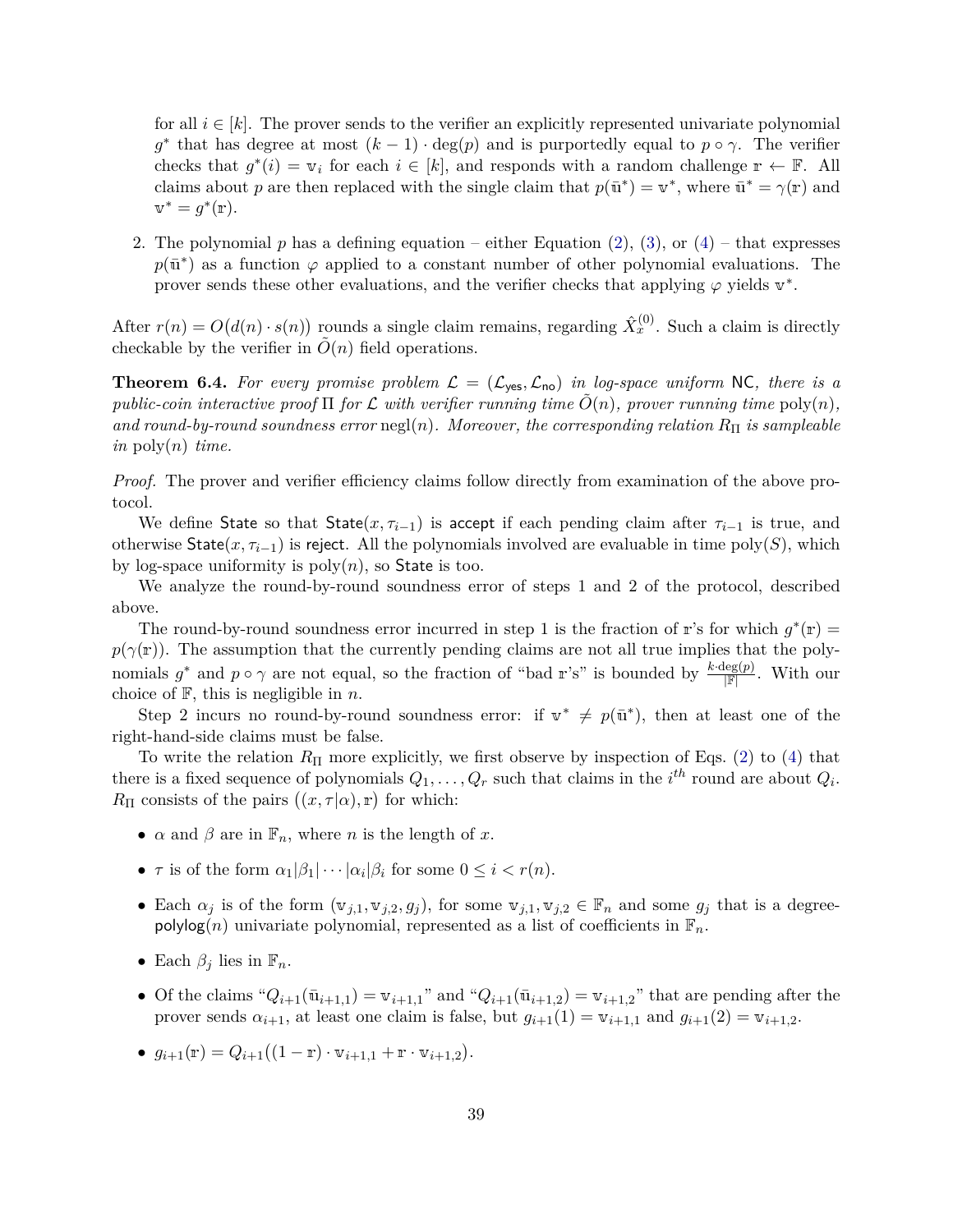The algorithm for sampling  $R_{\Pi}$  works as follows. Given a transcript  $\tau_{i-1}|\alpha_i$ , compute the list of pending claims  $p(\bar{u}_1) = v_1, \ldots, p(\bar{u}_k) = v_k$  that follow  $\tau_{i-1}$ . If all pending claims are correct, then there is nothing to do. Otherwise, let  $\gamma$  denote the unique degree  $k-1$  polynomial curve for which  $\gamma(i) = \bar{\mathbf{u}}_i$  for all  $i \in [k]$ , and parse  $\alpha_i$  as a univariate polynomial  $g^*$ . A verifier message  $\beta_i \in \mathbb{F}$  is bad – that is,  $((x, \tau_{i-1} | \alpha_i), \beta_i) \in R_{\Pi}$  – if and only if  $g^*(\beta_i) = p(\gamma(\beta_i)).$ 

Thus, to sample from  $R_{\Pi}$ , we just need to output a random root of  $g^* - p \circ \gamma$ . Using the Cantor-Zassenhaus algorithm [\[CZ81\]](#page-52-12), we can enumerate all roots with probability  $\frac{2}{3}$ , and therefore with any probability arbitrarily exponentially close to 1 (i.e.,  $1 - e^{-poly(n)}$  for any desired poly). If this factorization succeeds, we can sample an element from the set of all roots with arbitrarily exponentially small sampling error, giving the stated result.  $\Box$ 

#### <span id="page-41-0"></span>**6.3 Publicly Verifiable Delegation for Log-Space Uniform** NC

**Theorem 6.5.** *If Assumption [2](#page-21-1) holds, then every promise problem in log-space uniform* NC *has a publicly verifiable non-interactive argument scheme with adaptive soundness such that for inputs of length n:*

- The scheme uses a common random string of length  $\tilde{O}(n)$ .
- *Proofs are of length*  $polylog(n)$  *and are generatable in time*  $poly(n)$ *.*
- *Proofs are publicly verifiable in time*  $\tilde{O}(n)$ *.*

*Proof.* Our construction uses the following building blocks.

- The round-by-round sound interactive proof of Theorem [6.4.](#page-40-0)
- A secret-key encryption scheme SKE = (SKE*.*Gen*,* SKE*.*Enc*,* SKE*.*Dec) with keys of length  $\kappa = \kappa(\lambda) \geq \lambda^{\Omega(1)}$  and universal ciphertexts that are  $2^{-\kappa} \cdot \text{poly}(\kappa)$ -KDM-secure for arbitrary  $poly(\lambda)$ -size computable functions of the secret key.<sup>[31](#page-41-1)</sup> Specifically, Assumption [2](#page-21-1) implies that secret-key Regev encryption satisfies these properties, with secret distribution  $\chi_{\rm sec}$  that is uniform on  $[-B, B)$  for some *B* specified below and error distribution  $\chi_{\text{err}}$  that is uniform on [− *q*  $\frac{q}{4}, \frac{q}{4}$  $\frac{q}{4}$ .

Furthermore, the *proof of security* of our delegation scheme uses an additional building block:

• A (secret-key) fully homomorphic encryption scheme FHE that is  $2^{-|sk|} \cdot \text{poly}(|sk|)$ -circular secure. We instantiate FHE using the [\[BV14\]](#page-52-5) FHE scheme in which the underlying LWE secret and error distributions ( $\chi_{\text{sec}}$  and  $\chi_{\text{err}}$ ) are uniform in the range [−*B, B*) for  $B \approx \frac{q}{n.51 \text{ m/s}}$  $\frac{q}{n^{.51}\max_i|\beta_i|}$ . Here,  $|\beta_i|$  = polylog(*n*) denotes the length of the *i*th verifier message in the [\[GKR08\]](#page-52-4) protocol.

Combining Theorem [3.11,](#page-17-1) Theorem [5.8,](#page-36-2) Theorem [6.4,](#page-40-0) and Theorem [4.6,](#page-22-0) we conclude that the following protocol is a succinct non-interactive argument system for log-space uniform NC.

<span id="page-41-1"></span>• **Input**: An instance  $x \in \mathcal{L}_{\text{ves}} \cup \mathcal{L}_{\text{no}}$ .

 $31$ If given a time bound *T* in advance for the computations to be supported in the delegation protocol, there is an explicit polynomial  $p(|\mathbf{sk}|)$  that can replace the "arbitrary poly $(|\mathbf{sk}|)$ " condition. However, the description size of the hash function must depend only logarithmically on *T*.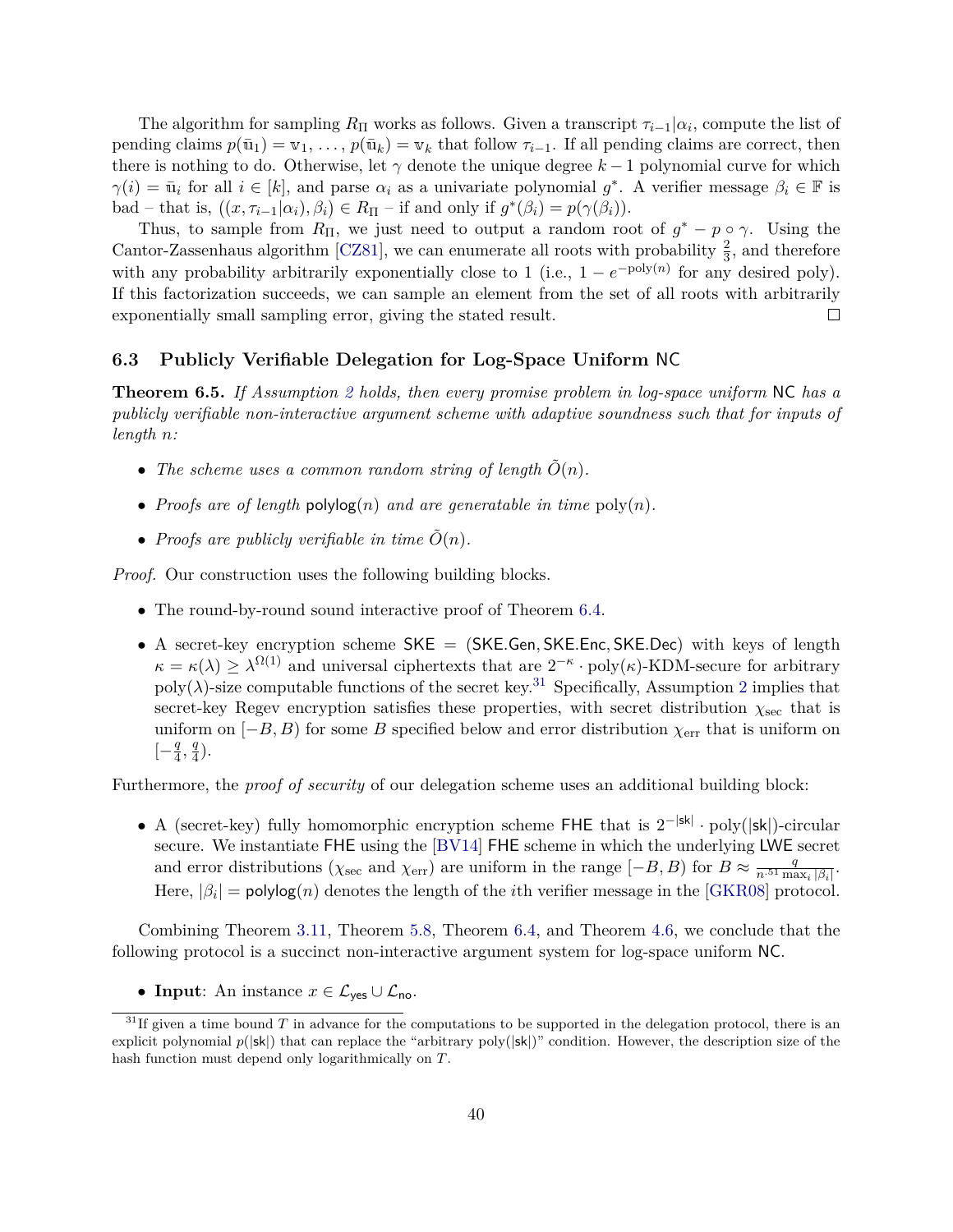- **Common Random String**: A uniformly random string *h* that describes a Regev ciphertext  $ct \in \mathbb{Z}_q^{(n'+1)\times m}$  where  $n' \cdot \lfloor \log(2B+1) \rfloor$  is at least the length of a [\[GKR08\]](#page-52-4) transcript (including the input  $x$ ), and  $m$  is at least as large as any verifier message.
- **Proof**: messages  $\alpha_i$  computed according to the [\[GKR08\]](#page-52-4) prover algorithm, where the verifier messages  $\beta_1, \ldots, \beta_r$  are computed inductively by first padding the transcript prefix  $\tau_j \stackrel{\text{def}}{=}$  $\alpha_1|\beta_1|\cdots|\alpha_j$  so that it can be viewed as an element of  $[-B, B]^n$ , and then computing  $\beta_j =$  $SKE.Dec(\tau_j, h),$
- **Verification**: The verifier accepts the transcript  $(h, \alpha_1, \ldots, \alpha_r)$  as a proof for *x* if the GKR verifier algorithm accepts the transcript  $\alpha_1|\beta_1|\cdots|\beta_{r-1}|\alpha_r$  on input *x*, where each  $\beta_i$  is computed as above.

Security follows from the exponential KDM-security of SKE (and the universal ciphertexts property of SKE, which holds unconditionally), which in turn follows from the exponential circular security of FHE.  $\Box$ 

We are able to achieve an even shorter CRS (any  $n^{\epsilon}$  rather than  $\tilde{O}(n)$ ) if we are willing to settle for non-adaptive soundness.

<span id="page-42-2"></span>**Theorem 6.6.** If Assumption [2](#page-21-1) holds, then for every promise problem  $\mathcal{L} = (\mathcal{L}_{\text{ves}}, \mathcal{L}_{\text{no}})$  in log-space *uniform* NC *and every*  $\epsilon > 0$ , *there is a publicly verifiable non-interactive argument scheme with* non-adaptive *soundness such that for inputs of length n:*

- The scheme uses a common random string of length  $O(n^{\epsilon})$ .<sup>[32](#page-42-3)</sup>
- *Proofs are of length*  $polylog(n)$  *and are generatable in time*  $poly(n)$ *.*
- *Proofs are publicly verifiable in time*  $\tilde{O}(n)$ *.*

# <span id="page-42-0"></span>**7 Non-Interactive Zero Knowledge**

We present the construction of Non-Interactive Zero Knowledge (NIZK) Arguments assuming that LWE holds with exponentially small inversion probability (and suitable parameters). We begin by recalling the definition of NIZK.

#### <span id="page-42-1"></span>**7.1 Non-Interactive Zero Knowledge Arguments**

**Definition 7.1.** *A* non-interactive zero knowledge (NIZK) argument system Π *for an* NP *relation R consists of three ppt algorithms* (Setup*, P, V* ) *with the following syntax.*

- Setup(1*<sup>n</sup>* ) *takes as input a statement length n and outputs a common reference string* crs*.*
- *P*(crs, x, w) takes as input the common reference string, as well as x and w such that  $(x, w) \in$ *R. It outputs a proof*  $\pi$ *.*

<span id="page-42-3"></span> $32$ Under stronger but still plausible assumptions, the common random string can instead have length polylog $(n)$ ; this would correspond to assuming FHE satisfying almost-optimal security against subexponential-time adversaries.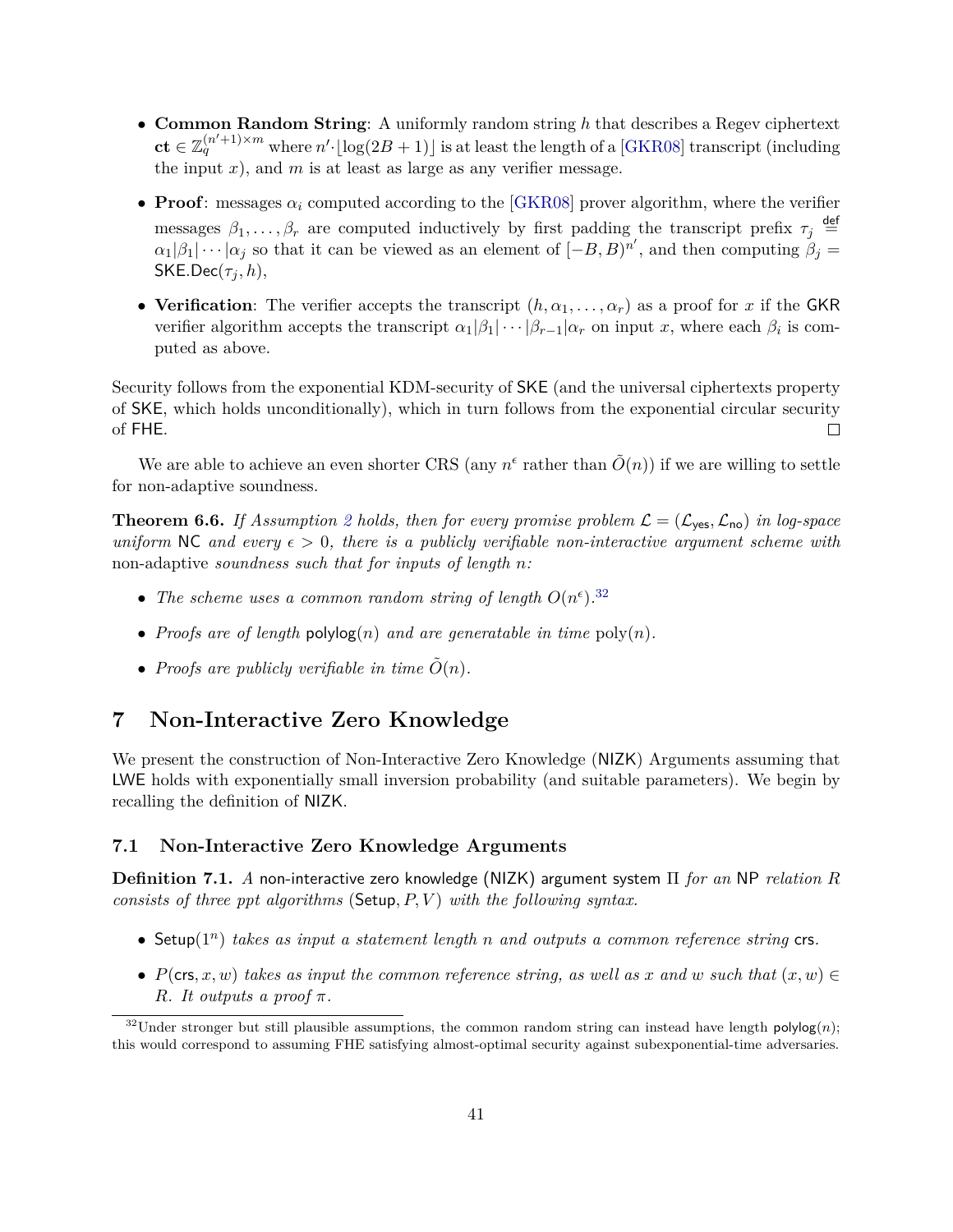•  $V(\text{crs}, x, \pi)$  *takes as input the common reference string, a statement x, and a proof*  $\pi$ *. It outputs a bit b*. If  $b = 1$ *, we say that V* accepts, and otherwise we say that *V* rejects.

*The proof system* Π *must satisfy the following requirements. Recall that* L(*R*) *denotes the language*  ${x : \exists w \ s.t. \ (x, w) \in R}$  *and*  $R_n$  *denotes the set*  $R \cap (\{0, 1\}^n \times \{0, 1\}^*)$ *.* 

- **Completeness.** For every  $(x, w) \in R$ , it holds with probability 1 that  $V(\text{crs}, x, \pi) = 1$  in the *probability space defined by sampling*  $\mathsf{crs} \leftarrow \mathsf{Setup}(1^{|\mathcal{x}|})$  *and*  $\pi \leftarrow P(\mathsf{crs}, x, w)$ *.*
- **Soundness.** For every  $\{x_n \in \{0,1\}^n \setminus \mathcal{L}(R)\}\$  and every polynomial size  $P^* = \{P_n^*\}\$ , there is *a negligible function ν such that*

$$
\Pr_{\substack{\mathsf{crs} \gets \mathsf{Setup}(1^n)\\ \pi \gets P_n^*(\mathsf{crs})}} \big[V(\mathsf{crs},x_n,\pi) = 1\big] \leq \nu(n).
$$

• Zero Knowledge. There is a ppt simulator Sim such that for every ensemble  $\{(x_n, w_n) \in$  $R_n$ , the distribution ensembles

$$
\left\{ \left(\text{crs}_n, P(\text{crs}_n, x_n, w_n)\right) \right\}_n
$$

*and*

$$
\left\{ \mathsf{Sim}(x_n) \right\}_n
$$

*are computationally indistinguishable in the probability space defined by sampling*  $\mathsf{cr}_n \leftarrow$ Setup(1*<sup>n</sup>* ) *(and evaluating P and* Sim *with independent and uniformly randomness).*

*If the distributions are* statistically indistinguishable*, then* Π *is said to be* statistically zero knowledge.

A NIZK argument system can also satisfy various stronger properties. We list two important variants below.

- **Public Coin (or "Common Random String")**: Π is called public coin (aka, a NIZK in the common *random* string model) if  $Setup(1^n)$  simply samples and outputs a uniformly random string.
- **Adaptive Soundness:**  $\Pi$  is adaptively sound if for every polynomial size algorithm  $P^* = \Pi$  ${P_n^*}$ , there is a negligible function  $\nu$  such that for all  $n$ ,

$$
\Pr_{\substack{\mathsf{crs} \leftarrow \mathsf{Setup}(1^n) \\ (x,\pi) := P_n^*(\mathsf{crs})}}[x \notin \mathcal{L}(R) \land V(\mathsf{crs},x,\pi) = 1] \leq \nu(n).
$$

### <span id="page-43-0"></span>**7.2** NIZK **from Bounded Correlation Intractability**

In this section, we construct NIZK arguments in the common random string (CRS) model from hash families that are correlation intractable with respect to efficiently samplable relations. We obtain these NIZK arguments by applying the Fiat-Shamir transform to an instantiation of the [\[GMW91\]](#page-52-6) proof system (repeated in parallel) in which the underlying commitment scheme is encryption under a public key that is included as part of the CRS).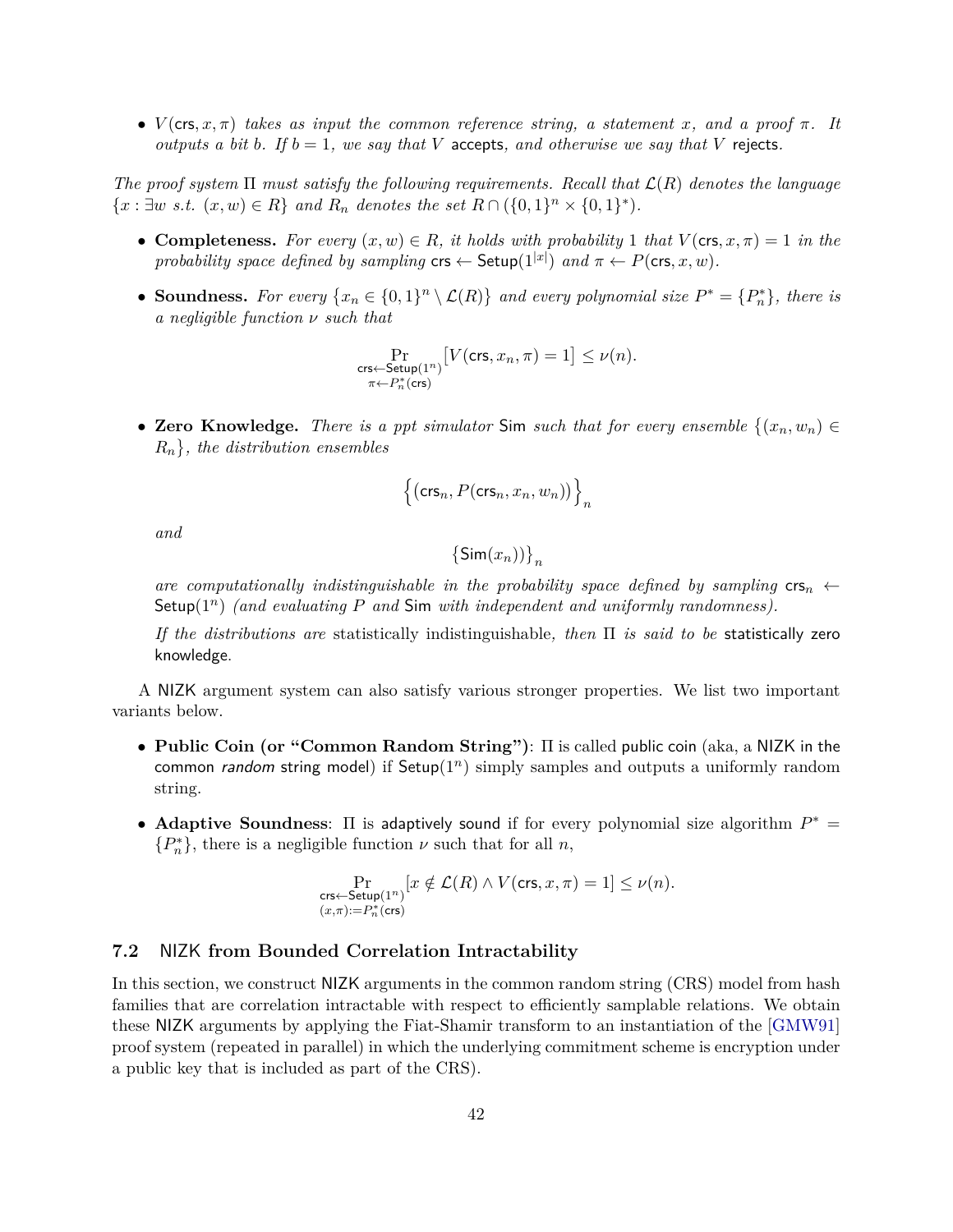With a generic public-key encryption scheme or with a secret-coin hash family, this approach yields NIZKs with a common *reference* string.<sup>[33](#page-44-0)</sup> However, if the public key encryption scheme and the hash family both have pseudorandom (public) keys, then this approach yields NIZK arguments in the common *random* string model. Also, we show that if encryption under a uniformly random public key[34](#page-44-1) is *lossy* [\[KN08,](#page-53-11)[PVW08,](#page-54-10)[BHY09\]](#page-51-11), then this argument system is *statistical* zero knowledge (rather than just computational zero knowledge). Finally, we note that we can also obtain *adaptive soundness* if the Fiat-Shamir hash function is applied to the concatenation *x*||**a** (where **a** is the first message of a three-round protocol) rather than just to **a**.

We begin by recalling the folklore notion of a "commit-challenge-response" proof system. In particular, the [\[GMW91\]](#page-52-6) protocol for the (NP-complete) problem of 3-coloring falls into this framework. We include for completeness an explicit definition that is taken verbatim from [\[HL18\]](#page-53-1).

**Definition 7.2** (Commit-Challenge-Response Proof System)**.** *A 3-message proof system* Π = (*P, V* ) *for a language L with witness relation R is called* commit-challenge-response *if it satisfies the following properties.*

- *1. The first message is sent by the prover to the verifier. This message, which we denote by* **a***, consists of a block-wise commitment (under a statistically binding commitment scheme) to a string y that is a function of both the common input x and the prover's private input w.*
- *2. The second message, which we denote by* **e** *and refer to as the verifier's "challenge", is sent by the verifier to the prover and is sampled uniformly at random from a* poly(|*x*|)*-size alphabet* Σ*.*
- *3. The third and final message, which we denote by* **z***, is sent by the prover to the verifier, and consists of a* decommitment *to*  $y_T$ , *i.e.*, *a subset T of the blocks of y. Here, T is a function of the challenge e.*
- *4. The verifier V accepts if and only if (1)* **z** *is a valid decommitment of* **a***<sup>T</sup> , and (2) the tuple*  $(x, y_T, e)$  passes some efficient test Check, where  $y_T$  is the value to which  $a_T$  was decommitted.

In order to obtain our result on statistical zero knowledge, we also a define a specific kind of honest-verifier zero knowledge for commit-challenge-response protocols.

**Definition 7.3** (Special Honest-Verifier Zero Knowledge)**.** *We say that a commit-challenge-response proof system* Π *is* special honest-verifier zero knowledge *if there is a ppt simulator* SHVSim *that on input x* produces a string  $(e, y_{T(e)})$  that is identical to the distribution of  $(e, y_{T(e)})$  where *e is uniformly random and y is produced by the honest proving algorithm*  $P(x, w)$ *.* 

We note that if a commit-challenge-response protocol Π is special honest-verifier zero knowledge, then it is also honest-verifier zero knowledge; the simulator simply runs  $SHVSim(x)$  and then commits to a string  $\tilde{y}$  that matches  $y_{T(e)}$  in the locations corresponding to  $T(e)$  and satisfies  $\tilde{y}_j = 0$ otherwise.

Given any commit-challenge-response proof system  $\Pi = (P, V)$  and any public key encryption scheme PKE = (PKE*.*Gen*,* PKE*.*PKE*.*Enc*,* PKE*.*Dec), we instantiate the commitment scheme in Π

<span id="page-44-0"></span><sup>&</sup>lt;sup>33</sup>In the common reference string model, the prover and verifier have shared access to a CRS sampled by some trusted setup algorithm. In the common random string model, the CRS is required to be a uniformly random string.

<span id="page-44-1"></span> $34\text{By}$  "uniformly random public key", we mean a public key that is a uniformly random string, rather than a public key sampled according to the key generation algorithm.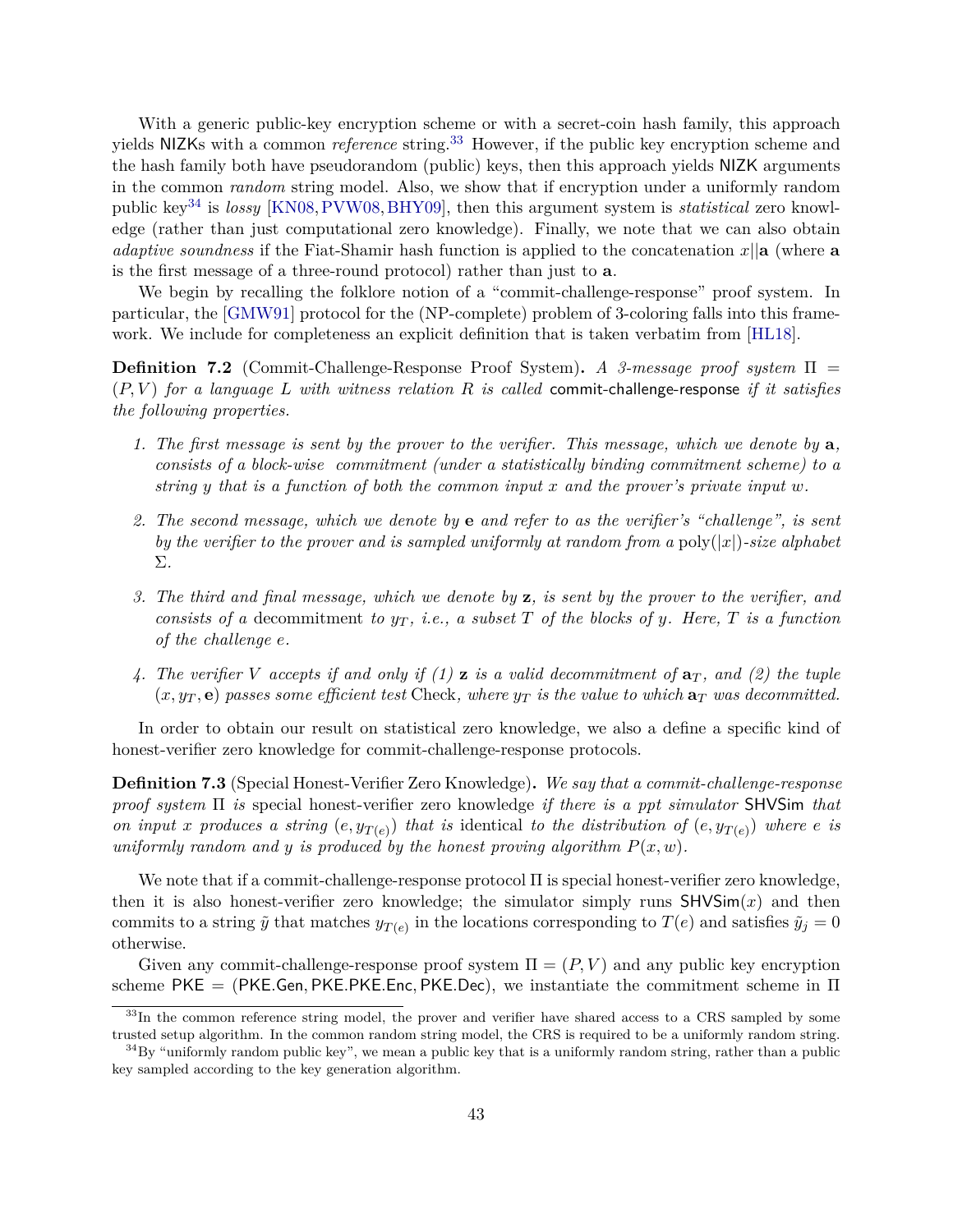using PKE. That is, Π is augmented with a common reference string pk (a public key sampled using PKE*.*Gen) and a commitment commit(pk*, b*) is sampled by calling PKE*.*Enc(pk*, b*). The encryption randomness used in the call to PKE*.*Enc(pk*, b*) serves as a decommitment for the bit *b*.

We will apply the Fiat-Shamir transform to  $\Pi$  repeated  $\lambda \cdot |\Sigma|$  times in parallel.<sup>[35](#page-45-0)</sup> The repeated protocol  $\Pi^{\lambda \cdot |\Sigma|}$  consists of three messages  $(a, e, z)$ , and for a fixed secret key sk and instance  $x \notin L$ , we consider the relation

$$
R_{x,\mathsf{sk}} = \left\{ (\mathbf{a},\mathbf{e}) : \text{Check}\left(x, y_{T(e^{(i)})}^{(i)}, e^{(i)}\right) = 1 \text{ for all } i, \text{ where } \mathbf{y} = \text{Dec}(\mathsf{sk}, \mathbf{a}) \right\}.
$$

In [\[HL18\]](#page-53-1), it was shown that

**Imported Theorem 7.4** ( [\[HL18\]](#page-53-1), see Theorem 6.6)**.** *If* H *is correlation intractable with respect to all relations of the form*  $R_{x,sk}$ *, then applying the Fiat-Shamir transform to*  $\Pi^{\lambda \cdot |\Sigma|}$  *yields a sound two-message protocol.*

In order to obtain adaptive soundness, we define a new relation  $R_{sk}$  as follows:

$$
R_{\mathsf{sk}} = \left\{ ((x, \mathbf{a}), \mathbf{e}) : x \notin L \text{ and Check}\left(x, y_{T(e^{(i)})}^{(i)}, e^{(i)}\right) = 1 \text{ for all } i, \text{ where } \mathbf{y} = \textsf{Dec}(\mathsf{sk}, \mathbf{a}) \right\}.
$$

As written, the length of the "output" **e** may depend on the input *x* (i.e. not just its length); however, we can extend this relation by padding the output up to the maximum length of **e** as a function of *n*.

We first note the following.

<span id="page-45-4"></span>**Lemma 7.5.** *R*sk *is sparse and non-uniformly efficiently samplable for every* (pk*,*sk) *in the support of* PKE*.*Gen*.* [36](#page-45-1)

*Proof.* The sparsity of  $R_{sk}$  follows from the  $2^{-\Omega(\lambda)}$ -soundness of  $\Pi^{\lambda \cdot |\Sigma|}$ .<sup>[37](#page-45-2)</sup> To see this, note that because  $\Pi$  is sound, we have in particular that for every  $x \notin L$  and every string *y*, with  $1 - 2^{-\Omega(\lambda)}$ probability over the choice of **e**, we have that Check  $(x, y_{\tau}^{(i)})$  $T(e^{(i)})$ ,  $e^{(i)}$  = 0 for some *i*. Therefore, we have that for every **a**, the same statement holds for  $y = PKE$ . Dec(sk, **a**) (and every  $x \notin L$ ). Thus,  $R_{\mathsf{sk}}$  is  $2^{-\Omega(\lambda)}$ -sparse.

To see that  $R_{sk}$  is efficiently samplable, we note that given  $x$ , **a** and sk, we can compute  $y = \text{Dec}(\textsf{sk}, \textbf{a})$ ; then, for each block  $y^{(i)}$ , we can enumerate over all challenges  $e^{(i)}$ , compute  $\text{Check}(x, y_{\text{t}}^{(i)})$  $T(e^{(i)})$ , and then sample a uniformly random  $e^{(i)}$  subject to passing the check.  $\Box$ 

We will use this fact to construct a NIZK argument system for NP assuming public-key encryption and *programmable* hash functions that are correlation intractable for all efficiently samplable relations. This follows the NIZK constructions of [\[CCRR18,](#page-52-2)[HL18\]](#page-53-1). In addition, and as noted above, we prove that for special PKE schemes such as Regev encryption, the NIZK can be made to satisfy *statistical* zero knowledge and rely on a common *random* string.

### <span id="page-45-3"></span>**Construction 7.6.** *Suppose that:*

<span id="page-45-1"></span><span id="page-45-0"></span><sup>&</sup>lt;sup>35</sup>Parallel repetition is done so that the soundness error is reduced to  $2^{-\Omega(\lambda)}$ .

<sup>&</sup>lt;sup>36</sup>It is worth noting that  $R_{sk}$  may not be efficiently *decidable*, as this would require deciding whether  $x \in L$ . We only need to be able to sample a uniformly random "bad" challenge when promised that  $x \notin L$ .

<span id="page-45-2"></span><sup>&</sup>lt;sup>37</sup>We technically need the fact that  $2^{-\Omega(\lambda)}$ -soundness holds for every fixed choice of (pk, sk).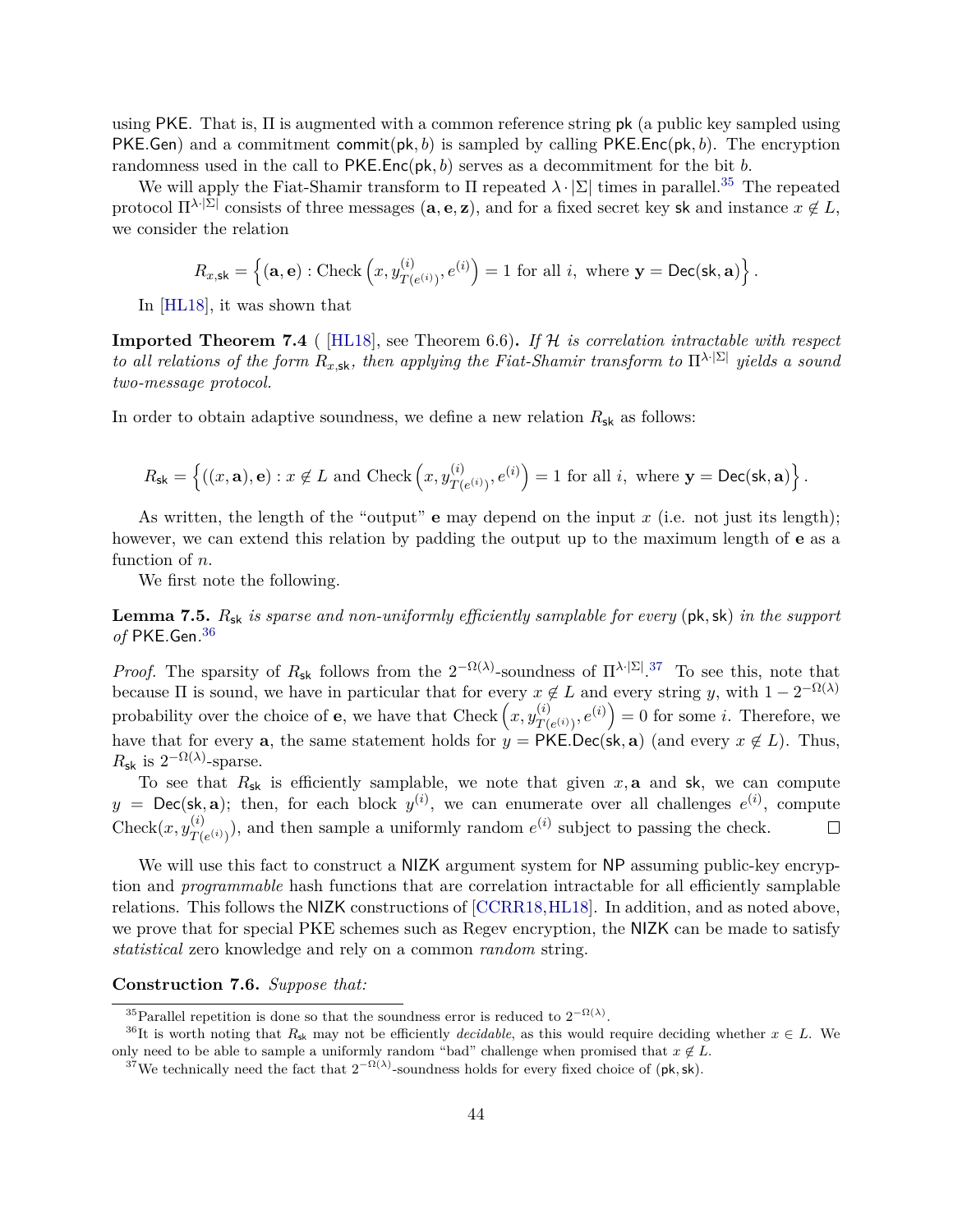- $\Pi = (P, V)$  *is a commit-challenge-response proof system for a language*  $L$ *,*
- PKE = (Gen*,* Enc*,* Dec) *is a public key encryption scheme, and*
- H *is a hash family.*

*We then define*  $NIZK_{FS}^{II, PKE, H} = (Setup, \tilde{P}, \tilde{V})$  *as follows.* 

- Setup: On input  $1^n$ , the setup algorithm samples  $pk \leftarrow Gen(1^n)$  and  $h \leftarrow H_n$ , and then *outputs the common reference string* (pk*, h*)*.*
- $\tilde{P}$ : On input  $((\mathsf{pk}, h), x, w)$ , the prover  $\tilde{P}$  generates a proof  $\pi$  that consists of:
	- $\left[ \lambda \cdot |\Sigma| \text{ independently sampled first messages (commiments) } \mathbf{a} = (a^{(1)}, \ldots, a^{(\lambda \cdot |\Sigma|)}) \text{ that } a^{(n)} \in \mathbb{R}$ *arise from instantiating*  $P$  *with the non-interactive commitment*  $\text{Enc}(\text{pk}, \cdot)$ *.*
	- $\mathbf{z} = \left( z^{(1)}, \ldots, z^{(\lambda \cdot |\Sigma|)} \right)$  of *P* that correspond to the  $\lambda \cdot |\Sigma|$  challenges  $\mathbf{e} = (\mathbf{e}^{(1)}, \dots, \mathbf{e}^{(\lambda \cdot |\Sigma|)})$  *obtained as an appropriate-length prefix of*  $h(x||\mathbf{a})$ .
- $\tilde{V}$ : On input  $((\mathsf{pk}, h), x, \pi)$ , the verifier accepts iff V accepts the  $\lambda \cdot |\Sigma|$  transcripts  $(\mathsf{pk}, x, a^{(i)}, e^{(i)}, z^{(i)})$ *where* **e** *is again the first*  $\lambda \cdot |\Sigma| \cdot \log(|\Sigma|)$  *bits of*  $h(x||a)$ *.*

<span id="page-46-0"></span>**Theorem 7.7.** *Suppose that:*

- $\bullet$   $\Pi = (P, V)$  *is an honest-verifier zero knowledge commit-challenge-response proof system for an* NP *language L.*
- PKE = (Gen*,* Enc*,* Dec) *is a public key encryption scheme.*
- H *is a hash family (with appropriate input and output lengths) that is correlation intractable for all efficiently samplable relations, and in addition satisfies the following additional property:*
	- **– Approximate Average-Case Programmability***: There is an efficient sampling algorithm*  $h \leftarrow$  Samp( $a, e$ ) *such that for any fixed*  $a$ *, the distribution*  $\{h \leftarrow$  Samp( $a, e$ )} *for uniformly random* **e** *is statistically indistinguishable from*  $h \leftarrow H$ .

*Then, the protocol*  $\tilde{\Pi}$  *(as in Construction [7.6\)](#page-45-3) is an adaptively sound* NIZK *argument scheme for L.*

*Moreover:*

- *1. If public keys* pk *generated using* PKE*.*Gen *are (computationally) pseudorandom and* H *has (computationally) pseudorandom keys, then*  $\Pi$  *is an adaptively sound* NIZK *when the CRS is instead sampled to be a uniformly random string.*
- 2. If a uniformly random public key pk of the scheme is lossy meaning that  $(\mathsf{pk}, \mathsf{Enc}(\mathsf{pk}, 0)) \approx_s$  $(\mathsf{pk}, \mathsf{Enc}(\mathsf{pk}, 1))$  when  $\mathsf{pk}$  *is sampled uniformly at random – and*  $\Pi$  *satisfies special honest-* $$ *edge (NISZK) argument system.*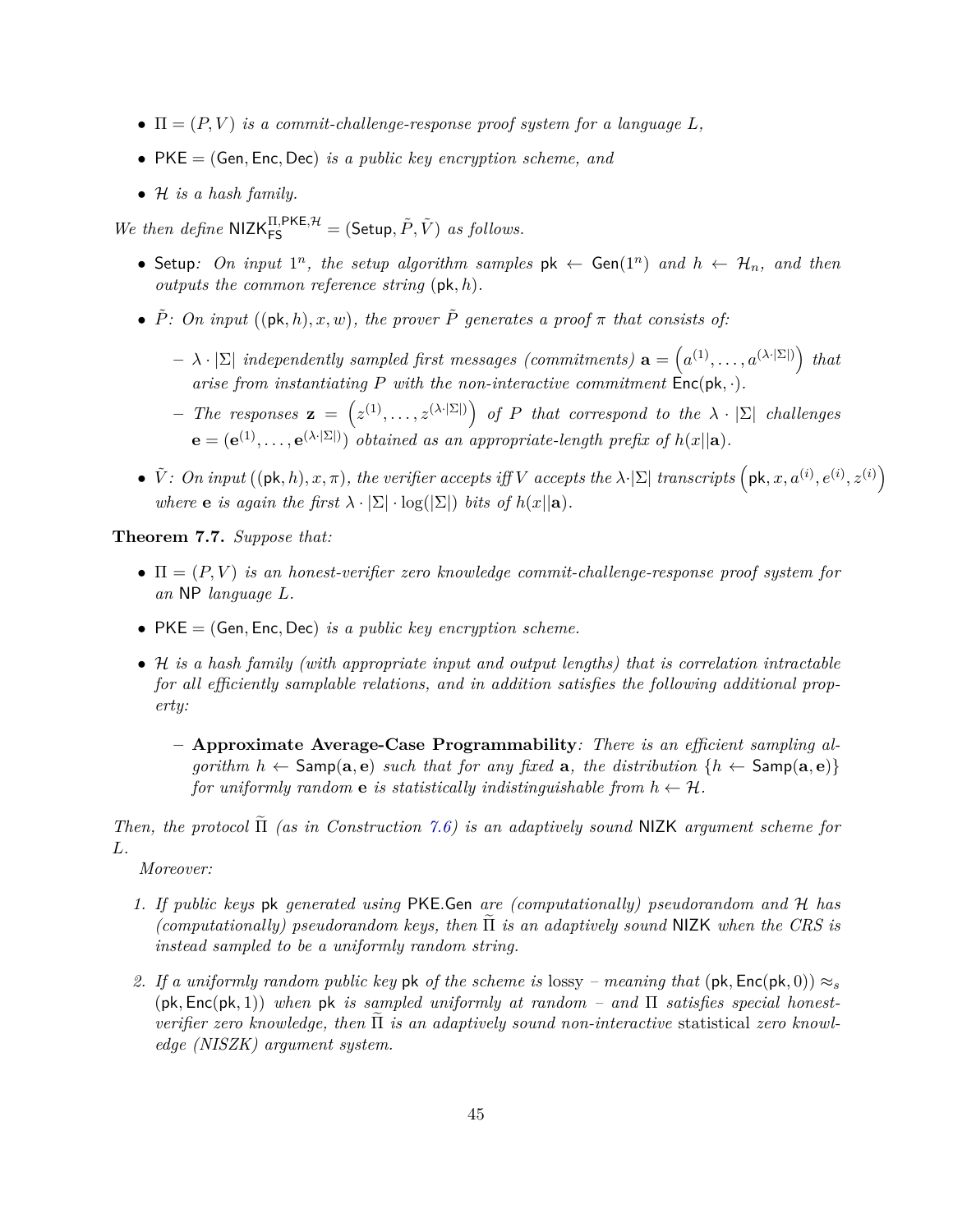*3. If condition (2) holds and H has* statistically *pseudorandom keys, then*  $\tilde{\Pi}$  *is an adaptively sound NISZK argument when the CRS is sampled to be a uniformly random string.*

*Proof.* **Completeness** of the protocol follows directly from the completeness of Π.

We next argue **(adaptive) soundness**. Suppose that some efficient algorithm A, given (pk*, h*), is able to produce  $(x, \mathbf{a}, \mathbf{z})$  such that, with non-negligible probability, it holds that  $x \notin L$  and  $\Pi.V(\mathsf{pk}, h, x, \mathbf{a}, \mathbf{z}) = 1$ . We then define the following algorithm A' breaking the correlation intractability of H.

- $\mathcal{A}'$  first samples (pk, sk)  $\leftarrow$  PKE. Gen(1<sup> $\lambda$ </sup>) and chooses the relation  $R_{\rm sk}$  defined as above.
- $\mathcal{A}'$  is then given a hash function  $h \leftarrow \mathcal{H}$ . It runs  $\mathcal{A}(\mathsf{pk}, h)$ , obtaining  $(x, \mathbf{a}, \mathbf{z})$  and outputs  $(x, \mathbf{a})$ .

To see that this breaks the correlation intractability of  $H$  with respect to  $R_{sk}$ , we note that whenever  $\widetilde{\Pi}.V(\mathsf{pk}, h, x, \mathbf{a}, \mathbf{z}) = 1$ ,  $\mathbf{z}$  must contain valid decommitments to some strings  $\widetilde{y}_{T(\cdot)}^{(i)}$  $T(e_i)$  for each *i* (where **e** is computed as in Construction [7.6\)](#page-45-3), which are necessarily the corresponding blocks of  $PKEDec(\mathsf{sk}, \mathbf{a})$  by perfect decryption correctness. Then, the fact that  $\Pi.V(\mathsf{pk}, h, x, \mathbf{a}, \mathbf{z}) = 1$  implies by definition that  $R_{\text{sk}}(x, \mathbf{a}, h(x, \mathbf{a})) = 1$ .

Therefore, since we know by Lemma [7.5](#page-45-4) that  $R_{sk}$  is sparse and efficiently samplable and  $H$  is correlation intractable for all such relations, we conclude that  $\Pi$  is adaptively sound.

If the CRS is instead sampled to be a uniformly random string and  $PKE$  and  $H$  have pseudorandom (public) keys, then soundness follows by a hybrid argument: if an efficient cheating prover could break the (adaptive) soundness of the protocol with a uniformly random CRS, then the same prover would break (adaptive) soundness of the protocol Π where the CRS is generated using PKE.Gen and H.Gen. This would contradict soundness of the basic protocol, hence the modified protocol is sound.

Finally, we show that our scheme is **zero knowledge**. To do so, we write down the following simulator Sim(*x,* pk):

- Given *x*, first sample a uniformly random challenge vector **e**.
- Then, run the honest verifier simulator Π*.*HVSim(*x,* pk*,* **e**) associated to Π to produce a simulated first message **a** and third message **z**
- Finally, sample a hash function h using the sampler  $\textsf{Samp}(a, e)$  and output  $(CRS, a, z)$  where  $CRS = (pk, h).$

The claim is that when  $x \in L$  and pk is generated using PKE.Gen,  $\text{Sim}(x, \text{pk})$  is computationally indistinguishable from an honest proof (using *x* and a witness *w*). This follows by a hybrid argument. First, we note that (**a***,* **e***,* **z**) as sampled by HVSim is computationally indistinguishable from an honest proof (**a***,* **e***,* **z**) (using a uniformly random **e**) by the simulation security of Π, which implies that the output of  $\text{Sim}(x, \text{pk})$  is computationally indistinguishable from  $(\text{CRS}, \textbf{a}, \textbf{z})$  where  $(a, e, z)$  is an honest proof and *h* is sampled from the distribution  $h \leftarrow$  Samp $(a, e)$ . The approximate average-case samplability of  $H$  then implies that this distribution is indistinguishable from an honest (CRS, proof) pair in the round-compressed protocol.

Finally, suppose that PKE is a lossy encryption scheme in which lossy public keys are uniformly random. We again consider the modified protocol in which the public key portion of the CRS is sampled uniformly at random, and our simulator will operate as follows.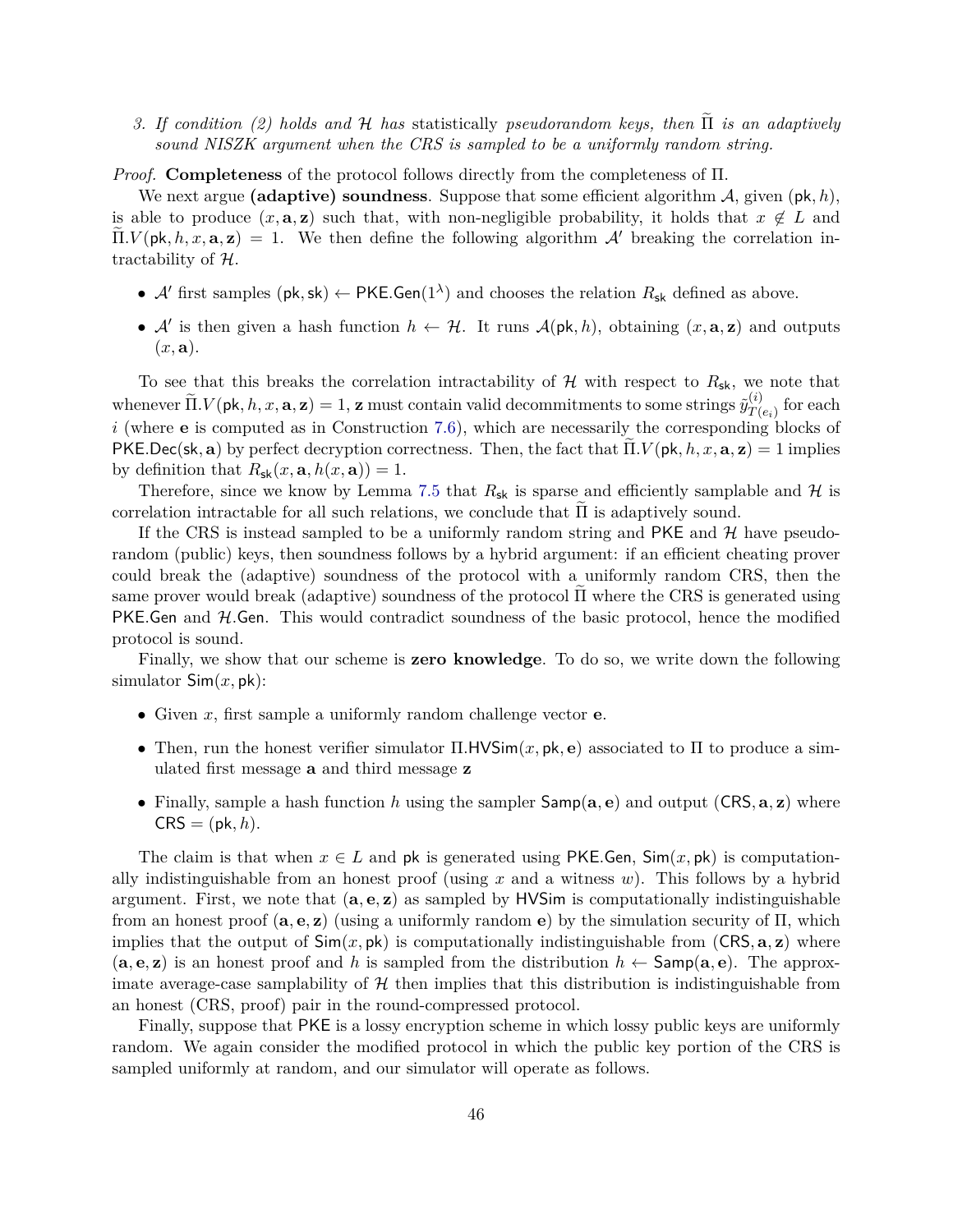- Sample a public key pk uniformly at random.
- Repeatedly call the special simulator  $\Pi$ . **SHVS**im $(x)$ , producing  $(e^{(i)}, y_{T}^{(i)})$  $\frac{(i)}{T(e^{(i)})}\big)$ i.
- Set **a** to be a commitment to strings  $\tilde{y}^{(i)}$  matching the substrings above (and 0 otherwise), and **z** to be decommitments to  $(y_{T}^{(i)})$  $\frac{(i)}{T(e^{(i)})}\big)$ i.
- Sample  $h \leftarrow$  Samp $(a, e)$ .

In this situation, the commitment scheme used to instantiate Π is actually *statistically hiding* by the lossiness of PKE, which implies that the simulated distribution (**a***,* **e***,* **z**) is statistically indistinguishable from a honest (parallel repeated) Π-proof. This implies that our simulated proof  $(\mathbf{p}, h, \mathbf{a}, \mathbf{z})$  is statistically indistinguishable from the distribution  $(\mathbf{p}, h, \mathbf{a}, \mathbf{z})$  in which  $(\mathbf{a}, \mathbf{e}, \mathbf{z})$  is an honest (parallel repeated) Π-proof and *h* is sampled from *h* ← Samp(**a***,* **e**). Then, the approximate average-case samplability of  $H$  (along with the fact that  $H$  has statistically pseudorandom keys) again tells us that this is statistically indistinguishable from an honest proof in the round-compressed protocol. This completes the proof of statistical zero knowledge, and of Theorem [7.7.](#page-46-0)  $\Box$ 

#### **7.2.1 Instantiations**

If the (standard) LWE assumption holds, then a variant of Regev public-key encryption satisfies all the conditions required by Theorem [7.7](#page-46-0) to ensure that the resulting NIZK argument is statistically zero knowledge in the common *random* string model:

- Regev public-key encryption [\[Reg09\]](#page-54-6) is a lossy public key encryption scheme.
- To ensure that decryption is perfectly correct, we will use a truncated Gaussian distribution for the noise distribution in our variant of Regev encryption. The polynomial security of this variant (which is all that we require of our commitment scheme) follows from this follows from the security of standard Regev encryption, i.e. from LWE.

The hash family  $H$  in Theorem [7.7](#page-46-0) can be instantiated using any of the KDM-secure encryption schemes from Section [4.2](#page-20-0) or Section [4.3.](#page-23-0) It is clear by inspection that the hash family from Section [4.2](#page-20-0) satisfies (perfect) programmbility (this was already noted in [\[CCRR18\]](#page-52-2)). Moreover, the hash families from Section [4.3](#page-23-0) satisfies approximate programmability. An approximate sampling algorithm for the hash family using a secret-key Regev (or [\[ACPS09\]](#page-50-7)) encryption scheme (Gen*,* Enc*,* Dec) and randomized encoding scheme (RE*.*Enc*,* RE*.*Dec*,* RE*.*Sim) samples *h* ← Samp(**a***,* **e**) by calling  $\mathbf{E} \leftarrow \mathsf{RE}.\mathsf{Sim}(e)$  and then sampling from the conditional distribution  $h \mid \mathsf{Dec}(\mathbf{a}, h) = \mathbf{E}$ . If the randomized encoding is  $(1 - \text{negl}(\lambda))$ -approximately blind, then this sampling algorithm satisfies the desired property.

#### <span id="page-48-0"></span>**7.3 Our** NIZK **Protocol**

We conclude this section by giving an explicit description of our NIZK protocol.

<span id="page-48-1"></span>**Theorem 7.8.** If Assumption [1](#page-19-3) holds with modulus  $q = pq'$  for some prime p, secret distribution *uniform over*  $\left[-\frac{p}{2}\right]$  $\frac{p}{2}, \frac{p}{2}$  $\frac{p}{2}$ ), and noise distribution uniform over  $\left[-\frac{q'}{2}\right]$  $\frac{q'}{2}, \frac{q'}{2}$  $\frac{q'}{2}$ ), then every language  $\mathcal{L} \in \mathsf{NP}$ *has a (publicly verifiable)* NIZK *argument scheme* Π*. Moreover,* Π *has adaptive soundness and is statistical zero knowledge.*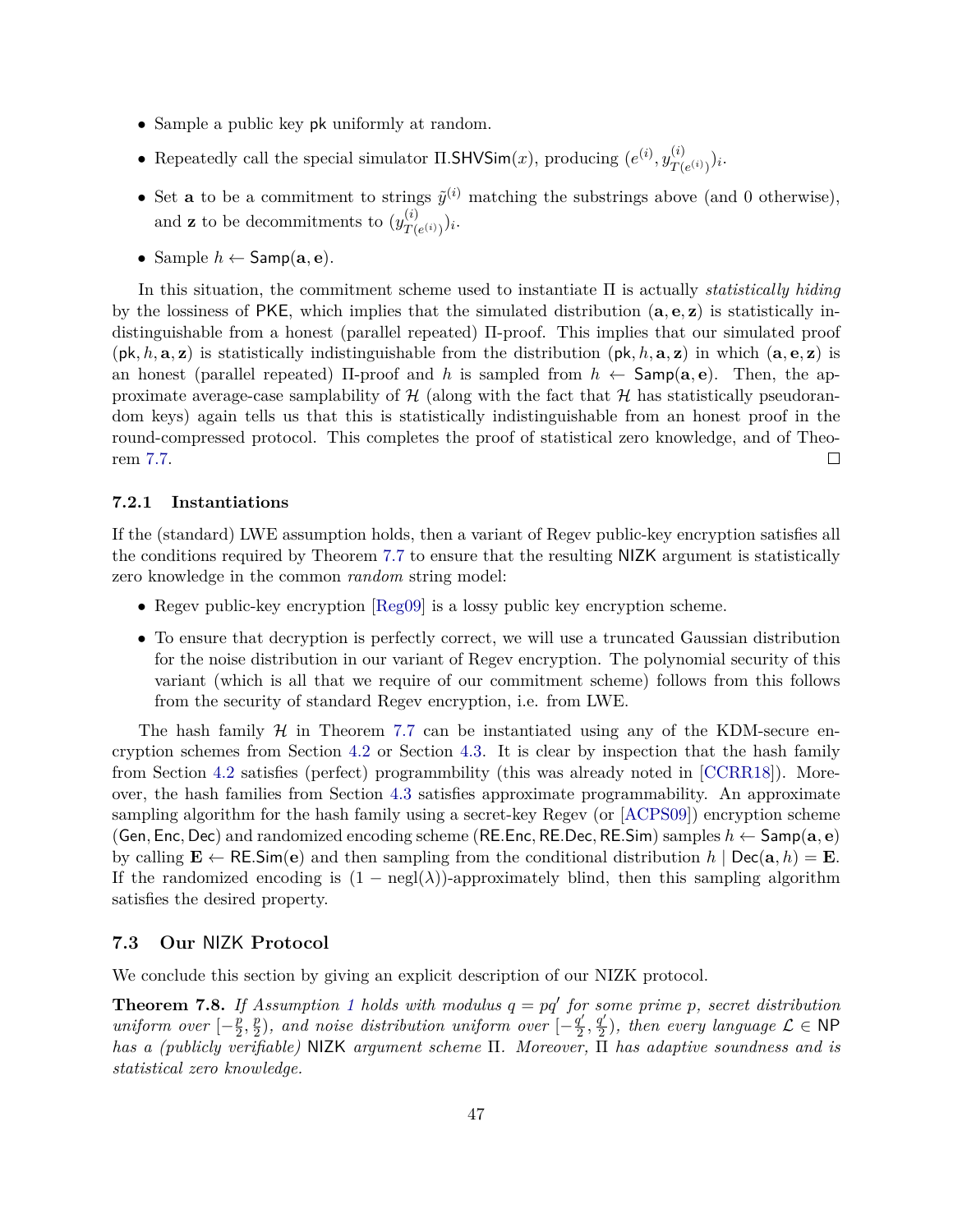*Proof.* For simplicity, we describe the NIZK argument system assuming the exponential hardness of **Search**-**LWE** with binary secrets, but our argument system that considers **Search**-**LWE** for larger secrets follows the same blueprint.

Our NIZK argument scheme for NP uses the following building blocks.

- The 3-coloring protocol of [\[GMW91\]](#page-52-6).
- A public-key encryption scheme PKE = (PKE*.*Gen*,* PKE*.*Enc*,* PKE*.*Dec) with perfect decryption correctness, which we instantiate with standard public-key Regev encryption. The only constraint placed on this instantiation is that the error distribution *χ*err for this scheme must be  $\frac{q}{4n}$ -bounded with probability 1.
- A secret-key encryption scheme  $\widetilde{SKE} = (\widetilde{SKE} \cdot \widetilde{Gen}, \widetilde{SKE} \cdot \widetilde{Enc}, \widetilde{SKE} \cdot \widetilde{Dec})$  with universal ciphertexts that is  $2^{-|sk|}$ poly(|sk|)-KDM-secure for  $S(|sk|)$ -size computable functions of the secret key, where *S*(|sk|) is an explicit polynomial function dictated by the protocol below.

In order to instantiate  $\overline{SKE}$ , we use two additional building blocks

- A secret-key encryption scheme SKE = (SKE*.*Gen*,* SKE*.*Enc*,* SKE*.*Dec) with universal ciphertexts that is  $2^{-|sk|} \cdot \text{poly}(|sk|)$ -KDM secure for key-dependent messages that are  $\mathbb{Z}_2$ -linear functions of the secret key. This is instaniated with secret-key Regev encryption in which the secret  $s \leftarrow \{0,1\}^n$  is a uniformly random binary string, and the error distribution  $\chi_{\text{err}}$  is uniform on the set  $\left[-\frac{q}{4}\right]$  $\frac{q}{4}$ ,  $\frac{q}{4}$  $\frac{q}{4}$ ) (and *q* is even).
- A randomized encoding scheme  $RE = (RE. Enc, RE. Dec, RE. Sim)$  for  $P/poly$  that is perfectly blind and  $2^{-\omega(n \log(q))}$ -secure. This is instantiated with point-and-permute garbled circuits (see Imported Theorem [4.12\)](#page-26-1) instantiated with a subexponentially-secure one-way function.<sup>[38](#page-49-0)</sup>

Combining Theorem [3.11,](#page-17-1) Theorem [7.7,](#page-46-0) Theorem [4.11,](#page-25-0) and Imported Theorem [4.12,](#page-26-1) we conclude that the following protocol is a NIZK argument scheme for NP. In fact, it relies on a common *random* string and satisfies *statistical* zero knowledge.

- **Input:** A graph  $x = (V, E)$ . The prover receives as additional input a 3-coloring *w* of *x*.
- **Common Random String:** A pair (pk*, h*), where |pk| is the length of a Regev public key and  $|h|$  is the length of a SKE ciphertext corresponding to a message of length  $\lambda \cdot |RE.Sim(0^{O(\log(|x|))})|$ .
- **Proof:** A proof *π* consists of
	- *–* A sequence of  $\lambda \cdot |\Sigma|$  independently sampled first messages  $\mathbf{a} = (a^{(1)}, \ldots, a^{(\lambda |E|)})$  using the [\[GMW91\]](#page-52-6) proof system, where commitment is instantiated using PKE*.*Enc.
	- $\mathbf{z} = (z^{(1)}, \ldots, z^{(\lambda | E|)})$  using the [\[GMW91\]](#page-52-6) proof system when provided  $\lambda |E|$ challenges **e** consisting of the first  $\lambda \cdot |E| \cdot \log(|E|)$  bits of RE.Dec(SKE.Dec(*x*||a, h)).
- **Verification:** The verifier accepts  $\pi$  if the [\[GMW91\]](#page-52-6) verifier accepts the  $\lambda \cdot |E|$  transcripts  $(\mathsf{pk}, x, a^{(i)}, e^{(i)}, z^{(i)})$  where **e** computed as above.  $\Box$

<span id="page-49-0"></span><sup>&</sup>lt;sup>38</sup>In particular, the existence of such a function (family) follows trivially from the exponential LWE-hardness assumed for the security of SKE.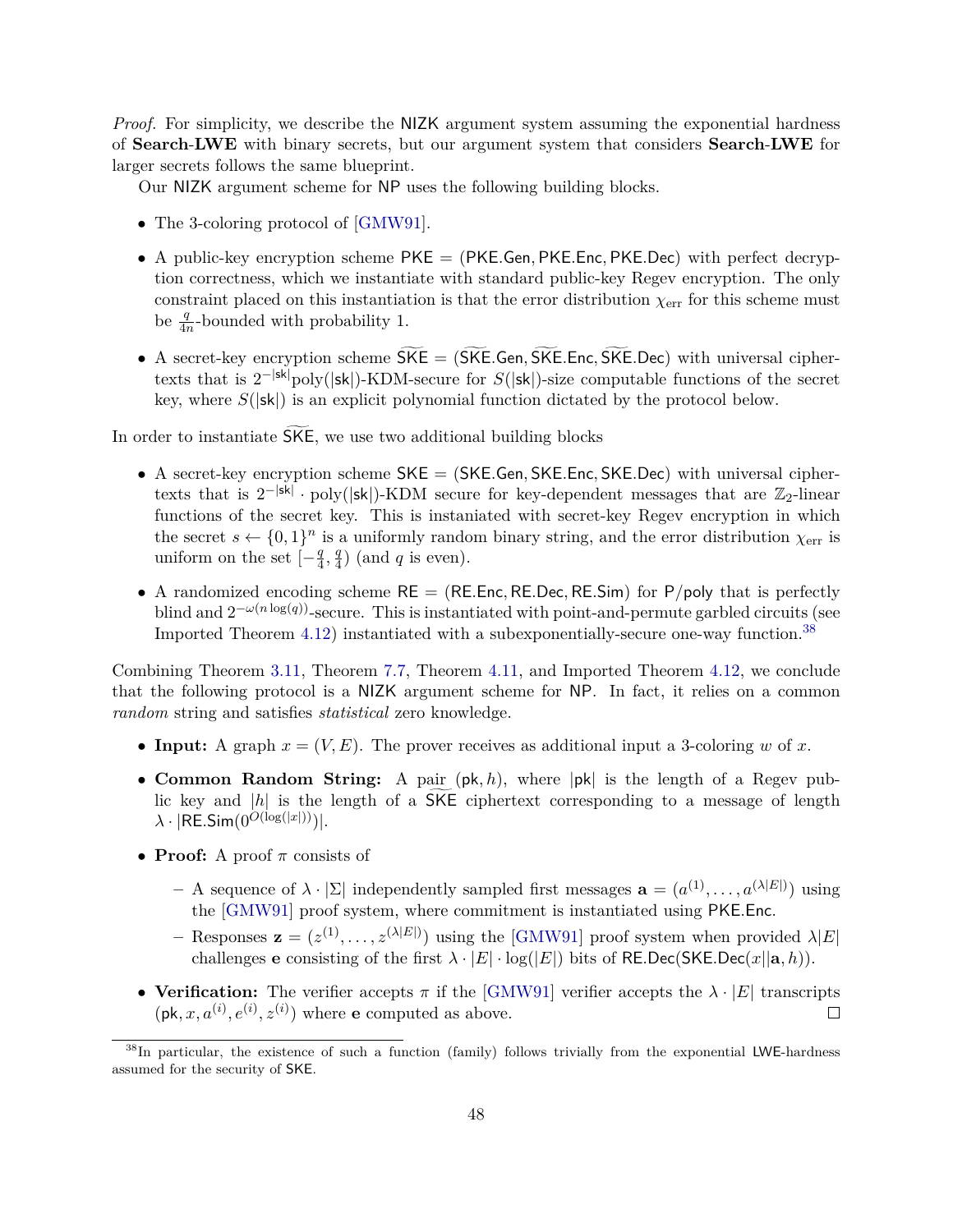# <span id="page-50-0"></span>**References**

- <span id="page-50-2"></span>[AABN02] Michel Abdalla, Jee Hea An, Mihir Bellare, and Chanathip Namprempre, *From identification to signatures via the fiat-shamir transform: Minimizing assumptions for security and forward-security*, International Conference on the Theory and Applications of Cryptographic Techniques, Springer, 2002, pp. 418–433.
- <span id="page-50-7"></span>[ACPS09] Benny Applebaum, David Cash, Chris Peikert, and Amit Sahai, *Fast cryptographic primitives and circular-secure encryption based on hard learning problems*, Advances in Cryptology-CRYPTO 2009, Springer, 2009, pp. 595–618.
- <span id="page-50-6"></span>[AF07] Masayuki Abe and Serge Fehr, *Perfect nizk with adaptive soundness*, Theory of Cryptography Conference, Springer, 2007, pp. 118–136.
- <span id="page-50-12"></span>[AG11] Sanjeev Arora and Rong Ge, *New algorithms for learning in presence of errors*, Automata, Languages and Programming - 38th International Colloquium, ICALP 2011, Zurich, Switzerland, July 4-8, 2011, Proceedings, Part I, 2011, pp. 403–415.
- <span id="page-50-9"></span>[AIK04] Benny Applebaum, Yuval Ishai, and Eyal Kushilevitz, *Cryptography in nc0*, Foundations of Computer Science, 2004. Proceedings. 45th Annual IEEE Symposium on, IEEE, 2004, pp. 166–175.
- <span id="page-50-10"></span>[AIK11] , *How to garble arithmetic circuits*, Proceedings of the 2011 IEEE 52nd Annual Symposium on Foundations of Computer Science, IEEE Computer Society, 2011, pp. 120–129.
- <span id="page-50-11"></span>[AKS01] Miklós Ajtai, Ravi Kumar, and Dandapani Sivakumar, *A sieve algorithm for the shortest lattice vector problem*, Proceedings of the thirty-third annual ACM symposium on Theory of computing, ACM, 2001, pp. 601–610.
- <span id="page-50-8"></span>[App11] Benny Applebaum, *Key-dependent message security: Generic amplification and completeness*, Annual International Conference on the Theory and Applications of Cryptographic Techniques (EUROCRYPT), Springer, 2011, pp. 527–546.
- <span id="page-50-3"></span>[Bar01] Boaz Barak, *How to go beyond the black-box simulation barrier*, FOCS, IEEE, 2001, p. 106.
- <span id="page-50-5"></span>[BCC+17] Nir Bitansky, Ran Canetti, Alessandro Chiesa, Shafi Goldwasser, Huijia Lin, Aviad Rubinstein, and Eran Tromer, *The hunting of the SNARK*, Journal of Cryptology **30** (2017), no. 4, 989–1066.
- <span id="page-50-1"></span>[BCS16] Eli Ben-Sasson, Alessandro Chiesa, and Nicholas Spooner, *Interactive oracle proofs*, Theory of Cryptography Conference, Springer, 2016, pp. 31–60.
- <span id="page-50-4"></span>[BDG+13] Nir Bitansky, Dana Dachman-Soled, Sanjam Garg, Abhishek Jain, Yael Tauman Kalai, Adriana López-Alt, and Daniel Wichs, *Why "fiat-shamir for proofs" lacks a proof*, Theory of Cryptography - 10th Theory of Cryptography Conference, TCC 2013, Tokyo, Japan, March 3-6, 2013. Proceedings, 2013, pp. 182–201.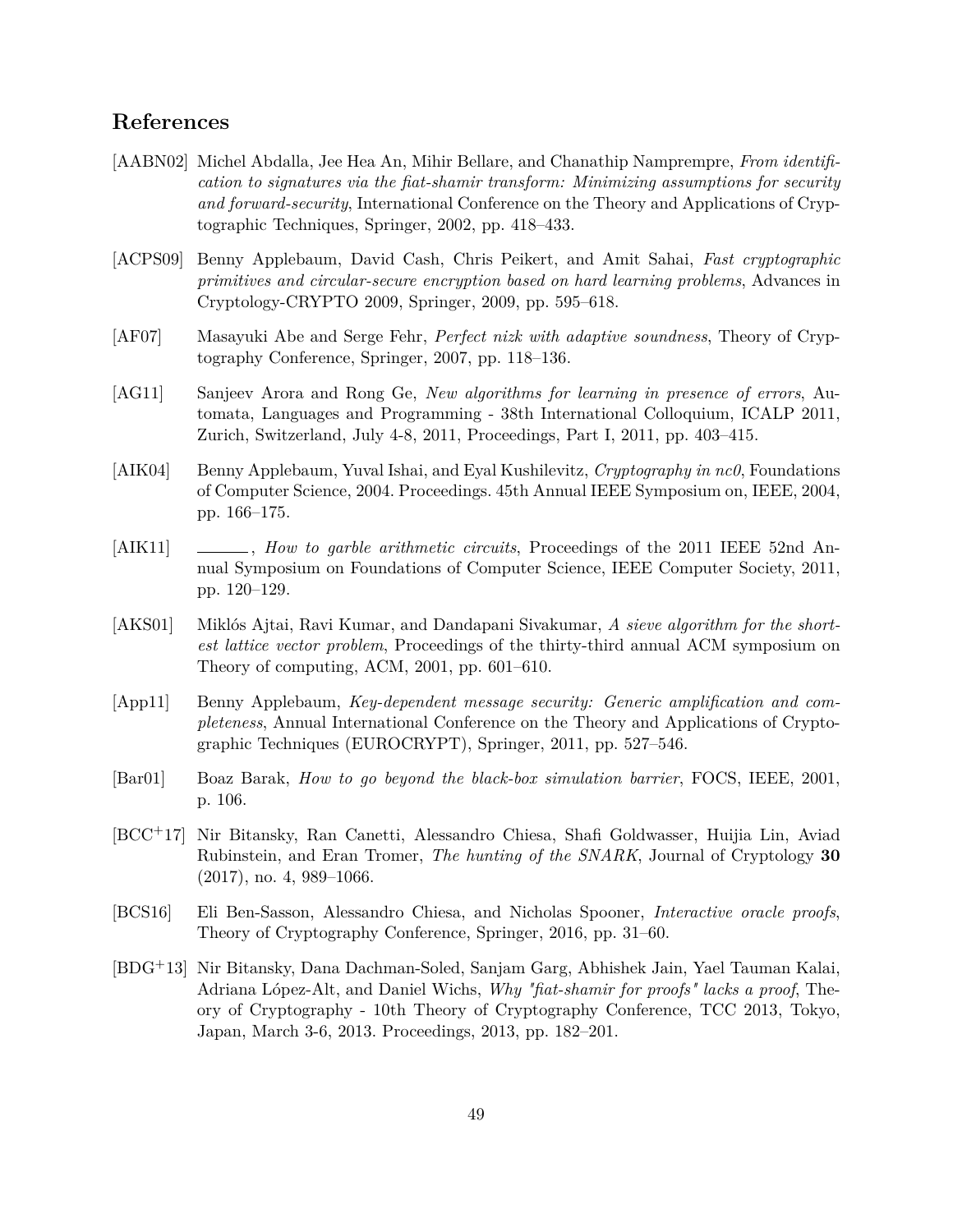- <span id="page-51-6"></span>[BG10] Zvika Brakerski and Shafi Goldwasser, *Circular and leakage resilient public-key encryption under subgroup indistinguishability*, Annual Cryptology Conference, Springer, 2010, pp. 1–20.
- <span id="page-51-10"></span>[BG14] Shi Bai and Steven D. Galbraith, *Lattice decoding attacks on binary LWE*, ACISP, Lecture Notes in Computer Science, vol. 8544, Springer, 2014, pp. 322–337.
- <span id="page-51-1"></span>[BGV12] Zvika Brakerski, Craig Gentry, and Vinod Vaikuntanathan, *(leveled) fully homomorphic encryption without bootstrapping*, Proceedings of the 3rd Innovations in Theoretical Computer Science Conference, ACM, 2012, pp. 309–325.
- <span id="page-51-7"></span>[BHHI10] Boaz Barak, Iftach Haitner, Dennis Hofheinz, and Yuval Ishai, *Bounded key-dependent message security*, Annual International Conference on the Theory and Applications of Cryptographic Techniques (EUROCRYPT), Springer, 2010, pp. 423–444.
- <span id="page-51-5"></span>[BHHO08] Dan Boneh, Shai Halevi, Mike Hamburg, and Rafail Ostrovsky, *Circular-secure encryption from decision diffie-hellman*, Annual International Cryptology Conference, Springer, 2008, pp. 108–125.
- <span id="page-51-3"></span>[BHK17] Zvika Brakerski, Justin Holmgren, and Yael Tauman Kalai, *Non-interactive delegation and batch NP verification from standard computational assumptions*, Proceedings of the 49th Annual ACM SIGACT Symposium on Theory of Computing, STOC 2017, Montreal, QC, Canada, June 19-23, 2017, 2017, pp. 474–482.
- <span id="page-51-11"></span>[BHY09] Mihir Bellare, Dennis Hofheinz, and Scott Yilek, *Possibility and impossibility results for encryption and commitment secure under selective opening*, Annual International Conference on the Theory and Applications of Cryptographic Techniques, Springer, 2009, pp. 1–35.
- <span id="page-51-12"></span>[BKW03] Avrim Blum, Adam Kalai, and Hal Wasserman, *Noise-tolerant learning, the parity problem, and the statistical query model*, Journal of the ACM (JACM) **50** (2003), no. 4, 506–519.
- <span id="page-51-8"></span>[BLSV18] Zvika Brakerski, Alex Lombardi, Gil Segev, and Vinod Vaikuntanathan, *Anonymous IBE, leakage resilience and circular security from new assumptions*, Annual International Conference on the Theory and Applications of Cryptographic Techniques, Springer, 2018, pp. 535–564.
- <span id="page-51-9"></span>[BMR90] Donald Beaver, Silvio Micali, and Phillip Rogaway, *The round complexity of secure protocols*, Proceedings of the twenty-second annual ACM symposium on Theory of computing, ACM, 1990, pp. 503–513.
- <span id="page-51-4"></span>[BP15] Nir Bitansky and Omer Paneth, *ZAPs and Non-Interactive Witness Indistinguishability from Indistinguishability Obfuscation*, Theory of Cryptography - TCC 2015, 2015.
- <span id="page-51-2"></span>[Bra12] Zvika Brakerski, *Fully homomorphic encryption without modulus switching from classical GapSVP*, Advances in Cryptology–CRYPTO 2012, Springer, 2012, pp. 868–886.
- <span id="page-51-0"></span>[BV11] Zvika Brakerski and Vinod Vaikuntanathan, *Efficient fully homomorphic encryption from (standard) LWE*, Proceedings of the 2011 IEEE 52nd Annual Symposium on Foundations of Computer Science, IEEE Computer Society, 2011, pp. 97–106.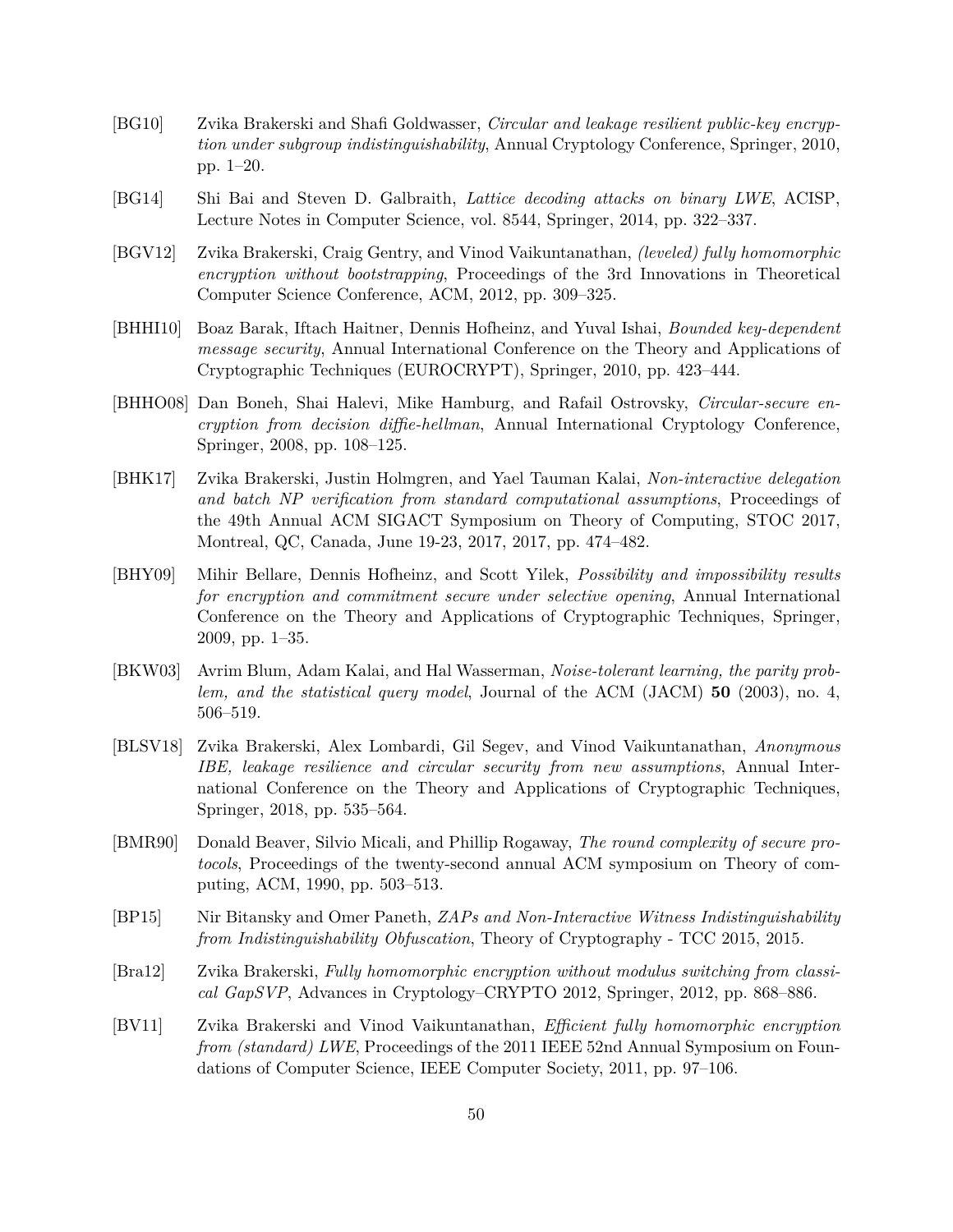- <span id="page-52-5"></span>[BV14] , *Lattice-based FHE as secure as PKE*, Proceedings of the 5th conference on Innovations in theoretical computer science, ACM, 2014, pp. 1–12.
- <span id="page-52-10"></span>[CCR16] Ran Canetti, Yilei Chen, and Leonid Reyzin, *On the correlation intractability of obfuscated pseudorandom functions*, Theory of Cryptography Conference, Springer, 2016, pp. 389–415.
- <span id="page-52-2"></span>[CCRR18] Ran Canetti, Yilei Chen, Leonid Reyzin, and Ron D Rothblum, *Fiat-Shamir and correlation intractability from strong KDM-secure encryption*, Annual International Conference on the Theory and Applications of Cryptographic Techniques – EUROCRYPT 2018, Springer, 2018, pp. 91–122.
- <span id="page-52-7"></span>[CGH04] Ran Canetti, Oded Goldreich, and Shai Halevi, *The random oracle methodology, revisited*, Journal of the ACM (JACM) **51** (2004), no. 4, 557–594.
- <span id="page-52-13"></span>[CN11] Yuanmi Chen and Phong Q Nguyen, *BKZ 2.0: Better lattice security estimates*, International Conference on the Theory and Application of Cryptology and Information Security, Springer, 2011, pp. 1–20.
- <span id="page-52-12"></span>[CZ81] David G Cantor and Hans Zassenhaus, *A new algorithm for factoring polynomials over finite fields*, Mathematics of Computation (1981), 587–592.
- <span id="page-52-8"></span>[DNRS99] Cynthia Dwork, Moni Naor, Omer Reingold, and Larry J. Stockmeyer, *Magic functions*, FOCS, IEEE Computer Society, 1999, pp. 523–534.
- <span id="page-52-11"></span>[FLS99] Uriel Feige, Dror Lapidot, and Adi Shamir, *Multiple noninteractive zero knowledge proofs under general assumptions*, SIAM Journal on Computing **29** (1999), no. 1, 1–28.
- <span id="page-52-0"></span>[FS86] Amos Fiat and Adi Shamir, *How to prove yourself: Practical solutions to identification and signature problems*, Conference on the Theory and Application of Cryptographic Techniques, Springer, 1986, pp. 186–194.
- <span id="page-52-9"></span>[Gen09] Craig Gentry, *Fully homomorphic encryption using ideal lattices*, STOC, ACM, 2009, pp. 169–178.
- <span id="page-52-1"></span>[GK03] Shafi Goldwasser and Yael Tauman Kalai, *On the (in) security of the Fiat-Shamir paradigm*, Foundations of Computer Science, 2003. Proceedings. 44th Annual IEEE Symposium on, IEEE, 2003, pp. 102–113.
- <span id="page-52-3"></span>[GK16] , *Cryptographic assumptions: A position paper*, Theory of Cryptography Conference, Springer, 2016, pp. 505–522.
- <span id="page-52-4"></span>[GKR08] Shafi Goldwasser, Yael Tauman Kalai, and Guy N. Rothblum, *Delegating computation: interactive proofs for muggles*, Proceedings of the fortieth annual ACM symposium on Theory of computing, ACM, 2008, pp. 113–122.
- <span id="page-52-6"></span>[GMW91] Oded Goldreich, Silvio Micali, and Avi Wigderson, *Proofs that yield nothing but their validity or all languages in NP have zero-knowledge proof systems*, Journal of the ACM (JACM) **38** (1991), no. 3, 690–728.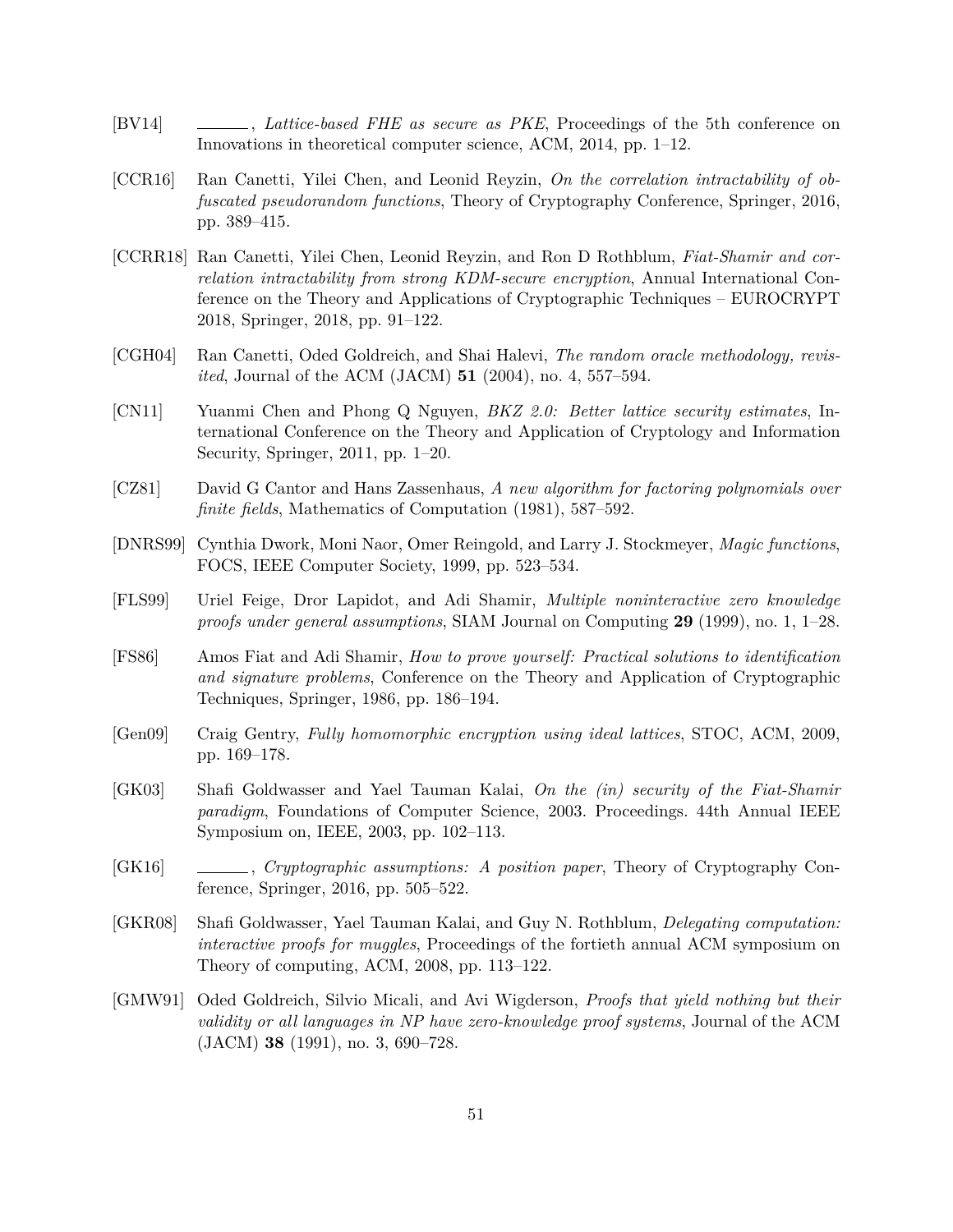- <span id="page-53-14"></span>[GN08] Nicolas Gama and Phong Q. Nguyen, *Predicting lattice reduction*, EUROCRYPT, Lecture Notes in Computer Science, vol. 4965, Springer, 2008, pp. 31–51.
- <span id="page-53-9"></span>[Gol99] Oded Goldreich, *Modern cryptography, probabilistic proofs and pseudorandomness*, Algorithms and Combinatorics, vol. 17, Springer-Verlag, 1999.
- <span id="page-53-10"></span>[Gol17] , *On the doubly-efficient interactive proof systems of GKR*, Electronic Colloquium on Computational Complexity (ECCC) **24** (2017), 101.
- <span id="page-53-7"></span>[GOS06] Jens Groth, Rafail Ostrovsky, and Amit Sahai, *Non-interactive zaps and new techniques for nizk*, Annual International Cryptology Conference, Springer, 2006, pp. 97–111.
- <span id="page-53-3"></span>[GSW13] Craig Gentry, Amit Sahai, and Brent Waters, *Homomorphic encryption from learning with errors: Conceptually-simpler, asymptotically-faster, attribute-based*, Advances in Cryptology–CRYPTO 2013, Springer, 2013, pp. 75–92.
- <span id="page-53-2"></span>[GW11] Craig Gentry and Daniel Wichs, *Separating succinct non-interactive arguments from all falsifiable assumptions*, Proceedings of the forty-third annual ACM symposium on Theory of computing, ACM, 2011, pp. 99–108.
- <span id="page-53-1"></span>[HL18] Justin Holmgren and Alex Lombardi, *Cryptographic hashing from strong one-way functions*, Proceedings - Annual IEEE Symposium on Foundations of Computer Science, FOCS, 2018, to appear.
- <span id="page-53-4"></span>[HMR08] Shai Halevi, Steven Myers, and Charles Rackoff, *On seed-incompressible functions*, Theory of Cryptography Conference, Springer, 2008, pp. 19–36.
- <span id="page-53-8"></span>[IK02] Yuval Ishai and Eyal Kushilevitz, *Perfect constant-round secure computation via perfect randomizing polynomials*, International Colloquium on Automata, Languages, and Programming, Springer, 2002, pp. 244–256.
- <span id="page-53-12"></span>[Kan87] Ravi Kannan, *Minkowski's convex body theorem and integer programming*, Mathematics of operations research **12** (1987), no. 3, 415–440.
- <span id="page-53-11"></span>[KN08] Gillat Kol and Moni Naor, *Cryptography and game theory: Designing protocols for exchanging information*, Theory of Cryptography Conference, Springer, 2008, pp. 320– 339.
- <span id="page-53-5"></span>[KPY18] Yael Kalai, Omer Paneth, and Lisa Yang, *On publicly verifiable delegation from standard assumptions*, IACR Cryptology ePrint Archive **2018** (2018), 776.
- <span id="page-53-6"></span>[KRR14] Yael Tauman Kalai, Ran Raz, and Ron D. Rothblum, *How to delegate computations: the power of no-signaling proofs*, Symposium on Theory of Computing, STOC 2014, New York, NY, USA, May 31 - June 03, 2014, 2014, pp. 485–494.
- <span id="page-53-0"></span>[KRR17] Yael Tauman Kalai, Guy N. Rothblum, and Ron D. Rothblum, *From obfuscation to the security of fiat-shamir for proofs*, CRYPTO (2), Lecture Notes in Computer Science, vol. 10402, Springer, 2017, pp. 224–251.
- <span id="page-53-13"></span>[KV16] Seungki Kim and Akshay Venkatesh, *The behavior of random reduced bases*, International Mathematics Research Notices (2016).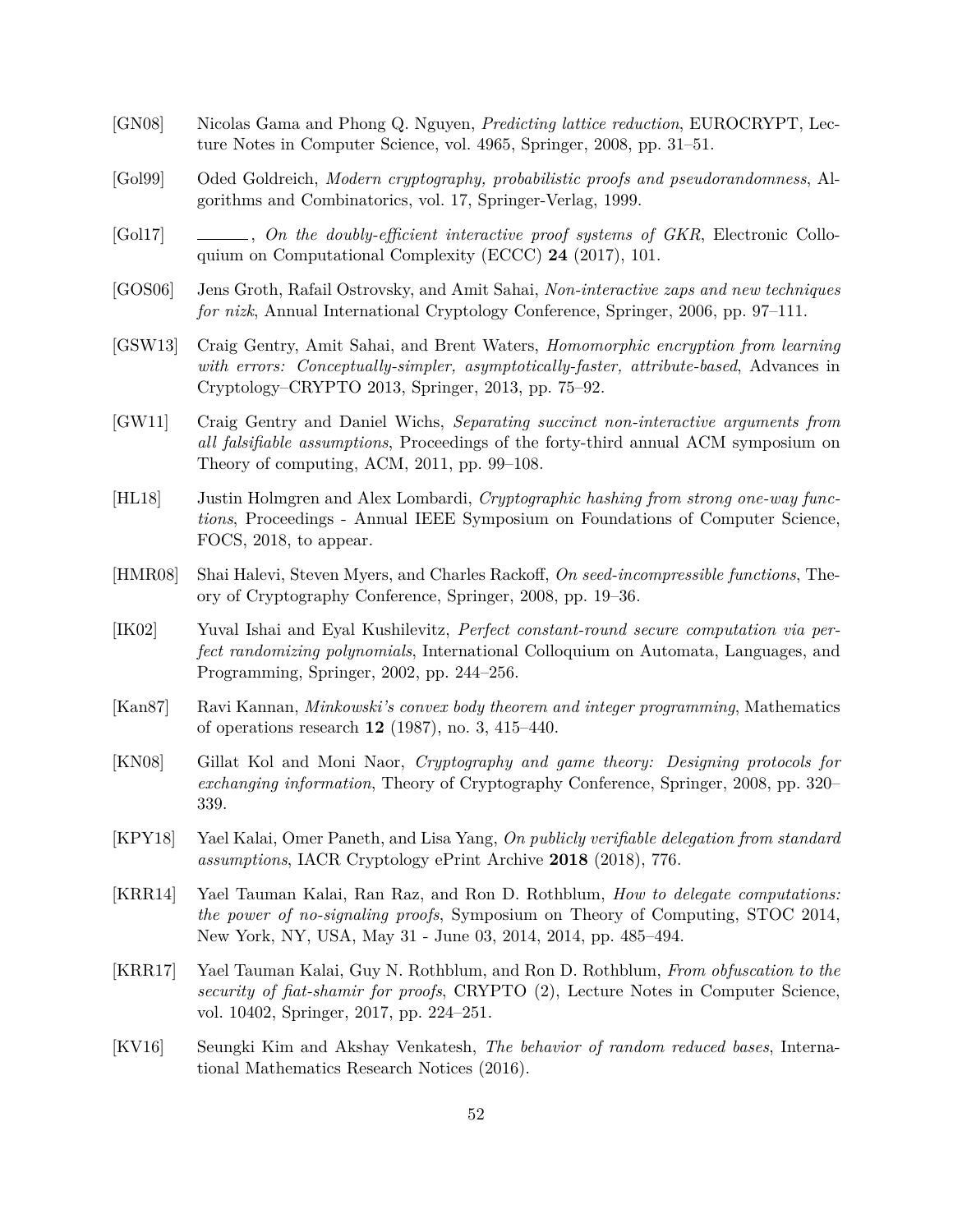- <span id="page-54-5"></span>[LFKN92] Carsten Lund, Lance Fortnow, Howard J. Karloff, and Noam Nisan, *Algebraic methods for interactive proof systems*, J. ACM **39** (1992), no. 4, 859–868.
- <span id="page-54-11"></span>[LLL82] Arjen Klaas Lenstra, Hendrik Willem Lenstra, and László Lovász, *Factoring polynomials with rational coefficients*, Mathematische Annalen **261** (1982), no. 4, 515–534.
- <span id="page-54-8"></span>[LP09] Yehuda Lindell and Benny Pinkas, *A proof of security of Yao's protocol for two-party computation*, Journal of Cryptology **22** (2009), no. 2, 161–188.
- <span id="page-54-1"></span>[Mic00] Silvio Micali, *Computationally sound proofs*, SIAM Journal on Computing **30** (2000), no. 4, 1253–1298.
- <span id="page-54-12"></span>[MP13] Daniele Micciancio and Chris Peikert, *Hardness of SIS and LWE with small parameters*, Advances in Cryptology–CRYPTO 2013, Springer, 2013, pp. 21–39.
- <span id="page-54-14"></span>[MR09] Daniele Micciancio and Oded Regev, *Lattice-based cryptography*, Post-quantum cryptography, Springer, 2009, pp. 147–191.
- <span id="page-54-15"></span>[MW16] Daniele Micciancio and Michael Walter, *Practical, predictable lattice basis reduction*, Annual International Conference on the Theory and Applications of Cryptographic Techniques, Springer, 2016, pp. 820–849.
- <span id="page-54-2"></span>[Nao03] Moni Naor, *On cryptographic assumptions and challenges*, Annual International Cryptology Conference – CRYPTO 2003, Springer, 2003, pp. 96–109.
- <span id="page-54-13"></span>[NS06] Phong Q. Nguyen and Damien Stehlé, *LLL on the average*, ANTS, Lecture Notes in Computer Science, vol. 4076, Springer, 2006, pp. 238–256.
- <span id="page-54-7"></span>[Pei16] Chris Peikert, *A decade of lattice cryptography*, Foundations and Trends in Theoretical Computer Science **10** (2016), no. 4, 283–424.
- <span id="page-54-3"></span>[PR17] Omer Paneth and Guy N. Rothblum, *On zero-testable homomorphic encryption and publicly verifiable non-interactive arguments*, TCC (2), Lecture Notes in Computer Science, vol. 10678, Springer, 2017, pp. 283–315.
- <span id="page-54-0"></span>[PS96] David Pointcheval and Jacques Stern, *Security proofs for signature schemes*, International Conference on the Theory and Applications of Cryptographic Techniques, Springer, 1996, pp. 387–398.
- <span id="page-54-10"></span>[PVW08] Chris Peikert, Vinod Vaikuntanathan, and Brent Waters, *A framework for efficient and composable oblivious transfer*, Annual international cryptology conference, Springer, 2008, pp. 554–571.
- <span id="page-54-6"></span>[Reg09] Oded Regev, *On lattices, learning with errors, random linear codes, and cryptography*, Journal of the ACM (JACM) **56** (2009), no. 6, 34.
- <span id="page-54-9"></span>[Rog91] Phillip Rogaway, *The round complexity of secure protocols*, Ph.D. thesis, Massachusetts Institute of Technology, 1991.
- <span id="page-54-4"></span>[RRR16] Omer Reingold, Guy N Rothblum, and Ron D Rothblum, *Constant-round interactive proofs for delegating computation*, Proceedings of the forty-eighth annual ACM symposium on Theory of Computing, ACM, 2016, pp. 49–62.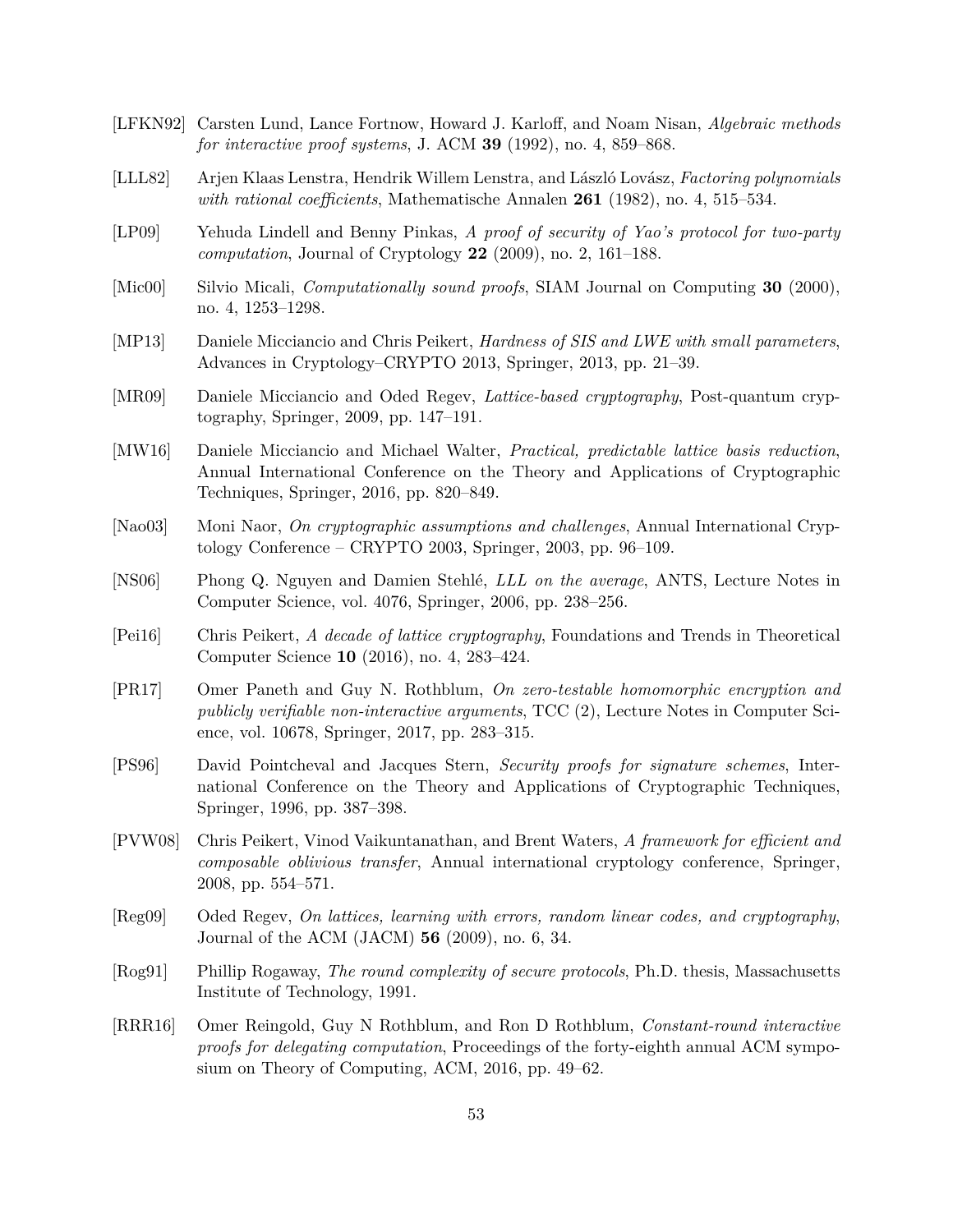- <span id="page-55-4"></span>[Sch87] Claus-Peter Schnorr, *A hierarchy of polynomial time lattice basis reduction algorithms*, Theor. Comput. Sci. **53** (1987), 201–224.
- <span id="page-55-5"></span>[SE94] Claus-Peter Schnorr and Martin Euchner, *Lattice basis reduction: Improved practical algorithms and solving subset sum problems*, Mathematical programming **66** (1994), no. 1-3, 181–199.
- <span id="page-55-2"></span>[SW14] Amit Sahai and Brent Waters, *How to use indistinguishability obfuscation: deniable encryption, and more*, Proceedings of the forty-sixth annual ACM symposium on Theory of computing, ACM, 2014, pp. 475–484.
- <span id="page-55-1"></span>[WTS+18] Riad S Wahby, Ioanna Tzialla, Abhi Shelat, Justin Thaler, and Michael Walfish, *Doublyefficient zkSNARKs without trusted setup*, 2018 IEEE Symposium on Security and Privacy (SP), IEEE, 2018, pp. 926–943.
- <span id="page-55-3"></span>[Yao86] Andrew Chi-Chih Yao, *How to generate and exchange secrets*, Foundations of Computer Science, 1986., 27th Annual Symposium on, IEEE, 1986, pp. 162–167.
- <span id="page-55-6"></span>[YD17] Yang Yu and Léo Ducas, *Second order statistical behavior of LLL and BKZ*, International Conference on Selected Areas in Cryptography, Springer, 2017, pp. 3–22.

# <span id="page-55-0"></span>**A Success probability of polynomial time algorithms on LWE**

We provide a survey of the existing algorithms for breaking LWE and their success probabilities when restricted to run in polynomial time. Recall from Assumption [1,](#page-19-3) we assume the success probability of a polynomial time secret-recovery attack is at most  $|\text{Supp}(\chi_{\text{sec}})|^{-n} \cdot \text{poly}(n, \log(q)).$ For example, achieving the success probability of  $2^{-0.99\lambda}$  would violate this assumption (w.r.t. a search space of size  $2^{\lambda}$ ).

Loosely speaking, all known algorithms for LWE use one or more of the following techniques:

- Lattice basis reduction (e.g. [\[LLL82,](#page-54-11)[Sch87,](#page-55-4)[SE94\]](#page-55-5)),
- Enumeration (since [\[Kan87\]](#page-53-12))
- Sieving (since [\[AKS01\]](#page-50-11))
- Combinatorial (since [\[BKW03\]](#page-51-12))
- Algebraic (since [\[AG11\]](#page-50-12)).

These algorithms are typically optimized to run in the smallest possible running time while still solving LWE with overwhelming (or at least noticeable) probability. In contrast, we are concerned with the complexity of solving LWE with tiny (but non-trivial) probability. It is in general not clear if existing algorithms can be adapted to this setting. In particular, we do not know of any way to scale enumeration, sieving, or combinatorial algorithms down to the polynomial-time regime while achieving better success probability than guessing. Let us remark that any polynomial time algorithm with success probability of  $2^{-c\lambda}$  can be turned into an algorithm that in  $\tilde{O}(2^{c\lambda})$  time and *polynomial space* that succeeds with overwhelming probability, which would be a surprising improvement to these types of algorithms.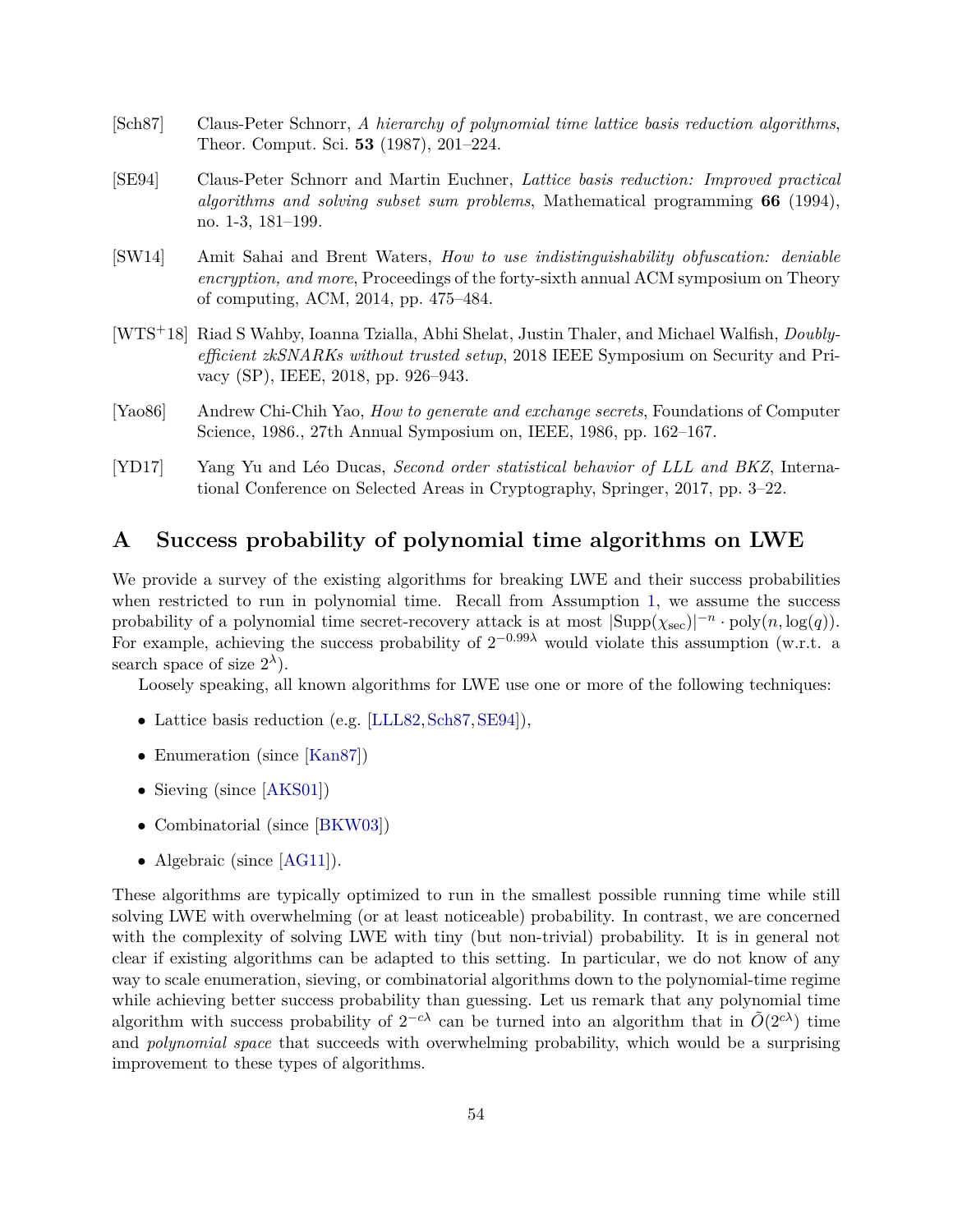We further narrow down the scope of our discussion by restricting each entry of the error vector **e** to be sampled from a distribution of standard deviation  $\sigma$  greater or equal to  $2\sqrt{n}$ . This is justified by both the worst-case to average-case reduction [\[Reg09\]](#page-54-6) which requires  $\sigma$  to be greater or equal to  $2\sqrt{n}$ , and the Arora-Ge attack [\[AG11\]](#page-50-12) which is only effective when  $\sigma < O(\sqrt{n})$ . We remark that the Arora-Ge attack also requires sufficiently many samples. Meanwhile, [\[MP13\]](#page-54-12) shows when limited number of LWE samples are given out, LWE with small errors is as secure as standard LWE. Still, we choose to restrict ourselves to the high noise regime, given that we need the search space of the noise to be larger than the one for the secret anyway.

#### <span id="page-56-0"></span>**A.1 The success probability of the lattice basis reduction approach**

In the rest of the survey we analyze the success probabilities of the basis reduction algorithms. The flexible parameters in the LWE instance are the secret distribution *χ*sec, the modulus *q*, and noise/modulus ratio. We assume the secret distribution is uniform over  $[-B, B]^n$  where *B* is a bound that is typically much smaller than  $q/2$ , and  $(2B+1)^n$  is chosen to be close to  $2^{\lambda}$ .

Given an *n*-dimensional lattice  $\mathcal{L}$ . The quality of the basis **B** produced by a lattice basis reduction algorithm is typically measured by the root Hermite factor  $\delta$ , defined as  $\left(\frac{\|\mathbf{b}_1\|}{\det(\Lambda)^{1/n}}\right)^{1/n}$ where  $\mathbf{b}_1$  is the shortest vector in **B**. The probabilistic polynomial time version of the LLL algorithm [\[LLL82\]](#page-54-11) achieves  $\delta = 1.0746$  in the worst case. Furthermore, Schnorr's algorithm offers a trade-off of finding a  $2^{n/k}$ -approximate shortest vector with the running time  $2^k$  [\[Sch87\]](#page-55-4). Within polynomial time, Schnorr's algorithm outputs a  $2^{O(\frac{n \log \log n}{\log n})}$ -approximate shortest vector in  $\mathcal{L}$ .

In practice, it is widely observed that the basis reduction algorithms perform much better than the worst-case bound in theory. Nguyen and Stehlé [\[NS06\]](#page-54-13) suggest that the root Hermite factor achieved by LLL is 1*.*02 on average. So to give a proper estimation of the hardness of LWE, we consider both the theoretical bounds and the experimental evidences.

**Choosing a proper basis.** Let  $A \in \mathbb{Z}_q^{m \times n}$ ,  $y = As + e \pmod{q}$  be our target LWE instance. Considering the following lattice  $\mathcal{L}_{\mathbf{A}}$  with basis **B**:

$$
\mathbf{B} = \begin{pmatrix} q\mathbf{I}^{m \times m} & \mathbf{A} \\ \mathbf{0} & \mathbf{I}^{n \times n} \end{pmatrix}.
$$

Expressing **y** as  $\mathbf{As} + \mathbf{e} + q\mathbf{k}$  gives us  $\mathbf{B} \cdot$  $\sqrt{k}$ **s**  $\setminus$ −  $\sqrt{y}$ **0**  $\setminus$ = −**e s**  $\setminus$ . If  $\|\mathbf{s}\|$  is small (which is the interesting case in our applications), then LWE can be solved by running a CVP solver on given the basis **B** and target **t** :=  $\begin{pmatrix} y \\ z \end{pmatrix}$ **0** , or running an SVP solver on  $\begin{pmatrix} \mathbf{B} & \mathbf{t} \\ \mathbf{0} & \mathbf{0} \end{pmatrix}$ **0** *M*  $\setminus$ where *M* is a relatively small integer (e.g.  $M = 1$ ). This is referred to as the primal approach.

Alternatively, we can try to solve the SIS problem for **A**, then conduct a distinguishing attack. This is referred to as the dual approach.

For both approaches, when *m* (i.e. the number of LWE samples) is sufficiently large, the success probability (or the running time) of the basis reduction algorithm can be optimized by throwing away a few samples and working with a smaller *m*. From now we assume *m* is the optimized number of LWE samples. According to [\[MR09\]](#page-54-14), for the dual approach, given a desired root Hermite factor *δ*, the optimal choice for *m* is to set  $m \approx \sqrt{n \log q / \log \delta}$ , then the state-of-art basis reduction